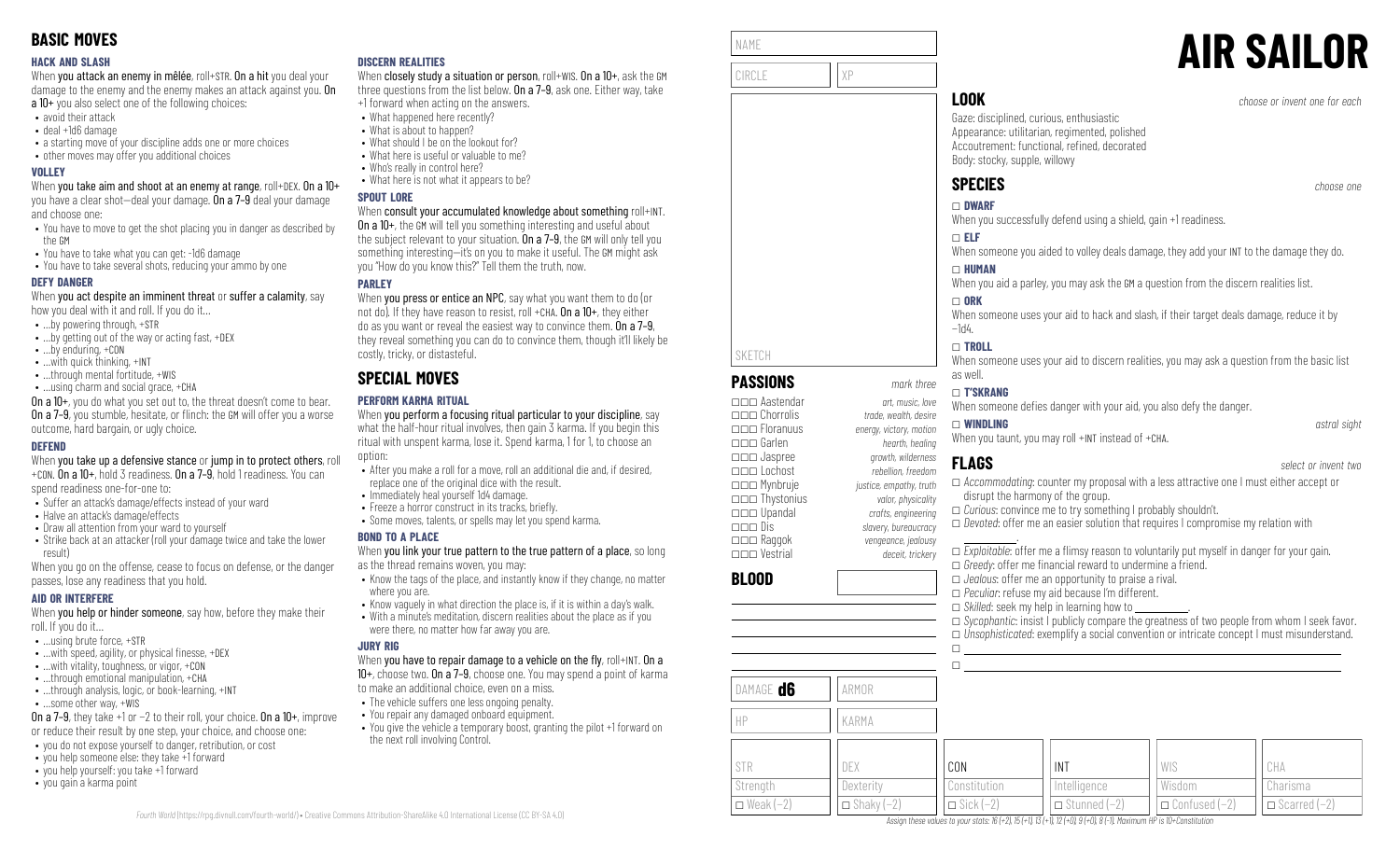| П <u>оменение у селото на страниците на страниците на страниците на страниците на страниците на страниците на страниците на страниците на страниците на страниците на страниците на страниците на страниците на страниците на ст</u> |  |
|--------------------------------------------------------------------------------------------------------------------------------------------------------------------------------------------------------------------------------------|--|
| The contract of the contract of the contract of the contract of the contract of                                                                                                                                                      |  |
|                                                                                                                                                                                                                                      |  |
| $\Box$ and the contract of the contract of the contract of the contract of the contract of the contract of the contract of the contract of the contract of the contract of the contract of the contract of the contract of the       |  |
| the contract of the contract of the contract of the contract of the contract of the contract of the contract of                                                                                                                      |  |
|                                                                                                                                                                                                                                      |  |
| <b>El producto de la contrada de la contrada de la contrada de la contrada de la contrada de la contrada de la c</b>                                                                                                                 |  |

### **STARTING MOVES**

### **MANY AS ONE**

When you aid a member of your crew or bonded group, improve your result by one step.

### **UNBOWED, UNBENT, UNBROKEN**

When you prepare yourself to endure some hardship without fighting back, roll+CON. On a hit, you can either take half damage or completely ignore one other ill effect. On a 10+, you can also defeat, expose, or frustrate your oppressor with your stubbornness.

### **LOYALTY**

When you bond to an airship, in addition to the usual benefits of bonding to a place, while the bond remains, you gain the benefit of your choice from the list below. You may only bond with one airship at a time.

- $\square$  When you successfully aid anyone on board, or who ever served aboard, that ship, take +2 armor forward.
- $\square$  When you defend anyone on board, or who ever served aboard, that ship, you get +1 readiness, even on a miss.
- $\Box$  When you carouse with anyone who ever served aboard that ship, you may make an additional choice.
- $\square$  When you parley with anyone who ever served aboard that ship, they will settle for less.
- $\square$  You are always considered to have a useful reputation when recruiting for your ship.
- $\Box$  When you discern realities about the ship or anyone who ever served aboard her, ask an additional question.

### **MAY I BE OF ASSISTANCE?**

When you aid someone, you may spend karma on their roll just as they could.

### **WITH A LITTLE HELP**

### When someone near you who you are not already aiding needs help, after their dice have been rolled, you may add +1 to their result if you are willing to share any consequences of that roll.

### **COME ABOUT**

Add the following to the hack and slash list:

- You maneuver your target to a nearby spot of your choosing.
- You maneuver yourself to a nearby spot of your choosing.

### **EXPRESSIONS OF UNITY**

When you create art with rune carving or embroidery, take +1. If you use the result in a successful greeting ritual, take +1 to aid or hinder the recipient.

# **TALENTS**

You may weave threads into talents, if you meet their requirements:

### \_\_ **ÆGIS**

When **you defend while wielding a shield**, you may also spend readiness on the following:

- Knock the attacker down or back.
- If it is mobile, the thing you defend may move or be moved somewhere safe from the attacker.
- Take −1 forward and negate the attack's effect or damage.

*Second thread (requires circle 6):* You also gain +1 hold, even on a miss. You may also spend one karma to gain +1 hold.

### \_\_ **EAGLE-EYED**

When you observe a far-off location, you may discern realities using +INT as if much closer. Ask an additional question, even on a miss. You may spend a point of karma to ask an additional question, not limited by the list. *Second thread (requires circle 6):* In addition, on a 12+ the questions you ask the GM may be anything, not limited by the list.

### \_ **I CANNOT DO IT, CAPTAIN!**

When you or your crew proclaim the impossibility of a task related to your airship and you are told to do it anyway, hold 1. While performing the task, spend hold to:

- Change the result of a roll by one step (up or down)
- Accomplish the task in half the time.

### \_ **TAUNT**

When you mock, tease or otherwise provoke an NPC, roll+CHA. On a hit, they become more aggressive towards you and your crew or bonded group, possibly attacking. On a 10+, you also take +1 forward against them. On a miss, they do as they please and you take −1 forward against them.

### \_\_ **DAMAGE PARTY** *requires circle 2*

When you work with your crew to jury rig an airship, make an additional choice, even on a miss.

*Second thread (requires circle 6):* On a 12+, if you repair something caused by gaining stress, remove that point of Stress.

### \_ **EAR TO THE WIND** *requires circle 2*

When you discern realities or spout lore about the history, crew, location, destination, condition, or cargo of any airship, take  $+1$ . On a  $12+$ , in addition to the normal effects, you get to ask the GM any one question about the subject.

### \_\_ **GOT YOUR BACK** *requires circle 2*

When you fight next to a member of your crew or bonded group, gain  $+1$ armor.

*Second thread (requires circle 6):* Gain +2 armor instead.

### \_\_ **MERCHANT MARINE** *requires circle 2*

- When you use the supply move, before you roll choose one:
	- Roll+INT instead of roll+CHA.
	- If the cost of the item includes "-Charisma", you may subtract your Intelligence score from the price instead of your Charisma score.
	- On a  $12+$ , you will find what you are looking for at a bargain price.
	- On a  $12+$ , you will find what you are looking for at a fair price and find something else unexpected and useful at a fair price. *Second thread (requires circle 6):* Choose two instead.

### \_ **THAT'S THE SPOT** *requires circle 2*

When **you volley with a** *vehicle-mounted* weapon, you may use +INT instead  $of +$ DEX.

### \_ **WARD OF PROTECTION** *requires circle 2*

You know a short incantation and hand gesture which acts as proof against magic. When you use the protection to thwart a magical effect (actively or passively), roll+CON. On a 10+, you are unaffected by the magic. On a 7–9, choose one:

- You suffer the effect to a lesser degree.
- You are unaffected, but the effort takes its toll: mark a debility of your choice.
- You are unaffected, but your gesture will no longer work until you next make camp.

### \_ **SPURN THE EARTH** *requires circle 4*

When you leap or fall from a very great height, roll+CON. On a hit just before impact, you conjure a reaction between earth and air, settling gently to the ground. On a 10+, at your option, you may use this reaction to carry you back to where you started falling (the deck of the airship you were on, for example).

### \_ **WHAT'S MINE IS MINE** *requires circle 4*

When you give someone an item you'd rather keep, roll+INT. On a hit, it returns to you in good time but on a 7-9, there are strings attached. On a miss, it may cause more trouble than it's worth or lost forever.

\_ **AND TAKE THAT** *requires circle 6* When someone you are aiding hacks and slashes on 10+, deal your damage to their target as well.

### \_ **CAMARADERIE** *requires circle 6*

When you make camp with your crew or bonded group, you heal +1d8.

### \_ **LEAF ON THE WIND** *requires circle 6*

When **you pilot an airship**, you may automatically take the  $10+$  results of any control vehicle rolls.

### \_ **LOVE, SPIT AND DUCT TAPE** *requires circle 6*

A vehicle you are occupying or piloting may continue moving even if it has no stress left. No one may use any pilot or passenger moves while it is in this state. The vehicle will not run again once you come to a stop. One more mark of stress will halt the vehicle.

# **FOLLOWER** Quality | Loyalty

| Moves       |            |      |       |        |
|-------------|------------|------|-------|--------|
|             |            |      |       |        |
| <b>SHIP</b> |            | Name |       |        |
| Control     | Passengers |      | Cover | Stress |
| Tags        |            |      |       |        |
| Gear        |            |      |       |        |
|             |            |      |       |        |
|             |            |      |       |        |
| Moves       |            |      |       |        |

NOTES

COIN

Tags Instinct Gear

**GEAR** *Load is 9+STR*

appropriate artisan tools (1 weight) dungeon rations (uses:  $\Box$  $\Box$  $\Box$  $\Box$ , ration, 1 weight) ragged bow (near, 2 weight) bundle of arrows (ammo:  $\Box \Box \Box$ , 1 weight) shield (+1 armor, 2 weight) Choose your defenses:  $\Box$  leather armor (1 armor, worn, 1 weight)  $\Box$  chainmail (1 armor, worn, 1 weight) Choose your armament:  $\Box$  short sword, axe, or warhammer (close, 1 weight)  $\Box$  cutlass (close, +1 damage, 2 weight)  $\Box$  rapier (close, precise, 1 weight)  $\Box$  spear (reach, thrown, near, 1 weight)  $\Box$  throwing knives (thrown, near, ammo:  $\Box \Box$ ) Choose two:  $\square$  2 healing potions  $\Box$  adventuring gear (uses:  $\Box$  $\Box$  $\Box$  $\Box$ , 2 weight)  $\Box$  antitoxin, poultices and herbs (uses:  $\Box \Box$ , slow, 1 weight)  $\Box$  repair kit (uses:  $\Box$  $\Box$  $\Box$  $\Box$  $\Box$ , slow, 1 weight)  $\Box$  22 coins

|     | LOAD                           |  |
|-----|--------------------------------|--|
| ame |                                |  |
|     | –<br>Load<br>Armor<br>Dmg<br>I |  |
|     | Traits                         |  |
|     | Cost                           |  |
|     |                                |  |
|     |                                |  |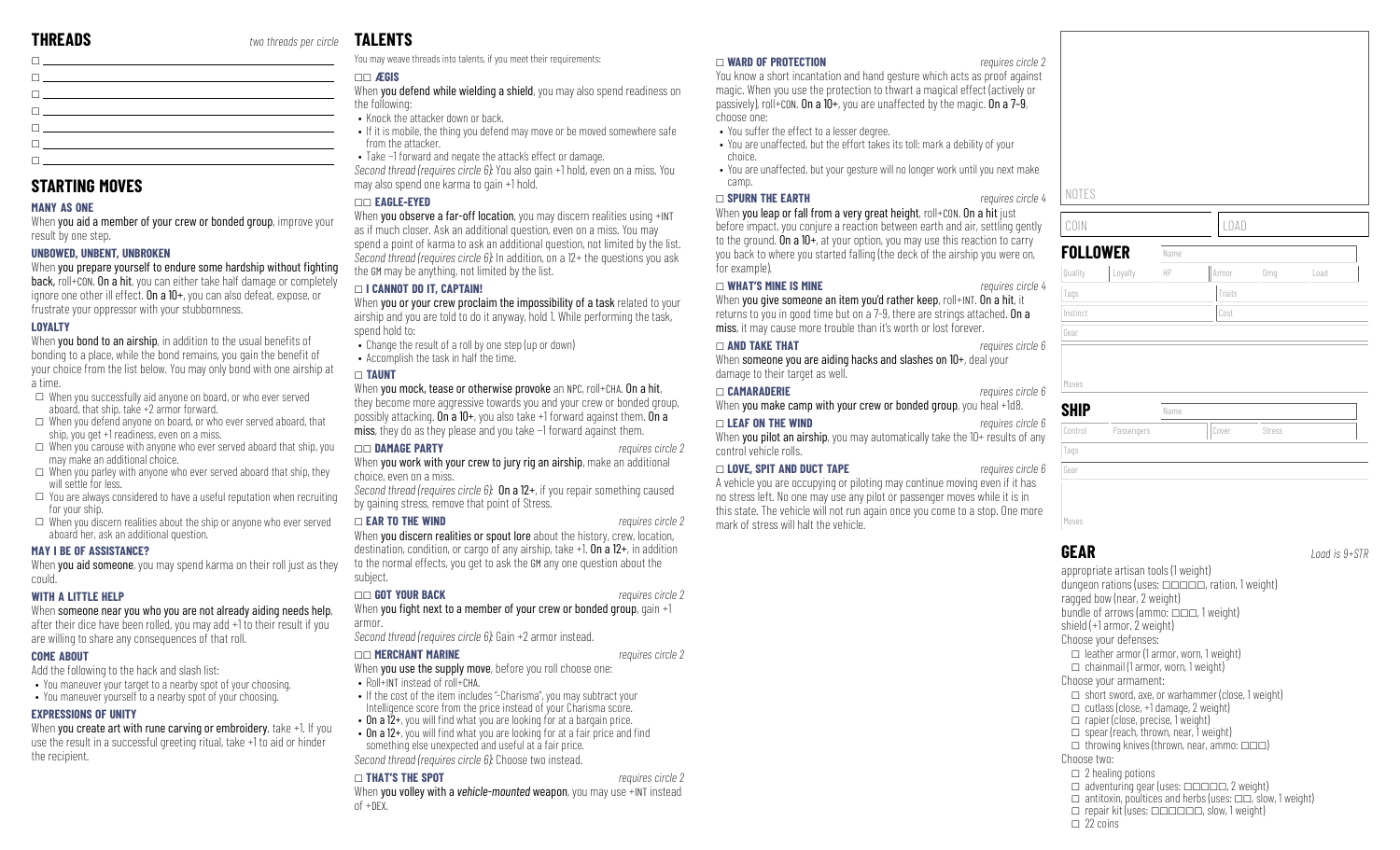### **HACK AND SLASH**

When you attack an enemy in mêlée, roll+STR. On a hit you deal your damage to the enemy and the enemy makes an attack against you. On a 10+ you also select one of the following choices:

- avoid their attack
- deal +1d6 damage
- a starting move of your discipline adds one or more choices
- other moves may offer you additional choices

### **VOLLEY**

When you take aim and shoot at an enemy at range, roll+DEX. On a 10+ you have a clear shot—deal your damage. On a 7–9 deal your damage and choose one:

- You have to move to get the shot placing you in danger as described by the GM
- You have to take what you can get: -1d6 damage
- You have to take several shots, reducing your ammo by one

### **DEFY DANGER**

When you act despite an imminent threat or suffer a calamity, say how you deal with it and roll. If you do it…

- …by powering through, +STR
- …by getting out of the way or acting fast, +DEX
- …by enduring, +CON
- …with quick thinking, +INT
- ...through mental fortitude, +WIS
- …using charm and social grace, +CHA

On a 10+, you do what you set out to, the threat doesn't come to bear. **On a 7–9**, you stumble, hesitate, or flinch: the GM will offer you a worse outcome, hard bargain, or ugly choice.

### **DEFEND**

When you take up a defensive stance or jump in to protect others, roll +CON. On a 10+, hold 3 readiness. On a 7–9, hold 1 readiness. You can

spend readiness one-for-one to:

- Suffer an attack's damage/effects instead of your ward
- Halve an attack's damage/effects
- Draw all attention from your ward to yourself
- Strike back at an attacker (roll your damage twice and take the lower result)

When you go on the offense, cease to focus on defense, or the danger passes, lose any readiness that you hold.

### **AID OR INTERFERE**

When you help or hinder someone, say how, before they make their roll. If you do it…

- …using brute force, +STR
- $\bullet$  ... with speed, agility, or physical finesse,  $+$ DEX
- …with vitality, toughness, or vigor, +CON
- ...through emotional manipulation, +CHA • ...through analysis, logic, or book-learning, +INT
- …some other way, +WIS
- 

On a 7–9, they take +1 or −2 to their roll, your choice. On a 10+, improve or reduce their result by one step, your choice, and choose one:

- you do not expose yourself to danger, retribution, or cost
- you help someone else: they take +1 forward
- you help yourself: you take +1 forward
- you gain a karma point

### **DISCERN REALITIES**

When closely study a situation or person, roll+WIS. On a 10+, ask the GM three questions from the list below. On a 7–9, ask one. Either way, take +1 forward when acting on the answers.

- What happened here recently?
	- What is about to happen?
- What should I be on the lookout for?
- What here is useful or valuable to me?
- Who's really in control here?
- What here is not what it appears to be?

### **SPOUT LORE**

### When consult your accumulated knowledge about something roll+INT.

On a 10+, the GM will tell you something interesting and useful about the subject relevant to your situation. On a 7-9, the GM will only tell you something interesting—it's on you to make it useful. The GM might ask you "How do you know this?" Tell them the truth, now.

### **PARLEY**

When you press or entice an NPC, say what you want them to do (or not do). If they have reason to resist, roll +CHA,  $0n a 10+$ , they either do as you want or reveal the easiest way to convince them. On a 7–9, they reveal something you can do to convince them, though it'll likely be costly, tricky, or distasteful.

# **SPECIAL MOVES**

### **PERFORM KARMA RITUAL**

When you perform a focusing ritual particular to your discipline, say what the half-hour ritual involves, then gain 3 karma. If you begin this ritual with unspent karma, lose it. Spend karma, 1 for 1, to choose an option:

- After you make a roll for a move, roll an additional die and, if desired, replace one of the original dice with the result.
- Immediately heal yourself 1d4 damage.
- Freeze a horror construct in its tracks, briefly.
- Some moves, talents, or spells may let you spend karma.

### **CREATE ART**

*Fourth World* [\(https://rpg.divnull.com/fourth-world/\)](https://rpg.divnull.com/fourth-world/) • Creative Commons Attribution-ShareAlike 4.0 International License (CC [BY-SA](https://creativecommons.org/licenses/by-sa/4.0/) 4.0)

When **vou create a work of art** and are not tainted by horrors, say what you are creating. If you do it…

- …using brute force, +STR
- …with precise detail work, +DEX
- …through performance, +CHA • …featuring particularly deep insight, +WIS
- …some other way, +INT
- 

On a 10+, choose three. On a 7–9, choose one. You may spend karma to make one additional choice, even on a miss:

- When exchanged as part of a ritual of greeting, the art convincingly conveys the degree to which your are or are not *tainted* by the horrors. • The art will fetch a good price.
- 
- The act of creating the art functions as a karma ritual. • The art inspires the reaction you desire in most who see it.
- The art requires less effort (time, cost, exertion) than usual.

| NAME   |    |
|--------|----|
| CIRCLE | VР |

# **LOOK** *choose or invent one for each*

Gaze: distant, attentive, staring Appearance: calloused, tanned, decorated Accoutrement: hooded, reserved, elegant Body: graceful, compact, built

# **SPECIES** *choose one*

# \_ **DWARF**

**ARCHER**

### You may defend an ally from a distance, rolling +DEX instead of +CON. You may only redirect an attack to yourself if it could reach you.

### \_ **ELF**

When you successfully discern realities during combat, you may ask an additional question.

### \_ **HUMAN**

When a defending ally spends one or more readiness against an attacker, take +1 forward against that target.

### \_ **ORK**

Once per battle you may reroll a single damage roll (yours or someone else's).

### \_ **TROLL**

When you select enhancements for your expressive style, you may choose to add the *forceful* tag.

**FLAGS** *select or invent two*

### \_ **T'SKRANG**

listed choices.

You ignore the circle requirement for the trick shot talent and take +1 when you use it.

### \_\_\_ Floranuus *energy, victory, motion* \_ **WINDLING** *astral sight* When you volley on a 7-9, you may choose to take −1 forward to your next volley instead of the

\_\_\_ Garlen *hearth, healing* \_\_\_ Jaspree *growth, wilderness* \_\_\_ Lochost *rebellion, freedom* \_\_\_ Mynbruje *justice, empathy, truth*

\_\_\_ Chorrolis *trade, wealth, desire*

\_\_\_ Raggok *vengeance, jealousy*

\_\_\_ Thystonius *valor, physicality* \_\_\_ Upandal *crafts, engineering*

**PASSIONS** *mark three* \_\_\_ Aastendar *art, music, love*

\_\_\_ Dis *slavery, bureaucracy* \_\_\_ Vestrial *deceit, trickery*

## **BLOOD**

SKETCH

\_ *Irresponsible*: convince me to shirk my duty. \_ *Peculiar*: refuse my aid because I'm different. □ *Selfish:* suggest I sacrifice something (tangible or intangible) to improve the lot of others.  $\Box$  *Trustworthy:* confide in me a secret that would damage you if reveal \_ *Vengeful*: offer me a reasonable path that I must reject to gain my revenge.  $\Box$ 

> WIS Wisdom

\_ Confused (−2)

### $\Box$ DAMAGE **d10** ARMOR HP KARMA STR **Strength**  $\Box$  Weak (−2) DEX **Dexterity**  $\Box$  Shaky (-2) CON Constitution  $\Box$  Sick (−2)

\_ *Compassionate*: offer me an easier solution that requires I exploit those weaker than me. \_ *Curious*: convince me to try something I probably shouldn't. □ *Devoted*: offer me an easier solution that requires I compromise my relation with

> CHA Charisma \_ Scarred (−2)

## .

□ *Aspiring*: make me an offer that threatens my social standing.

INT **Intelligence**  $\Box$  Stunned (−2)

Assian these values to your stats: 16 (+2), 15 (+1), 13 (+1), 12 (+0), 9 (+0), 8 (-1). Maximum HP is 10+Constitution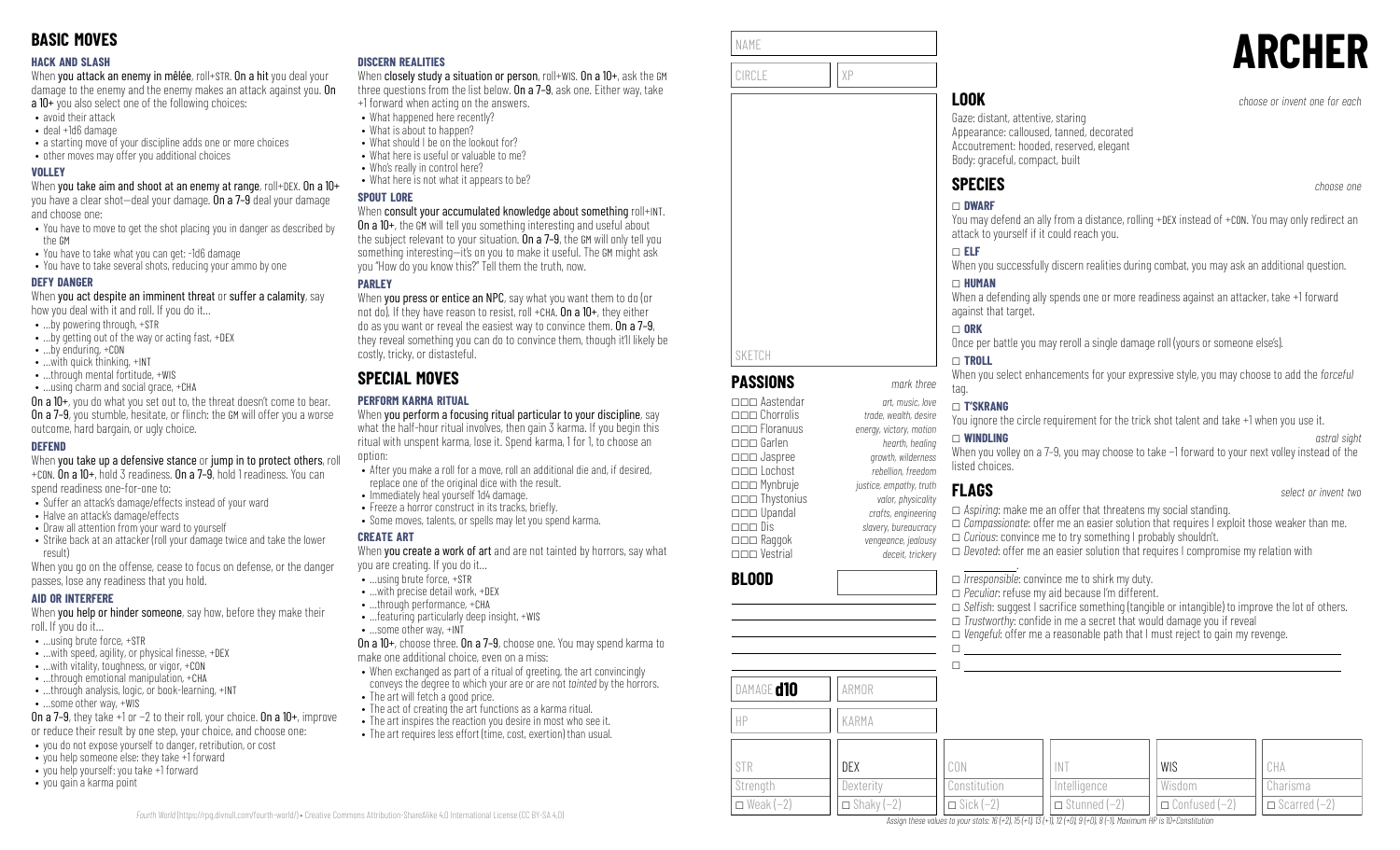| <u> Discovered and the second control of the second control of the second control of the second control of the second</u>                                                                                                       |  |
|---------------------------------------------------------------------------------------------------------------------------------------------------------------------------------------------------------------------------------|--|
| <u> El provincia de la capacidad de la capacidad de la capacidad de la capacidad de la capacidad de la capacidad d</u>                                                                                                          |  |
| $\Box$ . The contract of the contract of the contract of the contract of the contract of the contract of the contract of the contract of the contract of the contract of the contract of the contract of the contract of the co |  |
| The company of the company of the company of the company of the company of the company of                                                                                                                                       |  |
| $\Box$ . The contract of the contract of the contract of the contract of the contract of the contract of the contract of the contract of the contract of the contract of the contract of the contract of the contract of the co |  |

### **STARTING MOVES**

### **CALLED SHOT**

When you attack someone from a distance and they don't see it coming, you can choose to deal your damage or roll+DEX. On a hit deal your damage and choose one. On a 10+, also choose another. You may spend karma to make one additional choice, even on a miss.

- Deal +1d4 damage.
- They drop what they are holding. If this is a weapon, they do half damage until they are rearmed.
- Hobble their movement.
- Stun them into total inaction for a few moments.
- Strike a weak spot, ignoring their armor.

### **EXPRESSIVE STYLE**

When you hold your favorite ranged weapon, you channel magic through it in your unique way, altering the weapon to express your soul and technique. Choose whether you express magic using:

- $\Box$  bows
- $\Box$  crossbows
- $\Box$  thrown weapons
- $\Box$  blowguns
- Choose two enhancements which apply to any weapon of that type when you use it (and disappear when you don't). Your magic…
- $\Box$  …directs your shots to exposed spots: +2 piercing.
- $\square$  …expresses your vendetta: when volleying at a specific type of creature (your choice), take +1.
- \_ …speeds your cycle: ignore *reload*.
- $\Box$  …directs your shots to vulnerable spots: +1 damage.
- \_ …lightens the weapon: −1 weight.
- $\Box$  ...braces the weapon allowing a brutal directness: Use STR to volley, not DEX.

### **ELUSIVE STRIKE**

Add the following to the hack and slash list:

• You escape mêlée with the target, moving to *near* range.

### **EXPRESSIONS OF THE ARC**

When you create art with wood carving, take +1. If you use the result in a successful greeting ritual and the person receiving your art retains it, you may always find them using direction arrow.

# **TALENTS**

You may weave threads into talents, if you meet their requirements:

### \_ **BLOT OUT THE SUN**

When **you volley** you may spend extra ammo before rolling. For each point of ammo spent you may choose an extra target. Roll once and apply damage to all targets.

### \_\_ **HUNTER'S MARK**

When you volley an enemy, your next attack against that same foe deals +1d4 damage.

*Second thread (requires circle 6):* When you volley an enemy, your next attack against that same foe deals +1d8 damage, instead.

### \_ **IMPROVED BOW**

Choose one extra enhancement for your expressive style.

### \_\_ **ACCURATE** *requires circle 2*

When you deal damage with a ranged weapon, roll twice and keep the higher result.

*Second thread (requires circle 6):* When you deal damage with a ranged weapon, your base damage die always scores the maximum.

### \_ **BOW HISTORY** *requires circle 2*

When you spend several hours studying a ranged weapon or ammunition for a ranged weapon, roll+INT. On a 10+ you gain insight into the item's past and nature. Choose three and take +2 forward to study the item further. On a 7–9 choose one and take +1 forward to study the item further.

- Discover the item's basic abilities (that is, abilities that may be used without weaving threads into the item).
- Discover how many threads may be woven into the item, if any.
- Understand exactly what must be done (and where) to learn the item's name.
- Discover the question that must be answered to gain the next key to the item, if any.
- Discover if the item requires that any deeds be performed.

### \_ **DIRECTION ARROW** *requires circle 2*

When you need to locate someone and have a personal item representative of them, you may release a shot into the air. At the apex of the arrow or weapon's flight, it explodes into sparks, which shape into an arrow pointing the direction to the target.

### \_ **MISSILES AND TARGETS** *requires circle 2*

### When you discern realities about a social obstacle to a goal, add the following to the questions you may ask:

• Which tactic offers the most direct route to my goal (e.g. intimidation, bribery, cooperation, subterfuge, etc.)

### \_\_ **WOOD SKIN** *requires circle 2*

### You gain +1 armor.

*Second thread (requires circle 6):* You gain +2 armor instead.

# \_ **FLETCHER** *requires circle 4*

When you spend some time reflecting on your expressive style and making arrows or bolts specifically for use with it, roll+WIS. You create a bundle of ammunition (3 ammo, 1 weight). On a 10+ choose three. On a 7–9 choose one:

- The ammunition is high quality: +1 ammo.
- The ammunition is armor piercing: +2 piercing.
- The ammunition is wicked: +1 damage.
- The ammunition is non-lethal: deals stun damage.

### \_ **TRICK SHOT** *requires circle 4*

When you make a fancy shot with your favorite ranged weapon, spend 1 ammo and roll+DEX. On a 10+ the shot succeeds as intended (dealing damage, if appropriate). On a 7–9 the trick works, but imperfectly.

### \_ **WARP WOOD** *requires circle 4*

When you touch wood, living or dead, and concentrate you may bend and shape it as you desire. Take −1 ongoing to any other task while you do so.

### \_ **ARCANE SHOT** *requires circle 6*

When you volley, you may reduce your ammo to transform the shot into magical energy once it is released. Choose one when you fire:

- The ammunition becomes a bolt of fire, igniting anything flammable it hits.
- The ammunition becomes a shard of ice, coating the area around its point of impact with ice.
- The ammunition becomes insubstantial, passing through most targets, but capable of wounding creatures which are themselves insubstantial.
- The ammunition becomes white light, marking any target it hits. This deals no damage, but any attempts to hit that target with ranged weapons take +1 for the next few minutes.
- The ammunition becomes a sticky black goo, tangling up a hit target, or making an area it hits difficult to cross.

### \_ **ARROW'S VIEW** *requires circle 6*

When you fire a ranged weapon, you may choose to replace your vision by what would be seen if your eyes were on either side of the flying weapon, until the moment of the arrow's impact.

### \_ **INCULCATE WOOD** *requires circle 6*

When you touch wood, living or dead, or a vehicle, item or structure mostly made of wood, it becomes immune to fire so long as you remain in contact with it and desire it be so. Any flames burning the wood when you touch it immediately snuff out.

### \_ **PINNING AIM** *requires circle 6*

When you intimidate someone by aiming your favorite ranged weapon directly and conspicuously at them, a subtle but obvious mark appears on them and they stop in their tracks. While you maintain your aim, you may only move slowly and they cannot move at all, unless attacked. If you decide to shoot them after a while, improve your volley result by one step.

### \_ **SEED OF DESTRUCTION** *requires circle 8*

When you volley on a  $12+$ , you deal damage and may reduce ammo by one. If you do, the arrow grows into a vine-like wood elemental. Treat as an assassin vine converted into a follower (Quality +1, Loyalty +1, *spirit*). This creature vanishes if it kills the target, the combat ends, it's loyalty reaches -3, or you dismiss it (whichever comes first).



Gear

NOTES

**GEAR** *Load is 12+STR*

appropriate artisan tools (1 weight) dungeon rations (uses:  $\Box$  $\Box$  $\Box$ , ration, 1 weight) Choose your defenses:  $\Box$  leather armor (1 armor, worn, 1 weight)  $\Box$  chainmail (1 armor, worn, 1 weight)  $\Box$  scale mail (2 armor, worn, clumsy, 3 weight)

COIN LOAD

Tags Tags Traits Traits Traits Traits Traits Traits Traits Traits Traits Traits Traits Traits Traits Traits Traits Traits Traits Traits Traits Traits Traits Traits Traits Traits Traits Traits Traits Traits Traits Traits Tr Instinct Cost

Quality |Loyalty || HP || Armor || Dmg || Load

**FOLLOWER** Name

Choose your armament:

- $\Box$  fine bow (near, far, 2 weight)
- $\Box$  bundle of arrows (ammo:  $\Box$  $\Box$ , 1 weight)  $\Box$  crossbow (near, +1 damage, reload, 3 weight)
- $\Box$  bundle of bolts (ammo:  $\Box$  $\Box$ , 1 weight)
- \_ blowgun (near, −2 damage)
- $\Box$  blowgun needles (ammo:  $\Box$  $\Box$  $\Box$  $\Box$ )
- $\Box$  throwing knives (thrown, near, ammo:  $\Box \Box$ )
- $\Box$  spear (reach, thrown, near, 1 weight)
- $\Box$  bola (thrown, near, entangling, 1 weight)
- $\Box$  stiletto (hand, precise, 1 piercing, 1 weight)

### Choose two:

 $\Box$  antitoxin

 $\Box$  15 coins

- $\Box$  2 healing potions
- $\Box$  bundle of arrows (ammo:  $\Box \Box \Box$  1 weight)  $\Box$  bundle of bolts (ammo:  $\Box \Box \Box$  1 weight)

 $\Box$  any mount, with gm approval (beast, mount)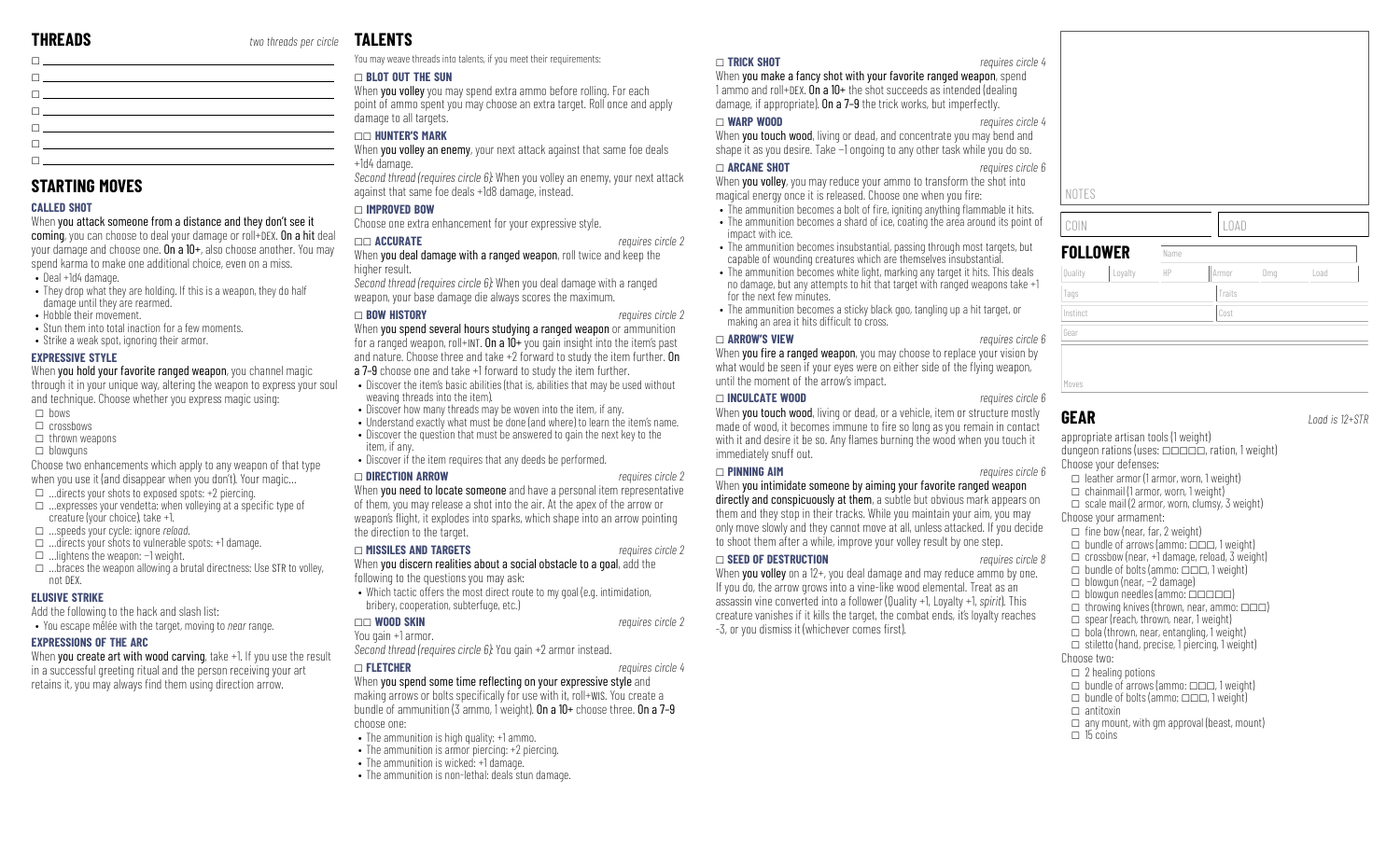### **HACK AND SLASH**

When you attack an enemy in mêlée, roll+STR. On a hit you deal your damage to the enemy and the enemy makes an attack against you. On a 10+ you also select one of the following choices:

- avoid their attack
- deal +1d6 damage
- a starting move of your discipline adds one or more choices
- other moves may offer you additional choices

### **VOLLEY**

When you take aim and shoot at an enemy at range, roll+DEX. On a 10+ you have a clear shot—deal your damage. On a 7–9 deal your damage and choose one:

- You have to move to get the shot placing you in danger as described by the GM
- You have to take what you can get: -1d6 damage
- You have to take several shots, reducing your ammo by one

### **DEFY DANGER**

When you act despite an imminent threat or suffer a calamity, say how you deal with it and roll. If you do it…

- …by powering through, +STR
- …by getting out of the way or acting fast, +DEX
- …by enduring, +CON
- …with quick thinking, +INT
- ...through mental fortitude, +WIS
- …using charm and social grace, +CHA

On a 10+, you do what you set out to, the threat doesn't come to bear. **On a 7–9**, you stumble, hesitate, or flinch: the GM will offer you a worse outcome, hard bargain, or ugly choice.

### **DEFEND**

When you take up a defensive stance or jump in to protect others, roll +CON. On a 10+, hold 3 readiness. On a 7–9, hold 1 readiness. You can

spend readiness one-for-one to:

- Suffer an attack's damage/effects instead of your ward
- Halve an attack's damage/effects
- Draw all attention from your ward to yourself
- Strike back at an attacker (roll your damage twice and take the lower result)

When you go on the offense, cease to focus on defense, or the danger passes, lose any readiness that you hold.

### **AID OR INTERFERE**

When you help or hinder someone, say how, before they make their roll. If you do it…

- …using brute force, +STR
- $\bullet$  ... with speed, agility, or physical finesse,  $+$ DEX
- …with vitality, toughness, or vigor, +CON
- …through emotional manipulation, +CHA
- ...through analysis, logic, or book-learning, +INT • …some other way, +WIS

On a 7–9, they take +1 or −2 to their roll, your choice. On a 10+, improve or reduce their result by one step, your choice, and choose one:

- you do not expose yourself to danger, retribution, or cost
- you help someone else: they take +1 forward • you help yourself: you take +1 forward
- you gain a karma point

### **DISCERN REALITIES**

When closely study a situation or person, roll+WIS. On a 10+, ask the GM three questions from the list below. On a 7-9, ask one. Either way, take +1 forward when acting on the answers.

- What happened here recently?
	- What is about to happen?
- What should I be on the lookout for?
- What here is useful or valuable to me?
- Who's really in control here?
- What here is not what it appears to be?

### **SPOUT LORE**

### When consult your accumulated knowledge about something roll+INT.

On a 10+, the GM will tell you something interesting and useful about the subject relevant to your situation. On a 7-9, the GM will only tell you something interesting—it's on you to make it useful. The GM might ask you "How do you know this?" Tell them the truth, now.

### **PARLEY**

When **you press or entice an NPC**, say what you want them to do (or not do). If they have reason to resist, roll +CHA,  $0n a 10+$ , they either do as you want or reveal the easiest way to convince them. On a 7–9, they reveal something you can do to convince them, though it'll likely be costly, tricky, or distasteful.

# **SPECIAL MOVES**

### **ORDER FOLLOWER**

When you order or expect a follower to do something dangerous, degrading, or contrary to their instinct, roll+Loyalty. On a 10+ they do it, now. On a 7–9, the GM chooses one from the list below:

- Decrease the follower's Loyalty by 1.
- They complain loudly, now or later, and demand something in return. • Caution, laziness, or fear makes them take a long time to get it done.

### **DO THEIR THING**

When a follower does something chancy within the scope of their tags or moves, roll+Quality. On a 10+ they do it, as well as one could reasonably hope. On a 7–9, they do it, but there's an unforeseen cost, consequence, or limitation (ask the GM what). You cannot usually spend karma on this roll. The GM will tell you what happens when a follower does anything on their own, or beyond the scope of their tags or moves.

### **CALL FOR ASSISTANCE**

When a follower helps you make a move that calls for a roll, take +1 to that roll but know that they will be exposed to any potential consequences.

When a follower helps you hack and slash or volley, roll their damage die alongside your own, use the highest one. Add any damage bonuses you get on top of that.

When a follower helps you defend, you can spend 1 readiness to redirect an attack to them instead of yourself.

| NAME          |    |
|---------------|----|
|               |    |
| <b>CIRCLE</b> | χP |
|               |    |
|               |    |

# **BEASTMASTER**

**LOOK** *choose or invent one for each*

Gaze: wise, wild, haunting Appearance: hairy, messy, braided Accoutrement: ceremonial, practical, weathered Body: powerful, limber, furtive

# **SPECIES** *choose one*

## \_ **DWARF**

Your presence allows your *companion*s to become *fearless* when underground.

### \_ **ELF**

Your presence allows your *companion*s to become *stealthy* when in forests or other lush places.

### \_ **HUMAN**

Your presence allows your *companion*s to become *fearless* when in a steading.

\_ **OBSIDIMEN** *+1 armor; only wear living armor* Spend succor to give one of your *companion*s the *cautious* tag for a few minutes.

### $\Box$  ORK

 $\Box$ 

Your presence allows your *companion*s to become *fearless* when in battle.

### \_ **TROLL**

When you suffer the scarred debility, it does not affect your *companion*s' quality.

### \_ **T'SKRANG**

Spend succor to give one of your *companion*s the *aquatic* tag for a few minutes. \_ **WINDLING** *astral sight*

When you discern realities using a *companion*'s senses, you may use astral sight.

\_ *Compassionate*: offer me an easier solution that requires I exploit those weaker than me. \_ *Curious*: convince me to try something I probably shouldn't. \_ *Devoted*: offer me an easier solution that requires I compromise my relation with .

\_ *Gullible*: tell me a lie I believe.

### \_ *Peculiar*: refuse my aid because I'm different. \_ *Unsophisticated*: exemplify a social convention or intricate concept I must misunderstand.  $\Box$  *Visionary:* offer me an easier solution that interferes with my dream of  $\Box$  $\Box$

| DAMAGE <b>d8</b>   | ARMOR               |                    |                       |                        |                                  |
|--------------------|---------------------|--------------------|-----------------------|------------------------|----------------------------------|
| HP                 | KARMA               |                    |                       |                        |                                  |
| <b>STR</b>         | DEX                 | CON                | INT                   | <b>WIS</b>             | CHA                              |
| Strength           | Dexterity           | Constitution       | Intelligence          | Wisdom                 | Charisma                         |
| $\Box$ Weak $(-2)$ | $\Box$ Shaky $(-2)$ | $\Box$ Sick $(-2)$ | $\Box$ Stunned $(-2)$ | $\Box$ Confused $(-2)$ | $\Box$ Scarred $\overline{(-2)}$ |

Assian these values to vour stats: 16 (+2), 15 (+1), 13 (+1), 12 (+0), 9 (+0), 8 (-1), Maximum HP is 8+Constitution

**FLAGS** *select or invent two*

\_\_\_ Lochost *rebellion, freedom* \_\_\_ Mynbruje *justice, empathy, truth* \_\_\_ Thystonius *valor, physicality* \_\_\_ Upandal *crafts, engineering*

\_\_\_ Raggok *vengeance, jealousy*

\_\_\_ Jaspree *growth, wilderness*

\_\_\_ Chorrolis *trade, wealth, desire*

\_\_\_ Dis *slavery, bureaucracy*

**PASSIONS** *mark three* \_\_\_ Aastendar *art, music, love*

\_\_\_ Floranuus *energy, victory, motion* \_\_\_ Garlen *hearth, healing*

\_\_\_ Vestrial *deceit, trickery*

**BLOOD**

SKETCH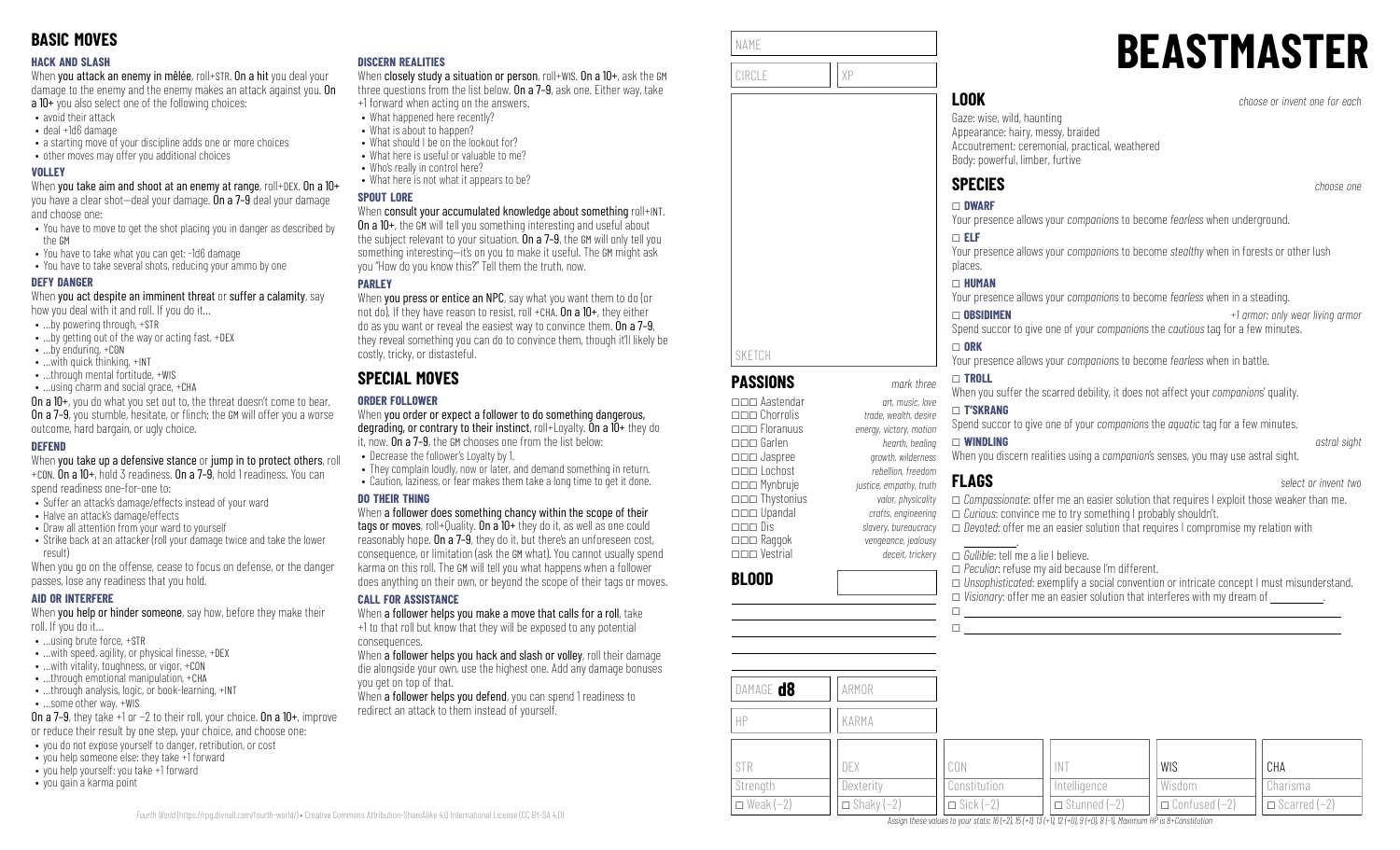| $\Box$ . The contract of the contract of the contract of the contract of the contract of the contract of the contract of the contract of the contract of the contract of the contract of the contract of the contract of the co      |  |
|--------------------------------------------------------------------------------------------------------------------------------------------------------------------------------------------------------------------------------------|--|
|                                                                                                                                                                                                                                      |  |
| The contract of the contract of the contract of the contract of the contract of                                                                                                                                                      |  |
| $\Box$ . The contract of the contract of the contract of the contract of the contract of the contract of the contract of the contract of the contract of the contract of the contract of the contract of the contract of the co      |  |
| <b>The contract of the contract of the contract of the contract of the contract of the contract of the contract of the contract of the contract of the contract of the contract of the contract of the contract of the contract </b> |  |
| $\Box$ . The contract of the contract of the contract of the contract of the contract of the contract of the contract of the contract of the contract of the contract of the contract of the contract of the contract of the co      |  |
|                                                                                                                                                                                                                                      |  |

### **STARTING MOVES**

### **THROUGH THE FIRST VEIL**

When you have befriended a *beast* , named and cared for it for a little while, you may bond with the animal easily. The GM will tell you what, if anything, is needed for the ritual. You may start play with an existing bond to an appropriate *beast*, with GM approval.

### **ANIMAL COMPANION**

When you link your true pattern to the true pattern of a *beast* , you consider the beast to have a special tag: *companion*. You enjoy the standard benefits of a pattern bond to a creature:

- spend few minutes in physical contact to take any amount of damage in order to heal a *companion* by that amount
- meditate with closed eyes to discern realities using a *companion*'s senses, no matter the distance between you
- meditate to whisper a short message to a *companion*, which they will hear no matter the distance between you

In addition, you treat the *companion* as a follower with a starting loyalty of +2, and a cost of being an important part of your life. Their quality is always equal to your effective CHA (including the impact of debilities). You may spend karma when such a beast does their thing.

**THE ALPHA** \_\_\_\_\_\_\_\_\_\_\_\_\_\_\_\_\_\_ You possess a pool of magic which allows you to help your *companion*s. When you make camp, hold succor equal to your full Wisdom score (losing any prior succor). Spend succor to:

- Improve the result of ordering a *companion* by one step. • Reduce the damage the *companion* takes from an attack by WIS.
- Add +hold spent when the *companion* does their thing.

### **HELLO TO MY LITTLE FRIEND**

- Add the following to the hack and slash list:
- One of your *companion*s commands the target's full attention.

### **EXPRESSIONS OF THE BEAST**

When you create art with body painting or wood carving, take +1. If you give the result in a successful greeting ritual, any attempt to track the recipient succeeds as if you rolled at 10+, if they have the art in their possession.

# **TALENTS**

You may weave threads into talents, if you meet their requirements:

### \_ **EMPATHY**

When **you study someone**, you can ask their player "What is your character feeling?" in addition to anything else that happens. Also, add these to the list of discern realities questions:

- How could I make your character feel
- What is making your character feel this way?

### \_\_ **NATURE OF THE BEAST**

### When you spout lore about an animal or monster, you use CHA instead of INT.

*Second thread (requires circle 6):* In addition, on a 12+, you get to ask the GM any one question about the subject.

### \_ **THICK HIDE**

So long as your feet touch the ground you have +1 armor.

### \_\_ **WILD TONGUE**

You can speak with and understand animals.

*Second thread (requires circle 4):* You can speak with and understand any creature lacking the *spirit* and *horror* tags.

### \_ **HUNT AND TRACK** *requires circle 111*

When you follow a trail of clues left behind by passing creatures, roll+WIS. On a hit, you follow the creature's trail until there's a significant change in its direction or mode of travel. On a 10+, you also choose one:

• Gain a useful bit of information about your quarry, the GM will tell you what. • Determine what caused the trail to end.

### \_\_ **CONTROL** *requires circle 2*

When you reach out to influence the mind of a *beast*, roll+CHA. On a 10+ choose three. On a 7–9 choose one. You may spend karma to make one additional choice, even on a miss.

- The target treats you as a friend.
- The target may be ordered to perform simple tasks.
- The target will not remember being controlled.

The effect lasts an hour or so. If you release control, the target takes damage, faces more danger than you, or otherwise has its trust seriously betrayed, the domination ends.

*Second thread (requires circle 6):* You may influence any creature lacking the *spirit* or *horror* tags.

### \_ **FRIGHTEN ANIMALS** *requires circle 2*

When you make disturbing, unnatural noises, you frighten all *beasts* in earshot. Handlers may order followers to prevent their charges from panicking, but other beasts flee.

### \_ **MAN'S BEST FRIEND** *requires circle 2*

When you allow a *companion* to take a blow that was meant for you, the damage is negated and your companion's quality becomes +0. If its quality is already +0 you can't use this ability. When you have a few hours of rest with the beast, its quality returns to normal.

### \_ **WELL TRAINED** *requires circle 2*

- You may spend succor to:
- Allow a *companion* to navigate or scout ahead, as if they had the *guide* tag for the duration.
- Give a *companion* the *cunning* tag for a few minutes.
- Give a *companion* the *devious* tag for a few minutes.
- Give a *companion* the *stealthy* tag for a few minutes.

### \_ **FOSTER LIFE** *requires circle 4*

You may spend succor to:

- Stabilize a *companion* very recently reduced to 0 HP, bringing them to a single HP.
- Touch a *companion* and instantly heal them 1d6 HP.
- Touch any other creature or person and heal them 1d4 HP. • Calm any excited beasts in the immediate vicinity
- 

### \_ **PRIMAL URGES** *requires circle 4*

When you reach out to manipulate a creature who lacks the *spirit* and *horror* tags, roll+WIS. On a hit, you plant a strong emotional urge into the target (fear, fury, hunger, thirst, desire, drowsiness, etc.). On a 7–9 also (you may spend karma to avoid one of them):

- You feel this urge yourself
- When the effect ends, the target knows it was manipulated.

### \_ **THE PRIDE** *requires circle 4*

When **your** *companion* does their thing on a 12+, or rolls the maximum amount on a damage roll, gain 1 succor.

### \_ **ANIMAL POSSESSION** *requires circle 6*

When **you lock eyes with a** *beast*, you may project your mind into it to control its body. You retain your own intellect, but actions are limited by the animal's form. Any damage inflicted on the animal is also applied to you. Your real body collapses, unconscious.

### \_ **COORDINATED ASSAULT** *requires circle 6*

When one of your *companion*s helps you hack and slash, spend a point of succor to add their damage roll to yours (instead of using the highest).

### \_ **CROWD CONTROL** *requires circle 6*

When you catch the attention of a crowd and fix your will upon their emotions, roll+WIS. On a hit, instill an emotion of your choice into every member of that crowd. On a  $10+$ , you may also influence the majority of crowd to take one concrete action.

### \_ **UNNATURAL SELECTION** *requires circle 8*

You may perform a ritual to summon and bind a tasked spirit into a *companion* to enhance its abilities. The GM will give you one to four of the following conditions:

- It's going to take days.
- First you must .  $\bullet$  You'll need help from
- It will require certain amounts of true elements.
- It will require one or more rare ingredients.
- You must perform the ritual in a certain place.

So long as the spirit remains, the *companion* gains your choice of two of the following:

- Working with the GM, add an additional move.
- - It gains +2 armor.
	- $\bullet$  It gains  $+3$  HP.
	- It gains an additional follower or monster tag.

commensurate with these new abilities. You may banish the tasked spirit whenever you like, reverting the *companion* to normal. Only one spirit may occupy a *companion* at a time.

| NOTES    |                 |      |        |     |      |  |
|----------|-----------------|------|--------|-----|------|--|
| COIN     |                 |      | LOAD   |     |      |  |
|          | <b>FOLLOWER</b> | Name |        |     |      |  |
| Quality  | Loyalty         | HP   | Armor  | Dmg | Load |  |
| Tags     |                 |      | Traits |     |      |  |
| Instinct |                 |      | Cost   |     |      |  |
| Gear     |                 |      |        |     |      |  |
|          |                 |      |        |     |      |  |
|          |                 |      |        |     |      |  |

|          | <b>FOLLOWER</b> | Name |        |     |      |
|----------|-----------------|------|--------|-----|------|
| Quality  | Loyalty         | HP   | Armor  | Dmg | Load |
| Tags     |                 |      | Traits |     |      |
| Instinct |                 |      | Cost   |     |      |
| Gear     |                 |      |        |     |      |

### **GEAR** *Load is 7+STR*

appropriate artisan tools (1 weight) Choose your defenses:  $\Box$  hide armor (1 armor, worn, 1 weight)  $\Box$  bare skin (0 armor, living)  $\Box$  shield (+1 armor, 2 weight) Choose your armament:  $\Box$  shillelagh (close, 2 weight)  $\Box$  staff (close, two-handed, 1 weight)  $\Box$  spear (reach, thrown, near, 1 weight)  $\Box$  whip (reach, dangerous, entangling, 1 weight) Choose two:  $\Box$  adventuring gear (uses:  $\Box$  $\Box$  $\Box$  $\Box$ , 2 weight)  $\Box$  poultices and herbs (uses:  $\Box \Box$ , slow, 1 weight)  $\Box$  simple mount of appropriate size (beast, mount)  $\Box$  any common pet (beast)  $\Box$  any common pet (beast)  $\Box$  halfling pipeleaf (uses:  $\Box$  $\Box$  $\Box$  $\Box$  $\Box$ )  $\Box$  3 antitoxins

- 
- It's attack gains +3 damage.

- 
- The physical form of the *companion* changes in supernatural ways,

NOTES

COIN LOAD **FOLL** 

Moves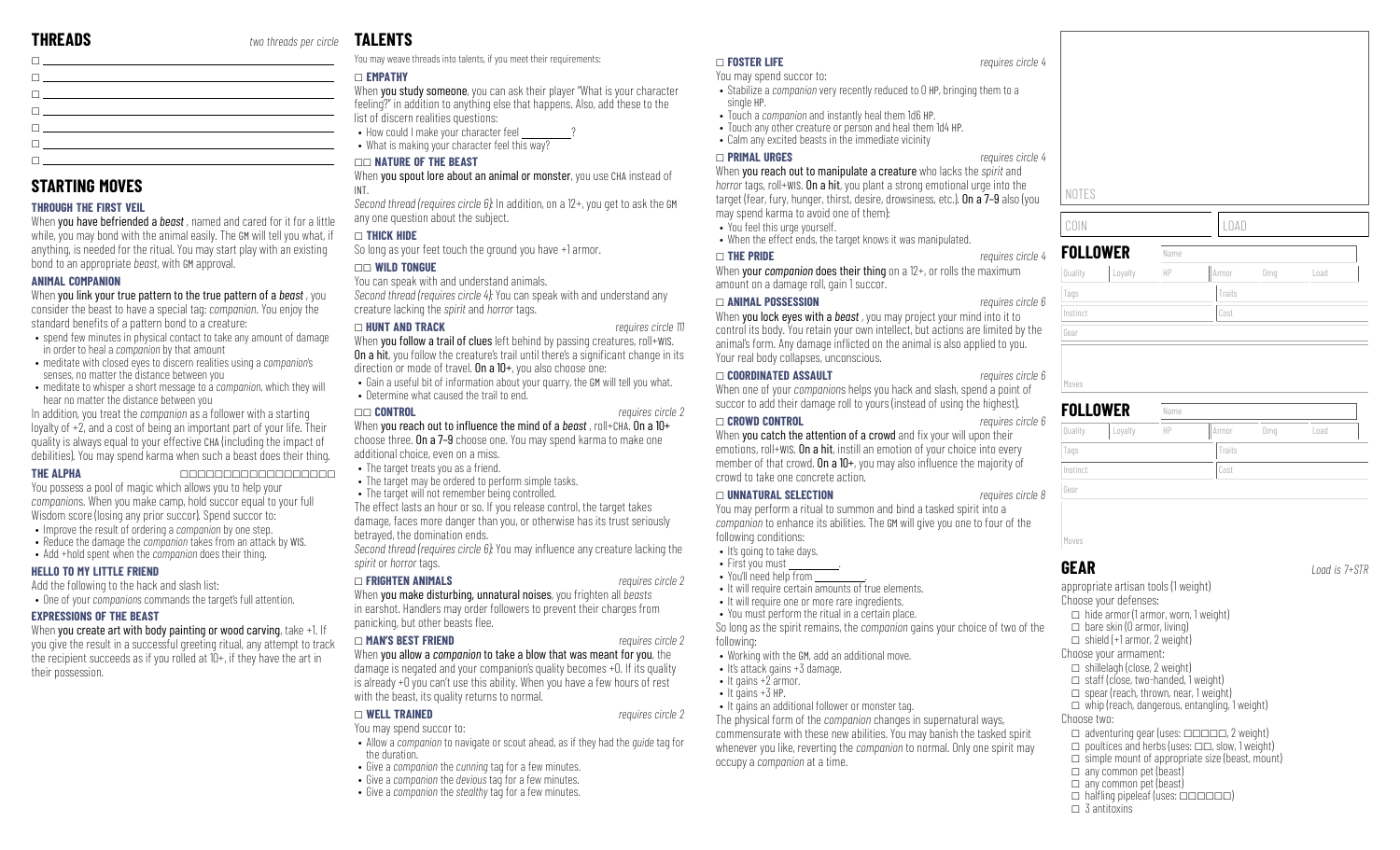### **HACK AND SLASH**

When you attack an enemy in mêlée, roll+STR. On a hit you deal your damage to the enemy and the enemy makes an attack against you. On a 10+ you also select one of the following choices:

- avoid their attack
- deal +1d6 damage
- a starting move of your discipline adds one or more choices
- other moves may offer you additional choices

### **VOLLEY**

When you take aim and shoot at an enemy at range, roll+DEX. On a 10+ you have a clear shot—deal your damage. On a 7–9 deal your damage and choose one:

- You have to move to get the shot placing you in danger as described by the GM
- You have to take what you can get: -1d6 damage
- You have to take several shots, reducing your ammo by one

### **DEFY DANGER**

When you act despite an imminent threat or suffer a calamity, say how you deal with it and roll. If you do it…

- …by powering through, +STR
- …by getting out of the way or acting fast, +DEX
- …by enduring, +CON
- …with quick thinking, +INT
- …through mental fortitude, +WIS
- …using charm and social grace, +CHA

On a 10+, you do what you set out to, the threat doesn't come to bear. **On a 7–9**, you stumble, hesitate, or flinch: the GM will offer you a worse outcome, hard bargain, or ugly choice.

### **DEFEND**

When you take up a defensive stance or jump in to protect others, roll +CON. On a 10+, hold 3 readiness. On a 7–9, hold 1 readiness. You can

spend readiness one-for-one to:

- Suffer an attack's damage/effects instead of your ward
- Halve an attack's damage/effects
- Draw all attention from your ward to yourself
- Strike back at an attacker (roll your damage twice and take the lower result)

When you go on the offense, cease to focus on defense, or the danger passes, lose any readiness that you hold.

### **AID OR INTERFERE**

When you help or hinder someone, say how, before they make their roll. If you do it…

- …using brute force, +STR
- $\bullet$  ... with speed, agility, or physical finesse,  $+$ DEX
- …with vitality, toughness, or vigor, +CON
- …through emotional manipulation, +CHA
- ...through analysis, logic, or book-learning, +INT • …some other way, +WIS

On a 7–9, they take +1 or −2 to their roll, your choice. On a 10+, improve

- or reduce their result by one step, your choice, and choose one:
- you do not expose yourself to danger, retribution, or cost
- you help someone else: they take +1 forward
- you help yourself: you take +1 forward
- you gain a karma point

### **DISCERN REALITIES**

When closely study a situation or person, roll+WIS. On a 10+, ask the GM three questions from the list below. On a 7–9, ask one. Either way, take +1 forward when acting on the answers.

- What happened here recently?
	- What is about to happen?
- What should I be on the lookout for?
- What here is useful or valuable to me?
- Who's really in control here?
- What here is not what it appears to be?

### **SPOUT LORE**

### When consult your accumulated knowledge about something roll+INT.

On a 10+, the GM will tell you something interesting and useful about the subject relevant to your situation. On a 7-9, the GM will only tell you something interesting—it's on you to make it useful. The GM might ask you "How do you know this?" Tell them the truth, now.

### **PARLEY**

When **you press or entice an NPC**, say what you want them to do (or not do). If they have reason to resist, roll +CHA. On a 10+, they either do as you want or reveal the easiest way to convince them. On a 7–9, they reveal something you can do to convince them, though it'll likely be costly, tricky, or distasteful.

# **SPECIAL MOVES**

### **ORDER FOLLOWER**

When you order or expect a follower to do something dangerous, degrading, or contrary to their instinct, roll+Loyalty. On a 10+ they do it, now. On a 7–9, the GM chooses one from the list below: • Decrease the follower's Loyalty by 1.

- They complain loudly, now or later, and demand something in return.
- Caution, laziness, or fear makes them take a long time to get it done.

### **RECRUIT**

When you go looking to hire help, tell the GM what you're offering and for whom you're looking, phrased in one of the following ways:

• A group of **Calcular Contract Contract** (porters, quards, minstrels, etc.) • A skilled (quide, sage, burglar, bodyguard, etc.)

If the GM says you can't find that kind of help in a place like this, start over or move on. Otherwise, roll+nothing and take +1 if you have a good reputation in these parts. On a 10+ they're yours for the hiring. On a 7– 9, the GM chooses one:

- They demand greater compensation, in coin or otherwise.
- $\cdot$  No one here fits the bill, but you hear of someone elsewhere who does.
- $\bullet$  They have a need that must be met first (permission from someone else, a favor, etc.).
- You can tell at a glance they are less than ideal (ask the GM how). The GM will choose or roll their specifics (quality, loyalty, instinct, cost,
- tags, etc.) as needed, to be discovered through play.

| NAME   |    |
|--------|----|
| CIRCLE | χp |

# **CAVALRYMAN**

**LOOK** *choose or invent one for each*

Gaze: confident, empathetic, steely Appearance: tousled, dashing, noble Accoutrement: muddy, pragmatic, ornamented Body: slight, sturdy, athletic

# **SPECIES** *choose one*

\_ **DWARF**

Your maximum HP are increased by one.

### \_ **ELF**

Your long lifespan prepares you for loss. If your favored mount dies, you may bond to a new one within days, and do not reduce your maximum HP.

### \_ **HUMAN**

You may make moves using your banner that would normally require you to be mounted while not mounted.

### \_ **ORK**

Your base damage is always d10.

### \_ **TROLL**

When you deal damage while mounted on your favored mount, deal +2 damage.

### \_ **T'SKRANG**

When you would become unseated from your mount, you may use your tail to stick with your mount and bring it back under control.

\_ **WINDLING** *astral sight* When you volley from a flying mount, deal  $+2$  damage.

# **FLAGS** *select or invent two*

Constitution  $\Box$  Sick (−2)

| uth        |                                                                                                    |
|------------|----------------------------------------------------------------------------------------------------|
| litv       | $\Box$ Aspiring: make me an offer that threatens my social standing.                               |
| ina        | $\Box$ Compassionate: offer me an easier solution that requires I exploit those weaker than me.    |
| <b>JCV</b> | $\Box$ Delusional: offer me a more effective solution that requires I abandon my mis-perception or |
| <b>JSV</b> | erroneous belief.                                                                                  |
| erv        | $\Box$ Devoted: offer me an easier solution that requires I compromise my relation with            |

Wisdom \_ Confused (−2)

Charisma \_ Scarred (−2)

### **BLOOD**

DAMAGE **d8** 

HP KARMA

STR **Strength** \_ Weak (−2)

|       | $\Box$ Heroic: let me keep you from going first into danger so I can go myself<br>$\Box$ Honest: involve me in a deception I must ruin.<br>$\Box$ Gullible: tell me a lie I believe. | $\Box$ Righteous: offer me an easier solution that requires I violate my principle of $\Box$<br>$\Box$ Visionary: offer me an easier solution that interferes with my dream of $\Box$ |
|-------|--------------------------------------------------------------------------------------------------------------------------------------------------------------------------------------|---------------------------------------------------------------------------------------------------------------------------------------------------------------------------------------|
| ARMOR |                                                                                                                                                                                      |                                                                                                                                                                                       |
| KARMA |                                                                                                                                                                                      |                                                                                                                                                                                       |
| DF)   | N                                                                                                                                                                                    | CHA                                                                                                                                                                                   |

Intelligence \_ Stunned (−2)

Assian these values to your stats: 16 (+2), 15 (+1), 13 (+1), 12 (+0), 9 (+0), 8 (-1). Maximum HP is 10+Constitution

# SKETCH **PASSIONS** *mark three*

\_\_\_ Aastendar *art, music, love* \_\_\_ Chorrolis *trade, wealth, desire* \_\_\_ Floranuus *energy, victory, motion* \_\_\_ Garlen *hearth, healing* \_\_\_ Jaspree *growth, wilderness* \_\_\_ Lochost *rebellion, freedom* \_\_\_ Mynbruje *justice, empathy, truth* \_\_\_ Thystonius *valor, physicality* \_\_\_ Upandal *crafts, engineering* \_\_\_ Dis *slavery, bureaucracy*

> **Dexterity**  $\Box$  Shaky (-2)

\_\_\_ Raggok *vengeance, jealousy* \_\_\_ Vestrial *deceit, trickery*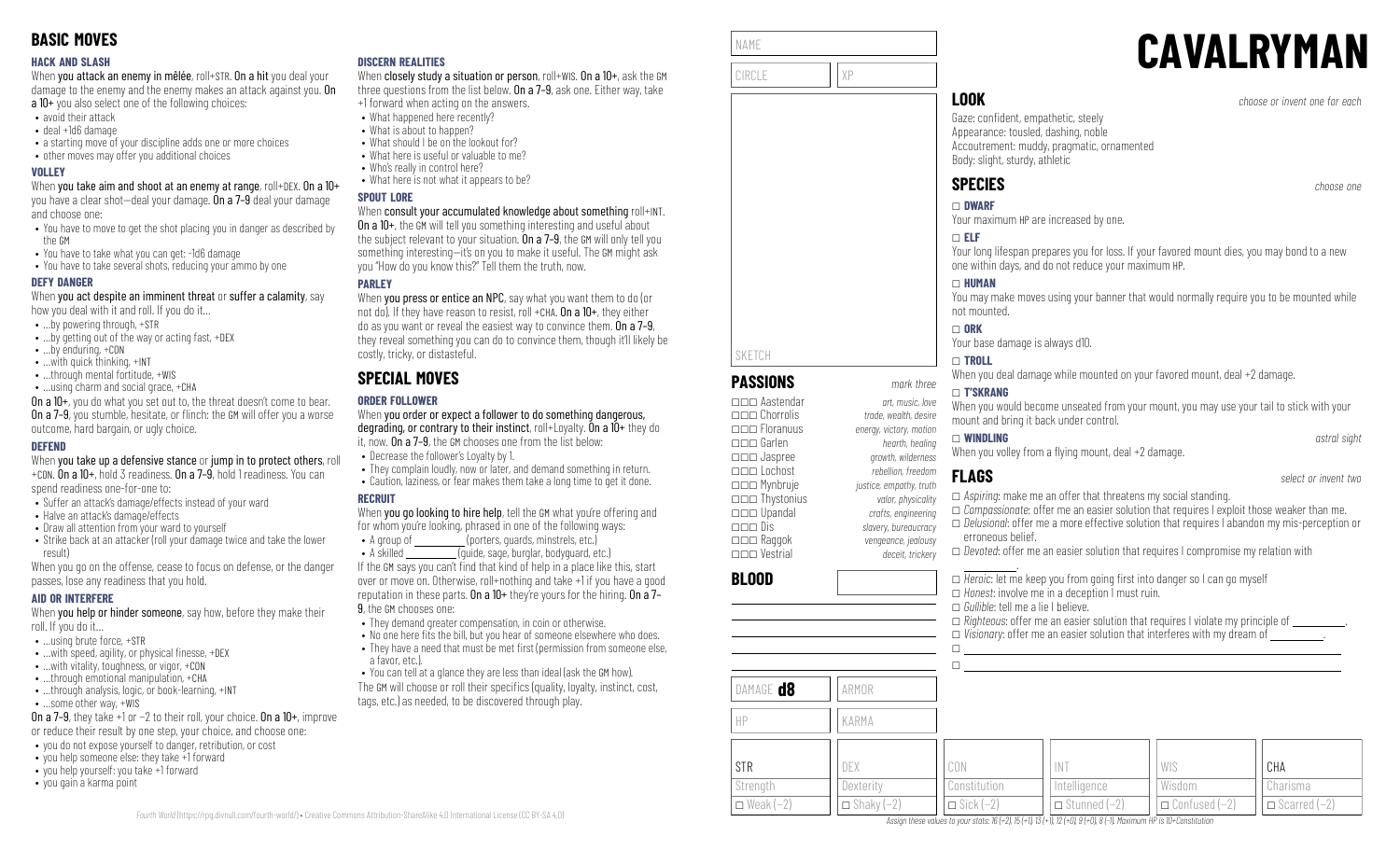$\Box$ **STARTING MOVES NO SECRET SO CLOSE**

benefits of that bond:

 $\Box$ 

You have a deep connection to a *mount* appropriate to your species and size (with GM approval), likely one you have raised from birth. You have connected your pattern to your mount's with a thread, gaining the

• spend few minutes in physical contact to take any amount of damage

• meditate with closed eves to discern realities using your mount's

Should your mount die, you lose a piece of yourself (permanently reduce your maximum HP by one). If you choose, after a suitable period of mourning, you may spend several months developing a connection

You have a personal banner which displays your personal colors and a symbol representing the bond between you and your favored mount. What does it look like? When you, seated on your favored mount, rally those around you under your banner to perform a task, such as a charge into battle, a last stand, the start of a long journey, and so on, roll+CHA. On a 10+, choose three. On a 7–9, choose one. You may spend

• allies on mounts improve attempts to order their mounts by a step

When you create art with body painting or braiding, take +1. If you use the result in a successful greeting ritual, the recipient takes +1

• A witness of your choice becomes very impressed with you.

karma to make one additional choice, even on a miss:

• meditate to whisper a short message, which you mount will hear no

You treat your favored mount as a follower with a starting loyalty of +3, and a cost of love, affection and care from you. Their quality is always equal to your effective CHA (including the impact of debilities). You may spend karma when your favored mount does their thing and, when you whistle loudly for your mount when it is not nearby, it will quickly arrive

\_

in order to heal your mount by that amount

senses, no matter the distance between you

matter the distance between you

at your side in a dramatic fashion. When mounted on your favored mount: • Your damage becomes d10

to a new mount.

to plan

**AS I DO**

**BANNER FROM A TRUMPET**

while the task is going to plan

**EXPRESSIONS OF JOINING**

forward to control a mount.

Add the following to the hack and slash list: • Choose an ally to inspire, giving them +2 forward.

• You ignore the *clumsy* tag on your armor • Your mount becomes *fearless*.

 $\Box$ 

# **TALENTS**

You may weave threads into talents, if you meet their requirements:

### \_ **THROWING STEEL IN PLACE OF KISSES**

When you charge your favored mount at a mounted rider who is also charging at you, roll+quality. On a  $10+$ , choose three. On a  $7-9$ , choose one. You may spend karma to make one additional choice, even on a miss:

- Deal your damage to the rider. If you are using a *forceful* weapon, you also unseat the rider.
- Unseat the rider. If you are using a *forceful* weapon, you also knock the mount off its stride.
- You avoid taking damage from the rider.
- You stay on your mount.
- A witness of your choice becomes very impressed with you.

### \_ **UPON THE SIGHTLESS COURIERS OF THE AIR**

When you carry a message or package on a perilous journey, choose one:

- the journey's scout, navigator, and quartermaster all take +1
- improve the result of either the scout, navigator, or quartermaster by one step
- during the journey, you make a discovery

### \_\_ **WHERE GRACE IS SERVED WITH MUSCLE**

### When you defend using a shield bearing your banner symbol, roll +CHA instead of +CON.

*Second thread (requires circle 6):* While on your favored mount, when you defend on 7+, add your mount's Loyalty to the amount of hold you gain.

### \_\_ **BONES OF THE HORSE** *requires circle 2*

When **you ride a** *mount*, you gain +1 armor. *Second thread (requires circle 6):* You gain +2 armor instead.

### \_ **DANGEROUS AT BOTH ENDS** *requires circle 2*

When you roll +DEX or +CON while on a *mount*, you may roll +Quality instead.

### \_\_ **HIDE THY SPURS** *requires circle 2*

When you rally your troops under your banner for a charge into combat that you lead, add the following choice:

- allies take +1 ongoing during the charge, and +1 forward after
- *Second thread (requires circle 6):* Also add:

• those under your banner take +2 armor forward.

### \_\_ **SUMMON UP THE BLOOD** *requires circle 2*

When you muster soldiers to your banner, roll+CHA. On a hit, you gather a band who will fight for you for one battle. On a  $10+$ , choose three. On a  $7-9$ , choose two.

- The band is as large as you could hope for
- The band will follow you into the jaws of hell
- allies take +1 ongoing to order followers while the task is going to plan • allied followers take +1 ongoing to do their thing while the task is going • The band is well equipped
	- All members of the band have mounts
	- All members of the band are veterans
	- The band will not expect a great reward at battle's end

*Second thread (requires circle 6):* Make an additional choice on a hit. You may also spend one karma to make an additional choice, even on a miss. Also add the following choices:

- The band will bring mystic powers or potent artifacts to bear
- The band will follow you as long as your bring them victories
- The band will carry on your agenda after you leave them

### \_\_\_ **HOT AND FIERY STEED** *requires circle 2*

Your favored mount learns a special trick. Work with the GM to add a move to represent it. *Second thread (requires circle 4):* Select a second move. *Third thread (requires circle 6):* Select a third move.

### \_\_ **INCISION IN THEIR HIDES** *requires circle 2*

When you deal damage while mounted, deal +1d4 damage. *Second thread (requires circle 6):* Deal +1d4 even while not mounted, roll damage twice and take the better result.

### \_ **THREE FEET HIGHER** *requires circle 2*

When you enter a steading on your *mount* with your banner displayed, roll +CHA. On a 10+, choose three. On a 7–9, choose one. You may spend karma to make one additional choice, even on a miss. For each choice, someone of importance in the steading (selected by the GM)…

- …fears you. • …respects you.
- …lusts after you.
- …will help you.
- …has something for you.
- …needs something from you.

### \_ **EXEMPLAR** *requires circle 4*

When you rally allies under your banner, add the following choice:

• choose one of your talents; any of your allies can use this talent while they ride by your side, until you lower your banner.

### \_ **BY GENTLENESS CONFINED** *requires circle 6*

When you and your mount spend a moment to reassure each other in a desperate situation, roll+STR. On a 10+, choose two. On a 7–9, choose one. You may spend karma to make one additional choice, even on a miss.

\_ **MADLY OFF IN ALL DIRECTIONS** *requires circle 6*

When you ride your favored mount waving your banner and shouting encouragement, roll+CHA. On a 7-9, choose three allies who can see you; they cease to be afraid, panicked, cowed or otherwise incapacitated by emotion. On a 10+, all allies who can see you are so affected.

### \_ **ROLLING THUNDER** *requires circle 8*

When you ride your favored mount into numerous enemies, any time you take out and enemy, gain 1 hold. Lose all hold when you rest but, while you remain in the fracas, spend hold to:

- make your mount leap much farther than it has any right to go
- use one of your mount's moves, just like that
- give an attack the *messy* and *forceful* tags • close the distance to a goal, unscathed
- pull an ally onto the mount, unscathed

COIN LOAD **FOLLOWER** Name Quality Loyalty HP Armor Dmg Load Tags Tags Traits Traits Traits Traits Traits Traits Traits Traits Traits Traits Traits Traits Traits Traits Traits Traits Traits Traits Traits Traits Traits Traits Traits Traits Traits Traits Traits Traits Traits Traits Tr Instinct Cost

# Gear Moves

**GEAR** *Load is 12+STR*

appropriate artisan tools (1 weight) Choose your defenses:

- $\Box$  chainmail (1 armor, worn, 1 weight), adventuring gear (uses:  $\Box \Box \Box \Box \Box$ , 2 weight)
- $\Box$  scale mail (2 armor, worn, clumsy, 3 weight)
- Choose two weapons:
- $\Box$  lance (reach, astride, forceful, 2 weight)
- $\Box$  spear (reach, thrown, near, 1 weight)
- $\Box$  long sword, battle axe or flail (close, +1 damage, 2 weight)
- $\Box$  crossbow (near, +1 damage, reload, 3 weight), bundle of bolts (ammo:
	- $\Box \Box \Box$  1 weight)
- $\Box$  fine bow (near, far, 2 weight), bundle of arrows (ammo:  $\Box \Box \Box$ , 1 weinht)
- Choose two:
- $\square$  2 healing potions
- $\Box$  shield bearing your banner symbol (+1 armor, 2 weight)
- $\Box$  antitoxin, poultices and herbs (uses:  $\Box \Box$ , slow, 1 weight), dungeon
- rations (uses:  $\Box$  $\Box$  $\Box$ , ration, 1 weight)
- $\Box$  17 coins

| mounted. When     |       |
|-------------------|-------|
| requires circle 2 | NOTES |

| LOAD |  |
|------|--|





- 
- 

# • Heal yourself 1d8 HP

- -

# • Heal your mount 1d8 HP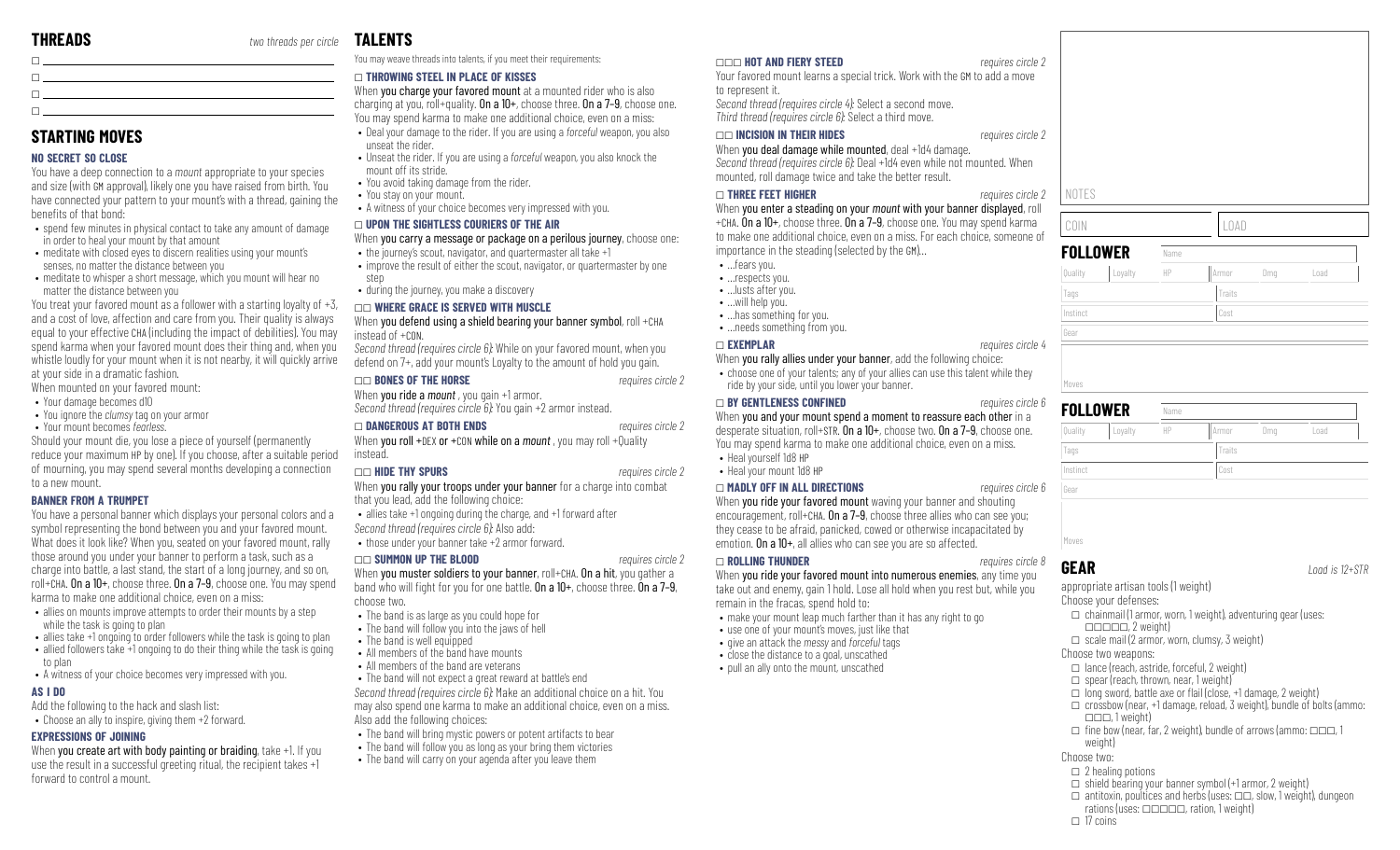### **HACK AND SLASH**

When you attack an enemy in mêlée, roll+STR. On a hit you deal your damage to the enemy and the enemy makes an attack against you. On a 10+ you also select one of the following choices:

- avoid their attack
- deal +1d6 damage
- a starting move of your discipline adds one or more choices
- other moves may offer you additional choices

### **VOLLEY**

When you take aim and shoot at an enemy at range, roll+DEX. On a 10+ you have a clear shot—deal your damage. On a 7–9 deal your damage and choose one:

- You have to move to get the shot placing you in danger as described by the GM
- You have to take what you can get: -1d6 damage
- You have to take several shots, reducing your ammo by one

### **DEFY DANGER**

When you act despite an imminent threat or suffer a calamity, say how you deal with it and roll. If you do it…

- …by powering through, +STR
- …by getting out of the way or acting fast, +DEX
- …by enduring, +CON
- …with quick thinking, +INT
- ...through mental fortitude, +WIS
- …using charm and social grace, +CHA

On a 10+, you do what you set out to, the threat doesn't come to bear. **On a 7–9**, you stumble, hesitate, or flinch: the GM will offer you a worse outcome, hard bargain, or ugly choice.

### **DEFEND**

When you take up a defensive stance or jump in to protect others, roll +CON. On a 10+, hold 3 readiness. On a 7–9, hold 1 readiness. You can

spend readiness one-for-one to:

- Suffer an attack's damage/effects instead of your ward
- Halve an attack's damage/effects
- Draw all attention from your ward to yourself
- Strike back at an attacker (roll your damage twice and take the lower result)

When you go on the offense, cease to focus on defense, or the danger passes, lose any readiness that you hold.

### **AID OR INTERFERE**

When you help or hinder someone, say how, before they make their roll. If you do it…

- …using brute force, +STR
- $\bullet$  ... with speed, agility, or physical finesse,  $+$ DEX
- …with vitality, toughness, or vigor, +CON
- …through emotional manipulation, +CHA • ...through analysis, logic, or book-learning, +INT
- …some other way, +WIS

On a 7–9, they take +1 or −2 to their roll, your choice. On a 10+, improve or reduce their result by one step, your choice, and choose one:

- you do not expose yourself to danger, retribution, or cost
- you help someone else: they take +1 forward
- you help yourself: you take +1 forward
- you gain a karma point

### **DISCERN REALITIES**

When closely study a situation or person, roll+WIS. On a 10+, ask the GM three questions from the list below. On a 7–9, ask one. Either way, take +1 forward when acting on the answers.

- What happened here recently?
	- What is about to happen?
- What should I be on the lookout for?
- What here is useful or valuable to me?
- Who's really in control here?
- What here is not what it appears to be?

### **SPOUT LORE**

### When consult your accumulated knowledge about something roll+INT.

On a 10+, the GM will tell you something interesting and useful about the subject relevant to your situation. On a 7-9, the GM will only tell you something interesting—it's on you to make it useful. The GM might ask you "How do you know this?" Tell them the truth, now.

### **PARLEY**

When **you press or entice an NPC**, say what you want them to do (or not do). If they have reason to resist, roll +CHA. On a 10+, they either do as you want or reveal the easiest way to convince them. On a 7–9, they reveal something you can do to convince them, though it'll likely be costly, tricky, or distasteful.

# **SPECIAL MOVES**

### **PERFORM KARMA RITUAL**

When you perform a focusing ritual particular to your discipline, say what the half-hour ritual involves, then gain 3 karma. If you begin this ritual with unspent karma, lose it. Spend karma, 1 for 1, to choose an option:

- After you make a roll for a move, roll an additional die and, if desired, replace one of the original dice with the result.
- Immediately heal yourself 1d4 damage.
- Freeze a horror construct in its tracks, briefly. • Some moves, talents, or spells may let you spend karma.
- 

### **ORDER FOLLOWER**

When you order or expect a follower to do something dangerous, degrading, or contrary to their instinct, roll+Loyalty. On a 10+ they do it, now. On a 7–9, the GM chooses one from the list below:

- Decrease the follower's Loyalty by 1.
- They complain loudly, now or later, and demand something in return.
- Caution, laziness, or fear makes them take a long time to get it done.

### **DO THEIR THING**

When a follower does something chancy within the scope of their tags or moves, roll+Quality. On a 10+ they do it, as well as one could reasonably hope. On a 7–9, they do it, but there's an unforeseen cost, consequence, or limitation (ask the GM what). You cannot usually spend karma on this roll. The GM will tell you what happens when a follower does anything on their own, or beyond the scope of their tags or moves.

| NAME   |    |  |
|--------|----|--|
| CIRCLE | χP |  |
|        |    |  |

**PASSIONS** *mark three* \_\_\_ Aastendar *art, music, love*

\_\_\_ Floranuus *energy, victory, motion* \_\_\_ Garlen *hearth, healing*

\_\_\_ Lochost *rebellion, freedom* \_\_\_ Mynbruje *justice, empathy, truth* \_\_\_ Thystonius *valor, physicality*

SKETCH

**BLOOD**

STR **Strength**  $\Box$  Weak (−2)

DAMAGE **d4** ARMOR

HP KARMA

DEX **Dexterity**  $\Box$  Shaky (-2)

# **ELEMENTALIST**

**LOOK** *choose or invent one for each*

Gaze: penetrating, fierce, understanding Appearance: coarse, balanced, fastidious Accoutrement: unconventional, ostentatious, modest Body: gnarled, meaty, solid

# **SPECIES** *choose one*

# \_ **DWARF**

When determining the disposition of an item made primarily from metal or glass, make an additional choice, even on a miss.

### \_ **ELF**

When determining the disposition of an item made primarily from wood, hide, or living material, make an additional choice, even on a miss.

### \_ **HUMAN**

Choose one spell from another discipline's list. You can cast it as if it was a elementalist spell.

\_ **OBSIDIMEN** *+1 armor; only wear living armor*

Charisma  $\Box$  Scarred (−2)

When determining the disposition of an item made primarily from earth or stone, on a hit make an additional choice.

### $\Box$  ORK

When unmaking an item, take +1 and do so in half the time.

### \_\_\_ Chorrolis *trade, wealth, desire* \_ **TROLL**

\_\_\_ Jaspree *growth, wilderness*

Your base damage is d6.

# \_ **T'SKRANG**

When you interact with water spirits, take +1.

# \_ **WINDLING** *astral sight*

When you interact with air spirits, take +1

Constitution  $\Box$  Sick (−2)

\_\_\_ Upandal *crafts, engineering* \_\_\_ Dis *slavery, bureaucracy* \_\_\_ Raggok *vengeance, jealousy* \_\_\_ Vestrial *deceit, trickery* \_ *Bumptious*: challenge my knowledge and prove that I have more to learn. \_ *Curious*: convince me to try something I probably shouldn't. \_ *Eccentric*: include me in a social interaction where my personality imperfections will be viewed as charm. \_ *Honest*: involve me in a deception I must ruin. \_ *Peculiar*: refuse my aid because I'm different. \_ *Portentous*: seek my divinations in a moment of uncertainty and trust them implicitly.  $\Box$  *Righteous:* offer me an easier solution that requires I violate my principle of \_ *Scandalous*: defer to me when a social convention needs violated.  $\Box$  *Visionary:* offer me an easier solution that interferes with my dream of  $\Box$  $\Box$  $\Box$ CON INT WIS CHA

Wisdom

\_ Confused (−2)

Assign these values to your stats:  $16 (+2)$ ,  $15 (+1)$ ,  $13 (+1)$ ,  $12 (+0)$ ,  $9 (+0)$ ,  $8 (-1)$ , Maximum HP is 6+Constitution

**Intelligence**  $\Box$  Stunned (−2)

**FLAGS** *select or invent two*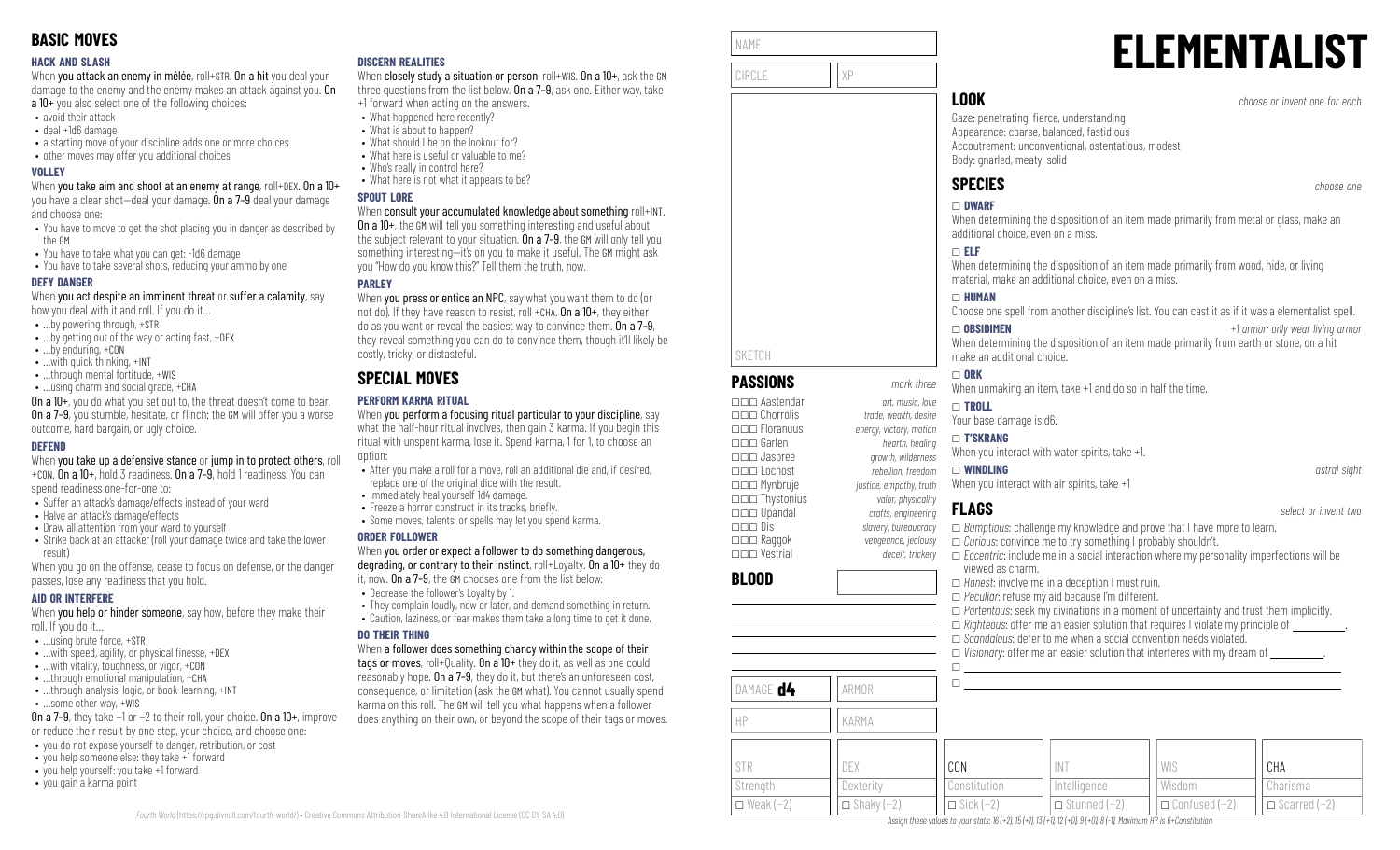| <b>n</b> and the state of the state of the state of the state of the state of the state of the state of the state of                                                                                                                      |  |
|-------------------------------------------------------------------------------------------------------------------------------------------------------------------------------------------------------------------------------------------|--|
| <b>n</b> and the state of the state of the state of the state of the state of the state of the state of the state of                                                                                                                      |  |
| $\Box$ . The contract of the contract of the contract of the contract of the contract of the contract of the contract of the contract of the contract of the contract of the contract of the contract of the contract of the co           |  |
| <b>n</b> <u>and the companies of the companies of the companies of the companies of the companies of the companies of the companies of the companies of the companies of the companies of the companies of the companies of the compa</u> |  |
| $\Box$ . The contract of the contract of the contract of the contract of the contract of the contract of the contract of the contract of the contract of the contract of the contract of the contract of the contract of the co           |  |

### **STARTING MOVES**

### **ELEMENTALISM**

Through detailed understanding and manipulation of the basic forces of nature, you can weave threads into spells. You gain access to a number of abilities related to spell casting:

- You may use the astral sight move.
- You have mastered several elementalist spells and inscribed them in your grimoire. You start out with three first circle elementalist spells in your grimoire as well as the cantrips. Whenever you gain a circle, you add a new elementalist spell of your circle or lower to your grimoire.
- You know how to form and stabilize an astral construct that makes casting spells safer, called a spell matrix. You may fashion as many spell matrices as you like; however, the combined circles of all spells attuned into them may not exceed twice your own circle.
- Through concentration and force of will, you can weave threads to cast spells (from a spell matrix, grimoire or with raw magic). You may weave spells with +CON.
- Through force of personality and appreciation of the give and take of the universe, you channel energy through your spell weaving to cast a spell. You may cast spells with +CHA.

### **LETHAL FOCUS**

When you cast a spell that deals or heals damage, you may spend focus to increase the damage it deals or heals by one for each focus spent. If the spell deals or heals damage more than once, this bonus applies only to the first occurrence.

### **ELEMENTAL SENSE**

When **you discern realities about a location**, you may add the

- following questions to the list of choices:
- What true elements are here?
- What elemental spirits do I sense?

### **SPIRIT GROUNDING**

- Add the following to the hack and slash list: • If the target has the materialization special quality, you either force it
- to materialize or prevent it from dematerializing for a few seconds.

### **EXPRESSIONS OF BALANCE**

When you create art with embroidery or sculpting, take +1. If you use the result in a successful greeting ritual, elemental spirits will give the recipient the benefit of the doubt so long as the item is retained.

### **TALENTS**

You may weave threads into talents, if you meet their requirements:

### $\Box$  **BODY INFUSION**

When you infuse your body with the power of the elements over several

- minutes, gain your choice until you use this move again:  $\Box$  Air: you always have clean air to breathe, regardless of environment (e.g.
- underwater, a cloud of poison gas, buried, etc.)  $\square$  Earth: ignore damage dealt to you by spells or magic, so long as your feet are on the ground.
- $\Box$  Fire: you take no damage from heat or flame.
- $\Box$  Water: you may not be entangled, grappled, bound or otherwise bodily restrained against your will.
- $\Box$  Wood: gain +2 armor.

*Second thread (requires circle 6):* Select two choices instead.

### \_\_\_ **ELEMENTAL VOICE**

When **you sense an elemental spirit** in the area, you may communicate with it.

*Second thread (requires circle 2):* When you demand an elemental spirit perform a task for you, roll+CHA. On a 10+ choose two. On a 7–9 choose one. On a miss, some catastrophe occurs as a result of your calling.

- The effect you desire comes to pass
- You avoid paying nature's price
- You retain control

*Third thread (requires circle 6):* So long as you do nothing but talk with the elemental, you may force it to remain still.

### \_\_ **FILTRATION**

When you dig your fingers into someone's skin and filter their blood, roll +CON. On a hit, you eliminate one poison or drug affecting them. On a 7–9, you deal 1d4 damage to them.

*Second thread (requires circle 6):* On a hit, you pull the toxin out of them intact. If preserved, the dose may be used again.

### \_\_ **ARRANGING THE ELEMENTS** *requires circle 2*

When you touch someone, skin to skin, and spend a few minutes shifting the elemental balances in their pattern, roll+CHA. On a hit, choose one. On a 7–9, whatever you choose is transferred to you.

- You heal them of 1d8 damage
- You remove one disease from them
- You cure one of their debilities

*Second thread (requires circle 6):* Choose two, instead. You may select the same item more than once.

### \_\_ **ITEM DISPOSITION** *requires circle 2*

When you spend several hours getting to know an item, roll+CHA. On a 10+ you gain insight into the item's past and nature. Choose three and take +2 forward to study it further. On a 7–9 choose one and take +1 forward to study it further.

- Discover the item's basic abilities (that is, abilities that may be used without weaving threads into the item).
- Discover how many threads may be woven into the item, if any.
- Understand exactly what must be done (and where) to learn the item's name.
- Discover which true elements were used in its construction.
- Discover the question that must be answered to gain the next key to the item, if any.
- Discover if the item requires that any deeds be performed.
- Studying the item takes half the time.

*Second thread (requires circle 6):* You need only examine the item for several minutes or so before rolling.

### \_ **ELEMENTAL FOCUS** *requires circle 2*

When you cast a spell with an elemental tag, through an un-*ehnanced* spell matrix, you may spend 2 focus to retain one of the threads woven into it and that matrix becomes *enhanced* until you next cast a spell through it.

### \_\_ **RITUAL OF UNMAKING** *requires circle 2*

When you know the name and elemental makeup of a magic item with one or fewer ranks and perform a grueling, day long ritual over it, roll+CON. On a hit the item is unmade, and some of its materials can be reused. On a 10+ you also salvage one kernel of the true elements used to make it. On a miss the item may explode and give a random debility. *Second thread (requires circle 6):* On a 10+, pick one:

• salvaged kernels of the true elements are exceptionally pure • you salvage an additional kernel of a true element

### \_\_ **SENSE THE FLOW** *requires circle 2*

When you spout lore by sensing how the subject breaks down into primal forces, you use CHA instead of INT.

*Second thread (requires circle 6):* In addition, on a 12+, you get to ask the GM any one question about the subject.

### \_ **ITEM INFUSION** *requires circle 6*

Tell the GM you would like to infuse a mundane item with magic to give it one rank and an appropriate magical ability associated with that rank. Such enchantment is always possible, but the GM will give you one or more (possibly all) of these conditions to fulfill:

- It will require certain amounts of true elements.
- It will require one or more rare ingredients.
- The ability may function a bit differently than you propose.
- It's going to take days/weeks/months.
- You must get help from
- You must perform the work in a certain place.
- You must perform the work with specific tools.

### \_ **BECOME THE FIRE** \_\_\_\_ *requires circle 8*

When you convince an elemental spirit to merge with you, roll+CON. On a 10+ hold 3. On a 7–9 hold 2. On a miss hold 1 in addition to whatever else happens (some elementals might not let go). You may spend one karma to get +1 hold, even on a miss.

So long as you have hold, your body is transformed into an elemental form, melding your features with the spirit's. Your new has the innate abilities of its element. You retain your normal stats, talents, and so on, but your base damage becomes d8. You gain one or more moves based on the nature of the elemental form (work with the GM to determine these). Spend hold to:

- Make one of the elemental moves.
- Automatically succeed with a 12+ when casting a spell with an elemental keyword matching the elemental's nature.

| NOTES           |         |        |        |     |      |  |
|-----------------|---------|--------|--------|-----|------|--|
| COIN            |         |        | LOAD   |     |      |  |
| <b>FOLLOWER</b> |         | Name   |        |     |      |  |
| Quality         | Loyalty | HP     | Armor  | Dmg | Load |  |
| Tags            |         |        | Traits |     |      |  |
| Instinct        |         |        | Cost   |     |      |  |
| Gear            |         |        |        |     |      |  |
|                 |         |        |        |     |      |  |
| Moves           |         |        |        |     |      |  |
| EUI I UMED      |         | $\sim$ |        |     |      |  |

| Quality<br>HP<br>Loyalty<br>Dmg<br>Armor |      |
|------------------------------------------|------|
|                                          | Load |
| Traits<br>Tags                           |      |
| Instinct<br>Cost                         |      |
| Gear                                     |      |

**GEAR** *Load is 8+STR*

your grimoire (1 weight) appropriate artisan tools (1 weight) dungeon rations (uses:  $\Box$  $\Box$  $\Box$ , ration, 1 weight) Choose your defenses:  $\Box$  leather armor (1 armor, worn, 1 weight)  $\Box$  bare skin (0 armor, living)  $\Box$  scale mail (2 armor, worn, clumsy, 3 weight) Choose your armament:  $\Box$  short sword (close, 1 weight)  $\Box$  ragged bow (near, 2 weight)  $\Box$  staff (close, two-handed, 1 weight) Choose two:  $\square$  2 healing potions  $\Box$  3 antitoxins  $\Box$  unimpressive mount appropriate for your size (beast, mount)

Gear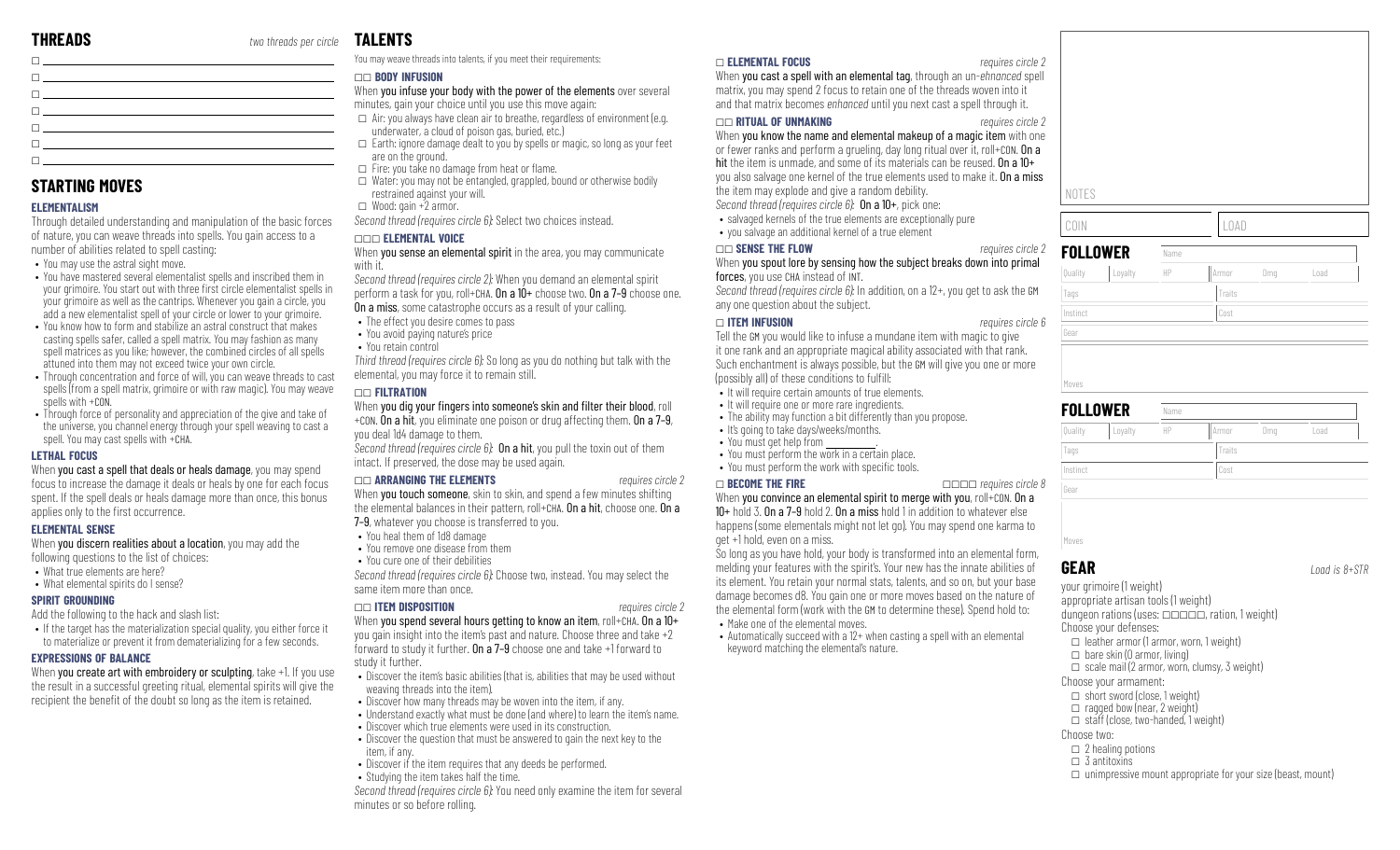## **SPELLCASTING MOVES**

### **ATTUNE A SPELL MATRIX**

When you spend uninterrupted time (a half hour or so) in quiet contemplation of a spell matrix, you:

- Remove any spell pattern in the matrix (also removing *attuned*).
- Repair any damage done to the matrix, removing the *damaged* tag.
- Place into the matrix the pattern of any spell in your grimoire of your own discipline and with a circle equal to or less than your own. The matrix gains the *attuned* tag.

You may fashion as many spell matrices as you like; however, the combined circles of all spells attuned into your spell matrices may not exceed twice your own circle (e.g. a third circle wizard can only attune up to six circles worth of spells into her matrices). Spells from other disciplines may not be attuned to matrices.

### **WEAVE THROUGH A MATRIX**

### When you weave a thread into a spell matrix the thread always

becomes woven into the matrix. If weaving while under time pressure (e.g. combat, urgent necessity, etc.), also roll+the ability indicated by your discipline. On a 7-9, hold 1 focus. On a  $10+$ , hold 3 focus. On a  $12+$ , you may choose to weave an additional thread into the spell. If you do, you gain no focus and lose any you are holding. Focus may be spent, one-for-one as often as desired, to:

- Add +1 to your own weaving roll after it is made.
- Take +1 to casting a spell.
- Take +1 to defy danger.

### **WEAVE THROUGH A GRIMOIRE**

When you weave a thread into a spell in a grimoire the weaving attracts attention in astral space, and you roll+the ability indicated by your discipline. Take −1 for each of the following:

- The spell is of a higher circle than you have in your discipline.
- The grimoire is not yours.
- The spell is from a discipline you do not follow. On a hit, the thread is woven into the spell. On a 10+, hold 2 focus,

spent just as in weaving through a matrix. **On a 12+**, you may choose to weave an additional thread into the spell. If you do, you gain no focus and lose any you are holding.

### **WEAVE RAW MAGIC**

When you weave a thread into raw spell energy, the flare in astral space attracts attention, and you roll+the ability indicated by your discipline. Take −1 for each of the following:

- The spell is of a higher circle than you have in your discipline. • The spell is from a discipline you do not follow.
- On a hit, the thread is woven into the spell. On a  $10+$ , hold 1 focus,

spent just as in weaving through a matrix. **On a**  $12+$ , hold 3 focus.

### **ABORT A SPELL**

When you abandon an attempt to cast a spell, or more than a minute passes between weaving a thread into a spell and the spell being cast, the energy stored in the spell dissipates, dealing 1 damage for each thread already woven into the casting to you and everyone nearby, friend and foe alike. Any threads woven to cast it become available immediately.

### **CAST A SPELL**

When you unleash a spell you've fully woven, roll+the ability indicated by your discipline On a hit, the spell is successfully cast. On a 7–9, also choose one:

- You draw unwelcome attention or put yourself in a spot. The GM will tell you how.
- The spell also creates an unintended side effect. The GM will tell you what.
- The spell disturbs the fabric of reality as it is cast—take −1 ongoing to cast spells until the next time you make camp.
- You take 1d3 damage.
- The spell matrix used to cast the spell (if one was used) becomes *damaged*.

Regardless of the result of the spell, any threads woven to cast it become available immediately, no longer woven into the casting. You also lose all held focus.

### **ADD A SPELL TO YOUR GRIMOIRE**

When you add a spell to your own grimoire, you truly learn the spell. The spell remains in your memory, so may be rewritten if a grimoire gets stolen or destroyed. You may add spells of any circle into your grimoire. You may add spells from other disciplines into your grimoire, if the fiction supports it.

### **ASTRAL SIGHT**

If you have the ability to view the astral plane, when you spend a moment to activate it take +1 ongoing on any roll using INT, WIS, or CHA. Take −2 ongoing on any roll using STR, DEX, or CON. Take an additional +1 ongoing to discern realities. These bonuses and penalties last until you spend a moment to deactivate astral sight. While astral sight is active, you may interact with (and injure) astral creatures, and they you.

### **SPELL MATRICES**

| attuned | spell                                                                                                                  | armored | damaged<br>efficient<br>enhanced |        |
|---------|------------------------------------------------------------------------------------------------------------------------|---------|----------------------------------|--------|
| п       | <u> 1989 - Johann Stein, marwolaethau a bhann an t-Albann an t-Albann an t-Albann an t-Albann an t-Albann an t-Alb</u> | П       | п                                | $\Box$ |
|         | <u> 1990 - Johann Barbara, martin amerikan ba</u>                                                                      |         |                                  |        |
|         |                                                                                                                        |         |                                  |        |
|         | <u> 1989 - Johann Barn, mars and de Brasilian (b. 1989)</u>                                                            |         |                                  | п      |
| п       | <u> 1980 - Johann Barbara, martxa alemaniar a</u>                                                                      |         |                                  | п      |
|         | <u> 1990 - Johann Stein, marwolaethau a bhann an t-</u>                                                                |         |                                  |        |
|         |                                                                                                                        |         |                                  | п      |
|         |                                                                                                                        |         | п                                | п      |
|         |                                                                                                                        |         |                                  |        |
|         |                                                                                                                        |         |                                  |        |
|         |                                                                                                                        |         |                                  |        |
| п       |                                                                                                                        |         |                                  |        |

# **ELEMENTALIST SPELLS**

## **CANTRIPS**

All known cantrips may be cast without performing any type of weaving.

### x **CONTAIN** *ongoing*

You wrap a magical force around any kernels of true elements you can see, preventing them from interacting. While ongoing you take −1 to cast a spell.

### *<u>∞</u> IGNITE <i>fire*

A small flame, similar to that of a match, floats over the tip of your finger for the next few moments.

### x **MEND**

A broken, mundane, unliving item you hold in your hands while you cast this spell become whole again. This can repair crafted goods (rips in fabric, shattered pots, wagon wheels, etc.) as well as natural items  $(s$ mall fissures in rock, cracks in ice, etc.).

### x **PURIFY**

You remove impurities and mundane spoilage from food or water you hold in your hands while you cast this spell.

# **FIRST CIRCLE SPELLS**

First circle spells require one thread to be woven into them to be cast.

\_ **ARBOREALINGUIST** *ongoing, wood*

While ongoing, you may talk with any plant you can perceive. Plants perceive the world much differently than namegivers, and lack real language, but constantly monitor their surroundings and have long memories.

### \_ **BALANCE** *ongoing*

You harmonize the elemental balance of a combatant of your choice. They take +1 ongoing so long as battle continues and they stand and fight. While ongoing you take −1 to cast a spell.

You surround yourself with the essence of your environment, making you nearly impossible to notice. While ongoing, you may not move.

### \_ **ELEMENTAL WEAPON** *ongoing, [element]*

You infuse your weapon with an element of your choice, giving this spell that elemental tag. The weapon you hold while casting does +1d4+1 damage until you dismiss this spell. While ongoing you take −1 to cast a spell.

### \_ **ICY SURFACE** *evocation, air, water*

When you touch the ground, a thin coat of ice grows outward, covering all nearby surfaces. Until it melts, it makes footing precarious.

### \_ **RESIST ELEMENT** *ongoing, [element]*

When you weave this spell, you select an element, giving this spell that elemental tag. You bestow a defense against the rigors of that element on a target you see, reducing damage from it by −1d8. The spell also extends more abstract protection. Resistance to water, for example, may allow the subject to avoid drowning, resistance to earth might protect from falls, resistance to wood might help fight off a plant's poison, and so on, though such protection is not absolute.

### \_ **SANCTUARY** *ongoing*

As you cast this spell, you walk the perimeter of an area, harmonizing its elemental balance and energy flow. As long as you stay within that area, you are alerted whenever someone acts with malice within the sanctuary (including entering with harmful intent). Anyone who receives healing within a sanctuary heals +1d4 HP.

### **THIRD CIRCLE SPELLS**

Third circle spells require one thread be woven into them to be cast. Some allow the weaving of an additional thread to give the spell more potency.

### \_ **ELEMENTAL AID** *[element]*

For each thread you weave into this spell, select an element, giving this spell that elemental tag. You harness the power of the selected element(s) to gain an advantage:

- Air: winds pick up anything you might lift with both hands and hurl it in a direction of your choice.
- Earth: you excavate a sizable chunk of mundane earth or stone. Perhaps a cube of loose soil several meters on a side might be moved. significantly less granite.
- Fire: you extinguish mundane fire within a volume up to, say, the size of a tavern.
- Water: you rapidly corrode a mundane metallic item, rusting it into uselessness.
- Wood: you transform any available mundane living plants into edible nutrition, creating a number of rations equal to your elementalist circle.

\_ **ELEMENTAL WRATH** *summoning, [element]* When you weave this spell, you select an element, giving this spell that elemental tag. You summon a small, angry, rudimentary elemental spirit, who immediately streaks towards a target you designate, rips into the target for 2d4 damage, then vanishes. The target suffers a secondary effect, based on the type of elemental:

- Air: a cloud of mist is left behind, momentarily interfering with the target's vision. The attack may also snuff out candles or the like around the target.
- Earth: a billow of dust is left behind, momentarily interfering with the target's respiration.
- Fire: the target's clothes, fur, etc, may ignite.
- Water: the target is drenched.

• Wood: a sticky, difficult to remove sap splashes on the target. If you weave an additional thread, you may summon two spirits of the same element. They attack different targets and deal 2d6 damage each.

\_ **FIREBALL** *evocation, re*

You evoke a mighty ball of flame that envelops your target and everyone nearby, inflicting 2d6 damage which ignores armor. If you weave an additional thread, choose to either burn much hotter (add +CON to the damage) or have the fire cover a much larger area.

# **FOCUS**

\_\_\_\_\_\_\_\_\_\_\_\_\_\_\_\_\_\_\_\_\_\_\_\_\_\_\_

# \_ **EARTH BLEND** *ongoing, earth*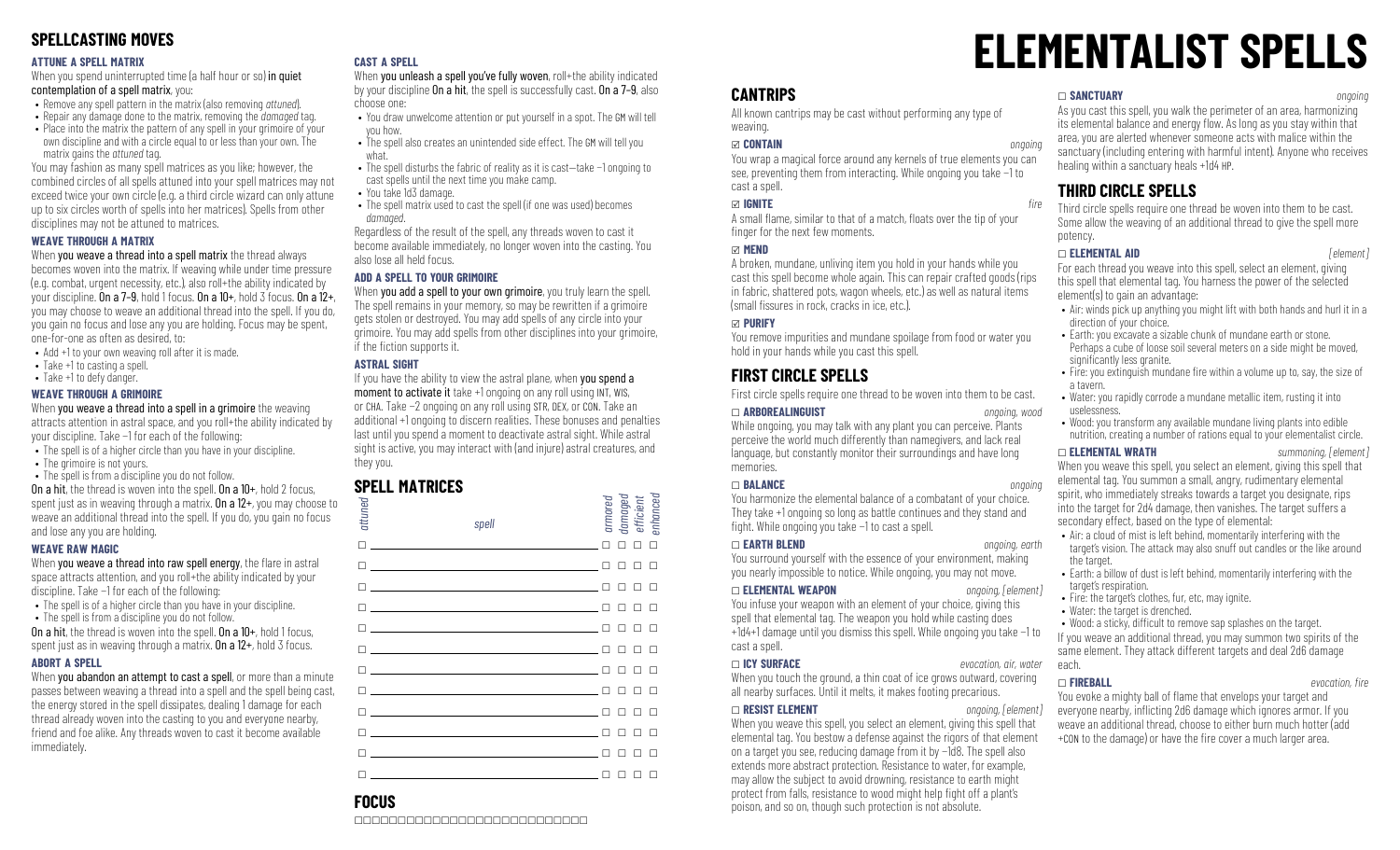### \_ **LIFE AQUATIC** *water, ongoing*

You and others link hands in a circle, and you all gain the ability to breathe and speak underwater, but no longer may do so outside of the water. You all swim effortlessly. You can use this spell on a number of people equal to your elementalist circle. While the spell is ongoing you take −1 to cast a spell.

### \_ **SUMMON ELEMENTAL** *summoning, ongoing, [element]*

When you weave this spell, you select an element, giving this spell that elemental tag. An elemental of that type appears and aids you as best it can. Treat it as a follower with no cost and: Quality +1, Loyalty +2, 1 HP, smash (d4, *close*), armor 1, *spirit*, *spiritwise*, Instinct: to spread *[element]*. The elemental has a move related to its nature and your choice of 1d4 of: • Increase Quality to +2

- Replace its instinct with "to obey"
- It does 1d8 damage
- It has an additional tag or weapon tag
- It is *large* and gains +2 HP for each circle
- It has an additional move
- It knows something of interest to you

The GM will tell you the form of the elemental based on the traits you select. The creature remains on this plane until it dies, you dismiss the spell, or its Loyalty reaches −3. While the spell is ongoing you take −1 to cast a spell.

### \_ **SKY LATTICE** *evocation, ongoing, air*

You create a shimmering network of energy in a shape of your choosing, filling your immediate area. To anyone you designate, this energy feels solid and offers a secure grip, allowing them to climb to anywhere the lattice leads. Those left out of the effect can neither climb on nor perceive the lattice. While the spell is ongoing you take −1 to weave a spell.

### **FIFTH CIRCLE SPELLS**

Fifth circle spells require two threads be woven into them to be cast.

### \_ **CONVERGENCE** *divination*

The elements come together just so, granting you a moment of perfect understanding. The GM will shed light on the current situation. When acting on the information, you take +1 forward.

### \_ **ELEMENTAL WALL** *ongoing, [element]*

When you weave this spell, you select an element, giving this spell that elemental tag. You create a barrier of that element anywhere you can see, either as a wall-like structure or as a dome. You decide what side of the barrier you and your allies are on. While the spell is ongoing you take −1 to cast a spell.

- Air: the air whirls violently, picking up debris. Any ranged attack through the barrier fails. • Earth: only great strength or affinity for stone can penetrate a stone
- barrier. • Fire: anyone passing through the barrier takes 2d6 damage and may
- ignite
- Water: anyone passing through the barrier is drenched. The barrier blocks vision and may be split, moved, reformed and otherwise altered while the spell is ongoing.
- Wood: the thorny brambles entangle anyone passing through the barrier and deal 1d6 damage. The living plants also form a barrier in astral space.

### \_ **POLYMORPH** *enchantment*

Your touch reshapes a creature entirely; they stay in the form you craft until you cast another spell. Describe the new shape you craft, including any stat changes, significant adaptations, or major weaknesses. The GM will then tell you one or more of these:

- The form will be unstable and temporary
- The creature's mind will be altered as well
- $\bullet$  The form has an unintended benefit or weakness

### \_ **STONESWIMMER** *ongoing, earth*

You may swim through mundane stone and earth just like it was water. While ongoing you may not weave spells.

### \_ **TREE WALK** *ongoing, wood*

When you walk directly into a tree, you are absorbed by the tree and may remain hidden within it if you like, still able to see the world outside. When you choose to leave, you may exit through any other tree you can see. You need not spend any time within the tree, effectively stepping into one tree and coming out another immediately. While ongoing you take −1 to weave a spell and cannot cast summoning spells.

### \_ **PATTERNS EXPOSED** *divination, ongoing*

Your vision is opened to the true nature of everything you lay your eyes on. You pierce illusions and see things that have been hidden. The GM will describe the area before you ignoring any illusions and falsehoods, magical or otherwise. While ongoing you take −1 to cast a spell.

## **SEVENTH CIRCLE SPELLS**

Seventh circle spells require two threads be woven into them to be cast. Some allow the weaving of an additional thread to give the spell more potency.

### \_ **CONTROL WEATHER** *air*

Implore the spirits for rain—or sun, wind, or snow. Within a day or so, they will answer. The weather will change according to your will and last a handful of days. If you weave an additional thread, the desired weather will either start sooner, or last longer.

\_ **ELEMENTAL HOUNDS** *summoning, ongoing, [element]* When you weave this spell, you select an element, giving this spell that elemental tag. A pack of elementals of that type appears and aids you as best it can. Treat this pack as a follower with: Quality +2, Loyalty +2, no cost, 5 HP, bite (d8, *hand*), armor 2, *spirit*, *group*, *spiritwise*, Instinct: to spread *[element]*. The pack has two moves related to its element and nature and your choice of 1d4 of these traits (or, if you wove an additional thread, choose four):

- Increase Quality to  $+3$
- Increase Loyalty to  $+3$
- It has +1 armor
	- Replace its instinct with "to obey"
	- It does 1d10 damage
	- Its bond to your plane is strong: +2 HP for each circle
	- It has an additional move

• It has two additional tags of your choice The GM will tell you the form of the pack based on the traits you select. The creature remains on this plane until it dies, you dismiss the spell, or its Loyalty reaches −3. While the spell is ongoing you take −1 to cast a spell.

### \_ **HARM** *evocation*

Touch an enemy and disrupt their elemental balance—deal 2d8 damage to them and 1d6 damage to yourself. Allies gain +1 ongoing against the target until it rests. If you weave an additional thread, choose one:

- The damage ignores armor
- You take no damage
- Instead target anyone within *far* range.

### \_ **ENGULF** *ongoing, [element]*

When you weave this spell, you select an element, giving this spell that elemental tag. That element engulfs a target you can see. Describe how that looks (whirlwind, crushing fist of earth, etc.). Gain 1d4 hold. Any time the target deals damage or makes a move, you may spend 1 hold to deal 1d6 damage to it (from suffocation, heat, crushing, cutting, etc.). If you run out of hold, the spell ends. While the spell is ongoing you take −1 to cast a spell. If you weave an additional thread, you may engulf two additional targets, rolling hold for each.

### \_ **SEVER** *ongoing, wood*

Choose an appendage on the target such as an arm, tentacle, or wing. The appendage is temporarily severed from their body, causing no damage but considerable pain. Missing an appendage may, for example, keep a winged creature from flying, or a bull from goring you on its horns. While ongoing you take −1 to cast a spell. If you weave an additional thread, you may remove a second appendage from the same target.

### **NINTH CIRCLE SPELLS**

Ninth circle spells require three threads be woven into them to be cast.

### \_ **CONVERSION**

You convert a volume of one element into another, permanently. You might turn the flames of a forest fire into water (extinguishing the flames and briefly flooding the forest) or earth (creating a strange copse of crystals). This spell can also convert one form of an element into a different form of the same element (water into ice, for example, or stone into sand). This spell cannot affect living creatures or plants.

### \_ **DISINTEGRATE**

You point at any target you can see, and it crumbles into its component elements. Living targets take 2d10 damage (ignores armor). This spell may be able to affect targets not usually vulnerable to damage, though may do reduced damage to them (perhaps half). If used on a magic item, the spell eliminates the highest rank of the item; however, the item's owner may elect to be the target instead. Mundane materials or items with no ranks are destroyed.

### \_ **PATTERN RESTORATION**

Choose one event in the target's past. All effects of that event, including damage, disabilities, poison, disease, and magical effects, are ended and repaired. HP and diseases are healed, poisons are neutralized, magical effects are ended.

### \_ **SHELTER** *ongoing, [element]*

When you weave this spell, you select air, earth, or wood, giving this spell that elemental tag. You create a structure out of that element. It can be as large as a castle or as small as a hut. The structure endures until you leave it or you end the spell. The element chosen provides additional benets:

- $\bullet$  Air: the structure floats and is (slowly) mobile.
- Farth: the structure is impervious to all non-magical damage.
- Wood: the structure acts as barrier in astral space.

### \_ **STORM OF VENGEANCE**

You give spirits permission to unnaturally alter the elemental balance of the weather. Rain of blood or acid, clouds of souls, wind that can carry away buildings, or any other weather you can imagine: ask and it shall come.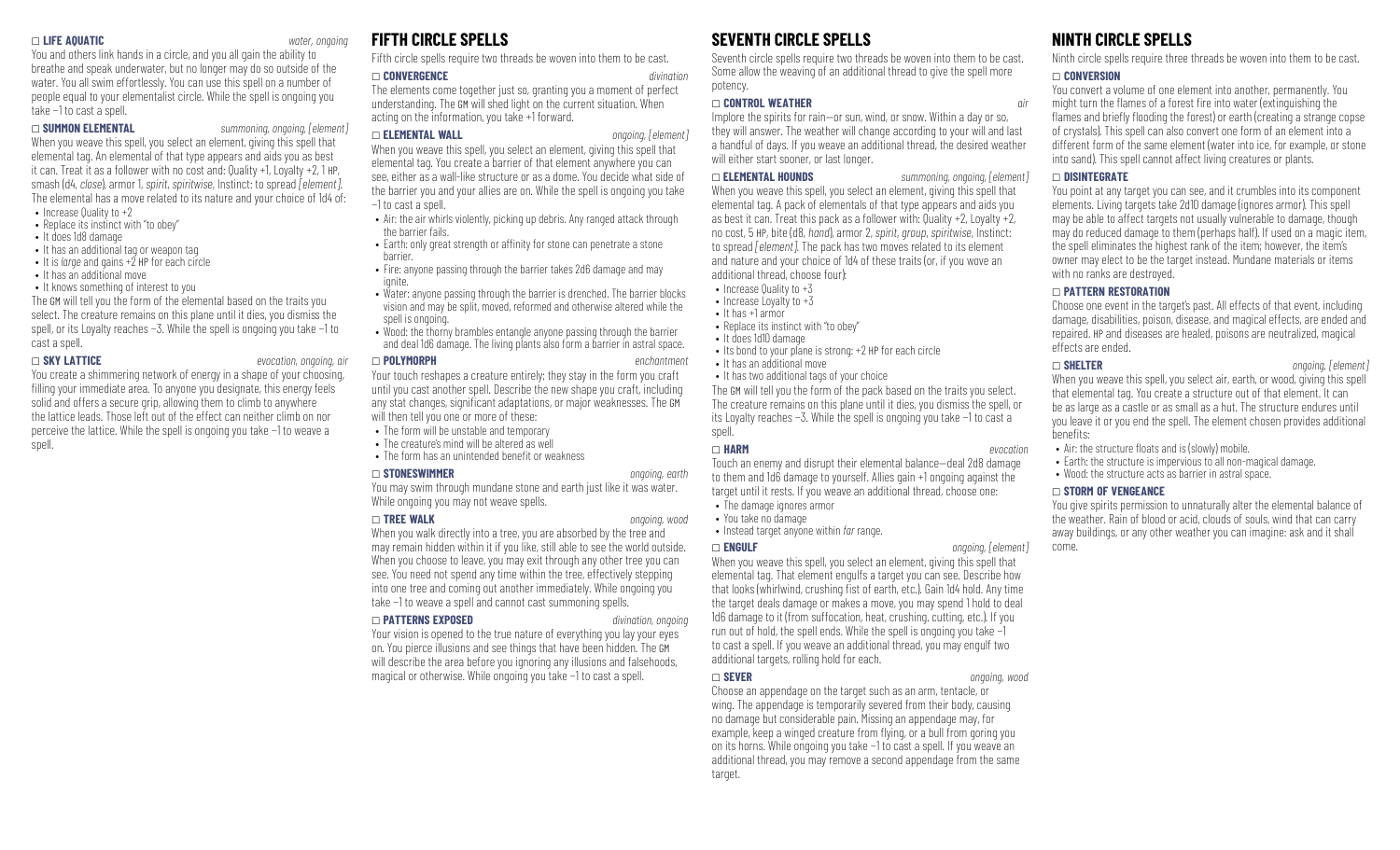### **HACK AND SLASH**

When you attack an enemy in mêlée, roll+STR. On a hit you deal your damage to the enemy and the enemy makes an attack against you. On a 10+ you also select one of the following choices:

- avoid their attack
- deal +1d6 damage
- a starting move of your discipline adds one or more choices
- other moves may offer you additional choices

### **VOLLEY**

When you take aim and shoot at an enemy at range, roll+DEX. On a 10+ you have a clear shot—deal your damage. On a 7–9 deal your damage and choose one:

- You have to move to get the shot placing you in danger as described by the GM
- You have to take what you can get: -1d6 damage
- You have to take several shots, reducing your ammo by one

### **DEFY DANGER**

When you act despite an imminent threat or suffer a calamity, say how you deal with it and roll. If you do it…

- …by powering through, +STR
- …by getting out of the way or acting fast, +DEX
- …by enduring, +CON
- …with quick thinking, +INT
- ...through mental fortitude, +WIS
- …using charm and social grace, +CHA

On a 10+, you do what you set out to, the threat doesn't come to bear. **On a 7–9**, you stumble, hesitate, or flinch: the GM will offer you a worse outcome, hard bargain, or ugly choice.

### **DEFEND**

When you take up a defensive stance or jump in to protect others, roll +CON. On a 10+, hold 3 readiness. On a 7–9, hold 1 readiness. You can

spend readiness one-for-one to:

- Suffer an attack's damage/effects instead of your ward
- Halve an attack's damage/effects
- Draw all attention from your ward to yourself
- Strike back at an attacker (roll your damage twice and take the lower result)

When you go on the offense, cease to focus on defense, or the danger passes, lose any readiness that you hold.

### **AID OR INTERFERE**

When you help or hinder someone, say how, before they make their roll. If you do it…

- …using brute force, +STR
- $\bullet$  ... with speed, agility, or physical finesse,  $+$ DEX
- …with vitality, toughness, or vigor, +CON
- …through emotional manipulation, +CHA • ...through analysis, logic, or book-learning, +INT
- …some other way, +WIS

On a 7–9, they take +1 or −2 to their roll, your choice. On a 10+, improve

- or reduce their result by one step, your choice, and choose one:
- you do not expose yourself to danger, retribution, or cost • you help someone else: they take +1 forward
- you help yourself: you take +1 forward
- you gain a karma point

### **DISCERN REALITIES**

When closely study a situation or person, roll+WIS. On a 10+, ask the GM three questions from the list below. On a 7–9, ask one. Either way, take +1 forward when acting on the answers.

- What happened here recently?
- What is about to happen?
- What should I be on the lookout for?
- What here is useful or valuable to me?
- Who's really in control here?
- What here is not what it appears to be?

### **SPOUT LORE**

### When consult your accumulated knowledge about something roll+INT.

On a 10+, the GM will tell you something interesting and useful about the subject relevant to your situation. On a 7-9, the GM will only tell you something interesting—it's on you to make it useful. The GM might ask you "How do you know this?" Tell them the truth, now.

### **PARLEY**

When **you press or entice an NPC**, say what you want them to do (or not do). If they have reason to resist, roll +CHA,  $0n a 10+$ , they either do as you want or reveal the easiest way to convince them. On a 7–9, they reveal something you can do to convince them, though it'll likely be costly, tricky, or distasteful.

# **SPECIAL MOVES**

### **PERFORM KARMA RITUAL**

When you perform a focusing ritual particular to your discipline, say what the half-hour ritual involves, then gain 3 karma. If you begin this ritual with unspent karma, lose it. Spend karma, 1 for 1, to choose an option:

- After you make a roll for a move, roll an additional die and, if desired, replace one of the original dice with the result.
- Immediately heal yourself 1d4 damage.
- Freeze a horror construct in its tracks, briefly. • Some moves, talents, or spells may let you spend karma.
- 

### **ORDER FOLLOWER**

When you order or expect a follower to do something dangerous, degrading, or contrary to their instinct, roll+Loyalty. On a 10+ they do it, now. On a 7–9, the GM chooses one from the list below:

- Decrease the follower's Loyalty by 1.
- They complain loudly, now or later, and demand something in return.
- Caution, laziness, or fear makes them take a long time to get it done.

### **DO THEIR THING**

When a follower does something chancy within the scope of their tags or moves, roll+Quality. On a 10+ they do it, as well as one could reasonably hope. On a 7–9, they do it, but there's an unforeseen cost, consequence, or limitation (ask the GM what). You cannot usually spend karma on this roll. The GM will tell you what happens when a follower does anything on their own, or beyond the scope of their tags or moves.

| NAME   |    |
|--------|----|
| CIRCLE | χP |
|        |    |

**PASSIONS** *mark three* \_\_\_ Aastendar *art, music, love*

\_\_\_ Floranuus *energy, victory, motion* \_\_\_ Garlen *hearth, healing*

SKETCH

**BLOOD**

DAMAGE **d4** ARMOR

HP KARMA

# **ILLUSIONIST**

**LOOK** *choose or invent one for each*

Gaze: tricky, dazzling, innocent Appearance: meticulous, feral, confident Accoutrement: ridiculous, distracting, opulent Body: nimble, fluid, lanky

**SPECIES** *choose one*

\_ **DWARF** You may cast Crackling Nimbus as a cantrip.

You may cast the wizard spell Detect Magic as an illusionist spell.

### \_ **HUMAN**

\_ **ELF**

Choose one spell from another discipline's list. You can cast it as if it was an illusionist spell.

### \_ **OBSIDIMEN** *+1 armor; only wear living armor* You may cast the elementalist spell Earth Blend as an illusionist spell.

\_\_\_ Chorrolis *trade, wealth, desire*

\_\_\_ Jaspree *growth, wilderness*

 $\Box$  ORK You may cast Cause Fear as a cantrip

### \_ **TROLL**

When you inflict or enhance harm with an illusion, add +1 damage.

### \_ **T'SKRANG**

When you use your tail to aid in sleight of hand or other deception, take  $+1$ .

\_ **WINDLING** *astral sight* You may cast Charm Person as a cantrip.

\_\_\_ Lochost *rebellion, freedom* \_\_\_ Mynbruje *justice, empathy, truth* \_\_\_ Thystonius *valor, physicality* \_\_\_ Upandal *crafts, engineering* \_\_\_ Dis *slavery, bureaucracy* \_\_\_ Raggok *vengeance, jealousy* \_\_\_ Vestrial *deceit, trickery* \_ *Ardent*: convince me to do something I shouldn't in order to please a Passion. \_ *Aspiring*: make me an offer that threatens my social standing. □ *Deceitful*: believe and act on a lie I've told you. \_ *Delusional*: offer me a more effective solution that requires I abandon my mis-perception or erroneous belief. □ *Greedy*: offer me financial reward to undermine a friend. \_ *Irresponsible*: convince me to shirk my duty.  $\Box$  *Preoccupied*: entrust me with something important that I will likely lose or mess up. □ *Selfish:* suggest I sacrifice something (tangible or intangible) to improve the lot of others. \_ *Sycophantic*: insist I publicly compare the greatness of two people from whom I seek favor.  $\Box$  *Trustworthy:* confide in me a secret that would damage you if reveal □ *Vengeful:* offer me a reasonable path that I must reject to gain my revenge.  $\Box$  $\Box$ 

| <b>STR</b>         | DEX               | CON              | . INT               | WIS                  | CHA                   |
|--------------------|-------------------|------------------|---------------------|----------------------|-----------------------|
| Strength           | Dexterity         | Constitution     | Intelligence        | Wisdom               | Charisma              |
| $\Box$ Weak $(-2)$ | $\Box$ Shaky (-2) | $\Box$ Sick (-2) | $\Box$ Stunned (-2) | $\Box$ Confused (–2) | $\Box$ Scarred $(-2)$ |

Assian these values to vour stats: 16 (+2), 15 (+1), 13 (+1), 12 (+0), 9 (+0), 8 (-1). Maximum HP is 4+Constitution

**FLAGS** *select or invent two*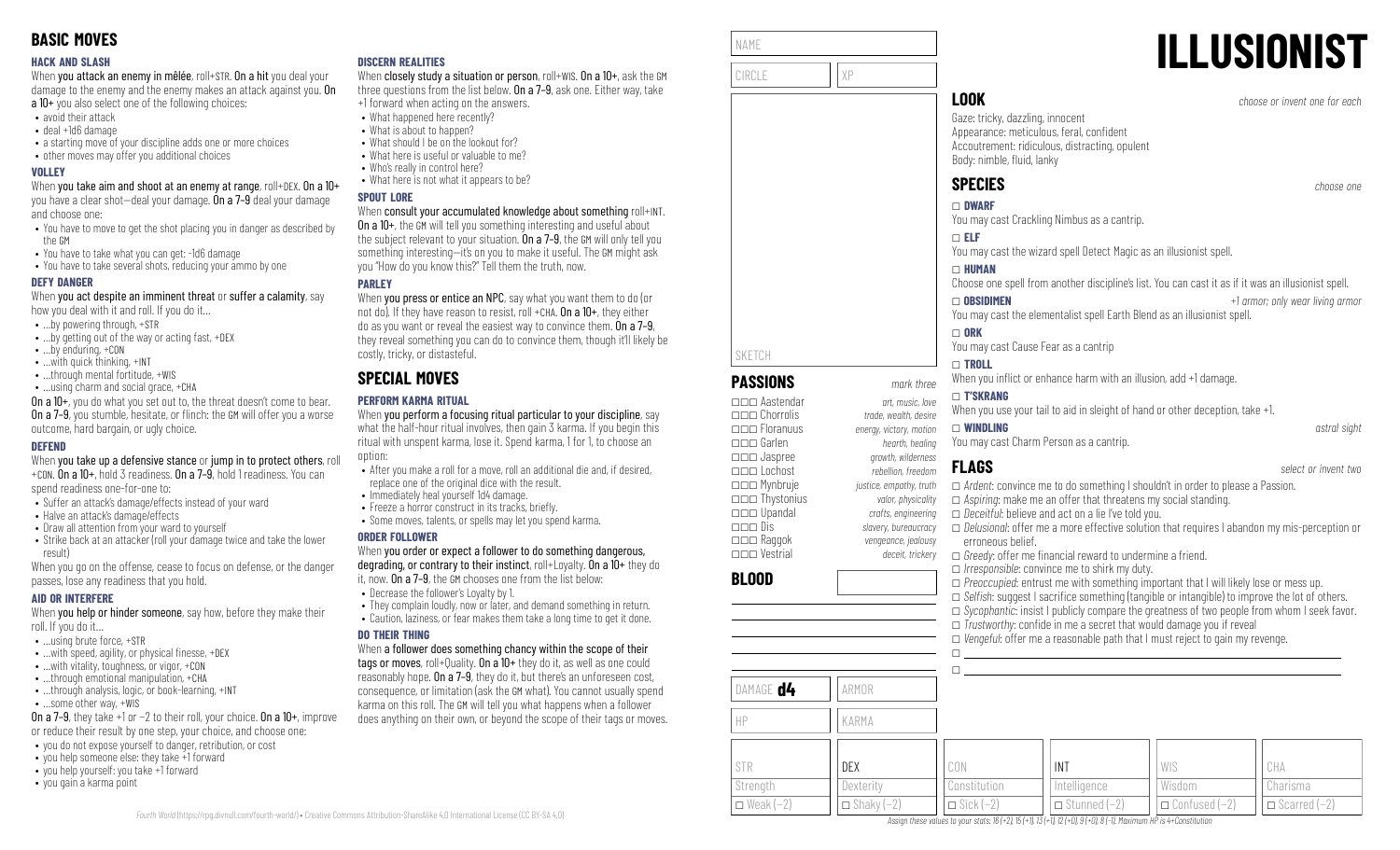**STARTING MOVES**

• You may use the astral sight move.

weave spells with +DEX.

**ILLUSION**

+INT. **CONCENTRATION**

that spell. **CHICANERY**

do. If you do it…

**NOT THE ONE**

• …with cleverness and quile, roll+INT. • …with charm and wit, roll+CHA.

through the con and react accordingly.

more of a threat than you. **EXPRESSIONS OF DECEPTION**

Add the following to the hack and slash list:

willing to disclose information about themselves.

 $\Box$ 

 $\Box$ 

\_ \_ \_ \_  $\Box$ 

Through dedication, trickery and practice, you can weave threads into spells. You gain access to a number of abilities related to spell casting:

• You have mastered several illusionist spells and inscribed them in your grimoire. You start out with three first circle illusionist spells in your grimoire as well as the cantrips. Whenever you gain a circle, you add a new illusionist spell of your circle or lower to your grimoire. • You know how to form and stabilize an astral construct that makes casting spells safer, called a spell matrix. You may fashion as many spell matrices as you like; however, the combined circles of all spells

• Through intricate gestures and body movement, you can weave threads to cast spells (from a spell matrix, grimoire or with raw magic). You may

• Through training, knowledge and improvisation, you channel energy through your spell weaving to cast a spell. You may cast spells with

When you cast an *ongoing* illusion spell you may spend 3 focus to ignore a "−1 to weave spells" or "−1 to cast spells" penalty inflicted by

When you attempt to fool someone, describe what you are trying to

• …with sleight of hand or manipulating the environment, roll+DEX.

On a 10+ your con works as planned, with the mark none the wiser. On a 7–9 the mark will realize he has been tricked at some point, but cannot figure out how it was done. On a miss, the mark may see

• Your attack convinces the target that a nearby ally of your choice is

When you create art with embroidery or acting, take +1. If you use the result in a successful greeting ritual, the recipient becomes more

attuned into them may not exceed twice your own circle.

### **TALENTS**

You may weave threads into talents, if you meet their requirements:

### \_\_ **DREAM RIDER**

You can conjure an *illusionary mount*, choosing its form among those ground mounts just large enough to carry you. Treat as a follower with Quality +1, Loyalty +1, 1 HP, 0 armor, 1d4 damage, no moves, the *mount* tag, no cost, and an instinct of "to betray itself as an illusion". The *mount* will carry you, but no passengers. It remains until you dismiss it or its loyalty reaches −3.

*Second thread (requires circle 6):* When you call your imaginary mount, it may arrive in any form or size. Stats are as above, but with all tags of that form. It may use one of its moves on anyone that doesn't know it is an illusion.

### \_\_ **PHANTOM ARMOR**

When you wear robes that dazzle the eye, but no armor or shield, you get +2 armor.

*Second thread (requires circle 6):* You get +3 armor, instead.

### \_ **READING THE CROWD**

When you study an audience or opponents to gauge what sort of illusions would work best on them, roll+INT. On a  $10+$ , ask the GM three questions from the list below. On a 7–9, ask one. You may spend karma to make one additional choice, even on a miss. Either way, take +1 forward when acting on the answers.

- What are they most likely to fear?
- What are they most likely to respect?
- What are they most likely to want?
- What will likely calm them down? • What will likely make them angry?
- Which of them seems most quilible?
- Which of them seems most able to sway the others?

### \_\_ **RIVER OF KNIVES**

When you volley a real *thrown* weapon, you may retain the weapon and throw out a solid illusion of the original instead. The illusion functions in all respects like the original, but deals −1 damage and disappears after the attack. If you would reduce ammo as a result of the volley, instead your merely lose your grip on the real weapon.

*Second thread (requires circle 6):* The illusion spawns a duplicate in flight, dealing +1d4 damage.

When you take damage and fake your own death with illusions, make a number of choices equal to your DEX:

- Whoever dealt the damage to you is convinced you are dead and turns their attention elsewhere
- The ruse convinces all onlookers
- Even on thorough examination, you appear dead
- The illusion allows you to slip away without being noticed by those convinced by it.
- The ruse lasts for more than a few minutes.

When you concentrate on your appearance for a few minutes, you may make any number of cosmetic changes to your clothes or person. You remain recognizable, but can grow/remove facial hair, change skin or hair color, add/remove scars, gain/lose weight, become more/less symmetrical, change threadbare clothes into fantastic robes or vice versa, and so on.

### \_\_ **PRACTICE, PRACTICE, PRACTICE** *requires circle 2*

Choose one illusion spell. You may use that spell as if it was one circle lower (though this does not change the number of threads needed to cast it). *Second thread (requires circle 6):* Choose another illusion spell to use as if it was one circle lower.

### \_ **SUBTERFUGE** *requires circle 2*

When **you take advantage of a distraction** (including one provided by the Distract cantrip), you immediately may choose one of the following:

- defy a danger threatened by a distracted opponent, taking +2
- engage in chicanery against a distracted mark, taking +2
- hack and slash a distracted opponent, taking +1
- volley against a distracted opponent, taking +1
- disengage from hostilities, retreating a good distance before being noticed

### \_ **TO THE HEART OF IT** *requires circle 2*

You first enter a steading and look around a while, you may ask the GM: "With what lie do this steading's residents fool themselves?" Take +1 ongoing acting on the answer.

When you summon one or more creatures with an illusionist spell, those creatures add your INT to any damage they deal.

### \_ **PROMINENT DETERRENT** \_\_\_\_\_ *requires circle 6*

When you trace out a complex and baffling pattern in the air with your hands and feet during combat, roll+DFX. On a 10+ hold 1d4+1. On a 7-9 hold 2. Vicious-looking weapons hover over your head, pointing down to strike any who harass you. Each weapon hums with menace, perhaps bristling with electricity or dripping with venom. Any time you take damage, spendi 1 hold to direct one of the weapons to strike your attacker, dealing damage to them.

### \_ **SUBVERSION** *requires circle 6*

When you identify someone else's illusion and want to alter it, roll+INT. On a 10+ choose three. On a 7–9 choose one. You may spend karma to make

one additional choice, even on a miss.

- you wrest sole control over the illusion from its creator; he or she cannot undo your changes
- you may end the illusion, if you wish
- you may make more than subtle changes to the illusion
- the illusion's creator does not notice your meddling

### \_ **ASTRAL MASK** *requires circle 8*

When someone or something examines your aura in astral space, you decide what they see.



| Quality<br>HP<br>Loyalty<br>Armor<br>Dmg |      |
|------------------------------------------|------|
|                                          | Load |
| Tags<br>Traits                           |      |
| Instinct<br>Cost                         |      |
| Gear                                     |      |

**GEAR** *Load is 8+STR*

your grimoire (1 weight) appropriate artisan tools (1 weight) dungeon rations (uses:  $\Box$  $\Box$  $\Box$ , ration, 1 weight) shiny but worthless nicknacks Choose your defenses:  $\Box$  leather armor (1 armor, worn, 1 weight)  $\Box$  bare skin (0 armor, living)  $\Box$  dazzling robes with many secret pockets (worn) Choose your armament:  $\Box$  throwing knives (thrown, near, ammo:  $\Box \Box \Box$ )  $\Box$  spear (reach, thrown, near, 1 weight)  $\Box$  staff (close, two-handed, 1 weight) Choose two:  $\Box$  healing potion  $\Box$  3 antitoxins  $\Box$  firefly chalk (uses:  $\Box\Box\Box\Box\Box\Box\Box$ )  $\Box$  adventuring gear (uses:  $\Box$  $\Box$  $\Box$  $\Box$ , 2 weight)  $\Box$  any common pet (beast)  $\Box$  5 coins

\_ **DEAD FALL** *requires circle 2*

- 
- 
- 
- 
- -

\_ **MASQUE** *requires circle 2*

# \_ **VICIOUS PHANTASMS** *requires circle 2* Gear

| Ouality |  |
|---------|--|
| lags    |  |
|         |  |

| ł<br>1 U U    |          |  |
|---------------|----------|--|
|               |          |  |
| ires circle 6 | Instinct |  |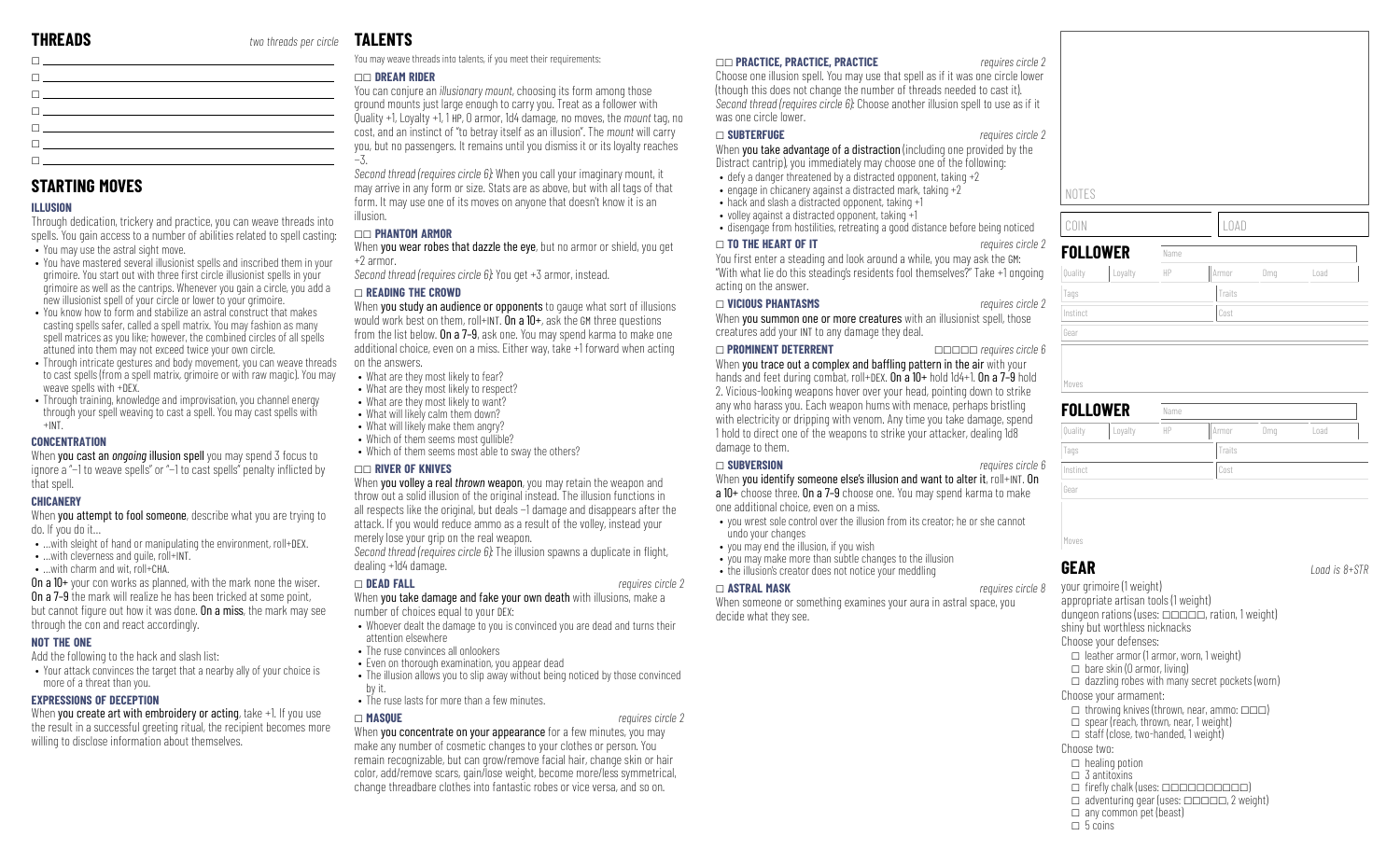## **SPELLCASTING MOVES**

### **ATTUNE A SPELL MATRIX**

When you spend uninterrupted time (a half hour or so) in quiet contemplation of a spell matrix, you:

- Remove any spell pattern in the matrix (also removing *attuned*).
- Repair any damage done to the matrix, removing the *damaged* tag.
- Place into the matrix the pattern of any spell in your grimoire of your own discipline and with a circle equal to or less than your own. The matrix gains the *attuned* tag.

You may fashion as many spell matrices as you like; however, the combined circles of all spells attuned into your spell matrices may not exceed twice your own circle (e.g. a third circle wizard can only attune up to six circles worth of spells into her matrices). Spells from other disciplines may not be attuned to matrices.

### **WEAVE THROUGH A MATRIX**

### When you weave a thread into a spell matrix the thread always

becomes woven into the matrix. If weaving while under time pressure (e.g. combat, urgent necessity, etc.), also roll+the ability indicated by your discipline. On a 7-9, hold 1 focus. On a  $10+$ , hold 3 focus. On a  $12+$ , you may choose to weave an additional thread into the spell. If you do, you gain no focus and lose any you are holding. Focus may be spent, one-for-one as often as desired, to:

- Add +1 to your own weaving roll after it is made.
- Take +1 to casting a spell.
- Take +1 to defy danger.

### **WEAVE THROUGH A GRIMOIRE**

When you weave a thread into a spell in a grimoire the weaving attracts attention in astral space, and you roll+the ability indicated by your discipline. Take −1 for each of the following:

- The spell is of a higher circle than you have in your discipline.
- The grimoire is not yours.
- The spell is from a discipline you do not follow. On a hit, the thread is woven into the spell. On a 10+, hold 2 focus,

spent just as in weaving through a matrix. **On a 12+**, you may choose to weave an additional thread into the spell. If you do, you gain no focus and lose any you are holding.

### **WEAVE RAW MAGIC**

When you weave a thread into raw spell energy, the flare in astral space attracts attention, and you roll+the ability indicated by your discipline. Take −1 for each of the following:

- The spell is of a higher circle than you have in your discipline. • The spell is from a discipline you do not follow.
- On a hit, the thread is woven into the spell. On a  $10+$ , hold 1 focus,

spent just as in weaving through a matrix. **On a**  $12+$ , hold 3 focus.

### **ABORT A SPELL**

When you abandon an attempt to cast a spell, or more than a minute passes between weaving a thread into a spell and the spell being cast, the energy stored in the spell dissipates, dealing 1 damage for each thread already woven into the casting to you and everyone nearby, friend and foe alike. Any threads woven to cast it become available immediately.

### **CAST A SPELL**

When you unleash a spell you've fully woven, roll+the ability indicated by your discipline On a hit, the spell is successfully cast. On a 7–9, also choose one:

- You draw unwelcome attention or put yourself in a spot. The GM will tell you how.
- The spell also creates an unintended side effect. The GM will tell you what.
- The spell disturbs the fabric of reality as it is cast—take −1 ongoing to cast spells until the next time you make camp.
- You take 1d3 damage.
- The spell matrix used to cast the spell (if one was used) becomes *damaged*.

Regardless of the result of the spell, any threads woven to cast it become available immediately, no longer woven into the casting. You also lose all held focus.

### **ADD A SPELL TO YOUR GRIMOIRE**

When you add a spell to your own grimoire, you truly learn the spell. The spell remains in your memory, so may be rewritten if a grimoire gets stolen or destroyed. You may add spells of any circle into your grimoire. You may add spells from other disciplines into your grimoire, if the fiction supports it.

### **ASTRAL SIGHT**

If you have the ability to view the astral plane, when you spend a moment to activate it take +1 ongoing on any roll using INT, WIS, or CHA. Take −2 ongoing on any roll using STR, DEX, or CON. Take an additional +1 ongoing to discern realities. These bonuses and penalties last until you spend a moment to deactivate astral sight. While astral sight is active, you may interact with (and injure) astral creatures, and they you.

## **SPELL MATRICES**

| attuned | spell                                                                                                                 | armored |   | damaged<br>efficient<br>enhanced |   |  |
|---------|-----------------------------------------------------------------------------------------------------------------------|---------|---|----------------------------------|---|--|
| П       | the control of the control of the control of the control of                                                           |         |   | п                                |   |  |
| п       | <u> 1989 - John Harry Harry Harry Harry Harry Harry Harry Harry Harry Harry Harry Harry Harry Harry Harry Harry</u>   |         |   |                                  |   |  |
|         | <u> 1989 - Andrea Barbara, poeta esperanto-poeta esperanto-poeta esperanto-poeta esperanto-poeta esperanto-poeta</u>  |         |   |                                  |   |  |
|         |                                                                                                                       |         |   |                                  |   |  |
|         | <u> 1989 - Johann Stein, mars an deutscher Stein († 1958)</u>                                                         |         |   |                                  |   |  |
|         | <u> 1999 - Johann Harry Harry Harry Harry Harry Harry Harry Harry Harry Harry Harry Harry Harry Harry Harry Harry</u> |         |   |                                  |   |  |
|         | <u> 1989 - Andrea Stadt Britain, amerikansk politiker (</u>                                                           |         |   |                                  |   |  |
|         | the control of the control of the control of the control of the control of                                            |         |   |                                  |   |  |
| п       |                                                                                                                       |         |   |                                  |   |  |
|         | the control of the control of the control of the control of                                                           |         |   |                                  |   |  |
|         |                                                                                                                       |         |   |                                  |   |  |
|         |                                                                                                                       | П       | □ | □                                | □ |  |

# **ILLUSIONIST SPELLS**

### **CANTRIPS**

All known cantrips may be cast without performing any type of weaving.

### x **AMPLIFY** *ongoing*

You touch a willing subject (including yourself). While ongoing, all in sight can hear the subject loud and clear.

### x **DISTRACT**

You cause all who are paying attention to you to briefly redirect their vision and attention to somewhere else. Describe how this happens  $\theta$  (bright flash, stray noise, puff of smoke, etc.).

### x **ENCRYPT** *ongoing*

The writing in a book or other written work you touch becomes jumbled and confused. While ongoing, only you can read the text.

### x **MESSAGE** *ongoing*

A seemingly real piece of paper containing a written message or image you designate appears in the hand, pocket, pouch, etc. of any target you can see. When you end this spell, the paper vanishes.

### x **MOVE**

You cause any small objects in your hand to vanish and reappear a short distance away, even in your pockets. Likewise, this spell may make small objects (that you own or are sitting around unsecured) disappear from a short distance away and reappear in your hands.

### x **PRESTIDIGITATION**

You perform minor tricks of true magic. If you touch an item as part of the casting you can make cosmetic changes to it: clean it, soil it, cool it, warm it, flavor it, or change its color. If you cast the spell without touching an item you can instead create minor illusions no bigger than yourself. Prestidigitation illusions are crude and clearly illusions—they won't fool anyone, but they might entertain them.

# **FIRST CIRCLE SPELLS**

First circle spells require one thread to be woven into them to be cast.

### \_ **CAUSE FEAR** *ongoing*

Choose a target you can see and a nearby object or being. The target is afraid of the object so long as you maintain the spell. Their reaction is up to them: flee, panic, beg, fight. While ongoing you take −1 to cast a spell. You cannot target entities with less than animal intelligence (magical constructs, undead, mindless automata, and the like).

### \_ **CHARM PERSON** *enchantment, ongoing*

The namegiver you touch while casting this spell counts you as a friend until they take damage or you prove otherwise.

### \_ **CRACKLING NIMBUS** *illusion, ongoing*

A weapon you touch glows impressively and crackles with power. The weapon hums menacingly when moved through the air and sends out a shower of sparks or flame or loud noises when it strikes. Apart from being extremely intimidating, while ongoing, the weapon gains +1 damage.

### \_ **CRAFTY THOUGHT** *illusion*

You plant an image into the mind of a target. The target does not have to act on the thought, but the idea has now been planted. This spell may be woven and cast with subtlety during conversation, but if the casting misses, the target knows you were trying to ensorcel him.

\_ **DISPLACE IMAGE** *illusion, ongoing* Touch an ally: they are only seen several yards from their actual position. Attacks made on the image have no effect. While the spell is ongoing you can't cast a spell.

### \_ **OVER THERE** *illusion, ongoing*

You create the appearance of something happening just beyond direct sight (over the next hill, outside of the building, on the horizon, behind the clouds, etc.). The illusion may encompass all senses (plumes of smoke rising, people screaming, haunting music, the scent of delicious cooking, etc.). While ongoing you take −1 to cast a spell.

\_ **UNSEEN VOICES** *illusion, ongoing* Create up to 1d6 disembodied voices emanating from anywhere you can see. Each voice may sound however you like and speak any language you know, but its style is fixed once you start using it. You can make the voices follow a specific conversation, or change what they say over time. The voices may move around as you like. While ongoing you take −1 to weave a spell.

### **THIRD CIRCLE SPELLS**

Third circle spells require one thread be woven into them to be cast. Some allow the weaving of an additional thread to give the spell more potency.

\_ **CLOAK** *illusion, ongoing*

You pace the perimeter of a small area (such as a room, small cave, etc.). Those outside the area perceive the area as if any activity inside was not there. Those inside the area perceive everything normally. For example, anyone viewing a campsite protected in this way from the outside would not see, hear or smell any of the people within, the fire, mounts, etc. While ongoing, any time you would heal damage, heal −1d4 HP.

\_ **DARKNESS** *ongoing* Choose an area you can see: it's filled with supernatural darkness and shadow. While ongoing you take −1 to cast a spell.

\_ **MEMORY BLANK** *enchantment, ongoing* You suppress the memory of events of the last few minutes in a target you can see. The target forgets any imminent intention, but has no trouble making new memories (for example, a target might forget they were in the middle of fighting, but will react to a fresh attack as if it were the start of hostilities). While the spell is ongoing you take −1 to cast a spell. You may make this spell permanent (eliminating your ongoing penalty) by spending 1 blood.

# **FOCUS**

\_\_\_\_\_\_\_\_\_\_\_\_\_\_\_\_\_\_\_\_\_\_\_\_\_\_\_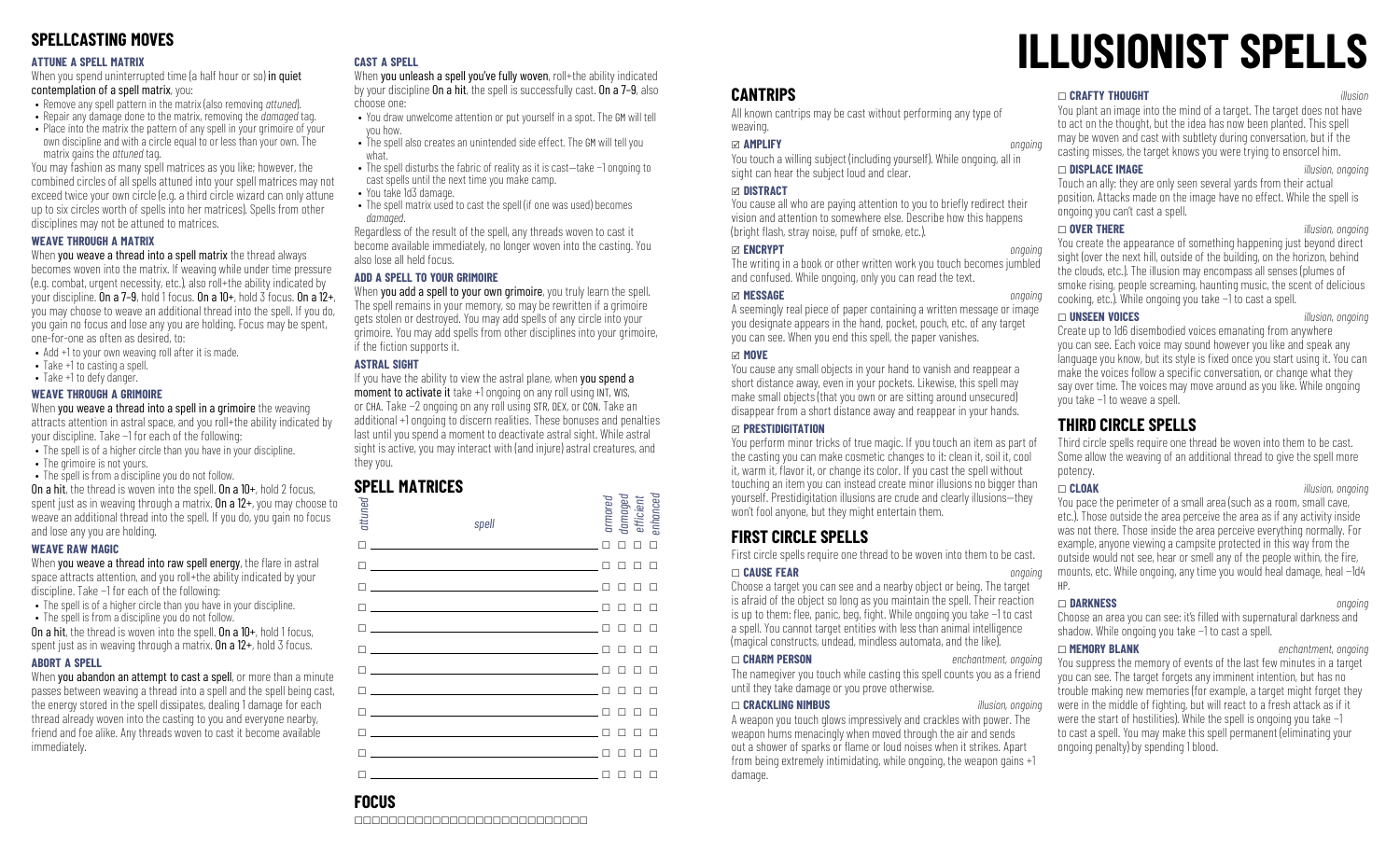### \_ **IMITATE** *ongoing*

You take the form of someone you touch while casting this spell. Your voice and physical characteristics match theirs exactly but your behavior may not. This change persists until you take damage or choose to return to your own form. While ongoing you lose access to all your illusionist talents.

### \_ **MIRROR IMAGE** *illusion, ongoing*

You create an illusory image of yourself. When you are attacked, roll a die. If the result is even, the attack hits the illusion instead, the image then dissipates and the spell ends. If you weave an additional thread, you create three images instead of one, with the spell ending only once all are gone.

### \_ **PHANTASM** *summoning, ongoing*

You craft an illusion of some type of creature, then summon a spirit into it, giving it substance. Describe what the creature looks like. Treat it as a follower with no cost and: Quality +1, Loyalty +2, 1 HP, claw (d4, *close*), *spirit*, Instinct: to reveal itself as a fake. The phantasm has one of the moves of the creature it appears to be, but can only use them on targets that don't know it is a phantasm. It also gains your choice of 1d4 of these traits (you may spend one karma to gain an additional choice): • Increase Quality to  $+2$ 

- It has armor 1
- Its bond to your plane is strong: +1 HP for each circle
- It has all the moves of the creature it appears to be
- It has an additional move related to inspiring a particular emotion in those who see it, which works even if its illusory nature is known.

The phantasm remains until it dies, you dismiss the spell, or its Loyalty reaches −3. While the spell is ongoing you take −1 to cast a spell. If you weave an additional thread, you may summon two additional phantasms of the same type.

### \_ **SUFFOCATION** *illusion*

Select 1d4 enemies you can see. They become momentarily stunned, thinking they have run out of air. Only creatures who breathe will believe this illusion. If you weave an additional thread, it instead affects 2d6 enemies you can see.

### **FIFTH CIRCLE SPELLS**

Fifth circle spells require two threads be woven into them to be cast.

### \_ **FALSE CHOICE** *illusion, ongoing*

You cast this spell over some pre-existing situation that offers a clear choice (e.g. a fork in the road, which glass from the tray, which door, etc.). Anyone confronted with this choice will make the selection you designate, but will think they took the choice they would have picked of their own free will. If a target of this spell travels more than a few miles away from where the choice was made, they realize something has gone awry. While ongoing, take −1 to cast spells.

### \_ **MASS HALLUCINATION** *illusion, ongoing*

Your surroundings fill with a multi-sensory illusion limited only by your imagination. The effect may be subtle (e.g. a smell of perfume, a slight haze in the air, barely audible whispers), overt (e.g. a massive inferno, a landscape of writhing tortured souls, a raging thunderstorm), or anything in between. All present must contend with the illusion as if it were real, unless they have some way of seeing through the illusion or other certainty that it is false (the GM might give monsters such knowledge as a consequence failed rolls). The illusion may deal damage, but never more than 1d4, regardless of how bad the situation may appear. While ongoing, you cannot weave spells.

### \_ **PIERCE THE VEIL** *divination, ongoing*

You sense illusions, seeing through them to the truth. You also intuit the source of any illusions you see. While ongoing you take −1 to cast a spell that is not an illusion.

### \_ **PHANTOM APPARATUS** *summoning, ongoing*

You craft an illusion of a grand vehicle with a passenger stat no greater than eight, then summon a spirit into it, giving it substance. Describe what the vehicle looks like. This functions exactly the way a real vehicle of that type would, including its moves, though is significantly more luxurious. While the spell is ongoing you take −1 to cast a spell.

### \_ **RAIN OF DEATH** *illusion*

You target every enemy you can see with illusory missiles of some kind (fire raining from the sky, crystal shards spraying from your hand, spears) bursting out of the ground, swarms of bees, etc.). Say what this looks like, then deal 2d4 damage to each target. Targets who survive wounding from this spell find that damage it dealt heals once the combat is over.

### \_ **SWITCH** *illusion, ongoing*

You touch two people while casting this spell (one of them can be you), and each will take on the exact appearance and voice of the other, though their behavior may not. Each subject retains their own stats, abilities, gear and talents, all appearances to the contrary. You need not have the subject's consent.

## **SEVENTH CIRCLE SPELLS**

Seventh circle spells require two threads be woven into them to be cast. Some allow the weaving of an additional thread to give the spell more potency.

### \_ **ALIENATION** *illusion, ongoing*

A target you can see perceives being banished to an abandoned waste, trapped in an illusion that only they experience. Others see (and may suffer from) the target's reactions, but not what caused them. The illusion cannot harm the target; however, if you weave an additional thread, it will rationalize harm inflicted on the target in reality (e.g. someone attacking them) with a corresponding event in the illusory world. If the target truly doubts the illusion, it ends. While is ongoing you take −1 to cast a spell.

\_ **APHASIA** *enchantment, ongoing* Select any number of nearby targets. Anything the targets say comes out a nonsensical jumble. They also perceive other speech to be jumbled as well. While the spell is ongoing you take −1 to cast a spell. If you weave an additional thread, you can understand the targets and, if you desire, they can understand you.

### \_ **COUNTLESS DOORWAYS**

Select a mundane door. A small, nearly invisible mark appears on the door in a location of your choosing. From now on, if you touch that mark when opening the door, you may make it open into the location of any other door you have marked with this spell. The connection remains open as long as the door does, but severs if shut from either end. Strong washing with soap may erase your mark from a door.

### \_ **DREAMWALK** *ongoing*

You project your awareness into the dreams of a nearby sleeping target, leaving your own body asleep in the real world. You fully (and secretly) experience the dreams of the target, and may be able to mine them for information. You may also sculpt the dreams in any way you like and to your own purposes. You may make moves (such as discern realities or spout lore) while in the dream. Any harm you inflict on the target in their dreams deals no damage in the real world, but may cause the target to wake. While ongoing, you cannot cast spells.

### \_ **LIFE IS ILLUSION** *ongoing*

Select a target. When the target deals damage, you may transform some of the attack into an illusion, cutting the damage dealt (before armor) in half. While the spell is ongoing you take −1 to cast a spell. If you weave an additional thread, you may affect two additional targets.

### \_ **LEAPING LIZARDS** *summoning, ongoing*

Choose a monster with the *horde* tag. You craft an illusion of a 1d4 (or, if you weave an additional thread, 2d6) such monsters, then summon a spirit into it. The creatures use the same stats as real monsters of that type, except you define their instinct and they only deal 1d4 damage. The GM controls this horde, staying true to the instinct you define. The *horde* remains until it dies or you dismiss the spell.

## **NINTH CIRCLE SPELLS**

Ninth circle spells require three threads be woven into them to be cast.

### \_ **AFTERLIFE** *illusion*

Select a target who has recently taken damage or suffered some other ill effect. They feel the icy clutch of death upon them and, as far as they know, fall down dead, only to come to at the site of their final judgment. Describe the tribunal who judges the target and what they ask for in exchange for letting them cheat death and return to the land of the living (as if they were taking their last breath). The spell ends when the target either accepts or rejects the deal. Either way, the target "wakes up" back in the real world (where, in reality, almost no time has passed, regardless of the length of the negotiations). The target heals 1d8 damage if they accepted the deal or takes 1d8 damage if they rejected it. The spell provides no way of enforcing the deal, but the target does not know that.

### \_ **ECLIPSE** *illusion*

You conjure a disk of solid darkness high in the sky, slowly blotting out the sun, just as an eclipse would, over scores of miles. While ongoing you take −1 to cast a spell.

### \_ **PRESENCE** *ongoing*

Every creature must ask your leave to enter your presence, and you must give permission aloud for them to enter. Violators take an extra 1d10 damage whenever they take damage in your presence. While ongoing you take −1 to cast a spell.

### \_ **SHADOW PALACE** *illusion, ongoing*

You trace out a doorway in mid air and open it. The door enters into a monumental palace (furnished, appointed and staffed as you see fit) tucked into a pocket of astral space. Anything removed from the palace vanishes into mist, but while inside the palace everything is real; food is nourishing, baths are cleansing, and so on. Each thread of this spell takes a quarter hour to weave. This spell can be sustained permanently by spending 2 blood, allowing you to call the door any time you like.

\_ **DONE TO THE PLACE** *illusion, ongoing*

Concentrate on the steading you are in and select any number of its current occupants. The spell alters the steading, altering its tags to all appearances. The occupants you select can see the changes and, knowing they are illusory, may act to reinforce them. To any affected by the illusion, the prosperity, population and defense function as if they were each one step higher or lower (decided at the time of casting). In addition, you may remove or add four other tags on the steading. While ongoing you take −1 to weave spells.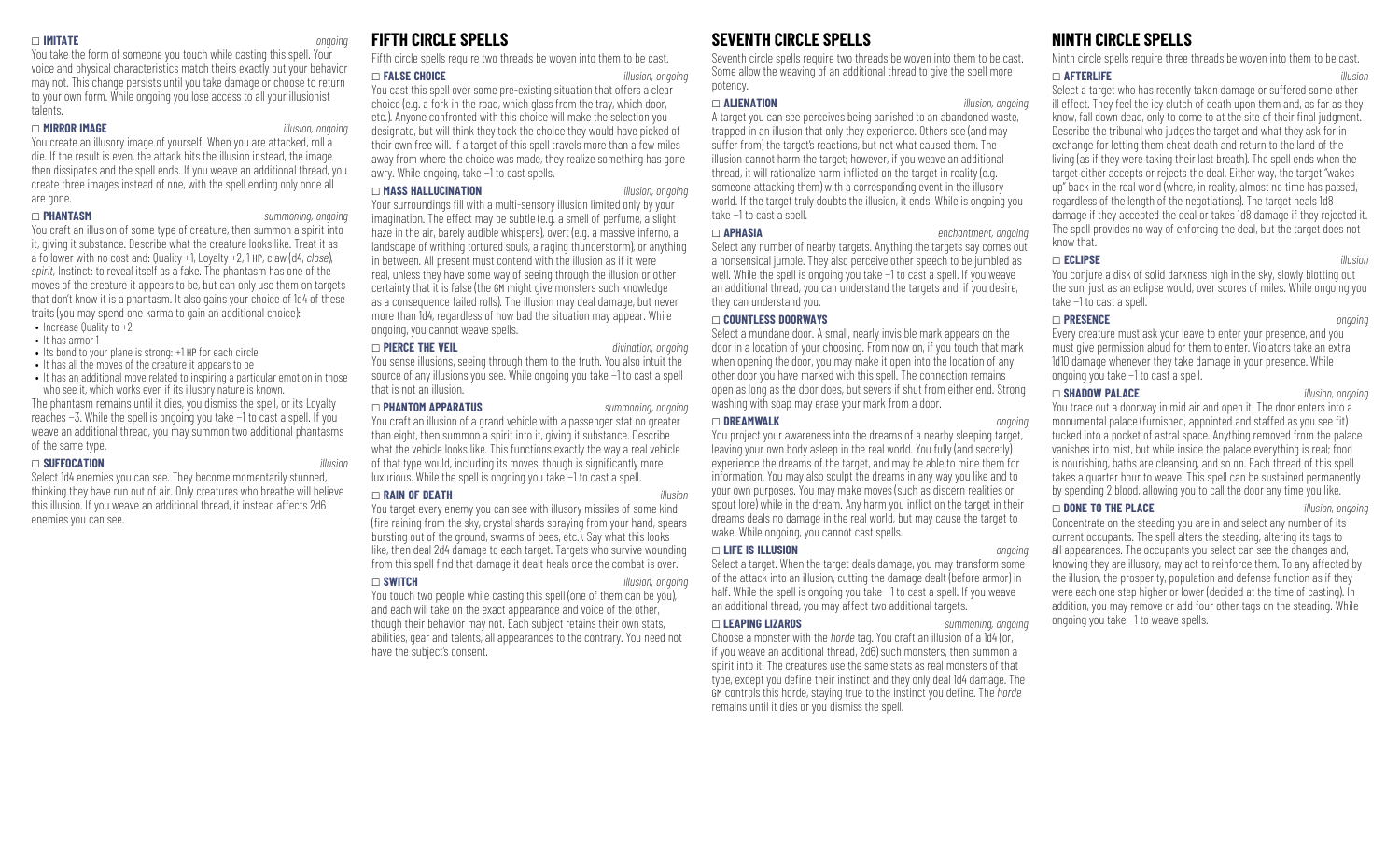### **HACK AND SLASH**

When you attack an enemy in mêlée, roll+STR. On a hit you deal your damage to the enemy and the enemy makes an attack against you. On a 10+ you also select one of the following choices:

- avoid their attack
- deal +1d6 damage
- a starting move of your discipline adds one or more choices
- other moves may offer you additional choices

### **VOLLEY**

When you take aim and shoot at an enemy at range, roll+DEX. On a 10+ you have a clear shot—deal your damage. On a 7–9 deal your damage and choose one:

- You have to move to get the shot placing you in danger as described by the GM
- You have to take what you can get: -1d6 damage
- You have to take several shots, reducing your ammo by one

### **DEFY DANGER**

When you act despite an imminent threat or suffer a calamity, say how you deal with it and roll. If you do it…

- …by powering through, +STR
- …by getting out of the way or acting fast, +DEX
- …by enduring, +CON
- …with quick thinking, +INT
- ...through mental fortitude, +WIS
- …using charm and social grace, +CHA

On a 10+, you do what you set out to, the threat doesn't come to bear. **On a 7–9**, you stumble, hesitate, or flinch: the GM will offer you a worse outcome, hard bargain, or ugly choice.

### **DEFEND**

When you take up a defensive stance or jump in to protect others, roll +CON. On a 10+, hold 3 readiness. On a 7–9, hold 1 readiness. You can

spend readiness one-for-one to:

- Suffer an attack's damage/effects instead of your ward
- Halve an attack's damage/effects
- Draw all attention from your ward to yourself
- Strike back at an attacker (roll your damage twice and take the lower result)

When you go on the offense, cease to focus on defense, or the danger passes, lose any readiness that you hold.

### **AID OR INTERFERE**

When you help or hinder someone, say how, before they make their roll. If you do it…

- …using brute force, +STR
- $\bullet$  ... with speed, agility, or physical finesse,  $+$ DEX
- …with vitality, toughness, or vigor, +CON
- …through emotional manipulation, +CHA • ...through analysis, logic, or book-learning, +INT
- …some other way, +WIS

On a 7–9, they take +1 or −2 to their roll, your choice. On a 10+, improve

- or reduce their result by one step, your choice, and choose one:
- you do not expose yourself to danger, retribution, or cost • you help someone else: they take  $+1$  forward
- you help yourself: you take +1 forward
- you gain a karma point

### **DISCERN REALITIES**

When closely study a situation or person, roll+WIS. On a 10+, ask the GM three questions from the list below. On a 7–9, ask one. Either way, take +1 forward when acting on the answers.

- What happened here recently?
	- What is about to happen?
- What should I be on the lookout for?
- What here is useful or valuable to me?
- Who's really in control here?
- What here is not what it appears to be?

### **SPOUT LORE**

### When consult your accumulated knowledge about something roll+INT.

On a 10+, the GM will tell you something interesting and useful about the subject relevant to your situation. On a 7-9, the GM will only tell you something interesting—it's on you to make it useful. The GM might ask you "How do you know this?" Tell them the truth, now.

### **PARLEY**

When **you press or entice an NPC**, say what you want them to do (or not do). If they have reason to resist, roll +CHA. On a 10+, they either do as you want or reveal the easiest way to convince them. On a 7–9, they reveal something you can do to convince them, though it'll likely be costly, tricky, or distasteful.

# **SPECIAL MOVES**

### **PERFORM KARMA RITUAL**

When you perform a focusing ritual particular to your discipline, say what the half-hour ritual involves, then gain 3 karma. If you begin this ritual with unspent karma, lose it. Spend karma, 1 for 1, to choose an option:

- After you make a roll for a move, roll an additional die and, if desired, replace one of the original dice with the result.
- Immediately heal yourself 1d4 damage.
- Freeze a horror construct in its tracks, briefly.
- Some moves, talents, or spells may let you spend karma.

### **ORDER FOLLOWER**

When you order or expect a follower to do something dangerous, degrading, or contrary to their instinct, roll+Loyalty. On a 10+ they do

- it, now. On a 7–9, the GM chooses one from the list below: • Decrease the follower's Loyalty by 1.
- 
- They complain loudly, now or later, and demand something in return. • Caution, laziness, or fear makes them take a long time to get it done.

### **DO THEIR THING**

When a follower does something chancy within the scope of their tags or moves, roll+Quality. On a 10+ they do it, as well as one could reasonably hope. On a 7–9, they do it, but there's an unforeseen cost, consequence, or limitation (ask the GM what). You cannot usually spend karma on this roll. The GM will tell you what happens when a follower does anything on their own, or beyond the scope of their tags or moves.



# **NETHERMANCER**

Appearance: maudlin, jovial, strange Accoutrement: reverent, flowing, primitive

When you defy danger by enduring, improve the result by one step.

You may cast Astral Weapon as a cantrip.

Choose one spell from another discipline's list. You can cast it as if it was a nethermancy spell.

You are one with stone. You may cast a special version of Words of the Unspeaking as a cantrip which only works on stone.

You may cast Grave Touch as a cantrip.

When you summon a *spirit* with a spell, you may spend 3 focus to give it +1 armor.

### \_ **T'SKRANG**

When you make a bone circle, make an additional choice.

### **FLAGS** *select or invent two* \_ *Bumptious*: challenge my knowledge and prove that I have more to learn. \_ *Curious*: convince me to try something I probably shouldn't. \_ *Devoted*: offer me an easier solution that requires I compromise my relation with .  $\Box$  *Graceless*: include me in a beneficial social interaction I must spoil with blunt observation or crass behavior. \_ *Peculiar*: refuse my aid because I'm different. \_ *Portentous*: seek my divinations in a moment of uncertainty and trust them implicitly.

 $\Box$  *Skilled*: seek my help in learning how to

 $\Box$  *Trustworthy:* confide in me a secret that would damage you if reveal  $\Box$  *Visionary*: offer me an easier solution that interferes with my dream of

> WIS Wisdom

\_ Confused (−2)

CHA Charisma  $\Box$  Scarred (−2)

| DAMAGE <b>d6</b> | ARMOR             |                  |                     |
|------------------|-------------------|------------------|---------------------|
| HP               | KARMA             |                  |                     |
|                  |                   |                  |                     |
| STR              | DEX               | CON              | IN1                 |
| Strength         | Dexterity         | Constitution     | Intelligence        |
| $\Box$ Weak (-2) | $\Box$ Shaky (-2) | $\Box$ Sick (-2) | $\Box$ Stunned (-2) |

Assign these values to your stats: 16 (+2), 15 (+1), 13 (+1), 12 (+0), 9 (+0), 8 (-1), Maximum HP is 8+Constitution

|  | select or invent two |  |
|--|----------------------|--|

\_\_\_ Garlen *hearth, healing*

 $\Box$ 

\_\_\_ Jaspree *growth, wilderness* \_\_\_ Lochost *rebellion, freedom* \_\_\_ Mynbruje *justice, empathy, truth*

\_\_\_ Thystonius *valor, physicality* \_\_\_ Upandal *crafts, engineering* \_\_\_ Dis *slavery, bureaucracy* \_\_\_ Raggok *vengeance, jealousy*

\_\_\_ Floranuus *energy, victory, motion*

# \_\_\_ Vestrial *deceit, trickery*

# **BLOOD**

SKETCH

NAME

 $\Box$  *Righteous*: offer me an easier solution that requires I violate my principle of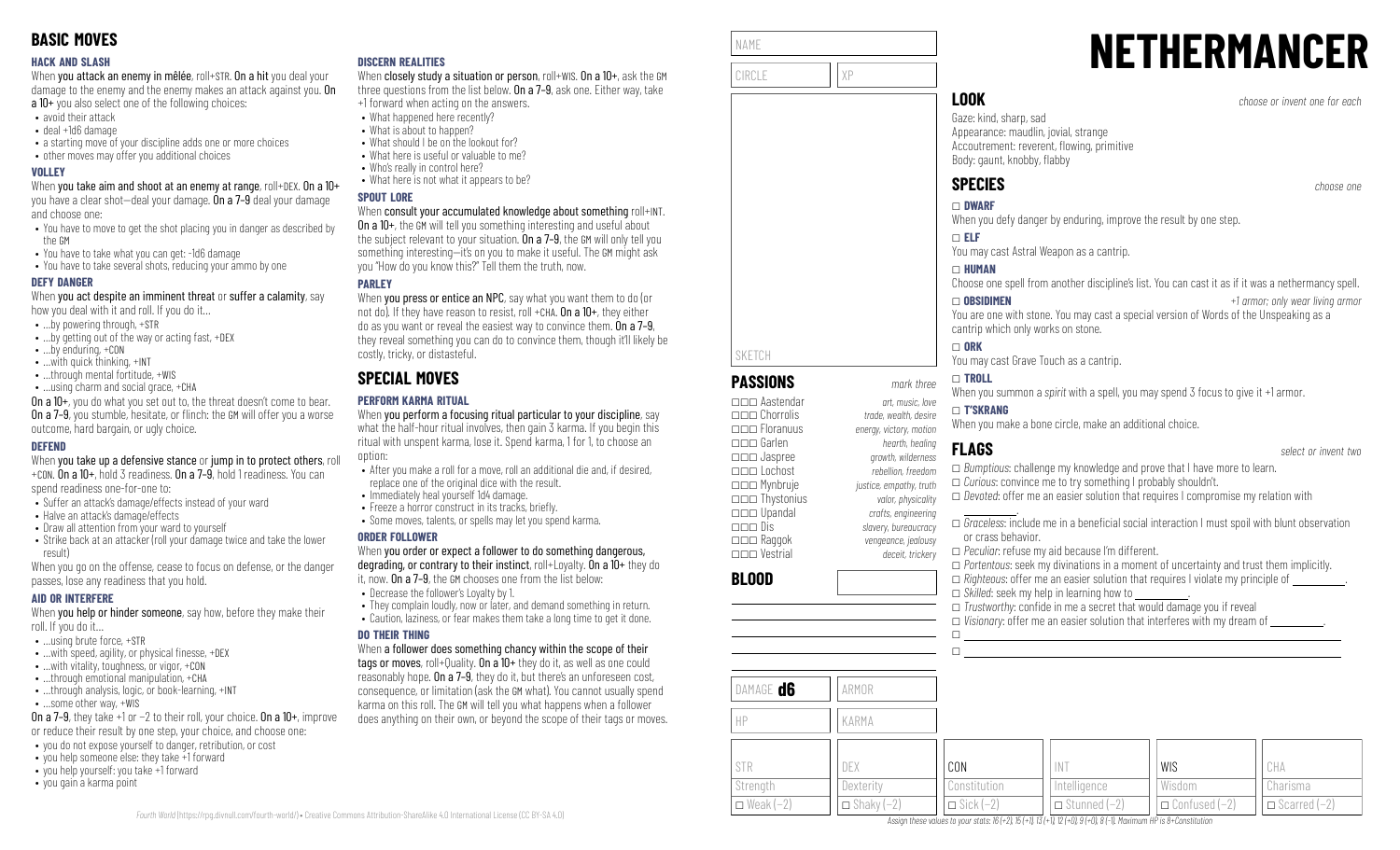**STARTING MOVES**

related to spell casting:

• You may use the astral sight move.

 $\bullet$  You may weave spells with  $+\mathsf{WIS}$ . • You may cast spells with +CON.

**NETHERMANCY**

**ROUSING CALL**

**RITUAL OF BONE**

spell within the circle.

**STABBING A WINDOW**

will tell you what.

**REAPER**

\_

\_ \_ \_ \_  $\overline{\mathsf{L}}$ 

Through insight, fortitude and a special connection to spirit realm, you can weave threads into spells. You gain access to a number of abilities

• You have mastered several nethermancy spells and inscribed them in your grimoire. You start out with three first circle nethermancy spells as well as the cantrips. Whenever you gain a circle, you add a new nethermancy spell of your circle or lower to your grimoire. • You know how to form and stabilize a spell matrix. You may fashion as many spell matrices as you like; however, the combined circles of all spells attuned into them may not exceed twice your own circle.

When **you cast a summoning spell**, you may spend focus to make the

When you take time to respectfully tend to the dead, take +2 forward.

When you spend a couple grueling hours constructing and inscribing a bone circle several feet across, inviting a spirit to live within it, roll +CON. On a hit, a bone spirit inhabits the circle and will attack anyone who enters, or is already within, the circle, except you. On a  $10+$ , choose three. On a 7–9, choose one. You may spend a point of karma

• The spirit is particularly potent: take +1 when weaving a nethermancy

• When in the circle, you may concentrate and observe the world as if

• When you speak within the circle, if you desire, your voice may be heard

• You sense something notable about the target's soul or nature, the GM

When you create art with bone carving or embroidery, take +1. If you give the result in a successful greeting ritual, the recipient may take +1

summoned spirit tougher, adding 1HP per focus spent.

to make an additional choice, but not on a miss:

• The spirit will not attack targets you designate. • The circle lasts for days instead of hours. • The circle is particularly hard to spot. • The circle is completed in less time than usual.

standing in another of your active bone circles.

Add the following to the hack and slash list:

to the their last breath, if they posses the art.

**EXPRESSIONS OF THE NETHERWORLD**

by any standing near all of your other active bone circles.

### **TALENTS**

You may weave threads into talents, if you meet their requirements:

### \_\_\_ **BRANDED**

You bear a mark of your connection with the dead. Dead spirits know you as their own, and any that still cling to the mortal plane will speak with you, sharing openly. The living see your mark as an ill omen, and you take −1 ongoing to CHA rolls with those who see your mark. Choose a part of your body that takes on the visible aspects of death while remaining fully functional:

 $\Box$  Arm: Any weapon you grasp flows into the other world. It gains +2 piercing against living creatures.

 $\square$  Eye: When you touch a corpse you see what it saw in its last moments. The GM will describe it.

- $\Box$  Legs: Your passing leaves no mark or scent.
- $\square$  Tongue: You may lace any oath, prayer, or spell with a link to the forbidden land. Its effects on the dying or dead will be amplified, as described by the GM.

*Second or third thread (requires circle 4):* Choose another body part to take on the visible aspects of death.

*Second or third thread (requires circle 4):* Your mark grows such that it may not be concealed. Describe it. The dead will seek you out, giving you what aid they can. The undead will not harm you. The parochial will treat you as a pariah.

### \_ **FEELING LOSS**

You first enter a steading, you may ask the GM: "Who here suffers most from death of their loved ones?" Take +1 ongoing acting on the answer.

### \_ **IMPRECATION**

When you call on the spirits to curse a target you can see, take a random debility (if you already have that debility, you got lucky) and roll+WIS. If you do this inside a bone circle, improve the result by one step. On a 10+ the target will soon take a noticeable loss in the arena of your choice. On a 12 $+$  so will one of the target's descendants. On a 7-9 the target is merely unlucky in the chosen arena until the spirit grows tired of tormenting it. On a miss, possibilities include the target discovering what you were attempting, or the spirits become offended and cursing you instead, etc. Curses can affect these arenas: finances/occupation, health/well-being, love/relationships, prospects/hope, status/reputation

### \_ **SPIRIT TALK**

You can speak with and understand all spirits, not just those who communicate verbally. You can communicate with nearby spirits even when they are solely in astral space and you are not.

### \_ **SPIRITUAL PROTECTION**

When you wear no armor or shield you get +CON armor.

### \_\_ **THE SCALES OF LIFE AND DEATH**

When someone faces last breath in your presence, they take  $+2$ . *Second thread (requires circle 6):* When you touch someone taking their last breath, you see what they do beyond the Black Gates and may intercede. Death will forfeit their soul for now in exchange for an appropriate (not necessarily immediate) favor or sacrifice. If you agree, the target comes back to life, and you take -3 ongoing to your own last breath until the debt is paid.

### \_ **OBSTINACY** *requires circle 2*

When you cast a spell you ignore a "-1 to weave spells" or "-1 to cast spells" penalty from one of your ongoing spells.

### \_ **REPEL UNDEAD** *requires circle 2*

When you concentrate on a life-affirming pattern and breathe song into it, roll+WIS. On a hit, so long as your song continues, no undead may come within reach of you. On a  $10+$ , you also momentarily daze intelligent undead and cause mindless undead to flee; aggression breaks the effects and they are able to act as normal. Intelligent undead may still find ways to harry you from afar.

### \_ **SPEAKER FOR THE DEAD** *requires circle 2*

When you spout lore about undead, spirits, burial customs, or other matters of life and death, you use WIS instead of INT. On a 12+, you also get to ask the GM any one question about the subject.

### \_\_ **SPIRIT TUTOR** *requires circle 2*

Choose one spell. You may use that spell as if it was one circle lower (this does not change the number of threads needed to cast it). *Second thread (requires circle 6):* Choose another spell to use as if it was one circle lower.

### \_ **SPIRITUAL INTERVENTION** *requires circle 2*

When you attune a spell matrix gain 1 hold, losing prior hold. When you or an ally takes damage, you may spend 1 hold to call on the spirits, who intervene with an appropriate manifestation (a sudden gust of wind, a lucky slip, a burst of light) and negate the damage. You may spend 1 karma to gain  $+1$  hold.

### \_ **ABATE CURSE** *requires circle 4*

When you perform an hour long ritual of abatement on a cursed item or person within a bone circle, roll+WIS. On a hit, you transfer the curse to the circle's bone spirit. If the spirit previously obeyed your commands, it no longer does. When the bone circle dissipates, so does the curse. On a 7-9, when the bone circle dissipates, the bone spirit, still cursed, goes free. On a miss, a lot can go wrong.

### \_ **CALL TO TASK** *requires circle 6*

When you call the name of a dead spirit near the location of its death or while holding an object dear to it, roll+WIS. If you do this in a bone circle, take +2. On a hit, you may command the ghost to haunt any person or place whose true pattern you know, including yourself. If you choose to have it haunt you, you may have it take damage which was meant for you, then it disappears and must be summoned again. On a 7–9, the spirit demands a price.

### \_ **LIFESENSE** *requires circle 6*

You constantly sense the energy of living beings, even those you cannot see. When you discern realities, you may always ask "what living beings are nearby?", even on a miss.

### \_ **ERASE HORROR MARK** *requires circle 8*

When you perform a day-long ritual on a horror-marked person or object, roll+CHA. On a 10+ you remove the mark from the subject. On a 7–9 you remove the mark, but only by transferring it to yourself, where it will fade after seven days.

NOTES

COIN LOAD

| <b>FOLLOWER</b> |         | Name |        |     |      |
|-----------------|---------|------|--------|-----|------|
| Quality         | Loyalty | HP   | Armor  | Dmg | Load |
| Tags            |         |      | Traits |     |      |
| Instinct        |         |      | Cost   |     |      |
| Gear            |         |      |        |     |      |

your grimoire (1 weight) appropriate artisan tools (1 weight) dungeon rations (uses:  $\Box$  $\Box$  $\Box$  $\Box$ , ration, 1 weight) Choose your defenses:  $\Box$  hide armor (1 armor, worn, 1 weight)  $\Box$  bone decorated robes (worn)  $\Box$  bare skin (0 armor, living) Choose your armament:  $\Box$  axe (close, 1 weight)  $\Box$  spear (reach, thrown, near, 1 weight)  $\Box$  staff (close, two-handed, 1 weight)  $\Box$  whip (reach, dangerous, entangling, 1 weight) Choose two:  $\Box$  adventuring gear (uses:  $\Box$  $\Box$  $\Box$  $\Box$  $\Box$ , 2 weight)  $\Box$  healing potion  $\Box$  simple mount of appropriate size (beast, mount)  $\Box$  8 coins

| Gear  |  |  |  |
|-------|--|--|--|
|       |  |  |  |
|       |  |  |  |
| Moves |  |  |  |
|       |  |  |  |
|       |  |  |  |

### **GEAR** *Load is 10+STR*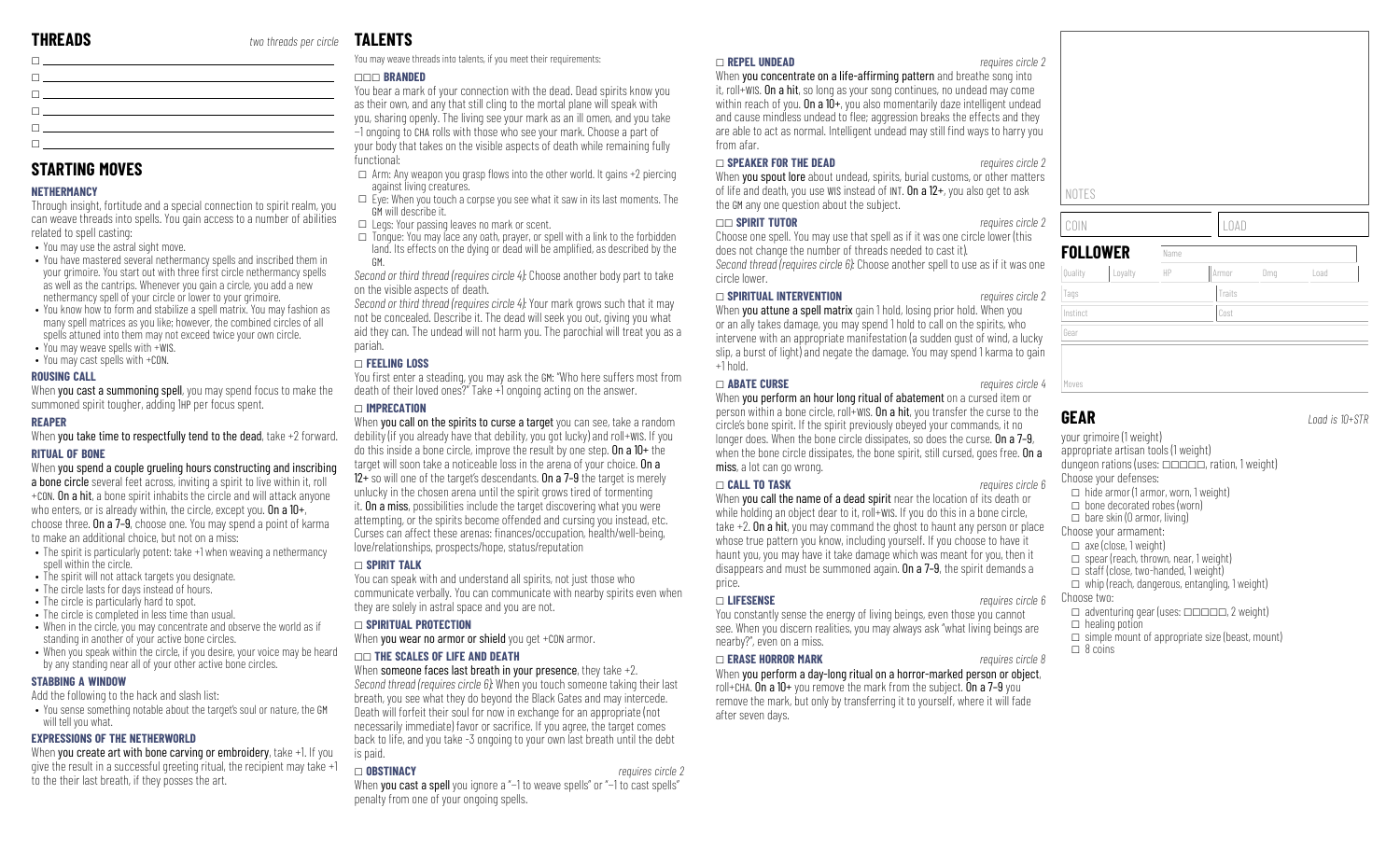## **SPELLCASTING MOVES**

### **ATTUNE A SPELL MATRIX**

When you spend uninterrupted time (a half hour or so) in quiet contemplation of a spell matrix, you:

- Remove any spell pattern in the matrix (also removing *attuned*).
- Repair any damage done to the matrix, removing the *damaged* tag.
- Place into the matrix the pattern of any spell in your grimoire of your own discipline and with a circle equal to or less than your own. The matrix gains the *attuned* tag.

You may fashion as many spell matrices as you like; however, the combined circles of all spells attuned into your spell matrices may not exceed twice your own circle (e.g. a third circle wizard can only attune up to six circles worth of spells into her matrices). Spells from other disciplines may not be attuned to matrices.

### **WEAVE THROUGH A MATRIX**

### When you weave a thread into a spell matrix the thread always

becomes woven into the matrix. If weaving while under time pressure (e.g. combat, urgent necessity, etc.), also roll+the ability indicated by your discipline. On a 7-9, hold 1 focus. On a  $10+$ , hold 3 focus. On a  $12+$ , you may choose to weave an additional thread into the spell. If you do, you gain no focus and lose any you are holding. Focus may be spent, one-for-one as often as desired, to:

- Add +1 to your own weaving roll after it is made.
- Take +1 to casting a spell.
- Take +1 to defy danger.

### **WEAVE THROUGH A GRIMOIRE**

When you weave a thread into a spell in a grimoire the weaving attracts attention in astral space, and you roll+the ability indicated by your discipline. Take −1 for each of the following:

- The spell is of a higher circle than you have in your discipline.
- The grimoire is not yours.
- The spell is from a discipline you do not follow. On a hit, the thread is woven into the spell. On a 10+, hold 2 focus,

spent just as in weaving through a matrix. On a 12+, you may choose to weave an additional thread into the spell. If you do, you gain no focus and lose any you are holding.

### **WEAVE RAW MAGIC**

When you weave a thread into raw spell energy, the flare in astral space attracts attention, and you roll+the ability indicated by your discipline. Take −1 for each of the following:

- The spell is of a higher circle than you have in your discipline. • The spell is from a discipline you do not follow.
- On a hit, the thread is woven into the spell. On a  $10+$ , hold 1 focus,

spent just as in weaving through a matrix. **On a**  $12+$ , hold 3 focus.

### **ABORT A SPELL**

When you abandon an attempt to cast a spell, or more than a minute passes between weaving a thread into a spell and the spell being cast, the energy stored in the spell dissipates, dealing 1 damage for each thread already woven into the casting to you and everyone nearby, friend and foe alike. Any threads woven to cast it become available immediately.

### **CAST A SPELL**

When you unleash a spell you've fully woven, roll+the ability indicated by your discipline On a hit, the spell is successfully cast. On a 7–9, also choose one:

- You draw unwelcome attention or put yourself in a spot. The GM will tell you how.
- The spell also creates an unintended side effect. The GM will tell you what.
- The spell disturbs the fabric of reality as it is cast—take −1 ongoing to cast spells until the next time you make camp.
- You take 1d3 damage.
- The spell matrix used to cast the spell (if one was used) becomes *damaged*.

Regardless of the result of the spell, any threads woven to cast it become available immediately, no longer woven into the casting. You also lose all held focus.

### **ADD A SPELL TO YOUR GRIMOIRE**

When you add a spell to your own grimoire, you truly learn the spell. The spell remains in your memory, so may be rewritten if a grimoire gets stolen or destroyed. You may add spells of any circle into your grimoire. You may add spells from other disciplines into your grimoire, if the fiction supports it.

### **ASTRAL SIGHT**

If you have the ability to view the astral plane, when you spend a moment to activate it take +1 ongoing on any roll using INT, WIS, or CHA. Take −2 ongoing on any roll using STR, DEX, or CON. Take an additional +1 ongoing to discern realities. These bonuses and penalties last until you spend a moment to deactivate astral sight. While astral sight is active, you may interact with (and injure) astral creatures, and they you.

## **SPELL MATRICES**

| attuned                                         | spell                                                                                                                                                                                                                                | armored |   | damaged<br>efficient<br>enhanced |   |  |
|-------------------------------------------------|--------------------------------------------------------------------------------------------------------------------------------------------------------------------------------------------------------------------------------------|---------|---|----------------------------------|---|--|
| П.                                              |                                                                                                                                                                                                                                      |         |   | п                                |   |  |
| п                                               | the control of the control of the control of the control of the control of                                                                                                                                                           |         |   |                                  |   |  |
| п                                               | <u> 1989 - Andrea Stadt, fransk politik (d. 1989)</u>                                                                                                                                                                                |         |   |                                  |   |  |
| п                                               | <u> 1989 - Andrea Stadt Britain, amerikansk politiker (</u>                                                                                                                                                                          |         |   |                                  |   |  |
| П                                               | <u>and the state of the state of the state of the state of the state of the state of the state of the state of the state of the state of the state of the state of the state of the state of the state of the state of the state</u> | П       |   | п                                | П |  |
| п                                               | <u> 1990 - John Stein, markin am de Britannia (b. 1980)</u>                                                                                                                                                                          |         |   |                                  |   |  |
|                                                 |                                                                                                                                                                                                                                      |         |   |                                  |   |  |
|                                                 |                                                                                                                                                                                                                                      |         |   |                                  |   |  |
|                                                 |                                                                                                                                                                                                                                      |         |   |                                  |   |  |
|                                                 | the control of the control of the control of the                                                                                                                                                                                     |         |   |                                  |   |  |
|                                                 |                                                                                                                                                                                                                                      |         |   |                                  |   |  |
| $\Box$ . The set of $\Box$ is the set of $\Box$ |                                                                                                                                                                                                                                      | □       | □ | □                                | □ |  |

# **NETHERMANCY SPELLS**

### **CANTRIPS**

All known cantrips may be cast without performing any type of weaving.

### x **REPEL** *ongoing*

Choose any creatures you can see (including yourself). For the next day, mundane insects and other minor vermin will stay away from the selected targets.

### x **UNSEEN SERVANT** *summoning , ongoing*

You conjure a simple invisible construct that can carry items. It has load 3 and carries anything you hand to it. It cannot pick up items on its own and can only carry those you give to it. Items carried by an unseen servant appear to float in the air a few paces behind you. An unseen servant that takes damage or leaves your presence is immediately dispelled, dropping any items it carried. Otherwise the unseen servant serves you until you end the spell.

x **WISP** *ongoing* You conjure a simple floating orb which glows dimly, shedding light roughly equal to that of a full moon over a short distance. You may direct this orb in any direction or elevation, and it will obey at no faster than walking pace. Should the orb ever move out of your line of sight, the spell ends.

# **FIRST CIRCLE SPELLS**

First circle spells require one thread to be woven into them to be cast.

### \_ **ASTRAL WEAPON** *ongoing*

While you use astral sight, you are armed with a weapon (+1 damage, close, 0 weight) that may hack and slash astral beings using WIS instead of STR. While ongoing you take −1 to cast a spell.

### \_ **BONE DANCE** *ongoing*

Point to a target with a skeleton. While ongoing, the target's bones move of their own accord, moving the target around in random directions. If the target spends time to pull themself together, the spell ends. While ongoing you take −1 to cast a spell.

### \_ **BRIGHT ONE** *summoning, ongoing*

You summon a tasked spirit to assist you. Gain 1d4 hold. When you take an action, spend 1 hold to have the spirit aid you (giving you +1 to your action). When you run out of hold, the spell ends and the spirit vanishes.

### \_ **CONTACT SPIRITS** *summoning*

Name the spirit you wish to contact (or leave it to the GM). You pull that creature through the planes, just close enough to speak to you. It is bound to answer any one question you ask to the best of its ability. If you weave and cast this spell within a bone circle, you may ask three questions. If you are touching the corpse of the spirit, ask an additional question.

### \_ **GRAVE TOUCH** *summoning, ongoing*

You draw on spirits of the dead, channeling their energy through your body into your enemies. Gain 1d6 hold. You may spend 1 karma to gain +1 hold. When you hack and slash, you may spend 1 hold to roll+CON instead of +STR and, on a hit, you add +1d4 damage. While ongoing, take −1 to casting spells. If you run out of hold the spell ends.

### \_ **MURDER FOG** *summoning*

Point to any location you can see. At that spot, a vaguely humanoid fog coalesces and you coax a maleficent spirit to inhabit it. The fog ghost is a monster: *solitary*, *amorphous*, *spirit*, 7 HP, 0 armor, freezing touch (d6, *close*), instinct: to indiscriminately kill the nearest living thing. The GM controls this monster, and may use it for moves, with the understanding that it is mindless and attacks solely based on proximity. You have no control over this creature, nor may you dismiss it. The fog ghost dissipates when it is killed.

\_ **SHADOW'S WHISPER** *divination, ongoing* While ongoing, you may hear anything spoken next to any nearby shadows. While ongoing you take −1 to weaving threads.

### **THIRD CIRCLE SPELLS**

Third circle spells require one thread be woven into them to be cast. Some allow the weaving of an additional thread to give the spell more potency.

\_ **ANIMATE DEAD** *summoning, ongoing* You invoke a hungry spirit to possess a recently-dead body and serve you. This creates a zombie that follows your orders to the best of its limited abilities. Treat the zombie as a follower with no cost and: Quality +1, Loyalty +2, 1 HP, bite (d6, *hand*), *construct*, Instinct: to eat namegiver flesh. The zombie has the move "smell brains" and gains your choice of 1d4 of these traits (you may spend one karma to gain an additional choice):

- It's talented. Increase Quality to +2.
- It's durable. It has +2 HP for each nethermancer circle.
- It has a functioning brain and can complete complex tasks. It gains a  *wise* tag based on its prior life.
- It does not appear obviously dead, at least for a day or two.

The zombie remains until it is destroyed, you dismiss the spell, or its Loyalty reaches −3. While the spell is ongoing you take −1 to cast a spell. This spell must be cast in a bone circle.

### \_ **DISMISSAL**

You disrupt the pattern of the summoning which called a target *spirit* creature. Ideally, this banishes the target back from where it came. If not cast perfectly, however, a common complication is the severing of the spell giving the summoner control over the summoned, but not sending the summoned back, leaving an uncontrolled spirit in your midst. If you weave an additional thread, you may target two additional summoned creatures.

# **FOCUS**

\_\_\_\_\_\_\_\_\_\_\_\_\_\_\_\_\_\_\_\_\_\_\_\_\_\_\_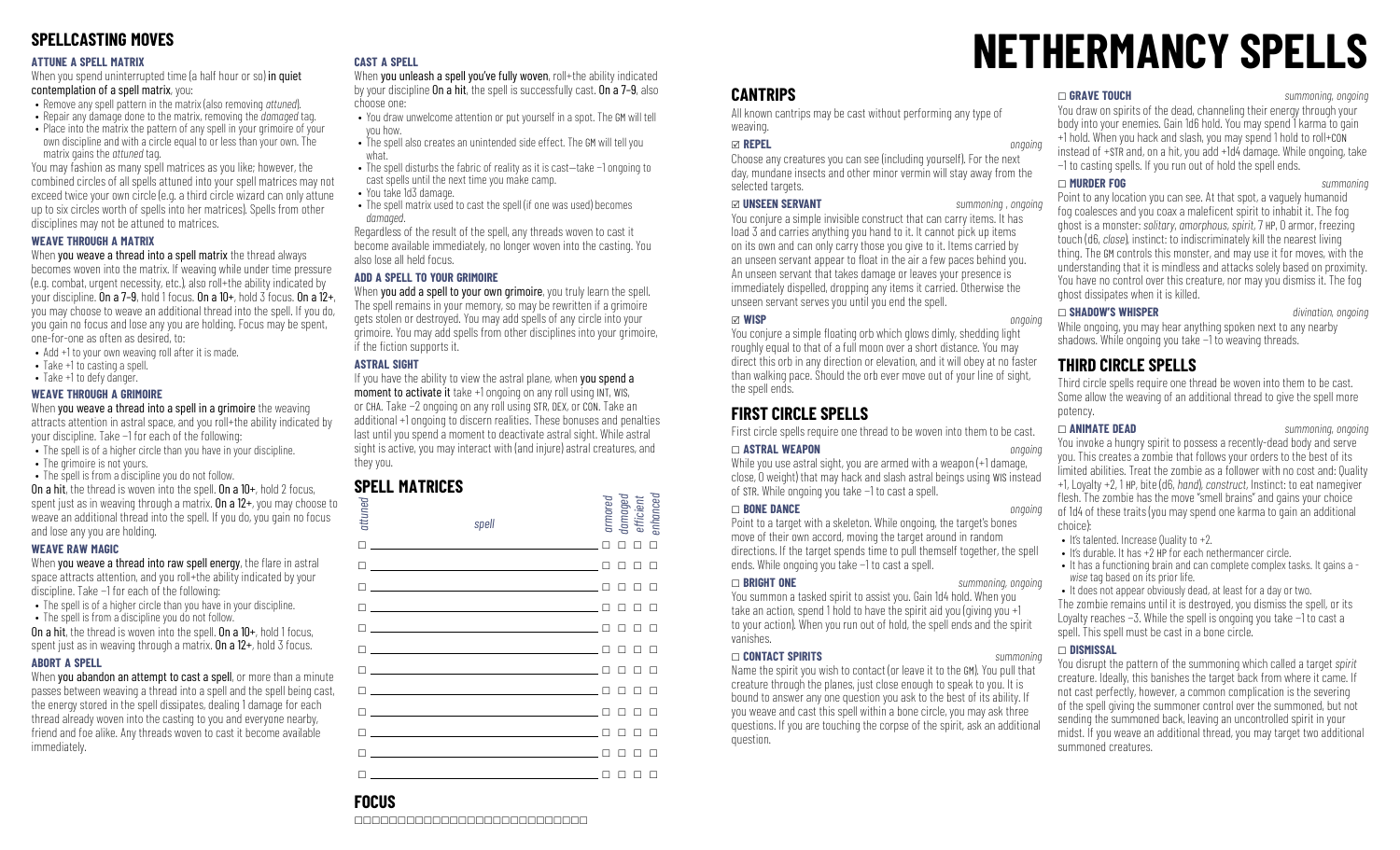### \_ **PAIN** *enchantment, ongoing*

You inflict excruciating agony on a visible target. Gain 1d6 hold. Any time the target deals damage or makes a move, you may spend 1 hold to deal 1d4 damage to it. If you run out of hold, the spell ends. If you weave an additional thread, hold an additional 2 and grant +1 ongoing to anyone acting against the target as well. You may not aid another while ongoing.

### \_ **RESURRECTION**

Tell the GM you would like to resurrect a corpse whose soul has not yet fully departed this world. Resurrection is always possible, but the GM will give you one or more (possibly all) of these conditions:

- It's going to take days/weeks/months
- You must get help from
- It will require a lot of money
- The target may change in a particular way<br>• You must sacrifice the dolit
- $\bullet$  You must sacrifice  $\sim$
- You must cast the spell in a bone circle

• You must cast the spell in some specific location The GM may, depending on the circumstances, allow you to resurrect the corpse now, with the understanding that the conditions must be met before it's permanent, or require you to meet the conditions before the corpse is resurrected.

### \_ **WANDERING EYES** *summoning, ongoing*

You summon a tasked spirit which manifests as a floating puffball with two large eyes. While ongoing, you see through these eyes, and may direct them in any direction (including up and down) at running pace. If you weave an additional thread, choose a special ability for the spirit, such as:

- Its eyes can see in the dark
- You can hear through it
- You can speak through it
- It can spit a glowing ink, useful for marking trails.
- It can perform small manipulations, such as opening doors.

This spirit, which has 1 HP, vanishes if killed. While the spell is ongoing, you cannot see through your own eyes and cannot cast spells. When directing the spirit from within a bone circle, take +1 ongoing when discerning realities through the eyes.

### \_ **ZEALOT** *summoning, ongoing*

A simple ally spirit appears and fanatically follows your orders. Treat it as a follower with no cost and: Quality +1, Loyalty +3, 3 HP, touch (d4, *hand*), *spiritwise*, *spirit*, and 1d4 other tags of your choice. Instinct: to "help" too much. The ally has the dual natured special quality, but no moves. The spirit remains on this plane until destroyed, you dismiss the spell, or its Loyalty reaches −3. While the spell is ongoing you take −1 to cast a spell.

### **FIFTH CIRCLE SPELLS**

Fifth circle spells require two threads be woven into them to be cast.

### \_ **ASTRAL FLARE** *evocation*

You release a massive flash of energy into astral space. Anyone within *far* range of you perceiving or present in astral space becomes "blinded", and most astral natives will flee. No light of this flare reaches the real world, but astral creatures will cast shadows there as if they were present. In astral space, the flare is visible from a long way off.

### \_ **CONTAGION** *ongoing*

Choose a creature you can see. Until you end this spell, the target suffers from a disease of your choice. While ongoing you take −1 to cast a spell. You may spend one blood to continue the disease after the spell ends.

### \_ **DUST TO DUST** *evocation*

You fill the area around you with a glowing affirmation of life. Turn 1d6 undead *horde* enemies you can see (of the GM's choice) to dust. If you weave an additional thread, it affects 2d8 undead hordes instead.

### \_ **SUMMON ALLY** *summoning, ongoing*

An ally spirit appears and aids you as best it can. Treat it as a follower with no cost and: Quality +1, Loyalty +3, 3 HP, claw (d6, *close*), *spiritwise*, *spirit*, armor 1, and three other tags of your choice. Instinct: to doubt its summoner. The ally has the astral native and materialization special qualities and 1d6 of these traits (you may spend one karma to gain an additional choice):

- Increase Quality to +2
- Replace its instinct with "to obey"
- It does 1d8 damage
- Increase armor to 3
- Its bond to your plane is strong: +1 HP for each circle
- Gains an additional tag or weapon tag
- Gains the move: "frighten them"
- Gains the move: "banish a spirit"
- Gains the move: "curse them"
- Gains the move: "conceal them"
- Gains the move: "confuse them"
- Gains the move: "trace a simple item to its source"
- Gains some other move The spirit remains until destroyed, you dismiss the spell, or its Loyalty reaches −3. While the spell is ongoing you take −1 to cast a spell. You must cast this spell from within a bone circle.

### \_ **TRAP SOUL**

You trap the soul of a dying creature within a gem. The trapped creature is aware of its imprisonment but can still be manipulated through spells, parley, and other effects. All moves against the trapped creature are at +1. You can free the soul at any time but it can never be recaptured once freed.

### \_ **WORDS OF THE UNSPEAKING** *divination*

With a touch you speak to the spirits within things. The non-living object you touch answers three questions you pose, as best it can. If you cast this spell within a bone circle, you may ask an additional question.

### **SEVENTH CIRCLE SPELLS**

Seventh circle spells require two threads be woven into them to be cast. Some allow the weaving of an additional thread to give the spell more potency.

### \_ **BONE JUMP** *ongoing*

Two of your active bone circles become connected. While ongoing, anyone (or, if you weave an additional thread, only those you designate) stepping into one circle will be instantly transferred to just outside the other, and you take −1 to weave threads. You must cast this within one of the two circles.

### \_ **CLOUDKILL** *summoning, ongoing*

A cloud of fog drifts into this realm from beyond, filling the immediate area. Whenever a creature in the area takes damage it takes an additional, separate 1d6 damage which ignores armor. If you weave an additional thread, allies you designate reduce damage they take from the cloud by your CON. This spell persists so long as you can see the affected area, or until you dismiss it.

### \_ **MARK OF DEATH**

Choose a creature whose true name you know. This spell creates permanent runes on a target surface that will kill that creature, should they read them.

### \_ **SOURCE OF WIT** *summoning*

You summon a tasked spirit, then tap the head of a target (including yourself) to bind the spirit into the target's mind. The target gains 3 hold and may spend 1 karma to gain  $+1$  hold. The target may spend 1 hold to reroll a failed test involving INT, WIS or CHA. Unless you weave an additional thread, if the target fails a re-roll, the spirit vanishes, taking any unused hold with it. If the target runs out of hold, the spirit vanishes.

### \_ **SPIRIT BOLT** *evocation*

Fire a ray of violet energy at any *spirit* you can see. If you are using astral sight, this spell can target spirits in astral space. Deal 2d6 (or, if you weave an additional thread, 2d10) damage to the target. This damage ignores armor and takes a long time to heal.

### \_ **SYMPATHY** *ongoing*

You touch one target (including yourself) and gain 1d4 hold. Any time the target takes damage from an attacker, you may spend 1 hold to have the spell deal the same amount of damage to the attacker. This spell may target a group pattern you are part of and, if so, you may spend hold any time any member of the target group takes damage from an attack. If you weave an additional thread to this spell before casting, you gain +2 hold and name an additional target. If you run out of hold, the spell ends. While the spell is ongoing you take −1 to cast a spell.

## **NINTH CIRCLE SPELLS**

Ninth circle spells require three threads be woven into them to be cast.

### \_ **CALL HORROR** *summoning, ongoing*

You call the true name of a horror (which you must discover beforehand), summoning it from astral space. This spell must be cast from directly outside a bone circle prepared especially and solely for this summoning. The horror (or some part of it) manifests within the circle. Choose 1d4 of the following:

- The horror immediately kills the bone spirit in the circle, binding itself to the circle instead.
- The horror will offer you great rewards in return for release into the physical world.
- The horror will accede to one of your demands in return for being returned to astral space.
- The horror will not mark you.

While ongoing you cannot weave threads.

### \_ **CONSUME UNLIFE**

The mindless undeaad *construct* you touch is destroyed utterly and you steal its death energy, gaining 2 hold for each HP the creature had remaining before you destroyed it. Touch someone (including yourself) to heal them for 1 HP for each hold spent.

### \_ **PLAGUE** *ongoing*

Name a steading. As long as this spell is active, that place is beset by a plague appropriate to your Passion's domains (locusts, death of the first born, etc.), gaining a *blight* to reflect this. While ongoing you take −1 to cast a spell.

### \_ **RECYCLE**

The soul who volunteers to be the target of this spell is ripped from its home (body, ghost, gem prison, etc.) and pushed into the cycle of life and death, reincarnating in the nearest convenient unborn namegiver. Its former home is utterly destroyed, preventing the soul from being resurrected, interrogated or summoned.

### \_ **TALENT SHREDDER** *ongoing*

Select a trait, special ability or other known talent of a target monster. While ongoing, the monster may not gain benefits from that ability, nor make a move involving that talent/ability, and you take −1 to weave threads.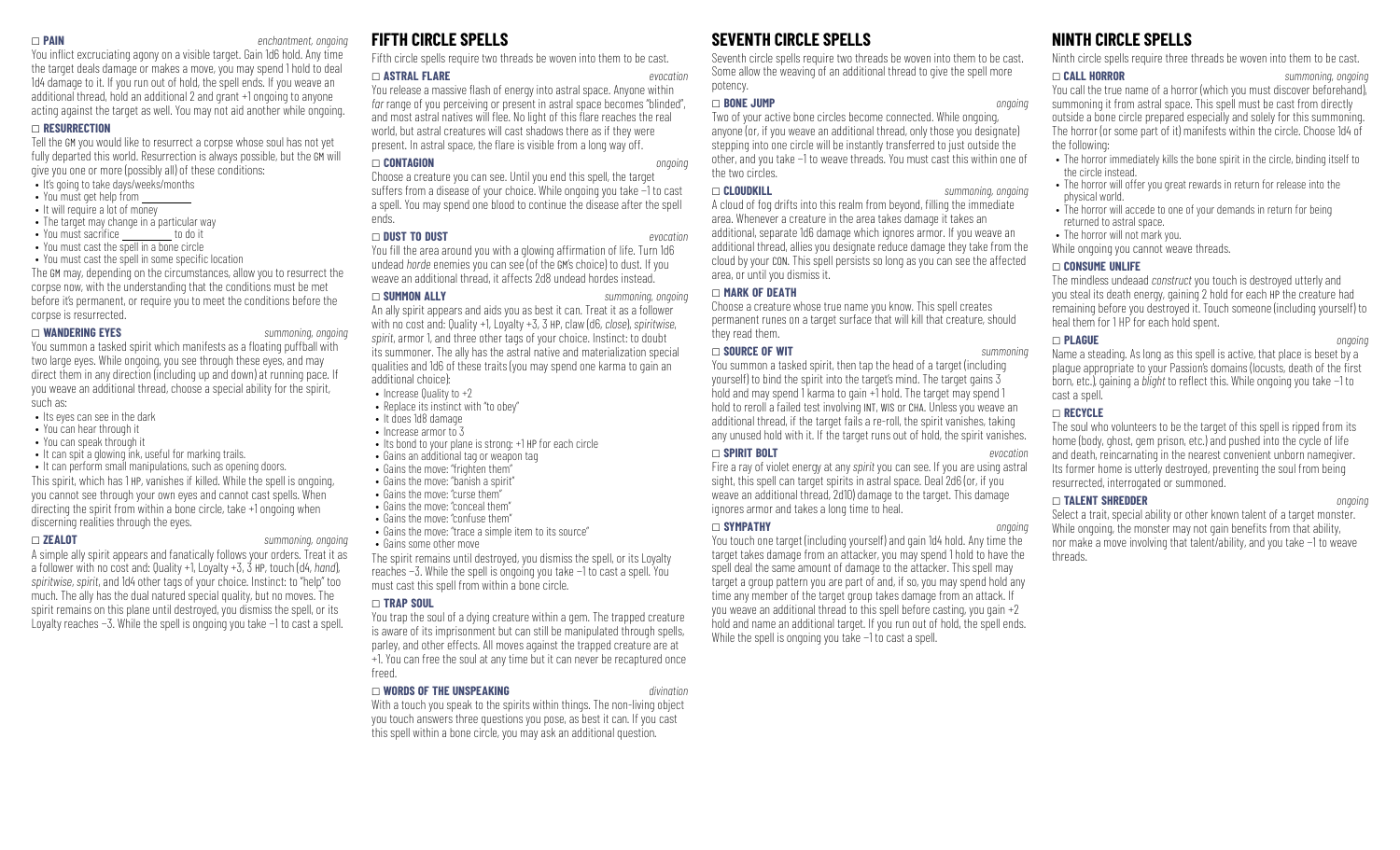### **HACK AND SLASH**

When you attack an enemy in mêlée, roll+STR. On a hit you deal your damage to the enemy and the enemy makes an attack against you. On a 10+ you also select one of the following choices:

- avoid their attack
- deal +1d6 damage
- a starting move of your discipline adds one or more choices
- other moves may offer you additional choices

### **VOLLEY**

When you take aim and shoot at an enemy at range, roll+DEX. On a 10+ you have a clear shot—deal your damage. On a 7–9 deal your damage and choose one:

- You have to move to get the shot placing you in danger as described by the GM
- You have to take what you can get: -1d6 damage
- You have to take several shots, reducing your ammo by one

### **DEFY DANGER**

When you act despite an imminent threat or suffer a calamity, say how you deal with it and roll. If you do it…

- …by powering through, +STR
- …by getting out of the way or acting fast, +DEX
- …by enduring, +CON
- …with quick thinking, +INT
- ...through mental fortitude, +WIS
- …using charm and social grace, +CHA

On a 10+, you do what you set out to, the threat doesn't come to bear. **On a 7–9**, you stumble, hesitate, or flinch: the GM will offer you a worse outcome, hard bargain, or ugly choice.

### **DEFEND**

When you take up a defensive stance or jump in to protect others, roll +CON. On a 10+, hold 3 readiness. On a 7–9, hold 1 readiness. You can

spend readiness one-for-one to:

- Suffer an attack's damage/effects instead of your ward
- Halve an attack's damage/effects
- Draw all attention from your ward to yourself
- Strike back at an attacker (roll your damage twice and take the lower result)

When you go on the offense, cease to focus on defense, or the danger passes, lose any readiness that you hold.

### **AID OR INTERFERE**

When you help or hinder someone, say how, before they make their roll. If you do it…

- …using brute force, +STR
- $\bullet$  ... with speed, agility, or physical finesse,  $+$ DEX
- …with vitality, toughness, or vigor, +CON
- …through emotional manipulation, +CHA • ...through analysis, logic, or book-learning, +INT
- …some other way, +WIS

On a 7–9, they take +1 or −2 to their roll, your choice. On a 10+, improve or reduce their result by one step, your choice, and choose one:

- you do not expose yourself to danger, retribution, or cost
- you help someone else: they take +1 forward
- you help yourself: you take +1 forward
- you gain a karma point

### **DISCERN REALITIES**

When closely study a situation or person, roll+WIS. On a 10+, ask the GM three questions from the list below. On a 7–9, ask one. Either way, take +1 forward when acting on the answers.

- What happened here recently?
	- What is about to happen?
- What should I be on the lookout for?
- What here is useful or valuable to me?
- Who's really in control here?
- What here is not what it appears to be?

### **SPOUT LORE**

### When consult your accumulated knowledge about something roll+INT.

On a 10+, the GM will tell you something interesting and useful about the subject relevant to your situation. On a 7-9, the GM will only tell you something interesting—it's on you to make it useful. The GM might ask you "How do you know this?" Tell them the truth, now.

### **PARLEY**

When **you press or entice an NPC**, say what you want them to do (or not do). If they have reason to resist, roll +CHA,  $0n a 10+$ , they either do as you want or reveal the easiest way to convince them. On a 7–9, they reveal something you can do to convince them, though it'll likely be costly, tricky, or distasteful.

# **SPECIAL MOVES**

### **PERFORM KARMA RITUAL**

When you perform a focusing ritual particular to your discipline, say what the half-hour ritual involves, then gain 3 karma. If you begin this ritual with unspent karma, lose it. Spend karma, 1 for 1, to choose an option:

- After you make a roll for a move, roll an additional die and, if desired, replace one of the original dice with the result.
- Immediately heal yourself 1d4 damage.
- Freeze a horror construct in its tracks, briefly. • Some moves, talents, or spells may let you spend karma.
- 

### **SCOUT AHEAD**

When you take point and look for anything out of the ordinary, roll +WIS. On a 10+, choose two from the list below. On a 7–9, choose one:

- You get the drop on whatever lies ahead.
- You discern a beneficial aspect of the terrain—shortcut, shelter, or tactical advantage (describe it).
- You make a *discovery* (ask the GM).
- You notice sign of a nearby *danger* —ask the GM what it is, and what it might signify.

### **NAVIGATE**

*Fourth World* [\(https://rpg.divnull.com/fourth-world/\)](https://rpg.divnull.com/fourth-world/) • Creative Commons Attribution-ShareAlike 4.0 International License (CC [BY-SA](https://creativecommons.org/licenses/by-sa/4.0/) 4.0)

When you plot the best course through dangerous or unfamiliar lands, roll+INT. On a 10+, you avoid dangers and distractions and make good time, reaching a point of the GM's choosing before you need to make camp. On a 7–9, the GM chooses one from the list below:

- You happen upon a *discovery* missed by the scout.
- The going is slow, or you wander off course. The GM says which, and where you end up on the map.
- You encounter a *danger*; whether or not you're surprised depends on whether the scout has the drop on it.

| NAME   | <b>SCOUT</b> |
|--------|--------------|
| CIRCL. |              |

**PASSIONS** *mark three* \_\_\_ Aastendar *art, music, love*

\_\_\_ Jaspree *growth, wilderness* \_\_\_ Lochost *rebellion, freedom* \_\_\_ Mynbruje *justice, empathy, truth* \_\_\_ Thystonius *valor, physicality* \_\_\_ Upandal *crafts, engineering*

SKETCH

**BLOOD**

STR **Strength**  $\square$  Weak (−2)

DAMAGE **d8** ARMOR

HP KARMA

DEX **Dexterity**  $\Box$  Shaky (-2)

# **LOOK** *choose or invent one for each*

Gaze: wild, sharp, bestial Appearance: wild, professional, grubby Accoutrement: concealing, durable, practical Body: lithe, wild, sharp

# **SPECIES** *choose one*

# \_ **DWARF**

When you discern realities about underground locations, you may ask an additional question, even on a miss.

### \_ **ELF**

When you navigate through the wilderness, improve the result by one step.

### \_ **HUMAN**

When you stay sharp, improve the result by one step.

\_ **OBSIDIMEN** *+1 armor; only wear living armor* You may use the disable talent with +STR. You reduce the circle requirements for tremors by

### four.  $\Box$  ORK

Add to the list of hack and slash choices:

### • deal +2d6 stun damage.

\_ **TROLL**

When you hunt and track in the dark, improve the result by one step.

### \_\_\_ Floranuus *energy, victory, motion* \_\_\_ Garlen *hearth, healing* \_ **T'SKRANG**

\_\_\_ Chorrolis *trade, wealth, desire*

When you defy danger and use your tail to your advantage, take  $+1$ .

### \_ **WINDLING** *astral sight*

When you ride a flying mount, take +1 ongoing to order that mount.

# **FLAGS** *select or invent two*

 $\Box$  Sick (−2)

\_\_\_ Dis *slavery, bureaucracy* \_\_\_ Raggok *vengeance, jealousy* \_\_\_ Vestrial *deceit, trickery* \_ *Accommodating*: counter my proposal with a less attractive one I must either accept or disrupt the harmony of the group. \_ *Ardent*: convince me to do something I shouldn't in order to please a Passion. □ *Audacious*: overcome my reluctance by offering opportunities for danger. □ *Bumptious*: challenge my knowledge and prove that I have more to learn. \_ *Compassionate*: offer me an easier solution that requires I exploit those weaker than me. □ *Curious*: convince me to try something I probably shouldn't.  $\Box$  *Graceless*: include me in a beneficial social interaction I must spoil with blunt observation or crass behavior. □ *Greedy*: offer me financial reward to undermine a friend.  $\Box$  *Heroic*: let me keep you from going first into danger so I can go myself \_ *Peculiar*: refuse my aid because I'm different.  $\Box$  *Trustworthy:* confide in me a secret that would damage you if reveal  $\Box$  $\square$ CON Constitution INT Intelligence WIS Wisdom \_ Confused (−2) CHA Charisma  $\Box$  Scarred (−2)

 $\Box$  Stunned (−2)

Assign these values to your stats:  $16 (+2)$ ,  $15 (+1)$ ,  $13 (+1)$ ,  $12 (+0)$ ,  $9 (+0)$ ,  $8 (-1)$ , Maximum HP is 8+Constitution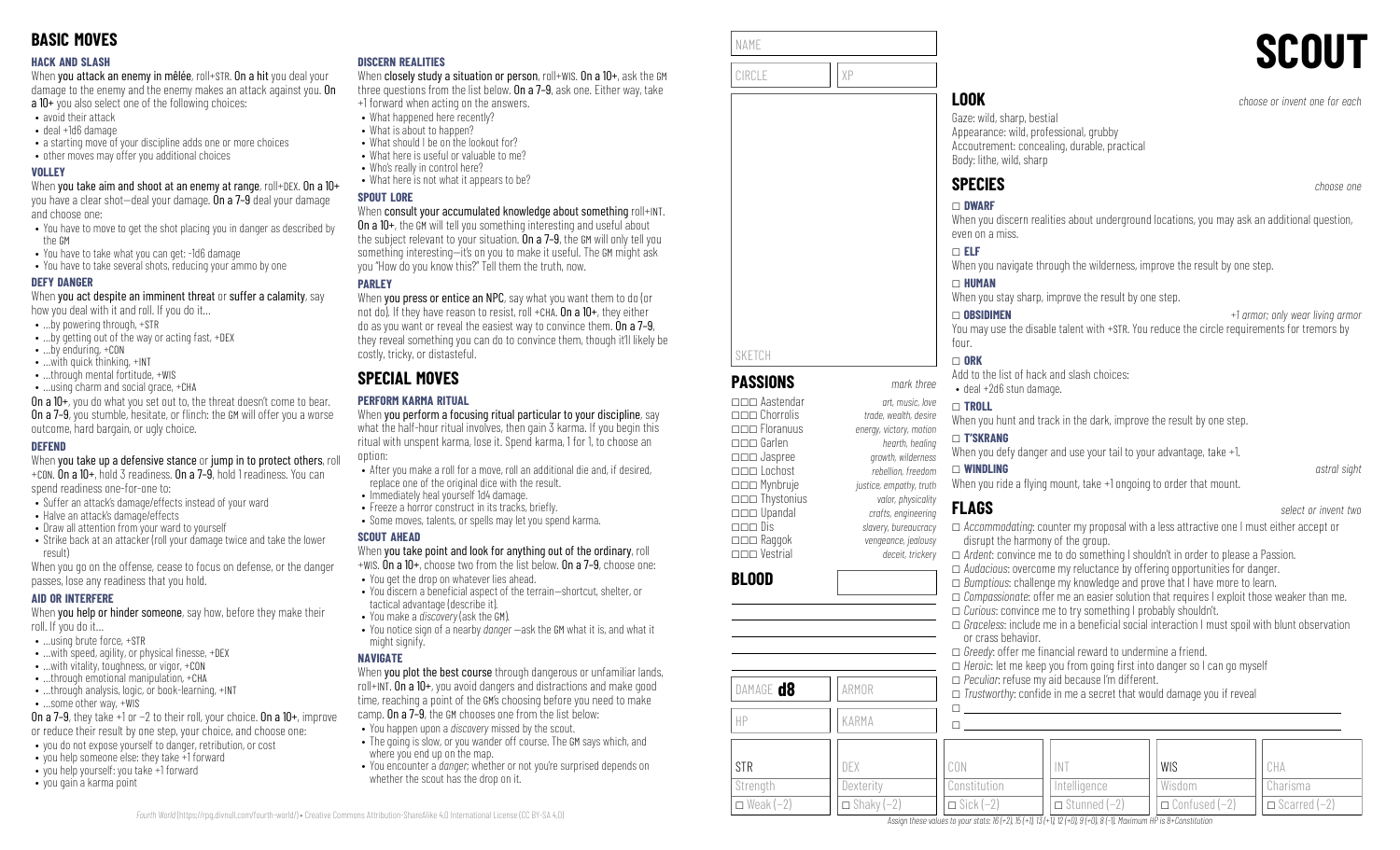**STARTING MOVES**

hold spent:

the area.

one:

what.

**OUTRIDER**

site:

**HUNT AND TRACK**

 $\Box$ 

 $\Box$ 

• One target is entangled or otherwise immobilized. • One target takes 1d8 *forceful* damage.

• One target is made to interfere with another. • What happens to one target is not noticed by the others.

• Determine what caused the trail to end.

• How could I be accepted by the people here? • How could I best attract attention here? • How could I gain access to what is secret here?

Add the following to the hack and slash list: • You prevent the target from making noise.

• What here is a source of strife? • Where could I best hide around here?

**EXPRESSIONS OF THE TRAIL**

**FURTIVE STRIKE**

their possession.

\_ \_ a <u>di secondo della contra dell'India di Sala</u> \_  $\Box$ 

**ENSNARE** \_\_\_\_ When you prepare an area with traps (bending trees with spikes, digging pits, lifting deadfalls, etc.), roll+STR. On a 10+, hold 3. On a 7-9, hold 1. You may spend 1 karma to gain +1 hold. Spend your hold when enemies or creature move through this area, choosing one for each

• One target is shaken and loses access to one of its moves until it leaves

When you follow a trail of clues left behind by passing creatures, roll +WIS. On a hit, you follow the creature's trail until there's a significant change in its direction or mode of travel. On a 10+, you also choose

• Gain a useful bit of information about your quarry, the GM will tell you

When **you scout ahead**, you make an additional choice, even on a miss. You may also spend 1 karma to make an additional choice. **VIBE** \_\_\_ When you enter a steading for the first time hold WIS. Spend hold any time in that steading to ask one of the following. You also add these questions to the list when discerning realities about any steading or

When you create art with rune carving or wood carving, take +1. If you give the result in a successful greeting ritual, any attempt to track the recipient succeeds as if you rolled at 10+, if they have the art in

# **TALENTS**

You may weave threads into talents, if you meet their requirements:

### \_\_ **A SAFE PLACE**

When you set the watch for the night, everyone takes +1 to stay sharp on watch, including you.

*Second thread (requires circle 6):* Also, anyone who does not take watch adds your +WIS to the number of HP they heal while resting.

### \_ **CAMOUFLAGE**

When you keep still in natural surroundings, enemies never spot you until you make a movement. Take +2 forward to act against a target unaware of your presence. If you successfully order a *mount* or *beast* to stay still with you, they will do so as long as you like, gaining the same benefits.

### \_ **FOLLOW ME**

When you undertake a perilous journey you may act as both scout and navigator. You make a separate roll for each, but may navigate using +WIS instead of +INT.

### \_ **READ LIPS**

When you see a creature speaking a language you know, you can understand what they are saying even if you cannot hear them.

### \_\_ **AWARENESS** *requires circle 2*

When you discern realities about a location, you add the following to the list of questions you may ask the GM:

- Is there a trap here and if so, what activates it?
- What does the trap do when activated?
- What is the best available location for an ambush?
- What is the safest route through?
- *Second thread (requires circle 6):* When you discern realities about a location, you may ask two additional questions, even on a miss.

### \_ **CLOSER LOOK** *requires circle 2*

When you stand still and focus your vision, you can make out fine details at *far* range and beyond.

### \_ **FAMILIAR PREY** *requires circle 2*

When you spout lore about a monster you use +WIS instead of +INT. In addition, on a 12+, you get to ask the GM any one question about the subject.

### \_ **FORGOTTEN EARTH** *requires circle 2*

When you defy danger by jumping, you may clear distances beyond natural limits (leaping over walls, crossing a crevasse, etc.)

### \_ **IN AND OUT** *requires circle 2*

- When you roll for another move that you want to **perform in a clandestine** manner, tell the other players...
- …why no one suspects your approach.
- …why no one notices your action.
- ... why you leave no trace behind.

When the move is rolled, on a  $10+$ , in addition to the normal result, all that you say is true. On a 7-9, the GM chooses one of your statements to be false, the others are true.

### \_ **SNIPE** *requires circle 2*

When you strike with a ranged weapon from hiding, your first shot never gives away your position and, if it hits, you may roll damage twice and take the better result.

### \_ **WITHOUT A TRACE** *requires circle 2*

When you mask a trail, roll+WIS. On a 10+ no one will be able to track the trail, not even by scent or with magic. On a 7–9 only extremely skilled trackers or those with magical assistance will be able to track the trail. On a miss, you make the trail easier to spot.

### \_\_ **ZONE IN** \_\_\_\_\_\_\_\_\_\_ *requires circle 2*

When **you expand your senses** to take in your opponents at the start of hostilities, what you notice can be exploited in the ensuing scuffle. Gain hold equal to your circle. Spend it during the fight to:

- Ignore WIS points of a target's armor for a single strike.
- Improve the result of a defy danger roll you make by one step.
- Cause one opponent to interfere with another.
- Use something in your surroundings as a *close* weapon with either *forceful*, *messy*, or *entangling*.
- Notice something important about the opposition.
- Add +1d4 to a damage roll.
- *Second thread (requires circle 6):* Spend 2 hold to:
- Innore target's armor for a single strike.
- Add +1d8 to a damage roll.
- Improve the result of an ally's defy danger roll by one step.

### \_ **BY NATURE SUSTAINED** *requires circle 4*

You don't need to eat or drink. If a move tells you to mark off a ration just ignore it.

When you pick locks or disable traps, roll+DEX. On a hit, you do it. On a 7-9, the GM will also offer you two options between suspicion, danger, or cost.

You know places in the wilderness where secret paths lie unseen. When you travel by a way that is beyond the mortal world, roll+WIS. On a 10+, it leads where you want it to.  $0n a 7-9$ , you or the GM must choose a difficulty:

- 
- 
- mark the debility weak.
- 

You can feel vibrations echoing through the earth. You can never be ambushed or surprised underground or on hard ground, even in the dark. When an enemy, trap, or accident would get the drop on you, you get to act first unless they never touch the earth.

*Second thread (requires circle 8):* When you ask a cave about someone or something else inside it, roll+INT. On a  $10+$ , the cave tells where it is, what it's doing, and answers any one question you ask about it. On a 7–9, the cave tells you either where it is or what it's doing.

### \_ **MAGIC SENSE** *requires circle 6*

You may make use of the Astral Sight special move.

### \_ **WEATHER WEAVER** *requires circle 8*

When you are under open skies when the sun rises the GM will ask you what the weather will be that day. Tell them something naturally possible, it comes to pass.

**FOLLOWER**  $\theta$  Quality  $\theta$  Loyalty

Instinct Cost

| COIN     |         |      |        | ∟OAD |      |  |  |
|----------|---------|------|--------|------|------|--|--|
| FOLLOWER |         | Name |        |      |      |  |  |
| Quality  | Loyalty | HP   | Armor  | Dma  | Load |  |  |
| Tags     |         |      | Traits |      |      |  |  |

# **FOLLOWER Name** Quality |Loyalty || HP || Armor || Dmg || Load Tags Tags Traits Traits Traits Traits Traits Traits Traits Traits Traits Traits Traits Traits Traits Traits Traits Traits Traits Traits Traits Traits Traits Traits Traits Traits Traits Traits Traits Traits Traits Traits Tr Instinct Cost Gear Moves

**GEAR** *Load is 11+STR*

knife knife (hand, hand, 1 weight) Choose your defenses:  $\Box$  leather armor (1 armor, worn, 1 weight)  $\Box$  bare skin (0 armor, living)  $\Box$  wilderness clothing (worn) Choose two weapons:  $\Box$  hunters bow (near, far, 1 weight)  $\Box$  short sword, axe, or club (close, 1 weight)  $\Box$  spear (reach, thrown, near, 1 weight)  $\Box$  staff (close, two-handed, 1 weight) Choose two:  $\Box$  adventuring gear (uses:  $\Box$  $\Box$  $\Box$  $\Box$ , 2 weight), dungeon rations (uses:  $\Box$  $\Box$  $\Box$  $\Box$ , ration, 1 weight)  $\Box$  adventuring gear (uses:  $\Box$  $\Box$  $\Box$  $\Box$ , 2 weight), bundle of arrows  ${\rm (ammo: \nightharpoonup \nightharpoonup \nightharpoonup} \nightharpoonup \nightharpoonup \nightharpoonup \nightharpoonup \nightharpoonup \nightharpoonup \nightharpoonup \nightharpoonup \nightharpoonup \nightharpoonup \nightharpoonup \nightharpoonup \nightharpoonup \nightharpoonup \nightharpoonup \nightharpoonup \nightharpoonup \nightharpoonup \nightharpoonup \nightharpoonup \nightharpoonup \nightharpoonup \nightharpoonup \nightharpoonup \nightharpoonup \nightharpoonup \nightharpoonup \nightharpoonup \nightharpoonup \nightharpoonup \nightharpoonup \nightharpoonup \nighth$  $\Box$  shield (+1 armor, 2 weight)

 $\Box$  simple mount of appropriate size (beast, mount)  $\Box$  any common pet (beast)

# \_ **SECRET PATHS AND WAYS** *requires circle 4*

- $\bullet$  Others find the way who did not know it before.
- The journey takes much longer than it seemed to.
- The way is long and hard. Each person who takes it must consume a ration or
- You encounter some danger upon the road.
- \_\_ **TREMORS** *requires circle 4*

# \_ **DISABLE** *requires circle 4* Moves

Gear

appropriate artisan tools (1 weight)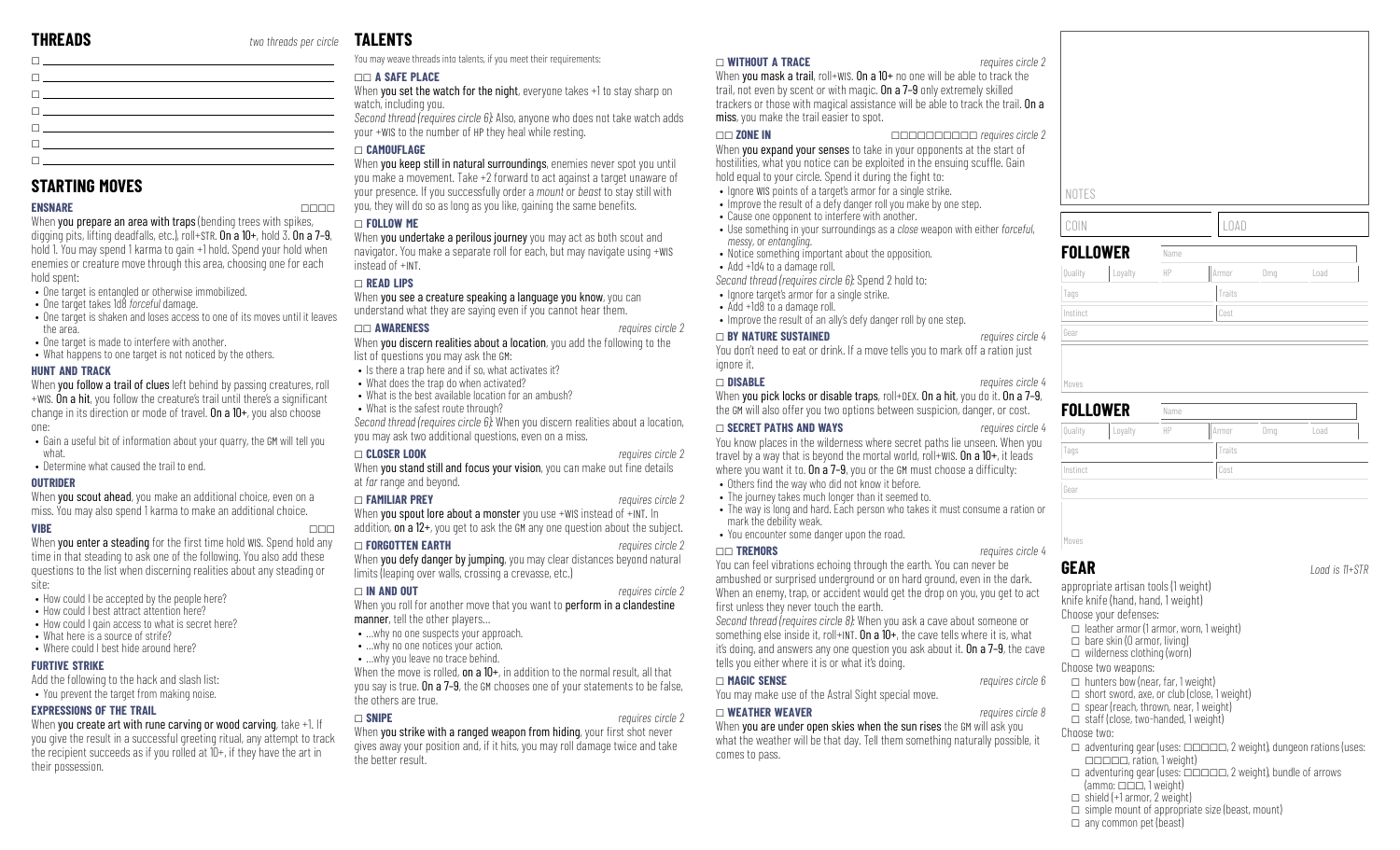### **HACK AND SLASH**

When you attack an enemy in mêlée, roll+STR. On a hit you deal your damage to the enemy and the enemy makes an attack against you. On a 10+ you also select one of the following choices:

- avoid their attack
- deal +1d6 damage
- a starting move of your discipline adds one or more choices
- other moves may offer you additional choices

### **VOLLEY**

When you take aim and shoot at an enemy at range, roll+DEX. On a 10+ you have a clear shot—deal your damage. On a 7–9 deal your damage and choose one:

- You have to move to get the shot placing you in danger as described by the GM
- You have to take what you can get: -1d6 damage
- You have to take several shots, reducing your ammo by one

### **DEFY DANGER**

When you act despite an imminent threat or suffer a calamity, say how you deal with it and roll. If you do it…

- …by powering through, +STR
- …by getting out of the way or acting fast, +DEX
- …by enduring, +CON
- …with quick thinking, +INT
- ...through mental fortitude, +WIS
- …using charm and social grace, +CHA

On a 10+, you do what you set out to, the threat doesn't come to bear. **On a 7–9**, you stumble, hesitate, or flinch: the GM will offer you a worse outcome, hard bargain, or ugly choice.

### **DEFEND**

When you take up a defensive stance or jump in to protect others, roll +CON. On a 10+, hold 3 readiness. On a 7–9, hold 1 readiness. You can

spend readiness one-for-one to:

- Suffer an attack's damage/effects instead of your ward
- Halve an attack's damage/effects
- Draw all attention from your ward to yourself
- Strike back at an attacker (roll your damage twice and take the lower result)

When you go on the offense, cease to focus on defense, or the danger passes, lose any readiness that you hold.

### **AID OR INTERFERE**

When you help or hinder someone, say how, before they make their roll. If you do it…

- …using brute force, +STR
- $\bullet$  ... with speed, agility, or physical finesse,  $+$ DEX
- …with vitality, toughness, or vigor, +CON
- …through emotional manipulation, +CHA
- ...through analysis, logic, or book-learning, +INT
- …some other way, +WIS

On a 7–9, they take +1 or −2 to their roll, your choice. On a 10+, improve or reduce their result by one step, your choice, and choose one:

- you do not expose yourself to danger, retribution, or cost
- you help someone else: they take +1 forward
- you help yourself: you take +1 forward
- you gain a karma point

### **DISCERN REALITIES**

When closely study a situation or person, roll+WIS. On a 10+, ask the GM three questions from the list below. On a 7–9, ask one. Either way, take +1 forward when acting on the answers.

- What happened here recently?
	- What is about to happen?
- What should I be on the lookout for?
- What here is useful or valuable to me?
- Who's really in control here?
- What here is not what it appears to be?

### **SPOUT LORE**

### When consult your accumulated knowledge about something roll+INT.

On a 10+, the GM will tell you something interesting and useful about the subject relevant to your situation. On a 7-9, the GM will only tell you something interesting—it's on you to make it useful. The GM might ask you "How do you know this?" Tell them the truth, now.

### **PARLEY**

When you press or entice an NPC, say what you want them to do (or not do). If they have reason to resist, roll +CHA,  $0n a 10+$ , they either do as you want or reveal the easiest way to convince them. On a 7–9, they reveal something you can do to convince them, though it'll likely be costly, tricky, or distasteful.

# **SPECIAL MOVES**

### **PERFORM KARMA RITUAL**

When you perform a focusing ritual particular to your discipline, say what the half-hour ritual involves, then gain 3 karma. If you begin this ritual with unspent karma, lose it. Spend karma, 1 for 1, to choose an option:

- After you make a roll for a move, roll an additional die and, if desired, replace one of the original dice with the result.
- Immediately heal yourself 1d4 damage.
- Freeze a horror construct in its tracks, briefly.
- Some moves, talents, or spells may let you spend karma.

### **CONTROL VEHICLE**

When your vehicle skids and shakes under difficult conditions or a powerful attack, roll+Control. On a 10+, you maintain control of the vehicle. On a 7–9, the GM chooses one.

- A passenger or crewmember is briefly stunned as they slam into something.
- A sudden mechanical fault makes the situation more precarious.  $\bullet$  The vehicle briefly spins out of control and doesn't quite go where the
- pilot intended.

### **JURY RIG**

*Fourth World* [\(https://rpg.divnull.com/fourth-world/\)](https://rpg.divnull.com/fourth-world/) • Creative Commons Attribution-ShareAlike 4.0 International License (CC [BY-SA](https://creativecommons.org/licenses/by-sa/4.0/) 4.0)

When you have to repair damage to a vehicle on the fly,  $roll+INT$ . On a 10+, choose two. On a 7–9, choose one. You may spend a point of karma to make an additional choice, even on a miss.

- The vehicle suffers one less ongoing penalty.
	- You repair any damaged onboard equipment.
	- You give the vehicle a temporary boost, granting the pilot +1 forward on the next roll involving Control.

| NAME   |    |
|--------|----|
|        |    |
| CIRCLE | χp |
|        |    |
|        |    |

**PASSIONS** *mark three* \_\_\_ Aastendar *art, music, love*

\_\_\_ Floranuus *energy, victory, motion* \_\_\_ Garlen *hearth, healing* \_\_\_ Jaspree *growth, wilderness* \_\_\_ Lochost *rebellion, freedom* \_\_\_ Mynbruje *justice, empathy, truth* \_\_\_ Thystonius *valor, physicality* \_\_\_ Upandal *crafts, engineering* \_\_\_ Dis *slavery, bureaucracy*

\_\_\_ Vestrial *deceit, trickery*

DAMAGE**d10 ARMOR** 

HP KARMA

DEX **Dexterity**  $\Box$  Shaky (-2)

\_\_\_ Chorrolis *trade, wealth, desire*

\_\_\_ Raggok *vengeance, jealousy*

SKETCH

**BLOOD**

STR **Strength**  $\Box$  Weak (−2)

# **SKY RAIDER**

**LOOK** *choose or invent one for each*

Gaze: fiery, contemptuous, gleeful Appearance: cosmopolitan, bold, restrained Accoutrement: garish, ornate, minimal Body: hulking, spry, sturdy

# **SPECIES** *choose one*

# \_ **DWARF**

When you defy danger with a shield, you may release the shield to improve the result by one step.

\_ **ELF**

When you volley with a thrown weapon, deal +2 damage.

### $\Box$  **HUMAN**

When you hack and slash with an improvised weapon, deal +2 damage.

### $\Box$  ORK

When you succeed in letting it all out, make an additional choice.

### \_ **TROLL**

When you and your shipmates or bonded group are acting honorably, take  $+1$  ongoing to hack and slash.

### \_ **T'SKRANG**

When you are on an unstable, shifting or narrow surface, take +1 to any move that requires roll  $+$ DEX.

 $\Box$  $\Box$ 

CON Constitution  $\Box$  Sick (−2)

### **FLAGS** *select or invent two*

□ *Ardent*: convince me to do something I shouldn't in order to please a Passion. \_ *Audacious*: overcome my reluctance by offering opportunities for danger.  $\Box$  *Devoted:* offer me an easier solution that requires I compromise my relation with

 .  $\Box$  *Graceless*: include me in a beneficial social interaction I must spoil with blunt observation or crass behavior.

□ *Selfish:* suggest I sacrifice something (tangible or intangible) to improve the lot of others.

\_ *Unsophisticated*: exemplify a social convention or intricate concept I must misunderstand.

WIS Wisdom

\_ Confused (−2)

CHA Charisma  $\Box$  Scarred (−2)

□ *Greedy:* offer me financial reward to undermine a friend.

\_ *Gullible*: tell me a lie I believe.

INT Intelligence  $\Box$  Stunned (−2)

Assign these values to your stats:  $16 (+2)$ ,  $15 (+1)$ ,  $13 (+1)$ ,  $12 (+0)$ ,  $9 (+0)$ ,  $8 (-1)$ , Maximum HP is 8+Constitution

 $\Box$  *Heroic*: let me keep you from going first into danger so I can go myself \_ *Peculiar*: refuse my aid because I'm different. \_ *Pugnacious*: offer me a peaceful solution that I must derail with violence.

 $\Box$  *Visionary*: offer me an easier solution that interferes with my dream of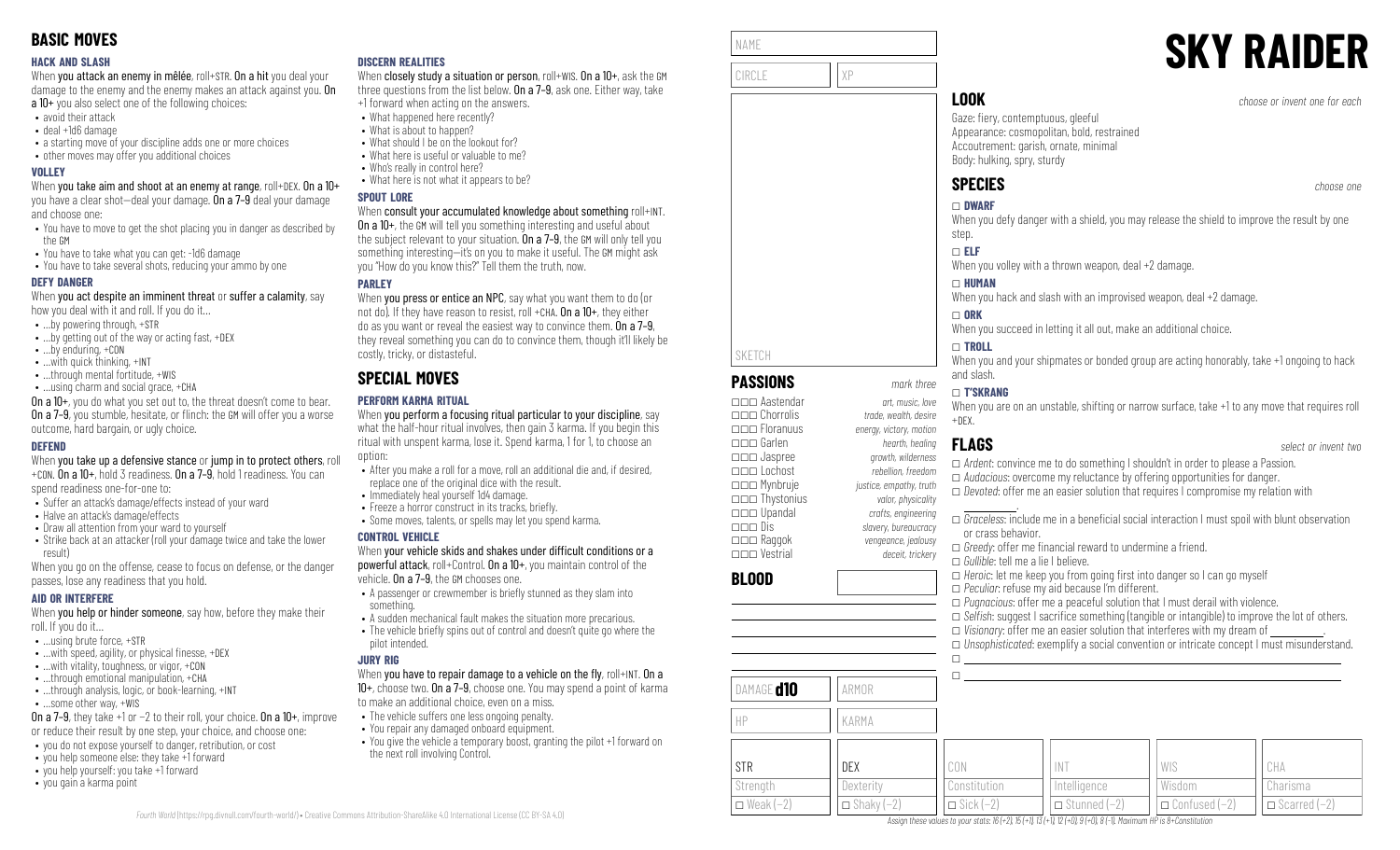# **TALENTS**

| <u>ne se estados de contrar en el contrar en el contrar el contrar el contrar el contrar el contrar el contrar e</u>                                                                                                           |  |
|--------------------------------------------------------------------------------------------------------------------------------------------------------------------------------------------------------------------------------|--|
| $\Box$ and the contract of the contract of the contract of the contract of the contract of the contract of the contract of the contract of the contract of the contract of the contract of the contract of the contract of the |  |
| <u> Name and the second contract of the second contract of the second contract of the second contract of the second</u>                                                                                                        |  |

## **STARTING MOVES**

### **HONOR OR SPOILS** \_\_\_\_\_\_\_

When you take a trophy to commemorate an impressive victory, hold 1d4+3. If you lose possession of the trophy or take a new trophy, loose all hold. When you run out of hold, the trophy ceases to be a point of noteworthy conversation. Spend hold to:

- Take +2 to carouse
- Take +1 to recruit
- Take +1 to discern realities about the trophy
- Take +1 to spout lore about the trophy
- Gain insight into the trophy's past and nature, learning a question that must be answered to unlock one of its ranks (if any)
- Impress someone of the GM's choice in a way you specify
- $\cdot$  Impress someone you choose in a way the GM specifies

### **LET IT ALL OUT**

When you shout over the din of battle, roll+STR. On a 10+ choose two. On a 7–9 choose one. On a miss, your words or intent might be misinterpreted or mocked. You may spend 1 karma to make an additional choice, even on a miss.

- You intimidate someone: they either do what you say, flee, or attack you (their choice)
- You stir non-combatant spectators: they are filled with dread or inspiration (your choice).
- Everyone in the vicinity (within *far* range, on the whole vessel, inside the building, etc.) hears and understands
- Divert attention from an ally to yourself

### • You heal 1d4 HP

**MY SHIP IS MY CLAN** When a ship you crew or group to which you are bound is insulted. take +1 ongoing to any efforts which serve to redress the insult, but −1 ongoing to any efforts that don't, until the slight is rectified.

### **WHATEVER'S HANDY**

Add the following to the hack and slash list:

• As part of the attack you exchange some or all of what you are holding with something else nearby or on your person.

### **EXPRESSIONS OF FREEDOM**

When you create art with panel painting or wood carving, take +1. If you use the result in a successful greeting ritual, the recipient will keep mentioning your most recent trophy in conversation, so long as they retain the art.

### You may weave threads into talents, if you meet their requirements:

### \_ **BOARDING PARTY** \_\_\_\_\_

When **you board a hostile vessel** or your vessel is boarded by hostiles, hold 1d4. You may spend one karma to gain +1 hold. During the battle, spend hold one-for-one to:

- during some sort of physical action, also incidentally start or extinguish a fire.
- add to the list of hack and slash choices: knock the target from the deck. • describe how you defy a danger using the rigging or other elements of the environment and automatically take the 10+ result.
- when dealing damage to the vessel, deal +1d4 damage.
- take a danger that would affect someone near you onto yourself.

### \_\_ **DAMAGE CONTROL**

When you jury rig an airship successfully, make an additional choice. *Second thread (requires circle 6):* On a 12+, if you repair something caused by gaining stress, remove that point of stress.

### \_ **LOUDER**

When you let it all out, add an additional choice to the list of possibilities for each thread you weave into this talent:

- $\square$  (requires circle 2) You disarm someone: their damage is halved until they are rearmed.
- \_ (requires circle 4) You terrify the easily cowed: a *group* or *horde* that lacks the *organized* or *terrifying* tags flees for a short while.
- $\square$  (requires circle 6) You prevent a spell being woven but not yet cast.  $\square$  (requires circle 6) You heal 1d8 HP

### \_ **SHIELD BASH**

When you hack and slash with your shield, add this choice:

• knock the enemy away or down and take +1 forward against them.

### \_\_ **SKY LEGS**

When you are on an unstable, shifting or narrow surface (such as the deck of a ship, rigging, rooftop, sand, etc.), gain +1 armor. *Second thread (requires circle 6):* Gain +2 armor instead.

### \_ **ONE IN EVERY PORT** *requires circle 2*

When you enter a steading you have visited before, gain CHA hold for the duration of your stay. Spend hold any time to know…

- …someone willing to help you.
- ... exactly where to go to find something or someone. • …the best way to avoid a complication.

### \_\_ **SCENT OF BLOOD** *requires circle 2*

When **vou deal damage to an enemy**, your next attack against that same foe deals +1d4 damage.

*Second thread (requires circle 6):* Your next attack against that same foe deals +1d8 instead.

### \_\_ **SHOCK AND AWE** *requires circle 2*

When you attack someone up close and they don't see it coming, deal your damage or roll+STR. On a hit, deal your damage and choose one. On a 10+ also choose another. You may spend karma to make one additional choice, even on a miss.

- Deal +STR damage.
- Knock what they are holding to the ground. If this is a weapon, they do half damage until they are rearmed.
- Create an advantage, +1 forward to you or an ally acting on it.
- Knock them from where they are standing.
- Deal 1d6 damage to a different enemy within weapon range.
- Take STR armor forward against their next attack. *Second thread (requires circle 6):* Make an additional choice.

### \_ **WIND CATCHER** *requires circle 2*

When you leap or fall from a great height, roll+DEX. On a hit you land on your feet, completely unharmed. On a 10+ you land exactly where you were aiming. On a 7–9 the farther you fall, the further away from your target you drift.

### \_ **CONVERSATIONALIST** *requires circle 4*

When you let it all out, always gain an additional choice, even on a miss.

### \_ **DECK ANCHOR** \_\_\_ *requires circle 4*

When you don't want to be moved, plant your feet and hold STR. If something would knock you down or move you, instead spend 1 hold or 1 karma to keep your feet stuck like glue. Lose all hold if you voluntarily move.

### \_ **HOT SHOT PILOT** *requires circle 6*

When you have a chance to show off your moves as a pilot, you may automatically take the 10+ results of any control vehicle rolls.

### \_ **REBOARDING** *requires circle 6*

When you hold out your hand to a loose, familiar object, the object (a weapon you have thrown or dropped, the end of a rope, your lucky coin, your shield, etc.) flies into your hand.

\_ **STORM SHIELD** \_\_\_\_\_\_\_ *requires circle 6* When you focus on your strength and physical prowess for a few moments, hold 1d4+STR. You conjure a fog-like disk of crackling air, which you may wield as a shield (+1 armor, 0 weight). Any time you are attacked, you may spend 1 hold to give the attacker an electric shock, dealing 1d4 damage. If this damage kills the attacker, their attack on you is negated. When you run out of hold, the shield vanishes, and may not be summoned again until you make camp.

### \_ **RIDE THE LIGHTNING** *requires circle 8*

When you roar and sing from the deck of an airborne airship for a few minutes, roll+STR. On a  $10+$  you summon a fierce storm, but the ship you are on is protected from it. Gain 1 hold while the storm lasts. You may spend one hold to direct a lightning strike into any ship within the storm. On a 7–9 you summon a fierce storm, which mostly doesn't bother the ship you are on.

| NOTES           |            |      |        |        |      |
|-----------------|------------|------|--------|--------|------|
| COIN            |            |      | LOAD   |        |      |
| <b>FOLLOWER</b> |            | Name |        |        |      |
| Quality         | Loyalty    | HP   | Armor  | Dmg    | Load |
| Tags            |            |      | Traits |        |      |
| Instinct        |            |      | Cost   |        |      |
| Gear            |            |      |        |        |      |
|                 |            |      |        |        |      |
| Moves           |            |      |        |        |      |
| SHIP            |            | Name |        |        |      |
| Control         | Passengers |      | Cover  | Stress |      |

| SHIP    |            | Name  |        |  |
|---------|------------|-------|--------|--|
| Control | Passengers | Cover | Stress |  |
| Tags    |            |       |        |  |
| Gear    |            |       |        |  |
|         |            |       |        |  |
|         |            |       |        |  |
| Moves   |            |       |        |  |

# **GEAR** *Load is 9+STR*

appropriate artisan tools (1 weight)

- Choose your defenses:
- $\Box$  leather armor (1 armor, worn, 1 weight)
- $\Box$  chainmail (1 armor, worn, 1 weight)
- $\Box$  scale mail (2 armor, worn, clumsy, 3 weight)
- Choose your armament:
- $\Box$  short sword, axe, or warhammer (close, 1 weight)
- $\Box$  cutlass (close, +1 damage, 2 weight)
- $\Box$  rapier (close, precise, 1 weight)  $\Box$  spear (reach, thrown, near, 1 weight)
- $\Box$  throwing knives (thrown, near, ammo:  $\Box \Box \Box$ )
- $\Box$  whip (reach, dangerous, entangling, 1 weight)
- Choose two:
- $\square$  2 healing potions
- $\Box$  shield (+1 armor, 2 weight)
- $\Box$  antitoxin, poultices and herbs (uses:  $\Box \Box$ , slow, 1 weight)
- $\Box$  repair kit (uses:  $\Box$  $\Box$  $\Box$  $\Box$  $\Box$ , slow, 1 weight)
- $\Box$  tiny or small animal that might be welcome on ship (beast)
- $\Box$  10 coins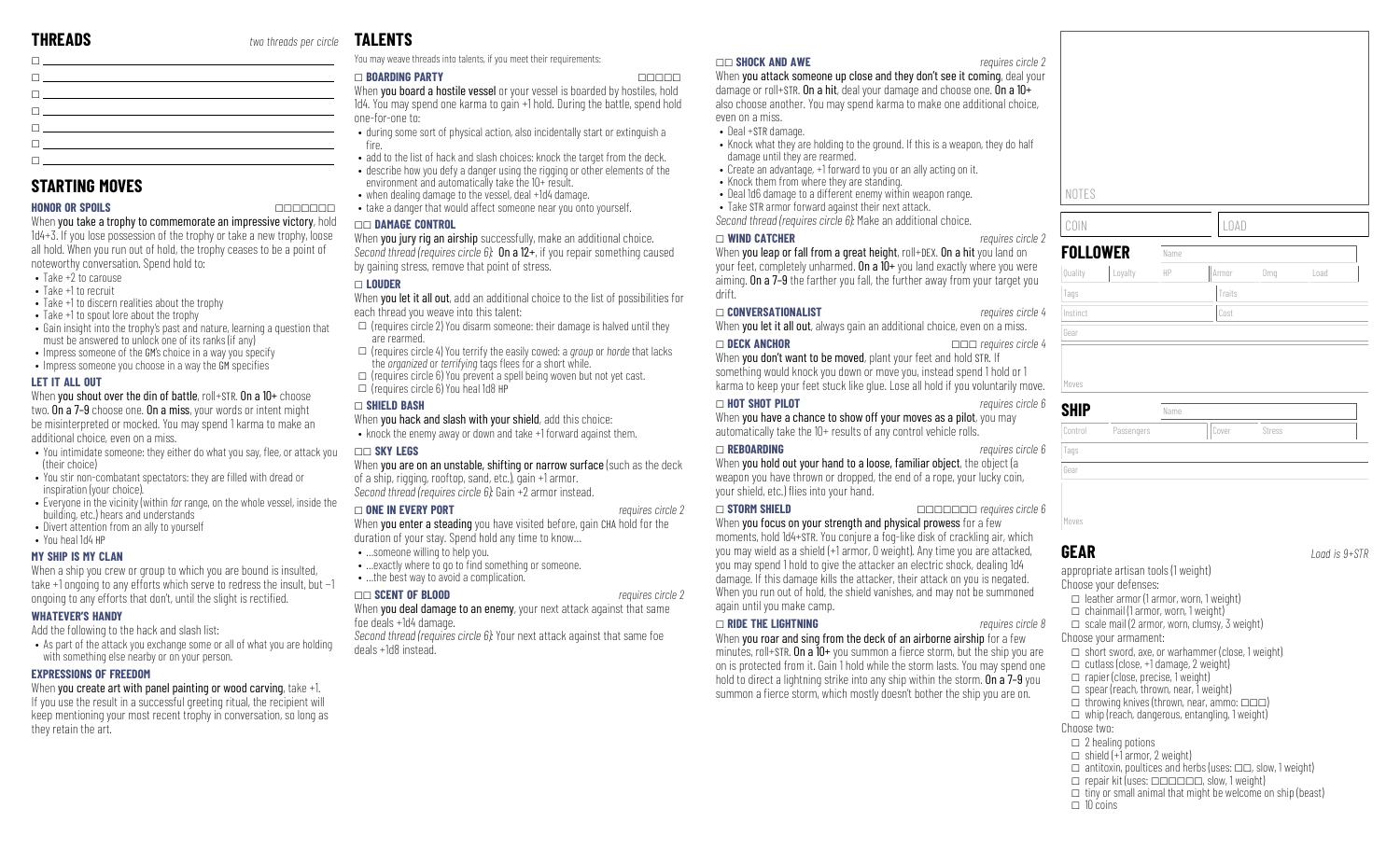### **HACK AND SLASH**

When you attack an enemy in mêlée, roll+STR. On a hit you deal your damage to the enemy and the enemy makes an attack against you. On a 10+ you also select one of the following choices:

- avoid their attack
- deal +1d6 damage
- a starting move of your discipline adds one or more choices
- other moves may offer you additional choices

### **VOLLEY**

When you take aim and shoot at an enemy at range, roll+DEX. On a 10+ you have a clear shot—deal your damage. On a 7–9 deal your damage and choose one:

- You have to move to get the shot placing you in danger as described by the GM
- You have to take what you can get: -1d6 damage
- You have to take several shots, reducing your ammo by one

### **DEFY DANGER**

When you act despite an imminent threat or suffer a calamity, say how you deal with it and roll. If you do it…

- …by powering through, +STR
- …by getting out of the way or acting fast, +DEX
- …by enduring, +CON
- …with quick thinking, +INT
- ...through mental fortitude, +WIS
- …using charm and social grace, +CHA

On a 10+, you do what you set out to, the threat doesn't come to bear. **On a 7–9**, you stumble, hesitate, or flinch: the GM will offer you a worse outcome, hard bargain, or ugly choice.

### **DEFEND**

When you take up a defensive stance or jump in to protect others, roll +CON. On a 10+, hold 3 readiness. On a 7–9, hold 1 readiness. You can

spend readiness one-for-one to:

- Suffer an attack's damage/effects instead of your ward
- Halve an attack's damage/effects
- Draw all attention from your ward to yourself
- Strike back at an attacker (roll your damage twice and take the lower result)

When you go on the offense, cease to focus on defense, or the danger passes, lose any readiness that you hold.

### **AID OR INTERFERE**

When you help or hinder someone, say how, before they make their roll. If you do it…

- …using brute force, +STR
- $\bullet$  ... with speed, agility, or physical finesse,  $+$ DEX
- …with vitality, toughness, or vigor, +CON
- …through emotional manipulation, +CHA • ...through analysis, logic, or book-learning, +INT
- …some other way, +WIS

On a 7–9, they take +1 or −2 to their roll, your choice. On a 10+, improve or reduce their result by one step, your choice, and choose one:

- you do not expose yourself to danger, retribution, or cost
- you help someone else: they take +1 forward
- you help yourself: you take +1 forward
- you gain a karma point

### **DISCERN REALITIES**

When closely study a situation or person, roll+WIS. On a 10+, ask the GM three questions from the list below. On a 7–9, ask one. Either way, take +1 forward when acting on the answers.

- What happened here recently?
	- What is about to happen?
- What should I be on the lookout for?
- What here is useful or valuable to me?
- Who's really in control here?
- What here is not what it appears to be?

### **SPOUT LORE**

### When consult your accumulated knowledge about something roll+INT.

On a 10+, the GM will tell you something interesting and useful about the subject relevant to your situation. On a 7-9, the GM will only tell you something interesting—it's on you to make it useful. The GM might ask you "How do you know this?" Tell them the truth, now.

### **PARLEY**

When **you press or entice an NPC**, say what you want them to do (or not do). If they have reason to resist, roll +CHA,  $0n a 10+$ , they either do as you want or reveal the easiest way to convince them. On a 7–9, they reveal something you can do to convince them, though it'll likely be costly, tricky, or distasteful.

# **SPECIAL MOVES**

### **PERFORM KARMA RITUAL**

When you perform a focusing ritual particular to your discipline, say what the half-hour ritual involves, then gain 3 karma. If you begin this ritual with unspent karma, lose it. Spend karma, 1 for 1, to choose an option:

- After you make a roll for a move, roll an additional die and, if desired, replace one of the original dice with the result.
- Immediately heal yourself 1d4 damage.
- Freeze a horror construct in its tracks, briefly.
- Some moves, talents, or spells may let you spend karma.

### **ORDER FOLLOWER**

When you order or expect a follower to do something dangerous, degrading, or contrary to their instinct, roll+Loyalty. On a 10+ they do

it, now. On a 7–9, the GM chooses one from the list below:

- Decrease the follower's Loyalty by 1.
- They complain loudly, now or later, and demand something in return. • Caution, laziness, or fear makes them take a long time to get it done.

### **CAROUSE**

*Fourth World* [\(https://rpg.divnull.com/fourth-world/\)](https://rpg.divnull.com/fourth-world/) • Creative Commons Attribution-ShareAlike 4.0 International License (CC [BY-SA](https://creativecommons.org/licenses/by-sa/4.0/) 4.0)

When you return triumphant and throw a big party, spend 100 coin and roll + extra 100s of coin spent. On a 10+ choose three. On a 7–9 choose one. On a miss, you still choose one, but things get really out of hand. • You befriend a useful NPC.

- You hear rumors of an opportunity.
- You gain useful information.
- You are not entangled, ensorcelled, or tricked.

| NAME   |  |
|--------|--|
| CIRCLE |  |
|        |  |

**PASSIONS** *mark three* \_\_\_ Aastendar *art, music, love*

\_\_\_ Floranuus *energy, victory, motion*

\_\_\_ Mynbruje *justice, empathy, truth* \_\_\_ Thystonius *valor, physicality* \_\_\_ Upandal *crafts, engineering* \_\_\_ Dis *slavery, bureaucracy*

\_\_\_ Vestrial *deceit, trickery*

DAMAGE **d10** ARMOR

HP KARMA

DEX **Dexterity**  $\Box$  Shaky (-2)

\_\_\_ Chorrolis *trade, wealth, desire*

\_\_\_ Raggok *vengeance, jealousy*

SKETCH

**BLOOD**

STR **Strength**  $\Box$  Weak (−2)

# **SWORDMASTER**

**LOOK** *choose or invent one for each*

Gaze: fiery, cold, weary Appearance: adventurous, urbane, secretive Accoutrement: aristocratic, threadbare, flamboyant Body: muscular, lithe, agile

# **SPECIES** *choose one*

# \_ **DWARF**

When you hack and slash a *solitary*, *large* target with a favorite weapon made by dwarven hands, it gains an additional enhancement.

### \_ **ELF**

When you discern realities about a *solitary* enemy, ask an additional question, even on a miss.

### \_ **HUMAN**

Your personal idiom favors an additional type of weapon.

\_ **OBSIDIMEN** *+1 armor; only wear living armor* When you defend against a *solitary* enemy, get +1 readiness, even on a miss.

### $\Box$  ORK

When you hack and slash a *solitary* target with a *messy* weapon, add +2 damage.

### \_ **TROLL**

When you hack and slash on a 10+, always add +3 armor against the enemy's attack, if any.

### \_ **T'SKRANG**

When you defend against a *solitary* enemy and spend readiness to deal damage, add +DEX to the damage you deal.

### \_\_\_ Garlen *hearth, healing* \_\_\_ Jaspree *growth, wilderness* \_\_\_ Lochost *rebellion, freedom* \_ **WINDLING** *astral sight*

When you throw down the gauntlet, take +1.

\_ *Peculiar*: refuse my aid because I'm different.

INT Intelligence  $\Box$  Stunned (−2)

Assian these values to your stats: 16 (+2), 15 (+1), 13 (+1), 12 (+0), 9 (+0), 8 (-1). Maximum HP is 10+Constitution

## **FLAGS** *select or invent two*

 $\Box$  $\Box$ 

CON Constitution  $\Box$  Sick (−2)

\_ *Aspiring*: make me an offer that threatens my social standing. □ *Devoted*: offer me an easier solution that requires I compromise my relation with

 $\Box$  *Righteous*: offer me an easier solution that requires I violate my principle of

□ *Selfish:* suggest I sacrifice something (tangible or intangible) to improve the lot of others.

WIS Wisdom

\_ Confused (−2)

CHA Charisma  $\Box$  Scarred (−2)

 . □ *Greedy*: offer me financial reward to undermine a friend.  $\Box$  *Heroic*: let me keep you from going first into danger so I can go myself \_ *Irresponsible*: convince me to shirk my duty.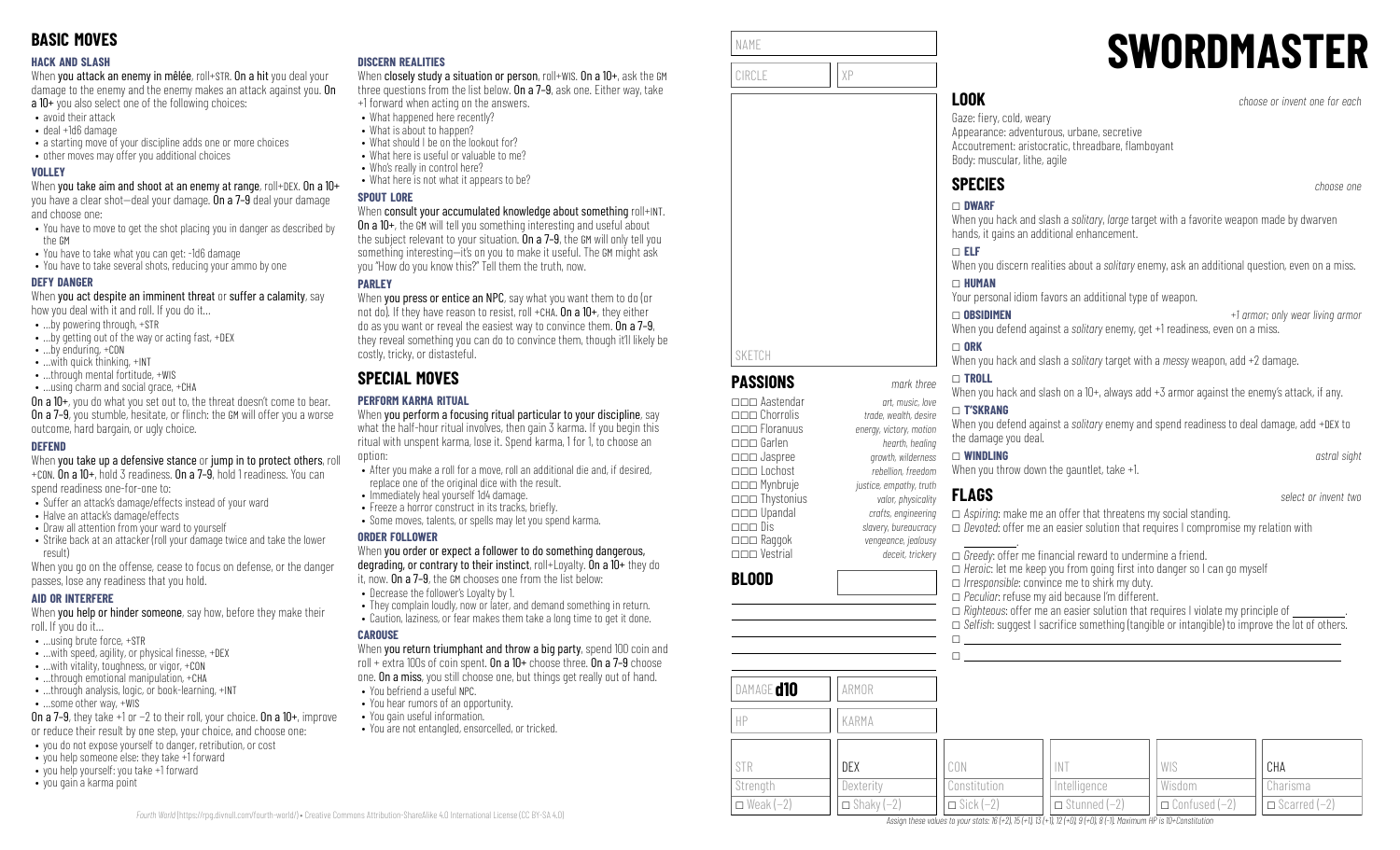| 0 <u>- Andrea Andrew American American American American A</u>                                                                                                                                                                       |  |
|--------------------------------------------------------------------------------------------------------------------------------------------------------------------------------------------------------------------------------------|--|
| <b>The contract of the contract of the contract of the contract of the contract of the contract of the contract of the contract of the contract of the contract of the contract of the contract of the contract of the contract </b> |  |
| $\Box$                                                                                                                                                                                                                               |  |
| The contract of the contract of the contract of the contract of                                                                                                                                                                      |  |
| $\Box$ . The contract of the contract of the contract of the contract of the contract of the contract of the contract of the contract of the contract of the contract of the contract of the contract of the contract of the co      |  |
|                                                                                                                                                                                                                                      |  |

### **STARTING MOVES**

### **PERSONAL IDIOM**

When you hold your favorite weapon, your magic improves that weapon, altering it to express your soul and fit your unique fighting style. Choose the type of weapon you favor:

 $\Box$  Sword  $\Box$  Hammer  $\Box$  Flail  $\square$  Axe □ Polearm □ Dagger □ Fists  $\Box$  Whip  $\square$  Staff/club Choose two enhancements which apply to any weapon of that type when you use it (and disappear when you don't). Your magic…

- \_ …favors agility over brawn: add *precise*.
- $\Box$  ... quides strikes to exposed spots: +2 piercing.
- $\Box$  ...directs strikes to vulnerable spots: +1 damage.
- \_ …favors brutality: add *messy* and *forceful*.
- \_ …brings you within the enemy's guard: add *hand*.
- \_ …keeps your enemy at arms length: add *close*. \_ …favors lunges and maneuver: add *reach*.
- \_ …harms without killing: add *stun*.
- \_ …you feel at one with the weapon: remove *awkward*.
- \_ …prevents accidental harm: remove *dangerous*.
- \_ …lightens the weapon: −1 weight.
- $\Box$  ... glows with the light of a torch any time you like.
- $\Box$  …alerts you to hated foes, glowing in the presence of one type of creature, your choice.

### **THE DANCE**

### When you hack and slash with your favorite weapon against an enemy wielding a weapon, add the following to the list of choices:

- You maneuver your target to a nearby spot of your choosing.
- You maneuver yourself to a nearby spot of your choosing.
- You embarrass or humiliate your target. Say how.
- You impress witnesses. Say how.
- You cause your target to over-commit and stumble.

### **PERFECT POISE**

You never lose your balance, even on a high wire, or fall without being pushed. If you are pushed, as long as there is something to break your fall, you can defy danger with DEX to use it and take no damage.

### **EXPRESSIONS OF FORM**

When you create art with dancing or acting, take +1. If you perform the result in a successful greeting ritual within a steading, take +1 forward to carouse within that steading.

# **TALENTS**

You may weave threads into talents, if you meet their requirements:

### \_ **ARTFUL DODGER**

When nothing you wear or carry is *clumsy* or *awkward*, get +1 armor.

### \_ **IN LIKE FLYNN**

When you meet someone for the very first time and parley with them, improve your result by one step.

### \_\_ **LAUGHING, THEN JUMPING OFF SOMETHING**

When you use your surroundings to perform a flamboyant acrobatic

maneuver, choose one outcome, in addition to anything else that may happen. You may spend karma to make one additional choice: • You grab something undefended. Now it's yours!

- You knock someone down or off-balance.
- You move from where you are to somewhere else in sight or in reach without difficulty.

*Second thread (requires circle 6):* Your choices become:

- You grab something, even if someone else is holding it: Now it's yours!
- You knock someone down or off-balance, dealing 1d6 damage to them.
- You move from where you are to somewhere else in sight or in reach without difficulty. You may take someone else with you.

### \_ **THROW DOWN THE GAUNTLET**

When you challenge someone to a duel, roll +CHA. On a 10+, they choose two if they do not accept. **On a 7–9**, they choose one if they do not accept.

- You take +1 ongoing against them until one of you defeats the other
- They lose the respect of their peers and underlings
- They retreat

### \_ **CUTTING JIBE** *requires circle 2* When you mock, insult or otherwise taunt an opponent right after they damage you, choose one:

- The target makes a rash decision you can exploit.
- The target falters or leaves an opening—you or an ally takes +1 forward against them.
- You take +CHA armor forward against damage from the target.

### \_ **DISARM** *requires circle 2*

When you use your weapon to disarm an enemy, roll+DEX. On a hit, the enemy's damage is halved until they are rearmed. On a 7–9, you also lose your weapon in the scuffle.

### \_\_ **IMPROVED WEAPON** *requires circle 2*

Choose one extra enhancement for your personal idiom. *Second thread (requires circle 6):* Choose an additional enhancement for

your personal idiom. Add the following to the choices: your magic…

- $\Box$  ... favors parry and blocks: gain +1 armor while wielding.
- $\Box$  …returns the weapon to your hand if thrown, dropped, or separated from you.
- $\Box$  …reaches beyond this world, allowing the weapon to hit insubstantial or astral targets.

### \_ **SETUP STRIKE** *requires circle 2*

When **you hack and slash a** *solitary* **target**, choose an ally. They take +1 forward to hack and slash the target and, when they do, they add the choices offered by the The Dance.

### \_ **STAUNCH DEFENDER** *requires circle 2*

When **you defend against a** *solitgry* **attacker** you always hold +1 readiness, even on a miss. Also, you may spend 1 karma to gain +1 readiness.

### \_ **THE LONG CLIMB** *requires circle 2*

When you assess a stretch of dangerous terrain between you and an objective, the GM will sketch out a map or diagram to help you plot your approach. Working together, make note of a number of useful features equal to your circle, and take +1 forward when you make use of them.

### \_ **THEY SEE ME ROLLIN'** *requires circle 2*

When you first enter a steading looking to impress people, roll +CHA. On a 10+, choose three. On a 7–9, choose one. You may spend karma to make one

- additional choice, even on miss:
- You catch the eye of someone who wants to get intimate.
- You catch the eye of someone willing to help you.
- Someone in the steading, of your choice, wants to fight you.
- You understand some local drama or injustice.
- You make someone jealous. Say how.

### \_ **YOU SEEM A DECENT FELLOW** *requires circle 2*

When you are about to first cross swords with a *solitary* enemy who uses weapons, you may roll+CHA when discerning realities about them. If you do, add the following to the list of questions you can ask:

- What is this opponent about to do?
- What emotion drives this opponent?
- What is this opponent trying to hide?

### \_ **PREPARE TO DIE** *requires circle 4*

When you speak aloud your promise to defeat a *solitary* enemy, you deal +2d4 damage against that enemy and −4 damage against anyone else. This effect lasts until the enemy is defeated. If you fail to defeat the enemy or give up the fight, you can admit your failure, but the effect continues until you find a way to redeem yourself.

### \_ **SERPENTINE** *requires circle 4*

When you employ acrobatics, deft maneuvers, or quick reflexes, you can defend with +DEX instead of +CON.

### \_ **WALK BETWEEN THE RAINDROPS** *requires circle 6*

You may use any of your talents that specify a *solitary* enemy (i.e. those with the *solitary* tag) against groups (i.e. enemies with the *group* tag) as well.

### \_ **DANCE OF DEATH** *requires circle 8*

You may spend karma to:

- Completely avoid the effects of an attack against you
- Allow damage dealt from one of your attacks to ignore armor



Moves

Gear

**GEAR** *Load is 12+STR*

appropriate artisan tools (1 weight) dungeon rations (uses:  $\Box$  $\Box$  $\Box$ , ration, 1 weight)

Choose your defenses:

 $\Box$  leather armor (1 armor, worn, 1 weight)

 $\Box$  spear (reach, thrown, near, 1 weight)

 $\Box$  adventuring gear (uses:  $\Box \Box \Box \Box \Box$ ) weight)  $\Box$  dungeon rations (uses:  $\Box \Box \Box \Box$  ration, 1 weight)  $\Box$  simple mount of appropriate size (beast, mount)

 $\Box$  breastplate (1 armor, worn, 1 weight)  $\Box$  bare skin (0 armor, living)

### Choose your armament:

 $\Box$  dagger (hand, 1 weight)  $\Box$  staff (close, two-handed, 1 weight)  $\Box$  whip (reach, dangerous, entangling, 1 weight)

 $\Box$  fists (hand, 1 weight)

Choose two:

 $\Box$  dueling rapier (close, 1 piercing, precise, 2 weight)  $\Box$  short sword, axe, or warhammer (close, 1 weight)

 $\Box$  long sword, battle axe or flail (close, +1 damage, 2 weight)  $\Box$  maul, greataxe, or greatsword (close, two-handed, messy, 3 weight)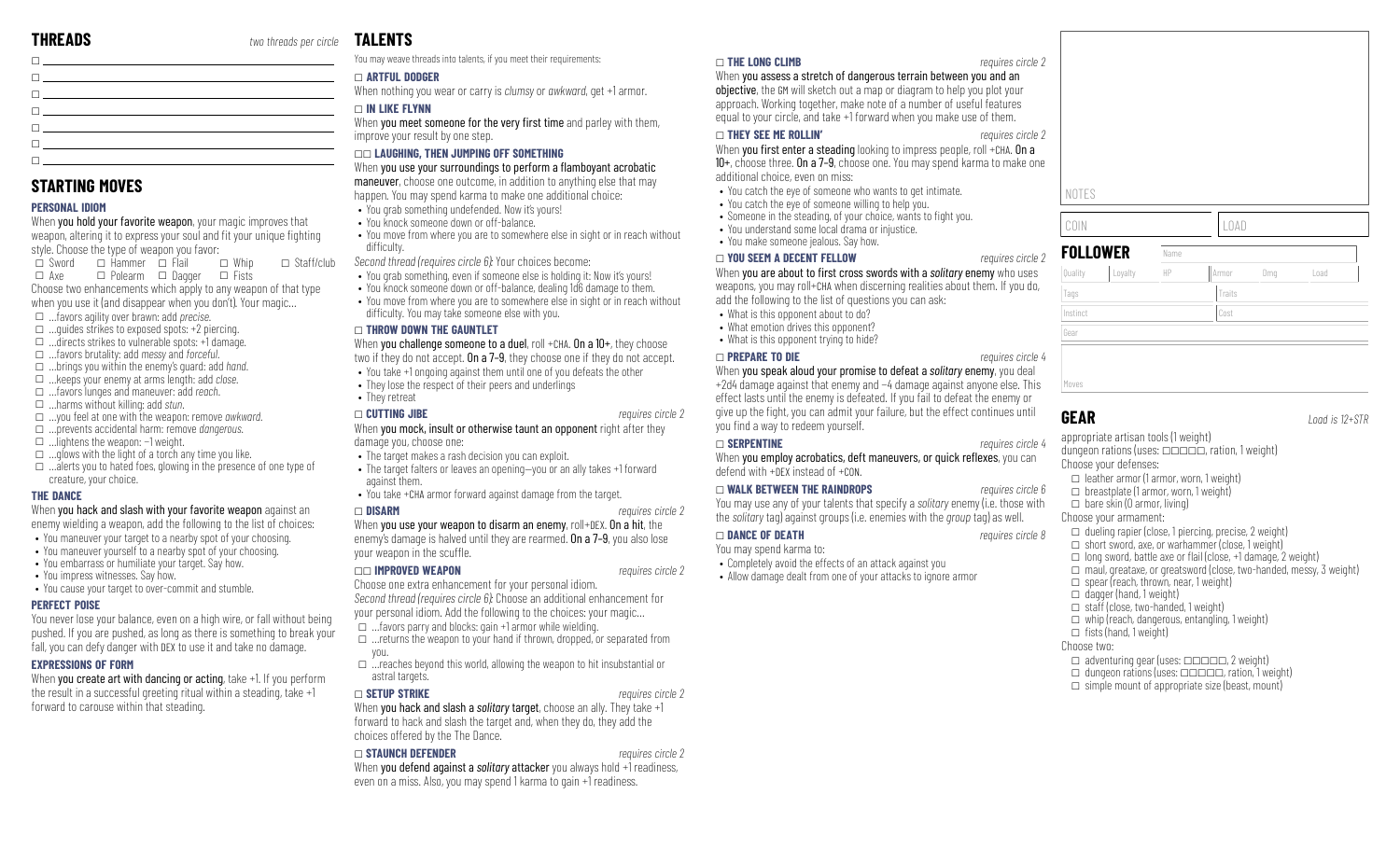### **HACK AND SLASH**

When you attack an enemy in mêlée, roll+STR. On a hit you deal your damage to the enemy and the enemy makes an attack against you. On a 10+ you also select one of the following choices:

- avoid their attack
- deal +1d6 damage
- a starting move of your discipline adds one or more choices
- other moves may offer you additional choices

### **VOLLEY**

When you take aim and shoot at an enemy at range, roll+DEX. On a 10+ you have a clear shot—deal your damage. On a 7–9 deal your damage and choose one:

- You have to move to get the shot placing you in danger as described by the GM
- You have to take what you can get: -1d6 damage
- You have to take several shots, reducing your ammo by one

### **DEFY DANGER**

When you act despite an imminent threat or suffer a calamity, say how you deal with it and roll. If you do it…

- …by powering through, +STR
- …by getting out of the way or acting fast, +DEX
- …by enduring, +CON
- …with quick thinking, +INT
- …through mental fortitude, +WIS
- …using charm and social grace, +CHA

On a 10+, you do what you set out to, the threat doesn't come to bear. **On a 7–9**, you stumble, hesitate, or flinch: the GM will offer you a worse outcome, hard bargain, or ugly choice.

### **DEFEND**

When you take up a defensive stance or jump in to protect others, roll +CON. On a 10+, hold 3 readiness. On a 7–9, hold 1 readiness. You can

spend readiness one-for-one to:

- Suffer an attack's damage/effects instead of your ward
- Halve an attack's damage/effects
- Draw all attention from your ward to yourself
- Strike back at an attacker (roll your damage twice and take the lower result)

When you go on the offense, cease to focus on defense, or the danger passes, lose any readiness that you hold.

### **AID OR INTERFERE**

When you help or hinder someone, say how, before they make their roll. If you do it…

- …using brute force, +STR
- $\bullet$  ... with speed, agility, or physical finesse,  $+$ DEX
- …with vitality, toughness, or vigor, +CON
- ...through emotional manipulation, +CHA • ...through analysis, logic, or book-learning, +INT
- …some other way, +WIS
- On a 7–9, they take +1 or −2 to their roll, your choice. On a 10+, improve
- or reduce their result by one step, your choice, and choose one:
- you do not expose yourself to danger, retribution, or cost
- you help someone else: they take +1 forward • you help yourself: you take +1 forward
- you gain a karma point

### **DISCERN REALITIES**

When closely study a situation or person, roll+WIS. On a 10+, ask the GM three questions from the list below. On a 7–9, ask one. Either way, take +1 forward when acting on the answers.

- What happened here recently?
	- What is about to happen?
- What should I be on the lookout for?
- What here is useful or valuable to me?
- Who's really in control here?
- What here is not what it appears to be?

### **SPOUT LORE**

### When consult your accumulated knowledge about something roll+INT.

On a 10+, the GM will tell you something interesting and useful about the subject relevant to your situation. On a 7-9, the GM will only tell you something interesting—it's on you to make it useful. The GM might ask you "How do you know this?" Tell them the truth, now.

### **PARLEY**

When you press or entice an NPC, say what you want them to do (or not do). If they have reason to resist, roll +CHA,  $0n a 10+$ , they either do as you want or reveal the easiest way to convince them. On a 7–9, they reveal something you can do to convince them, though it'll likely be costly, tricky, or distasteful.

# **SPECIAL MOVES**

### **PERFORM KARMA RITUAL**

When you perform a focusing ritual particular to your discipline, say what the half-hour ritual involves, then gain 3 karma. If you begin this ritual with unspent karma, lose it. Spend karma, 1 for 1, to choose an option:

- After you make a roll for a move, roll an additional die and, if desired, replace one of the original dice with the result.
- Immediately heal yourself 1d4 damage.
- Freeze a horror construct in its tracks, briefly.
- Some moves, talents, or spells may let you spend karma.

### **CREATE ART**

When **vou create a work of art** and are not tainted by horrors, say what you are creating. If you do it…

- …using brute force, +STR
- …with precise detail work, +DEX
- …through performance, +CHA • …featuring particularly deep insight, +WIS
- …some other way, +INT

On a 10+, choose three. On a 7–9, choose one. You may spend karma to make one additional choice, even on a miss:

- When exchanged as part of a ritual of greeting, the art convincingly conveys the degree to which your are or are not *tainted* by the horrors.
- The art will fetch a good price.
- The act of creating the art functions as a karma ritual.
- The art inspires the reaction you desire in most who see it.
- The art requires less effort (time, cost, exertion) than usual.

| NAME  |                             | <b>THII</b> |
|-------|-----------------------------|-------------|
| CIRCL | $\sim$ $\sim$ $\sim$ $\sim$ | L           |

**PASSIONS** *mark three*

\_\_\_ Upandal *crafts, engineering* \_\_\_ Dis *slavery, bureaucracy* \_\_\_ Raggok *vengeance, jealousy* \_\_\_ Vestrial *deceit, trickery*

SKETCH

**BLOOD**

Gaze: shifty, criminal, mischievous Appearance: messy, official, suave Accoutrement: hooded, fancy, common Body: lithe, knobby, flabby

# **SPECIES** *choose one*

\_ **DWARF** When dealing with traps with complex metal mechanisms, improve the result by one step.

### \_ **ELF**

When you successfully discern realities about places or situations, ask an additional question.

### \_ **HUMAN**

When you spout lore or discern realities about criminal activities, improve the result by one step.

### $\Box$  ORK

When you deal damage with a *hand* weapon, deal +2 damage.

### \_ **T'SKRANG**

When your tail aids you performing tricks of the trade, take  $+1$ .

### \_ **WINDLING** *astral sight*

When you deal damage with a *near* weapon, deal +2 damage.

### \_\_\_ Aastendar *art, music, love* \_\_\_ Chorrolis *trade, wealth, desire*

 $\Box$ 

\_\_\_ Floranuus *energy, victory, motion* \_\_\_ Garlen *hearth, healing* \_\_\_ Jaspree *growth, wilderness* \_\_\_ Lochost *rebellion, freedom* \_\_\_ Mynbruje *justice, empathy, truth* \_\_\_ Thystonius *valor, physicality* **FLAGS** *select or invent two* \_ *Audacious*: overcome my reluctance by offering opportunities for danger. \_ *Curious*: convince me to try something I probably shouldn't. □ *Deceitful*: believe and act on a lie I've told you. \_ *Devoted*: offer me an easier solution that requires I compromise my relation with .

□ *Greedy*: offer me financial reward to undermine a friend. \_ *Irresponsible*: convince me to shirk my duty. □ *Jealous*: offer me an opportunity to praise a rival.

□ *Pugnacious*: offer me a peaceful solution that I must derail with violence.

- \_ *Scandalous*: defer to me when a social convention needs violated.
- □ *Selfish*: suggest I sacrifice something (tangible or intangible) to improve the lot of others. □ *Sycophantic*: insist I publicly compare the greatness of two people from whom I seek favor. \_ *Vengeful*: offer me a reasonable path that I must reject to gain my revenge.  $\Box$  *Visionary:* offer me an easier solution that interferes with my dream of  $\Box$  $\Box$

| DAMAGE <b>d8</b><br>HP | ARMOR<br>KARMA      |                    |                       |                        |                       |
|------------------------|---------------------|--------------------|-----------------------|------------------------|-----------------------|
| STR                    | DEX                 | CON                | <b>INT</b>            | WIS                    | CHA                   |
| Strength               | Dexterity           | Constitution       | Intelligence          | Wisdom                 | Charisma              |
| $\Box$ Weak $(-2)$     | $\Box$ Shaky $(-2)$ | $\Box$ Sick $(-2)$ | $\Box$ Stunned $(-2)$ | $\Box$ Confused $(-2)$ | $\Box$ Scarred $(-2)$ |

Assign these values to your stats: 16 (+2), 15 (+1), 13 (+1), 12 (+0), 9 (+0), 8 (-1), Maximum HP is 6+Constitution

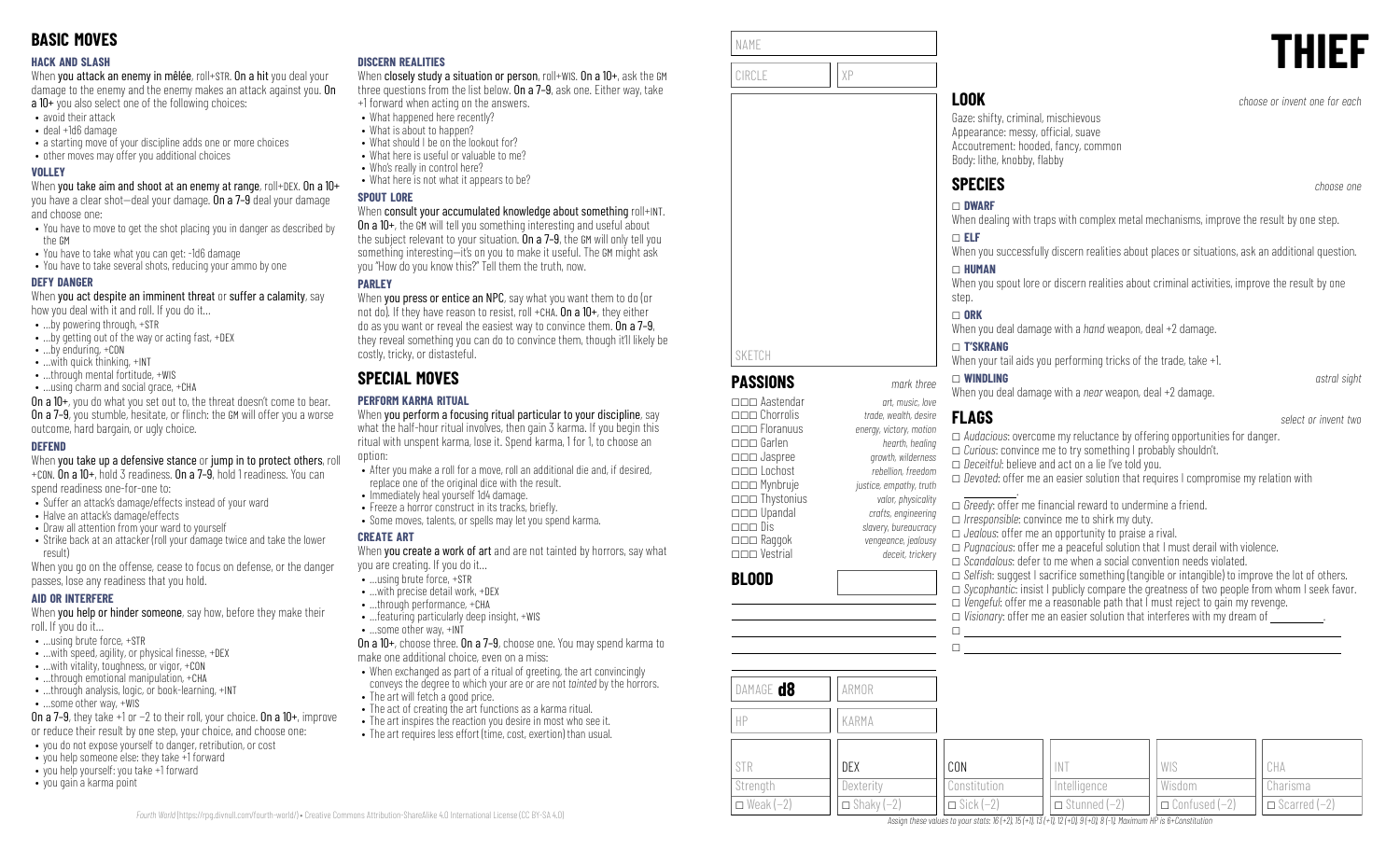$\Box$ 

# **TALENTS**

You may weave threads into talents, if you meet their requirements:

### \_ **SHOOT FIRST**

You're never caught by surprise. When an enemy would get the drop on you, you get to act first instead.

### \_\_\_ **SURPRISE ATTACK**

When you attack someone up close and they don't see it coming, deal your damage or roll+DEX. On a hit, deal your damage and choose one. On a 10+ also choose another. You may spend karma to make one additional choice, even on a miss.

- Deal +DEX damage.
- Strike a weak spot, ignoring their armor.
- Slip away before they can react.
- They can't make noise or raise an alarm.
- Create an advantage, +1 forward to you or an ally acting on it.
- Reduce their armor by 1 until they repair it. *Second thread (requires circle 2):* When using a *precise* or *hand* weapon, make an additional choice on a successful surprise attack, and add the

following choice:

• Deal +1d4 damage.

*Third thread (requires circle 6):* When using a *precise* or *hand* weapon, roll damage for a surprise attack twice, taking the better result, and all other attacks deal +1d4 damage.

### \_ **TYRANNY OF POSSESSION**

When you see or come to know about a thing you want, roll+INT. On a 10+, ask the GM three questions about it. On a 7-9, ask two. On a miss, ask one anyway, but your desire is betrayed to everyone who cares (and some who don't)

- What happened to it recently?
- What is it really worth, all things considered?
- What protects it and keeps it where it is?
- Who will notice it's missing?
- Who will try to keep it from me? • Who will want it once it is mine?
- 

get hold even on a miss.

advantage.

### \_\_ **UNDERDOG**

When you're outnumbered, you have +1 armor. *Second thread (requires circle 6):* You always have +1 armor. When you're outnumbered, you have +2 armor instead.

*Second thread (requires circle 6):* When you use trap expert, on a 12+ also gain: the next time you come near a trap the GM will immediately tell you what it does, what triggers it, who set it, and how you can use it to your

\_\_ **CAUTIOUS** *requires circle 2* When you use trap expert you always get +1 hold, and may spend karma to

### \_ **SILK WALKER** *requires circle 2*

When you run across a surface that cannot hold your weight, roll+DEX. On a hit, you make it across gracefully and without trouble. On a 7–9, you also expose yourself to danger somehow—the GM will tell you how.

### \_\_ **STEALING SPACE** *requires circle 2*

When you stand in defense of yourself you always get +1 readiness, and may spend karma to gain readiness even on a miss. You may also spend readiness to:

• Avoid all damage from a ranged attack

• After an attack on you, maneuver out of the attacker's reach *Second thread (requires circle 4):* When you stand in defense of yourself you may hack-and-slash without losing held readiness.

### \_\_ **SYMPATHETIC WARD** *requires circle 2*

Your warding ritual also guards anyone you are touching; they resist as you do.

*Second thread (requires circle 6):* When your ward protects you, on a 12+, the magic rebounds onto its caster, affecting them instead of anyone else.

When you have time you may transform your appearance and voice to mimic another creature of about the same size and shape. Your actions can give you away but your appearance and voice won't. Restoring yourself to normal takes about the same time.

When you set your heart on conniving your way into a certain social position, the GM will sketch out a relationship map or diagram to help you plot your approach. Working together, make note of a number of useful circumstances equal to your level, and take +1 forward when you make use of them. You can only work towards one position at a time.

### \_ **EVASION** *requires circle 6*

When you defy danger on a 12+, you transcend the danger. You not only do what you set out to, but the GM will offer you a better outcome, true beauty, or a moment of grace.

### \_ **SHADOWCLOAK** *requires circle 6*

When you hide in shadows or darkness, you cannot be detected by any normal means until you reveal yourself.

When you research and plan to steal something, name the thing you want to steal and hold 3. When you encounter a setback or something unexpected during the theft, spend one hold to explain how you anticipated this all along. Describe the contingencies you put in place to handle it, within reason, and it becomes so.

### \_ **UNMASK** *requires circle 8*

You can see through illusions, disguises and concealment.

# NOTES

COIN LOAD

| <b>FOLLOWER</b> |         | Name |        |     |      |
|-----------------|---------|------|--------|-----|------|
| Quality         | Loyalty | HP   | Armor  | Dmg | Load |
| Tags            |         |      | Traits |     |      |
| Instinct        |         | Cost |        |     |      |
| Gear            |         |      |        |     |      |
|                 |         |      |        |     |      |
|                 |         |      |        |     |      |
| Moves           |         |      |        |     |      |

| <b>FOLLOWER</b> |         | Name                       |        |  |  |  |
|-----------------|---------|----------------------------|--------|--|--|--|
| Quality         | Loyalty | HP<br>Dmg<br>Load<br>Armor |        |  |  |  |
| Tags            |         |                            | Traits |  |  |  |
| Instinct        |         |                            | Cost   |  |  |  |
| Gear            |         |                            |        |  |  |  |

**GEAR** *Load is 9+STR*

appropriate artisan tools (1 weight) dungeon rations (uses:  $\Box$  $\Box$  $\Box$ , ration, 1 weight) leather armor (1 armor, worn, 1 weight) 10 coins Choose your armament:  $\Box$  short sword (close, 1 weight), dagger (hand, 1 weight)  $\Box$  rapier (close, precise, 1 weight)  $\Box$  stiletto (hand, precise, 1 piercing, 1 weight)  $\Box$  whip (reach, dangerous, entangling, 1 weight) Choose a ranged weapon:  $\Box$  throwing knives (thrown, near, ammo:  $\Box \Box$ )  $\Box$  ragged bow (near, 2 weight), bundle of arrows (ammo:  $\Box \Box \Box$ , 1 weight) Choose one:  $\Box$  adventuring gear (uses:  $\Box$  $\Box$  $\Box$  $\Box$ , 2 weight)  $\Box$  healing potion  $\Box$  tiny, rougish pet (beast)

### \_\_ **CONNECTED** *requires circle 2*

When you put out word to the criminal underbelly about something you want or need, roll+CHA. On a 10+, someone has it, for a reasonable price. On a 7–9, you'll have to settle for something close or it comes with strings attached, your call.

*Second thread (requires circle 6):* When you put out the word that you want to meet with someone, roll+CHA. On a 10+, someone can set up a meeting, with circumstances in your favor. On a 7-9, you can meet with them, but there are strings attached or the circumstances are less than ideal.

\_ **XANATOS HEIST** \_\_\_ *requires circle 6*

# \_ **MIMIC** *requires circle 4*

## \_ **SOCIAL CLIMBER** *requires circle 4*





| $\Box$ . The contract of the contract of the contract of the contract of the contract of the contract of the contract of the contract of the contract of the contract of the contract of the contract of the contract of the co      |  |                                                                                                                                                                                                                                            |
|--------------------------------------------------------------------------------------------------------------------------------------------------------------------------------------------------------------------------------------|--|--------------------------------------------------------------------------------------------------------------------------------------------------------------------------------------------------------------------------------------------|
|                                                                                                                                                                                                                                      |  | $\overline{\phantom{a}}$ , and the contract of the contract of the contract of the contract of the contract of the contract of the contract of the contract of the contract of the contract of the contract of the contract of the contrac |
| <u> Tanzania de la contrada de la contrada de la contrada de la contrada de la contrada de la contrada de la con</u>                                                                                                                 |  |                                                                                                                                                                                                                                            |
| <u> El provincia de la característica de la característica de la característica de la característica de la característica de la característica de la característica de la característica de la característica de la característi</u> |  |                                                                                                                                                                                                                                            |
|                                                                                                                                                                                                                                      |  |                                                                                                                                                                                                                                            |
| the contract of the contract of the contract of the contract of the contract of                                                                                                                                                      |  |                                                                                                                                                                                                                                            |
| $\Box$ . The contract of the contract of the contract of the contract of the contract of the contract of the contract of the contract of the contract of the contract of the contract of the contract of the contract of the co      |  |                                                                                                                                                                                                                                            |

# **STARTING MOVES**

### **TRAP EXPERT**

When you spend a moment to survey a dangerous area, roll+DEX. On a 10+, hold 3. On a 7–9, hold 1. On a hit, you may spend one karma to gain +1 hold. Spend your hold as you walk through the area to ask these questions:

- Is there a tran here and if so, what activates it?
- What does the trap do when activated?
- What else is hidden here?

### **TRICKS OF THE TRADE**

When you pick locks or pockets or disable traps, roll+DEX, On a 10+, you do it, no problem. On a 7-9, you still do it, but the GM will offer you two options between suspicion, danger, or cost.

### **WARDING RITUAL**

You habitually make a ritualized gesture and incantation to protect yourself from magic. When a magical effect (spell, trap, etc.) would harm you, roll+CON. On a 10+, you are unaffected by the magic. On a 7-9, choose one:

- you suffer the effect to a lesser degree
- you are unaffected, but the effort is exhausting: mark a debility of your choice.
- you are unaffected, but your gesture will no longer work until you next make camp.

### **RAZOR DIVERSION**

Add the following to the hack and slash list:

• Reduce your base damage die to a d4 for the attack and pilfer a reachable item from the target's pocket or person.

### **EXPRESSIONS OF THE MASK**

When you create art with acting or poetry, take +1. If you present the result in a successful greeting ritual, take +1 forward to any CHA test involving the recipient.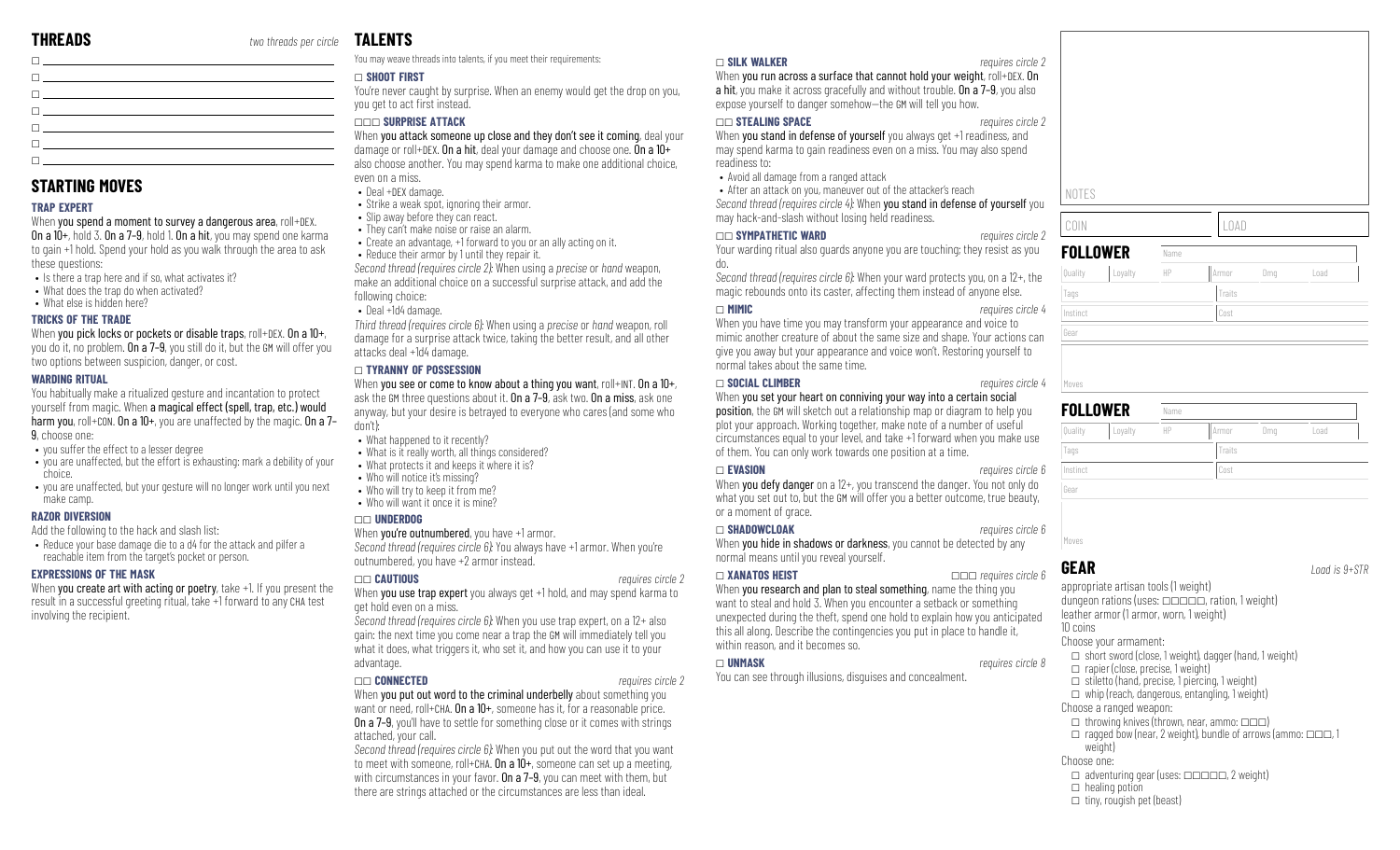### **HACK AND SLASH**

When you attack an enemy in mêlée, roll+STR. On a hit you deal your damage to the enemy and the enemy makes an attack against you. On a 10+ you also select one of the following choices:

- avoid their attack
- deal +1d6 damage
- a starting move of your discipline adds one or more choices
- other moves may offer you additional choices

### **VOLLEY**

When you take aim and shoot at an enemy at range, roll+DEX. On a 10+ you have a clear shot—deal your damage. On a 7–9 deal your damage and choose one:

- You have to move to get the shot placing you in danger as described by the GM
- You have to take what you can get: -1d6 damage
- You have to take several shots, reducing your ammo by one

### **DEFY DANGER**

When you act despite an imminent threat or suffer a calamity, say how you deal with it and roll. If you do it…

- …by powering through, +STR
- …by getting out of the way or acting fast, +DEX
- …by enduring, +CON
- …with quick thinking, +INT
- ...through mental fortitude, +WIS
- …using charm and social grace, +CHA

On a 10+, you do what you set out to, the threat doesn't come to bear. **On a 7–9**, you stumble, hesitate, or flinch: the GM will offer you a worse outcome, hard bargain, or ugly choice.

### **DEFEND**

When you take up a defensive stance or jump in to protect others, roll +CON. On a 10+, hold 3 readiness. On a 7–9, hold 1 readiness. You can

spend readiness one-for-one to:

- Suffer an attack's damage/effects instead of your ward
- Halve an attack's damage/effects
- Draw all attention from your ward to yourself
- Strike back at an attacker (roll your damage twice and take the lower result)

When you go on the offense, cease to focus on defense, or the danger passes, lose any readiness that you hold.

### **AID OR INTERFERE**

When you help or hinder someone, say how, before they make their roll. If you do it…

- …using brute force, +STR
- $\bullet$  ... with speed, agility, or physical finesse,  $+$ DEX
- …with vitality, toughness, or vigor, +CON
- ...through emotional manipulation, +CHA • ...through analysis, logic, or book-learning, +INT
- …some other way, +WIS
- On a 7–9, they take +1 or −2 to their roll, your choice. On a 10+, improve
- or reduce their result by one step, your choice, and choose one:
- you do not expose yourself to danger, retribution, or cost
- you help someone else: they take +1 forward
- you help yourself: you take +1 forward
- you gain a karma point

### **DISCERN REALITIES**

When closely study a situation or person, roll+WIS. On a 10+, ask the GM three questions from the list below. On a 7–9, ask one. Either way, take +1 forward when acting on the answers.

- What happened here recently?
	- What is about to happen?
- What should I be on the lookout for?
- What here is useful or valuable to me?
- Who's really in control here?
- What here is not what it appears to be?

### **SPOUT LORE**

### When consult your accumulated knowledge about something roll+INT.

On a 10+, the GM will tell you something interesting and useful about the subject relevant to your situation. On a 7-9, the GM will only tell you something interesting—it's on you to make it useful. The GM might ask you "How do you know this?" Tell them the truth, now.

### **PARLEY**

When you press or entice an NPC, say what you want them to do (or not do). If they have reason to resist, roll +CHA,  $0n a 10+$ , they either do as you want or reveal the easiest way to convince them. On a 7–9, they reveal something you can do to convince them, though it'll likely be costly, tricky, or distasteful.

# **SPECIAL MOVES**

### **PERFORM KARMA RITUAL**

When you perform a focusing ritual particular to your discipline, say what the half-hour ritual involves, then gain 3 karma. If you begin this ritual with unspent karma, lose it. Spend karma, 1 for 1, to choose an option:

- After you make a roll for a move, roll an additional die and, if desired, replace one of the original dice with the result.
- Immediately heal yourself 1d4 damage.
- Freeze a horror construct in its tracks, briefly.
- Some moves, talents, or spells may let you spend karma.

### **CREATE ART**

When **vou create a work of art** and are not tainted by horrors, say what you are creating. If you do it…

- …using brute force, +STR
- …with precise detail work, +DEX
- …through performance, +CHA • …featuring particularly deep insight, +WIS
- …some other way, +INT

On a 10+, choose three. On a 7–9, choose one. You may spend karma to make one additional choice, even on a miss:

- When exchanged as part of a ritual of greeting, the art convincingly conveys the degree to which your are or are not *tainted* by the horrors.
- The art will fetch a good price.
- The act of creating the art functions as a karma ritual.
- The art inspires the reaction you desire in most who see it.



| NAME   |    |
|--------|----|
| CIRCLE | γp |

**PASSIONS** *mark three* \_\_\_ Aastendar *art, music, love*

\_\_\_ Floranuus *energy, victory, motion* \_\_\_ Garlen *hearth, healing* \_\_\_ Jaspree *growth, wilderness* \_\_\_ Lochost *rebellion, freedom* \_\_\_ Mynbruje *justice, empathy, truth* \_\_\_ Thystonius *valor, physicality*

\_\_\_ Chorrolis *trade, wealth, desire*

SKETCH

**BLOOD**

DAMAGE **d6 ARMOR** 

HP KARMA

# **LOOK** *choose or invent one for each*

Gaze: knowing, fiery, joyous Appearance: groomed, meticulous, sleek

Accoutrement: fancy, utilitarian, stylish Body: fit, well-fed, thin

**TROUBADOUR**

# **SPECIES** *choose one*

### \_ **DWARF**

When you first enter a steading built underground or with the *dwarven* tag, you find many people willing to volunteer information.

### \_ **ELF**

When you enter an important location you can ask the GM for one fact from the history of that location.

### \_ **HUMAN**

When you first enter a steading, someone who respects the custom of hospitality to minstrels will take you in as their guest.

\_ **OBSIDIMEN** *+1 armor; only wear living armor* When you first enter a steading with the *personage* tag, you will have no trouble gaining an audience with the notable person.

### $\Box$  ORK

When you first enter a steading with the *dirt*, *exodus*, *enmity*, *arcane* or *lawless* tags, you will find someone who offers you hospitality.

### \_ **T'SKRANG**

When you enter a steading built near a river, you can ask the GM for one fact from the history of that location.

\_ **WINDLING** *astral sight*

When you enter a steading with the *need*, *exotic*, *resource*, or *blight* tags, you immediately know their details.

## **FLAGS** *select or invent three*

\_\_\_ Upandal *crafts, engineering* \_\_\_ Dis *slavery, bureaucracy* \_\_\_ Raggok *vengeance, jealousy* \_\_\_ Vestrial *deceit, trickery* \_ *Accommodating*: counter my proposal with a less attractive one I must either accept or disrupt the harmony of the group. \_ *Aspiring*: make me an offer that threatens my social standing. □ *Curious*: convince me to try something I probably shouldn't. □ *Deceitful*: believe and act on a lie I've told you. \_ *Honest*: involve me in a deception I must ruin. \_ *Jealous*: offer me an opportunity to praise a rival. \_ *Preoccupied*: entrust me with something important that I will likely lose or mess up. □ *Scandalous*: defer to me when a social convention needs violated. \_ *Sycophantic*: insist I publicly compare the greatness of two people from whom I seek favor.  $\Box$  $\square$  , where the contribution of the contribution of the contribution of the contribution of the contribution of the contribution of the contribution of the contribution of the contribution of the contribution of the cont  $\Box$ 

| STR              | DEX                 | CON              | INT                 | WIS                  | CHA                 |
|------------------|---------------------|------------------|---------------------|----------------------|---------------------|
| Strength         | Dexterity           | Constitution     | Intelligence        | Wisdom               | Charisma            |
| $\Box$ Weak (-2) | $\Box$ Shaky $(-2)$ | $\Box$ Sick (-2) | $\Box$ Stunned (-2) | $\Box$ Confused (-2) | $\Box$ Scarred (-2) |

Assign these values to your stats: 16 (+2), 15 (+1), 13 (+1), 12 (+0), 9 (+0), 8 (-1), Maximum HP is 6+Constitution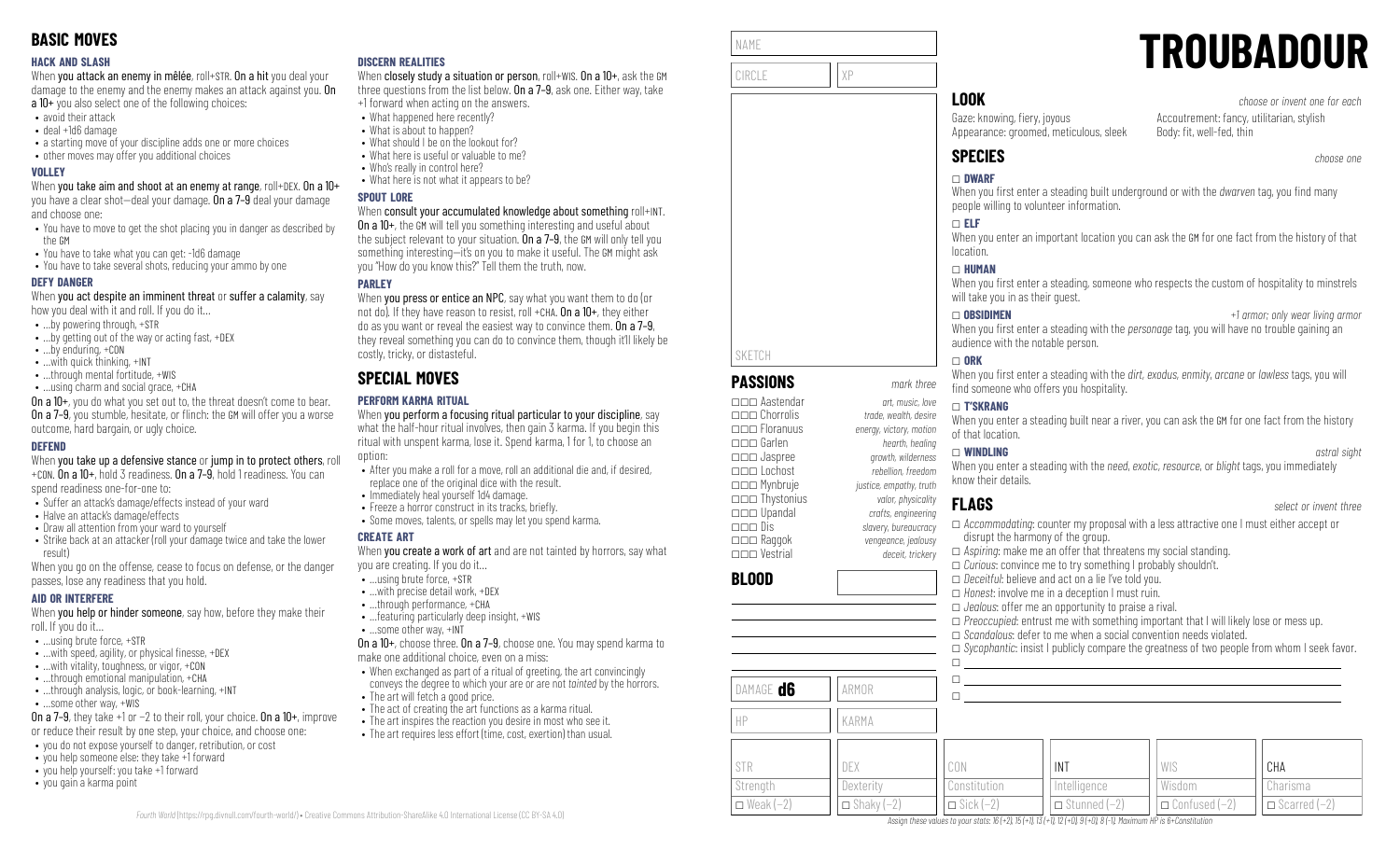# **TALENTS**

| <u> Tanzania de la contrada de la contrada de la contrada de la contrada de la contrada de la contrada de la con</u>                                                                                                            |  |
|---------------------------------------------------------------------------------------------------------------------------------------------------------------------------------------------------------------------------------|--|
| $\Box$ . The contract of the contract of the contract of the contract of the contract of the contract of the contract of the contract of the contract of the contract of the contract of the contract of the contract of the co |  |
| <u> 1988 - Johann Barn, amerikansk politiker (d. 1988)</u>                                                                                                                                                                      |  |
| $\Box$ . The contract of the contract of the contract of the contract of the contract of the contract of the contract of the contract of the contract of the contract of the contract of the contract of the contract of the co |  |

# **STARTING MOVES**

### **EXPRESSIONS OF THE HEART**

When you create art with music or stories, make an additional choice, even on a miss. You may spend karma to make one additional choice. If the performance is part of a greeting ritual, take +1. Also add the following to the list of available choices:

- You hold the attention of every intelligent creature that can see or hear you until the performance is completed, or until something happens to break their attention.
- A member of the audience requests your services.
- You gain useful information.
- One or more members of the audience give you hospitality or gifts—the GM will tell you what.
- One or more members of the audience become infatuated with you the GM will tell you who.
- You target the performance at an individual. If you are charming and open with that individual within the next day, ask an additional question without having to answer in return.

### **STORIES & LEGENDS**

When **you spout lore**, you may name a book, song, or story that answered a specific question about the topic. If you do, specify the question before you roll and any useful or interesting information from the GM will specifically and truthfully relate to that question.

### **CHARMING AND OPEN**

When you speak frankly with someone, you can ask their player a question from the list below. They must answer truthfully, then may ask you a question from the list, which you must answer truthfully.

- Whom do you serve?
- What do you wish I would do?
- $\bullet$  How can I get you to  $\__$
- What are you really feeling right now? • What do you most desire?

### **GETTING THE POINT**

Add the following to the hack and slash list:

• The target pauses to seriously consider something you say.

### **A PORT IN THE STORM**

When you return to a steading you've visited before, tell the GM when you were last here. They'll tell you how it's changed since then.

You may weave threads into talents, if you meet their requirements:

### \_\_ **BAMBOOZLE**

When you parley with someone and they need convincing, describe how you con them into accepting some false assurance, and it comes to pass. *Second thread (requires circle 6):* When you parley with someone, on a hit you also get to ask their player one question which they must answer truthfully.

### \_\_ **INSIGHT**

When you miss using spout lore, in addition to whatever else the GM says, you know where to go to find the information you seek. *Second thread (requires circle 6):* When you spout lore, on a 12+ the GM will also reveal to you a glaring weakness, strength, or a long forgotten secret.

### \_\_ **PILGRIMAGE** \_\_

# When you arrive at a well-respected place after a dangerous journey,

its possibilities inviogorate and enhance your magic; hold 2. While in the location, you can spend hold at any time to:

- Create a rumor in a well-traveled location. It will never be traced back to you.
- Run across exactly the person, place, or item that will help you. • Gain a point of karma.
- Use a move that another PC has but you don't.
- *Second thread (requires circle 6):* Spend 2 hold to:
- Restore yourself to max HP.
- Use the astral sight move for a few minutes.
- $\bullet$  Use the cast a spell move (+nothing) to cast a cantrip from any of the disciplines.

### \_\_\_ **REFRESHING SONG**

When you make camp, if you sing a soothing song, everyone in camp may choose one:

- Skip consuming a ration.
- Heal +1d6 HP.
- Gain 1 karma.

*Second thread (requires circle 6):* Everyone in camp chooses two. *Third thread (requires circle 8):* Add the following choice:

• Remove a debility.

### \_\_ **STIRRING SPEECH**

When you deliver a stirring speech before a conflict, roll+CHA. On a  $10+,$ choose two. On a 7–9, choose one. You may spend karma to make one additional choice, even on a miss.

- Your allies take +2 armor forward.
- Your allies take +1d4 damage forward.
- Your allies take +1 forward.

*Second thread (requires circle 6):* You can use stirring speech simply by shouting as you charge headlong into the fray, and make an additional choice, even on a miss. Also, add these choices:

- Your allies are immune to fear until the conflict ends.
- You gain the same benefits as your allies.

### \_\_ **GRACE UNDER PRESSURE** *requires circle 2*

When you face a foe one-on-one and are wielding a *precise* weapon, gain +1 armor. In addition, when you hack and slash with a *precise* weapon, on a 12+ gain +2 piercing.

*Second thread (requires circle 6):* When you defy danger related to a nearby opponent while wielding a *precise* weapon, on a 10+ you can deal your damage to that opponent.

### \_\_ **LIFE OF THE PARTY** *requires circle 2*

When you create art with music or stories in a social situation while your allies mingle in the crowd, on a hit, in addition to whatever else happens, select one mingling ally. During, or shortly after, your performance, that person can say how they take advantage of it for their own benefit, then they select one:

- Choose a benefit that could normally be generated by your performance and apply it as if the performance was their own.
- Improve the outcome of one of their rolls by one step

*Second thread (requires circle 6):* On a 10+, instead of choosing one ally, all mingling allies may make a choice.

### \_ **LULLABY** *requires circle 2*

When you express a gentle song from the heart, add the following to the list of choices:

- Every creature you choose that can hear you becomes lethargic and inattentive until the song ends.
- Every listener who is (or is made) lethargic falls asleep after a few minutes.

### \_ **WAR SKALD** *requires circle 2*

You ignore the *clumsy* tag when wearing armor, and when you hack and slash while chanting a war hymn deal +1 damage.

### \_ **FAWNING ENTOURAGE** *requires circle 4*

Take +1 ongoing to order followers in your sole employ who lack the *beast* tag.

### \_ **AN EAR FOR MAGIC** *requires circle 6*

When you hear an enemy cast a spell the GM will tell you the name of the spell and its effects. Take +1 forward when acting on the answers.

### \_ **DEVIOUS** *requires circle 6*

When you use charming and open you may also ask "How are you vulnerable to me?" Your subject may not ask you this question.

### \_ **REINFORCING SONG** *requires circle 6*

When you aid spell weaving or casting with a song, you provide no bonus to the caster's roll, but improve the outcome by one step.

### \_ **REPUTATION** *requires circle 6*

When you first meet someone who's heard songs about you, roll 1d4. If the result is less than your CHA, tell the GM two things they've heard about you. If the result equals your CHA, tell the GM one thing they've heard, and the GM tells you one thing. Otherwise, the GM tells you two things they've heard.

# Moves

Gear

**FOLLOW** 

**GEAR** *Load is 9+STR*

appropriate artisan tools (1 weight) dungeon rations (uses:  $\Box$  $\Box$  $\Box$ , ration, 1 weight) choose one instrument Choose your defenses:  $\Box$  leather armor (1 armor, worn, 1 weight)  $\Box$  decorated skin (0 armor, living)  $\Box$  ostentatious clothes (worn)  $\Box$  scale mail (2 armor, worn, clumsy, 3 weight) Choose your armament:  $\Box$  dueling rapier (close, 1 piercing, precise, 2 weight)  $\Box$  ragged bow (near, 2 weight), bundle of arrows (ammo:  $\Box \Box \Box$ , 1 weight), short sword (close, 1 weight)  $\Box$  stiletto (hand, precise, 1 piercing, 1 weight) Choose two:  $\Box$  adventuring gear (uses:  $\Box$  $\Box$  $\Box$  $\Box$  $\Box$ , 2 weight)  $\Box$  bandages (uses:  $\Box \Box \Box$ , slow)  $\Box$  halfling pipeleaf (uses:  $\Box$  $\Box$  $\Box$  $\Box$ )

Quality |Loyalty || HP || Armor || Dmg || Load

Tags Tags Traits Traits Traits Traits Traits Traits Traits Traits Traits Traits Traits Traits Traits Traits Traits Traits Traits Traits Traits Traits Traits Traits Traits Traits Traits Traits Traits Traits Traits Traits Tr Instinct Cost

 $\Box$  simple mount of appropriate size (beast, mount)

- $\Box$  any common pet (beast)
- $\Box$  3 coins

| <b>OLLOWER</b> | Name |      |  |
|----------------|------|------|--|
| COIN           |      | LOAD |  |
| NOTES          |      |      |  |
|                |      |      |  |
|                |      |      |  |
|                |      |      |  |
|                |      |      |  |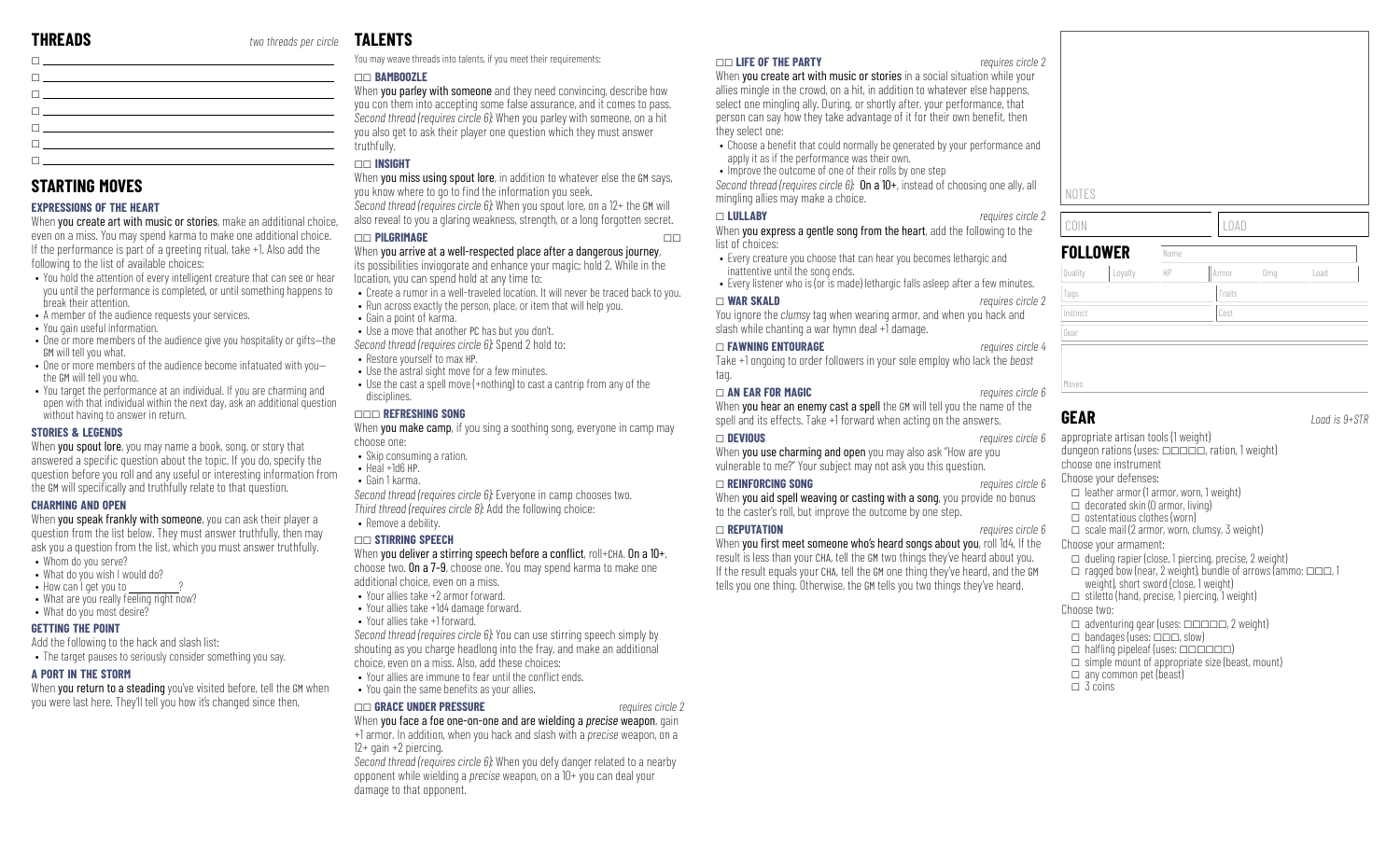### **HACK AND SLASH**

When you attack an enemy in mêlée, roll+STR. On a hit you deal your damage to the enemy and the enemy makes an attack against you. On a 10+ you also select one of the following choices:

- avoid their attack
- deal +1d6 damage
- a starting move of your discipline adds one or more choices
- other moves may offer you additional choices

### **VOLLEY**

When you take aim and shoot at an enemy at range, roll+DEX. On a 10+ you have a clear shot—deal your damage. On a 7–9 deal your damage and choose one:

- You have to move to get the shot placing you in danger as described by the GM
- You have to take what you can get: -1d6 damage
- You have to take several shots, reducing your ammo by one

### **DEFY DANGER**

When you act despite an imminent threat or suffer a calamity, say how you deal with it and roll. If you do it…

- …by powering through, +STR
- …by getting out of the way or acting fast, +DEX
- …by enduring, +CON
- …with quick thinking, +INT
- …through mental fortitude, +WIS
- …using charm and social grace, +CHA

On a 10+, you do what you set out to, the threat doesn't come to bear. **On a 7–9**, you stumble, hesitate, or flinch: the GM will offer you a worse outcome, hard bargain, or ugly choice.

### **DEFEND**

When you take up a defensive stance or jump in to protect others, roll +CON. On a 10+, hold 3 readiness. On a 7–9, hold 1 readiness. You can

spend readiness one-for-one to:

- Suffer an attack's damage/effects instead of your ward
- Halve an attack's damage/effects
- Draw all attention from your ward to yourself
- Strike back at an attacker (roll your damage twice and take the lower result)

When you go on the offense, cease to focus on defense, or the danger passes, lose any readiness that you hold.

### **AID OR INTERFERE**

When you help or hinder someone, say how, before they make their roll. If you do it…

- …using brute force, +STR
- $\bullet$  ... with speed, agility, or physical finesse,  $+$ DEX
- …with vitality, toughness, or vigor, +CON
- …through emotional manipulation, +CHA • ...through analysis, logic, or book-learning, +INT
- …some other way, +WIS

On a 7–9, they take +1 or −2 to their roll, your choice. On a 10+, improve or reduce their result by one step, your choice, and choose one:

- you do not expose yourself to danger, retribution, or cost
- you help someone else: they take +1 forward
- you help yourself: you take +1 forward
- you gain a karma point

### **DISCERN REALITIES**

When closely study a situation or person, roll+WIS. On a 10+, ask the GM three questions from the list below. On a 7–9, ask one. Either way, take +1 forward when acting on the answers.

- What happened here recently?
	- What is about to happen?
- What should I be on the lookout for?
- What here is useful or valuable to me?
- Who's really in control here?
- What here is not what it appears to be?

### **SPOUT LORE**

### When consult your accumulated knowledge about something roll+INT.

On a 10+, the GM will tell you something interesting and useful about the subject relevant to your situation. On a 7-9, the GM will only tell you something interesting—it's on you to make it useful. The GM might ask you "How do you know this?" Tell them the truth, now.

### **PARLEY**

When you press or entice an NPC, say what you want them to do (or not do). If they have reason to resist, roll +CHA. On a 10+, they either do as you want or reveal the easiest way to convince them. On a 7–9, they reveal something you can do to convince them, though it'll likely be costly, tricky, or distasteful.

# **SPECIAL MOVES**

### **PERFORM KARMA RITUAL**

When you perform a focusing ritual particular to your discipline, say what the half-hour ritual involves, then gain 3 karma. If you begin this ritual with unspent karma, lose it. Spend karma, 1 for 1, to choose an option:

- After you make a roll for a move, roll an additional die and, if desired, replace one of the original dice with the result.
- Immediately heal yourself 1d4 damage.
- Freeze a horror construct in its tracks, briefly.
- Some moves, talents, or spells may let you spend karma.

### **ORDER FOLLOWER**

When you order or expect a follower to do something dangerous, degrading, or contrary to their instinct, roll+Loyalty. On a 10+ they do

it, now. On a 7–9, the GM chooses one from the list below:

- Decrease the follower's Loyalty by 1.
- They complain loudly, now or later, and demand something in return. • Caution, laziness, or fear makes them take a long time to get it done.

### **CAROUSE**

When you return triumphant and throw a big party, spend 100 coin and roll + extra 100s of coin spent. On a 10+ choose three. On a 7–9 choose one. On a miss, you still choose one, but things get really out of hand. • You befriend a useful NPC.

- You hear rumors of an opportunity.
- You gain useful information.
- You are not entangled, ensorcelled, or tricked.

| NAME   |    |
|--------|----|
| CIRCLE | χP |

**PASSIONS** *mark three* \_\_\_ Aastendar *art, music, love*

\_\_\_ Floranuus *energy, victory, motion* \_\_\_ Garlen *hearth, healing* \_\_\_ Jaspree *growth, wilderness* \_\_\_ Lochost *rebellion, freedom* \_\_\_ Mynbruje *justice, empathy, truth* \_\_\_ Thystonius *valor, physicality* \_\_\_ Upandal *crafts, engineering* \_\_\_ Dis *slavery, bureaucracy*

\_\_\_ Vestrial *deceit, trickery*

\_\_\_ Chorrolis *trade, wealth, desire*

\_\_\_ Raggok *vengeance, jealousy*

SKETCH

**BLOOD**

# **LOOK** *choose or invent one for each*

Gaze: hard, dead, eager Appearance: calloused, tanned, scarred

Accoutrement: wild, sharp, battered Body: built, lithe, ravaged

# **SPECIES** *choose one*

### \_ **DWARF**

When you share a drink with someone, you may parley with them using CON instead of CHA. \_ **ELF**

When you hack and slash a monster with the *group* or *horde* tag, add +1 piercing to your weapon.

### \_ **HUMAN**

Spend 2 impetus to reroll a single damage roll (yours or someone else's).

\_ **OBSIDIMEN** *+1 armor; only wear living armor*

**WARRIOR**

You ignore the *awkward* equipment tag.

### $\sqcap$  ORK When you hack and slash a monster with the *group* or *horde* tag, add the *messy* tag to your weapon.

### \_ **TROLL**

When you hack and slash a monster with the *group* or *horde* tag, add the *forceful* tag to your weapon.

### \_ **T'SKRANG**

When you hack and slash with a *hand* weapon on your tail, add to the list of choices: • deal +1d8 to your target or a different nearby target.

### \_ **WINDLING** *astral sight*

When you take a physical blow while airborne, you may reduce damage by your CON but, if you do, get hurled out to *near* rage from the attacker in a GM-chosen direction.

 $\Box$ 

**FLAGS** *select or invent two*

\_ *Devoted*: offer me an easier solution that requires I compromise my relation with .

 $\Box$  *Greedy*: offer me financial reward to undermine a friend.

□ *Heroic*: let me keep you from going first into danger so I can go myself  $\Box$  *Righteous*: offer me an easier solution that requires I violate my principle of □ *Selfish:* suggest I sacrifice something (tangible or intangible) to improve the lot of others. \_ *Unsophisticated*: exemplify a social convention or intricate concept I must misunderstand.  $\Box$ 

| DAMAGE <b>d10</b>  | ARMOR               |                  |                                                                                                                                                             |                        |                     |
|--------------------|---------------------|------------------|-------------------------------------------------------------------------------------------------------------------------------------------------------------|------------------------|---------------------|
| H                  | KARMA               |                  |                                                                                                                                                             |                        |                     |
| STR                | DEX                 | CON              | IN1                                                                                                                                                         | WIS                    | CHA                 |
| Strength           | Dexterity           | Constitution     | Intelligence                                                                                                                                                | Wisdom                 | Charisma            |
| $\Box$ Weak $(-2)$ | $\Box$ Shaky $(-2)$ | $\Box$ Sick (-2) | $\Box$ Stunned $(-2)$<br>Assign these values to your stats: $16(+2)$ , $15(+1)$ , $13(+1)$ , $12(+0)$ , $9(+0)$ , $8(-1)$ , Maximum HP is $10+C$ and $10+0$ | $\Box$ Confused $(-2)$ | $\Box$ Scarred (-2) |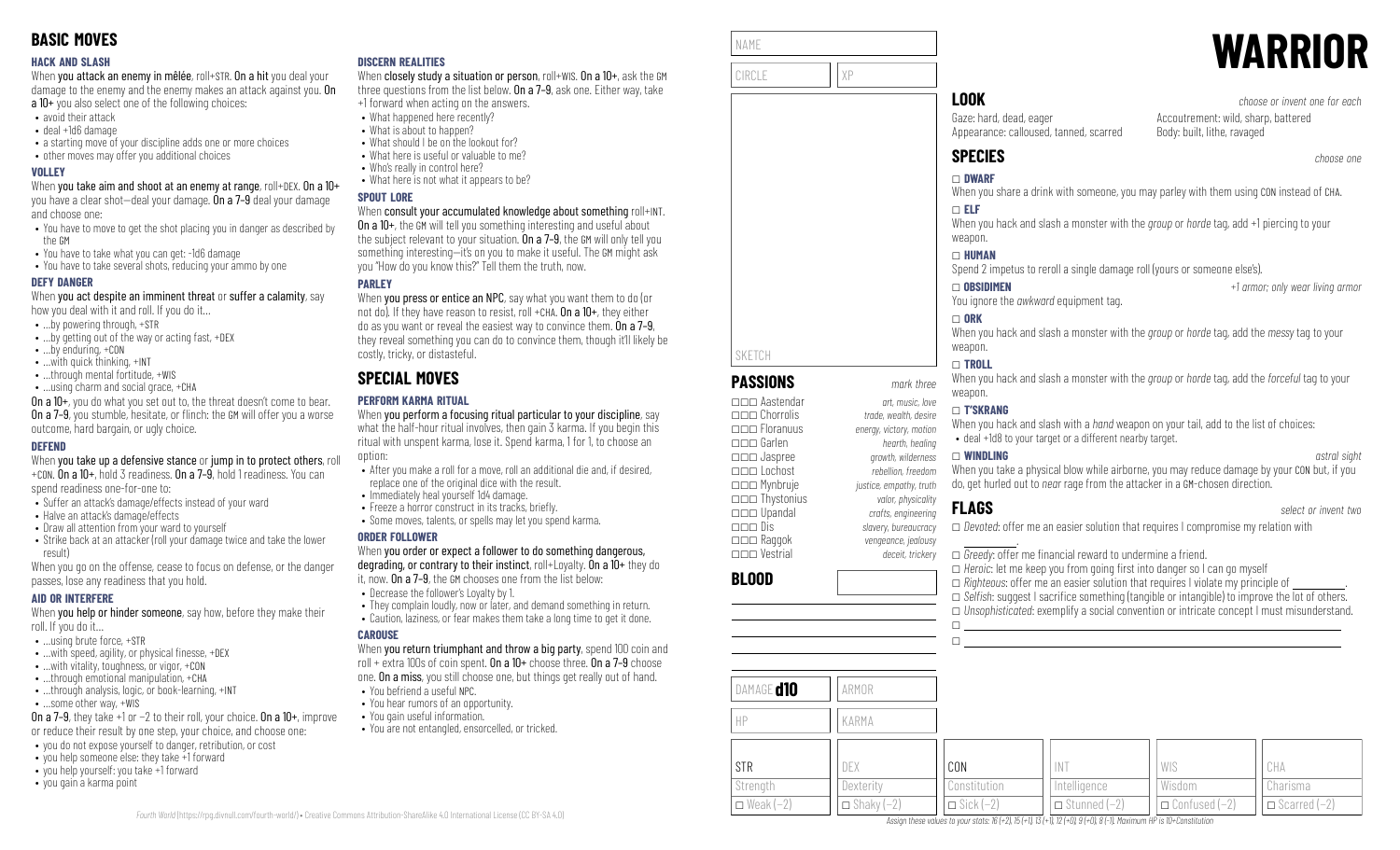| <u> De anticipa de la contrada de la contrada de la contrada de la contrada de la contrada de la contrada de la c</u>                                                                                                           |
|---------------------------------------------------------------------------------------------------------------------------------------------------------------------------------------------------------------------------------|
|                                                                                                                                                                                                                                 |
| The contract of the contract of the contract of the contract of the contract of                                                                                                                                                 |
| $\Box$ . The contract of the contract of the contract of the contract of the contract of the contract of the contract of the contract of the contract of the contract of the contract of the contract of the contract of the co |
| <u>ne de la componentación de la componentación de la componentación de la componentación de la componentación de</u>                                                                                                           |
| <u>ne de la componentación de la componentación de la componentación de la componentación de la componentación de</u>                                                                                                           |

### **STARTING MOVES**

### **ARMORED**

You ignore the *clumsy* tag on armor you wear.

### **BEND BARS, LIFT GATES**

When you use pure strength to destroy an inanimate obstacle, roll +STR. On a 10+, choose three. On a 7–9 choose two.

- It doesn't take a very long time
- Nothing of value is damaged
- It doesn't make an inordinate amount of noise
- You can fix the thing again without a lot of effort
- **LIVE BY THE SWORD** \_\_\_\_\_\_\_\_\_\_\_\_\_\_\_\_\_\_

### When your attack deals damage to one or more enemies, hold 1

impetus. If you go a day without dealing damage to an enemy, spend one karma or lose all the impetus you have gained. When you make camp, you may heal +1 HP per impetus spent. You can never hold more impetus than your full Strength score.

### **PAPER PEOPLE**

When you hack and slash against a target with the *group* or *horde* tag, add the following to the list of choices:

- Deal +1d6 damage and take +3 armor against their attack.
- Gain 1 additional impetus.
- Move past the target to a more important one.
- Add the following to the list for all targets:
- You command the target's full attention.

### **EXPRESSIONS OF WAR**

When you create art with sculpting or rune carving, take +1. If you use the result in a successful greeting ritual, you may parley with the recipient using STR instead of CHA.

# **TALENTS**

You may weave threads into talents, if you meet their requirements:

### \_\_ **ARMOR MASTERY**

When you make your armor take the brunt of damage dealt to you, the damage is negated but you must reduce the armor value of your armor or shield (your choice) by 1. The value is reduced each time you make this choice. If the reduction leaves the item with 0 armor it is destroyed. *Second thread (requires circle 6):* Also take +1 forward against the attacker. You may spend one karma to avoid the reduction in armor value.

### \_ **SEEING RED**

When you discern realities during combat, you take  $+1$ . On a hit, add these questions to those you may ask:

- Who or what here is most vulnerable to me?
- What is the most dangerous ability of an enemy I'm facing?

### \_ **SHIELD CHARGE**

When you charge an enemy with your shield, roll+STR, On a 10+, choose three. On a 7–9, choose one. You may spend karma to make one additional choice, even on a miss.

- You knock the enemy down.
- You push the enemy beyond *close* range of you.
- You move past the enemy.
- Deal your damage to the enemy.

### \_ **WHAT ARE YOU WAITING FOR?**

When you take up a defensive stance and cry out a challenge to your

enemies, roll to defend normally. On a 7+, you also automatically draw all attention from your ward to yourself (no need to spend readiness). On a 10+, you also may spend impetus as readiness for the duration of the defense.

### \_\_ **FIREBLOOD** *requires circle 2*

When you have a moment to rest, you can spend impetus on yourself or someone else, healing 1 damage per impetus spent. *Second thread (requires circle 6):* When you are wounded and take a moment to gather yourself during combat, you may spend impetus. Your wounds

bubble and hiss, cleansing and cauterizing them, healing +CON damage per impetus spent.

### \_\_ **IRON HIDE** *requires circle 2*

Armor that you are wearing has +1 armor and weighs 1 less. *Second thread (requires circle 6):* Any shield on your arm has +1 armor, too, and counts as 0 weight.

### \_ **RELENTLESS** *requires circle 2*

When you miss a hack and slash against a target with the *group* or *horde* tag, whatever else happens you also deal STR damage to them.

### \_\_ **VIM AND VIGOR** *requires circle 2*

In combat, you can spend your impetus, one-for-one to:

- Block a blow meant for someone else nearby. You take the result.
- Disarm a foe.
- Free yourself from constraints or bonds.
- Add *forceful* or *stunning* to one of your attacks.
- Decrease the damage dealt to you by 1.
- Increase the damage of one attack by +1.

*Second thread (requires circle 6):* Add the following choices:

- Leap twice as far or high as normal.
- Escape the clutches of a foe.
- Cause an enemy to briefly freeze or flinch.
- Throw off effects of being stunned, confused, or enchanted.

### \_ **VOICE OF EXPERIENCE** *requires circle 2*

When you order followers during violent or tense situations, improve the result by one step.

### \_ **DIE BY THE SWORD** *requires circle 4*

When **you face your last breath**, you may spend all your impetus to impress Death. If you do and survive, you return healed an additional 1 HP per impetus spent. If you spend your impetus, but miss or refuse, you can still come back to life, but Death will take you during the next combat you participate in, somehow, some way, no matter what.

### \_ **DISRUPT** *requires circle 4*

When you hack and slash a weaving spellcaster, add this choice:

• prevent the spell; the caster must start all over.

### \_ **MERCILESS** *requires circle 4*

When you deal your damage to something that can bleed, deal +STR damage.

### \_ **IMMOVABLE OBJECT** *requires circle 6*

While you defend while holding at least one impetus, add +CON to your armor.

### \_ **IRRESISTIBLE FORCE** *requires circle 6*

After seeing the result of a +CON or +STR roll you make, you may spend 1 impetus to add +1 to the result.

### \_ **SUPERIOR WARRIOR** *requires circle 6*

When you hack and slash on a 12+, make two choices from the list instead of one and gain the following choice:

• impress, dismay, or frighten your enemy.

### \_ **WADING THROUGH BODIES** *requires circle 8*

When your attack kills one or more members of a *group* or *horde*, you may forgo gaining impetus from the attack to instead choose one:

- You rapidly close the distance to other opponents and immediately engage them, bypassing other members of the same *group* or *horde* if you desire.
- You ignore all results of that enemy's attack on you.
- 1d6 members of the same *group* or *horde* flee in terror.
- All members of the same *group* or *horde* disengage from what they are doing and turn their attention to you.

| NOTES           |         |      |        |     |      |  |
|-----------------|---------|------|--------|-----|------|--|
| COIN            |         |      | LOAD   |     |      |  |
| <b>FOLLOWER</b> |         | Name |        |     |      |  |
| Quality         | Loyalty | HP   | Armor  | Dmg | Load |  |
| Tags            |         |      | Traits |     |      |  |
| Instinct        |         |      | Cost   |     |      |  |
| Gear            |         |      |        |     |      |  |
|                 |         |      |        |     |      |  |
|                 |         |      |        |     |      |  |

Gear

### **GEAR** *Load is 12+STR*

appropriate artisan tools (1 weight) dungeon rations (uses:  $\Box$  $\Box$  $\Box$ , ration, 1 weight)

Choose your defenses:

 $\Box$  chainmail or leather (1 armor, worn, 1 weight)

 $\Box$  bare skin (0 armor, living)

 $\Box$  scale mail (2 armor, worn, clumsy, 3 weight)

Choose two weapons:

 $\Box$  2 healing potions  $\Box$  shield (+1 armor, 2 weight)

 $\Box$  18 coins

 $\Box$  crossbow (near, +1 damage, reload, 3 weight), bundle of bolts (ammo:  $\Box$  $\Box$ , 1 weight)

 $\Box$  dagger or gauntlets (hand, 1 weight)

- $\Box$  dueling rapier (close, 1 piercing, precise, 2 weight)
- $\Box$  halberd (reach, +1 damage, two-handed, 2 weight)
- $\Box$  fine bow (near, far, 2 weight), bundle of arrows (ammo:  $\Box \Box \Box$ , 1 weight)
- $\Box$  long sword, battle axe or flail (close, +1 damage, 2 weight)

 $\Box$  antitoxin, poultices and herbs (uses:  $\Box \Box$ , slow, 1 weight)  $\Box$  simple mount of appropriate size (beast, mount)

- $\Box$  maul or greataxe (close, two-handed, messy, 3 weight)
- $\Box$  throwing knives (thrown, near, ammo:  $\Box \Box \Box$ ) Choose two:  $\Box$  adventuring gear (uses:  $\Box \Box \Box \Box \Box$ ) weight)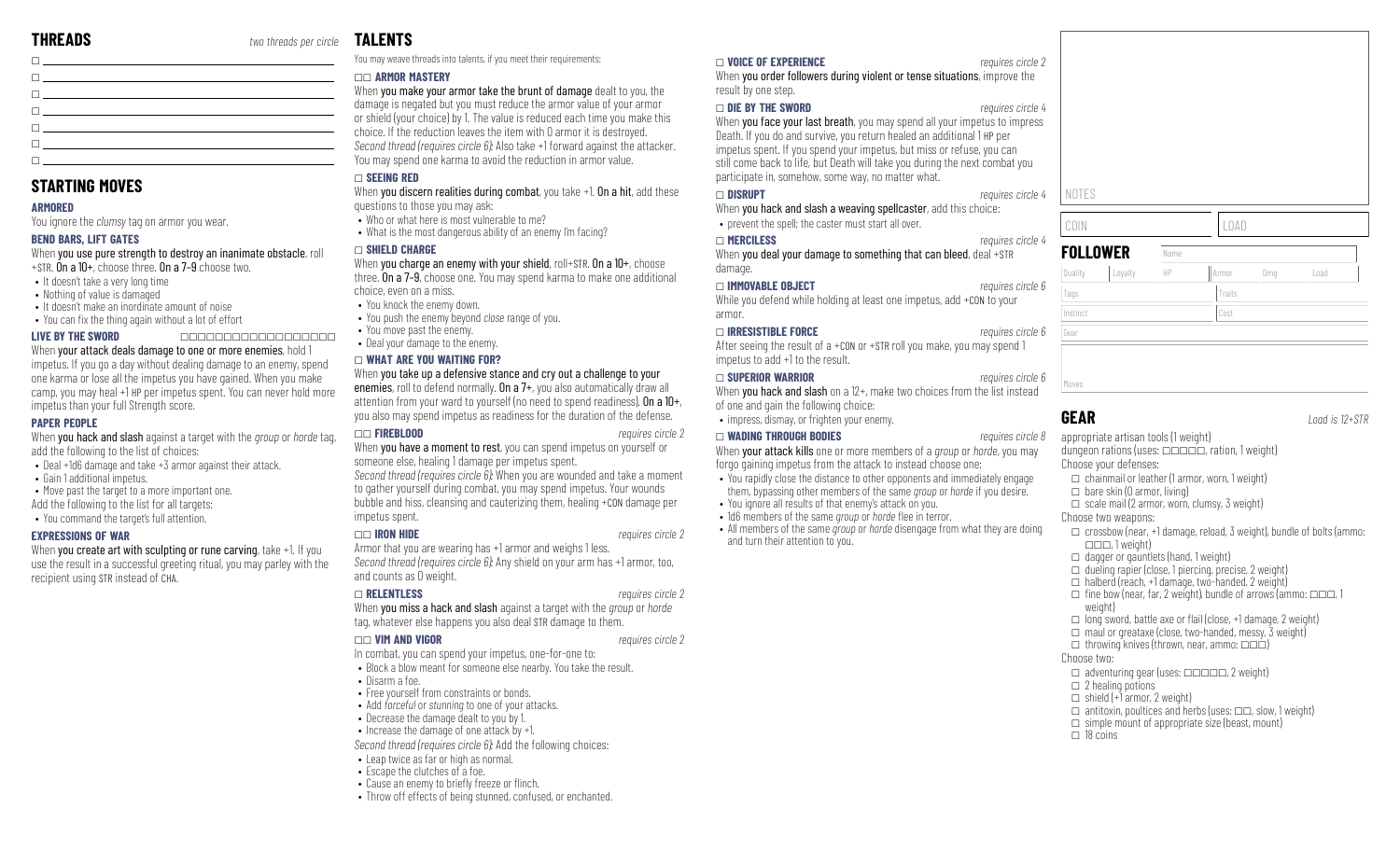### **HACK AND SLASH**

When you attack an enemy in mêlée, roll+STR. On a hit you deal your damage to the enemy and the enemy makes an attack against you. On a 10+ you also select one of the following choices:

- avoid their attack
- deal +1d6 damage
- a starting move of your discipline adds one or more choices
- other moves may offer you additional choices

### **VOLLEY**

When you take aim and shoot at an enemy at range, roll+DEX. On a 10+ you have a clear shot—deal your damage. On a 7–9 deal your damage and choose one:

- You have to move to get the shot placing you in danger as described by the GM
- You have to take what you can get: -1d6 damage
- You have to take several shots, reducing your ammo by one

### **DEFY DANGER**

When you act despite an imminent threat or suffer a calamity, say how you deal with it and roll. If you do it…

- …by powering through, +STR
- …by getting out of the way or acting fast, +DEX
- …by enduring, +CON
- …with quick thinking, +INT
- ...through mental fortitude, +WIS
- …using charm and social grace, +CHA

On a 10+, you do what you set out to, the threat doesn't come to bear. **On a 7–9**, you stumble, hesitate, or flinch: the GM will offer you a worse outcome, hard bargain, or ugly choice.

### **DEFEND**

When you take up a defensive stance or jump in to protect others, roll +CON. On a 10+, hold 3 readiness. On a 7–9, hold 1 readiness. You can

spend readiness one-for-one to:

- Suffer an attack's damage/effects instead of your ward
- Halve an attack's damage/effects
- Draw all attention from your ward to yourself
- Strike back at an attacker (roll your damage twice and take the lower result)

When you go on the offense, cease to focus on defense, or the danger passes, lose any readiness that you hold.

### **AID OR INTERFERE**

When you help or hinder someone, say how, before they make their roll. If you do it…

- …using brute force, +STR
- $\bullet$  ... with speed, agility, or physical finesse,  $+$ DEX
- …with vitality, toughness, or vigor, +CON
- ...through emotional manipulation, +CHA • ...through analysis, logic, or book-learning, +INT
- …some other way, +WIS
- On a 7–9, they take +1 or −2 to their roll, your choice. On a 10+, improve or reduce their result by one step, your choice, and choose one:
- you do not expose yourself to danger, retribution, or cost
- you help someone else: they take +1 forward
- you help yourself: you take +1 forward
- you gain a karma point

### **DISCERN REALITIES**

When closely study a situation or person, roll+WIS. On a 10+, ask the GM three questions from the list below. On a 7-9, ask one. Either way, take +1 forward when acting on the answers.

- What happened here recently?
	- What is about to happen?
- What should I be on the lookout for?
- What here is useful or valuable to me?
- Who's really in control here?
- What here is not what it appears to be?

### **SPOUT LORE**

### When consult your accumulated knowledge about something roll+INT.

On a 10+, the GM will tell you something interesting and useful about the subject relevant to your situation. On a 7-9, the GM will only tell you something interesting—it's on you to make it useful. The GM might ask you "How do you know this?" Tell them the truth, now.

### **PARLEY**

When you press or entice an NPC, say what you want them to do (or not do). If they have reason to resist, roll +CHA,  $0n a 10+$ , they either do as you want or reveal the easiest way to convince them. On a 7–9, they reveal something you can do to convince them, though it'll likely be costly, tricky, or distasteful.

# **SPECIAL MOVES**

### **PERFORM KARMA RITUAL**

When you perform a focusing ritual particular to your discipline, say what the half-hour ritual involves, then gain 3 karma. If you begin this ritual with unspent karma, lose it. Spend karma, 1 for 1, to choose an option:

- After you make a roll for a move, roll an additional die and, if desired, replace one of the original dice with the result.
- Immediately heal yourself 1d4 damage.
- Freeze a horror construct in its tracks, briefly.
- Some moves, talents, or spells may let you spend karma.

### **CREATE ART**

*Fourth World* [\(https://rpg.divnull.com/fourth-world/\)](https://rpg.divnull.com/fourth-world/) • Creative Commons Attribution-ShareAlike 4.0 International License (CC [BY-SA](https://creativecommons.org/licenses/by-sa/4.0/) 4.0)

When **vou create a work of art** and are not tainted by horrors, say what you are creating. If you do it…

- …using brute force, +STR
- …with precise detail work, +DEX
- …through performance, +CHA • …featuring particularly deep insight, +WIS
- …some other way, +INT

On a 10+, choose three. On a 7–9, choose one. You may spend karma to make one additional choice, even on a miss:

- When exchanged as part of a ritual of greeting, the art convincingly conveys the degree to which your are or are not *tainted* by the horrors.
- The art will fetch a good price.
- The act of creating the art functions as a karma ritual.
- The art inspires the reaction you desire in most who see it.
- The art requires less effort (time, cost, exertion) than usual.

| NAME   |    |
|--------|----|
|        |    |
| CIRCLE | XP |
|        |    |
|        |    |
|        |    |

**PASSIONS** *mark three* \_\_\_ Aastendar *art, music, love*

\_\_\_ Floranuus *energy, victory, motion* \_\_\_ Garlen *hearth, healing*

\_\_\_ Lochost *rebellion, freedom* \_\_\_ Mynbruje *justice, empathy, truth* \_\_\_ Thystonius *valor, physicality* \_\_\_ Upandal *crafts, engineering* \_\_\_ Dis *slavery, bureaucracy*

\_\_\_ Vestrial *deceit, trickery*

DAMAGE **d8 ARMOR** 

HP KARMA

DEX **Dexterity**  $\Box$  Shaky (-2)

SKETCH

**BLOOD**

STR **Strength**  $\Box$  Weak (−2)

# **WEAPONSMITH**

**LOOK** *choose or invent one for each*

Gaze: assessing, determined, kind Appearance: glistening, grimy, grim Accoutrement: elaborate, minimal, practical Body: burly, chiseled, weathered

# **SPECIES** *choose one*

\_ **ELF**

\_ **DWARF** When you improve armor, on a hit you make an additional choice.

When you study an item, you make an additional choice, even on a miss.

### \_ **HUMAN** You gain an additional forge specialty.

\_ **OBSIDIMEN** *+1 armor; only wear living armor*

When you prepare materials, make an additional choice.

### $\Box$  ORK

\_\_\_ Chorrolis *trade, wealth, desire*

\_\_\_ Jaspree *growth, wilderness*

\_\_\_ Raggok *vengeance, jealousy*

When you improve weapons, on a hit you make an additional choice.

### \_ **TROLL**

When you are physically in your home Forge, take +1 ongoing.

### \_ **T'SKRANG**

When you work on an item while using your tail to assist, reduce the amount of time it takes by 15%.

### \_ **WINDLING** *astral sight*

Take +1 ongoing to order an apprentice assiting you with crafting, ritual, or research. You may also spend karma when they do their thing.

# **FLAGS** *select or invent two*

 $\Box$  $\Box$ 

CON Constitution  $\Box$  Sick (−2)

\_ *Accommodating*: counter my proposal with a less attractive one I must either accept or disrupt the harmony of the group.

\_ *Aspiring*: make me an offer that threatens my social standing.

□ *Bumptious*: challenge my knowledge and prove that I have more to learn. □ *Deceitful*: believe and act on a lie I've told you.

 $\Box$  *Trustworthy:* confide in me a secret that would damage you if reveal

\_ *Pious*: give me a reason to explain or demonstrate the folly of one of your sins. □ *Selfish:* suggest I sacrifice something (tangible or intangible) to improve the lot of others.

 $\Box$  *Visionary:* offer me an easier solution that interferes with my dream of  $\Box$ 

WIS Wisdom

\_ Confused (−2)

CHA Charisma  $\Box$  Scarred (−2)

 $\Box$  *Greedy:* offer me financial reward to undermine a friend.

\_ *Gullible*: tell me a lie I believe.

INT **Intelligence**  $\Box$  Stunned (−2)

Assign these values to your stats:  $16 (+2)$ ,  $15 (+1)$ ,  $13 (+1)$ ,  $12 (+0)$ ,  $9 (+0)$ ,  $8 (-1)$ , Maximum HP is 8+Constitution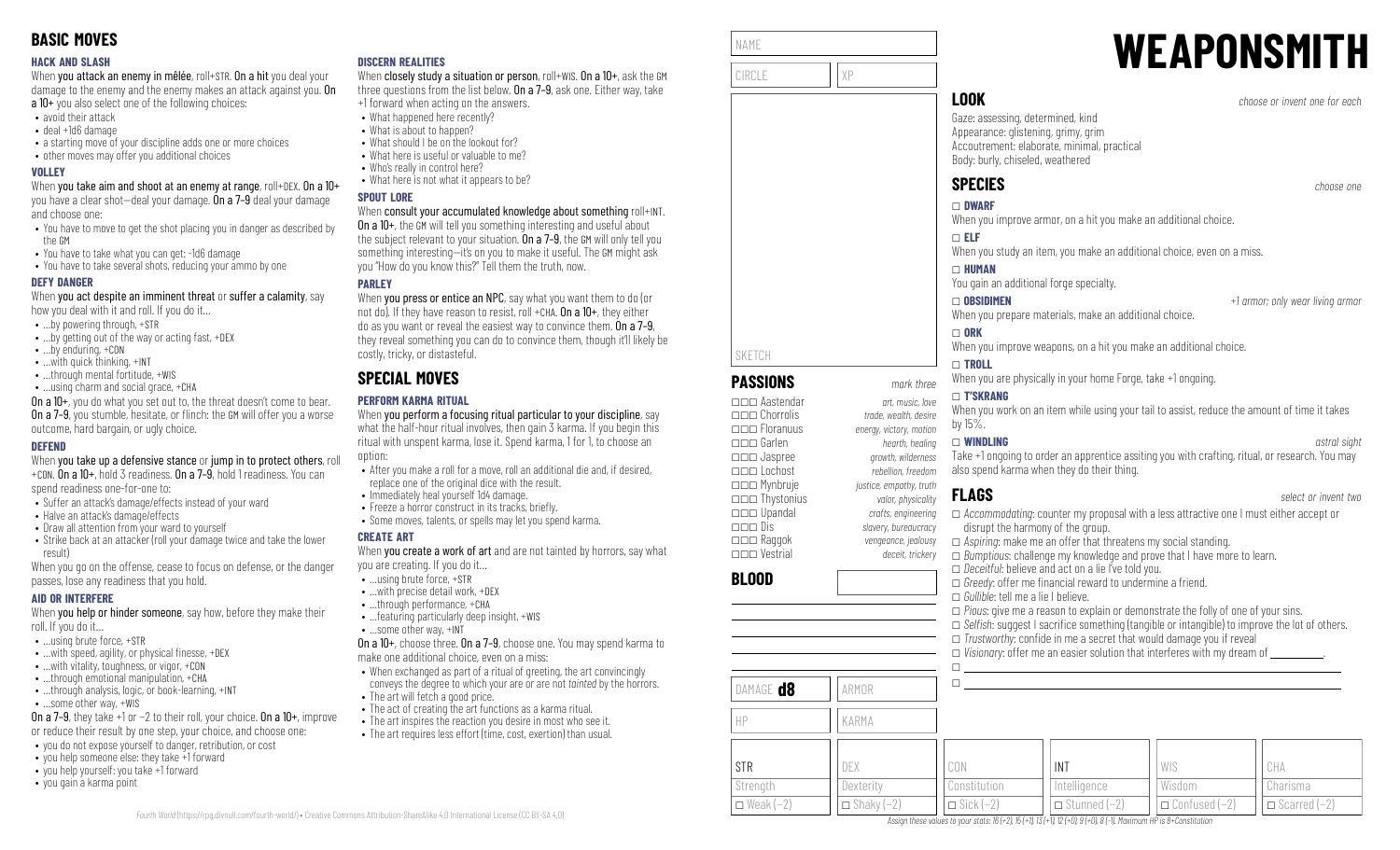**STARTING MOVES**

in any village.

 $\Box$  swords

**SOLIDARITY**

steading containing it (choose one):

any rolls involving money.

working in your own forge.

task involving defense against the horrors. Either through need, circumstance, or tradition, each Forge specializes. When you forge, examine, attack with, defend with, or discuss your forge's specialties, take +1. Choose one specialty:  $\square$  bows  $\square$  axes  $\square$  polearms  $\square$  leather armor  $\Box$  crossbows  $\Box$  hammers  $\Box$  rapiers  $\Box$  chainmail

 $\Box$  daggers  $\Box$  maces  $\Box$  whips

 $\Box$  flails

so tend to be even more hospitable.

element, improve the result by one step. • the process takes half the time • the process vields more output than usual

Add the following to the hack and slash list:

**PREPARE MATERIALS**

**FIELD TESTING**

the GM will tell you what. **EXPRESSIONS OF TRAVAIL**

perform work for the recipient.

**THE FORGE**

\_

\_ \_  $\Box$ \_ \_  $\Box$ 

You belong to one of many weaponsmiths guilds known as a Forge. Apprenticeship in this Forge has colored your skills, based on the

 $\square$  Village: take +1 when preparing materials or during social interactions

 $\Box$  Town: take +1 when performing any task involving true elements or

 $\square$  City: take +1 when spouting lore about weapons, armor and smithing. You also gain easier access to prepared and rare materials when

 $\Box$  Kaer: take +1 when reusing, dismantling or recycling anything or any

 $\Box$  shields

When you enter a steading, you may count on hospitality from the local Forge(s). Forges extend this courtesy to each other, allowing visiting weaponsmiths to use their facilities, often in exchange for a little work or training. Steadings without a forge always need smiths,

When you purify, refine, distill, smelt, filter or otherwise process a raw material into a more suitable form, roll+INT. On a  $12+$  choose three. On a 10–11 choose two. On a 7–9 choose one. On a miss, the material may be ruined. If the process consumes a kernel of a true

• the result is particularly suitable: take +1 forward using it • the result is higher quality than usual: sell for twice the coin • the process provides insight to an unrelated matter

When you create art with rune carving or wood carving, take +1. If you use the result as part of a greeting ritual, take +1 forward to

 $\Box$  scale mail  $\square$  plate armor

# **TALENTS**

You may weave threads into talents, if you meet their requirements:

### \_ **DISCERNING EYE**

When you go to buy a special, exotic, or magical item, you may roll +INT instead of +CHA.

### \_\_\_ **SOUNDING ANVIL**

When you improve or create a mundane item in a forge or workshop, create art using +STR, making the resulting choices. In addition, on a hit choose a benefit from the list below.  $\overline{0n}$  3–, in addition to whatever else happens, the item becomes unusable. Improving a weapon or shield normally takes a few days; armor a little longer. Creating a weapon, once the materials are ready, normally takes a few weeks; armor a few weeks per point. Any benefit gained from prior forging is lost. Benefits include:  $\cdot$  +1 damage

- add *precise* • add an additional range • add 50 coins to the cost
- $\bullet$  +1 piercing • add *messy* • add *stun* • remove *clumsy*, but only for a
- −1 weight
	- add *dangerous* specific wearer

*Second thread (requires circle 4):* When choosing a benefit, make an additional choice. You may also improve *magical* or *living* weapons. *Third thread (requires circle 6):* You may also improve *magical*, *living* or *implanted* armor. Also add the following benefits to the list:

- add *living* • add *forceful* • remove *reload*  $\bullet$  +1 armor
- add *ignores armor*

### \_\_ **STAND THE HEAT**

When you take damage from heat or fire, adjust it by −1d8. *Second thread <i>(requires circle 6)*: Ignore damage from heat or fire.

### \_\_ **ITEM HISTORY** *requires circle 2*

When you spend several hours studying an item, the GM will tell you if the item is cursed, then you roll+INT. On a hit you gain insight into the item's past and nature. Choose two. On a 10+ choose two more and take +1 forward to study the item further. You may spend one karma to gain an additional choice.

- Discover the item's basic abilities (that is, abilities that may be used without weaving threads into the item).
- Discover how many threads may be woven into the item, if any.
- Understand exactly what must be done (and where) to learn the item's name.
- Discover the question that must be answered to gain the next key to the item, if any.
- Discover if the item requires that any deeds be performed.
- Identify the style of the item's maker to the point that you would recognize it in other items.
- If the item is cursed, discover what the curse will do.
- If the item is cursed, discover how to abate the curse.
- Avoid the effects of the item's curse, if any. • Studying the item takes half the time.
- 

*Second thread (requires circle 6):* You need only examine the item for several minutes or so before rolling.

### \_\_ **VERSATILITY** *requires circle 2*

### Select a second forge specialty.

*Second thread (requires circle 6):* Select a third forge specialty.

### • You spy something notable about the target's weapons, armor or gear, \_ **LOCATE MATERIAL** *requires circle 4*

When **you discern realities**, add the following question to the list: • Is there a concentration of a particular material nearby?

### \_ **FORGE SENSE** *requires circle 6*

When **you are in your forge**, you may use the Astral Sight move. If you do, use +INT in place of +STR for any roll related to forging.

### \_ **IMMUTABLE HANDS** *requires circle 6*

When **you handle true elements**, you may prevent them from reacting until you need them to using sheer will alone.

### \_ **INFUSION** *requires circle 6*

Tell the GM you would like to infuse a mundane weapon or armor with magic to give it one rank and an appropriate magical ability associated with that rank. Such enchantment is always possible, but the GM will give you one or more (possibly all) of these conditions to fulfill:

- It will require certain amounts of true elements.
- It will require one or more rare ingredients.
- The ability may function a bit differently than you propose. • It's going to take days/weeks/months.
- You must get help from
- You must perform the work in a certain place.
- You must perform the work with specific tools.
- \_ **LOCATE WEAKNESS** *requires circle 6*

When you discern realities looking for flaws or weaknesses in a plan, item, location or creature, you may roll INT instead of WIS. You also add the

following question to the list of choices: • What is the weakest point?

### \_ **SALVAGE** *requires circle 6*

- When you aid an elementalist in a ritual of unmaking, add: • the ritual salvages all kernels of true elements in the item
- the ritual salvages 10-100 coins worth of raw materials.

### \_ **TEMPER** *requires circle 6*

When you spend several minutes drawing ornate symbols on a willing

### subject (including yourself) then weave a thread into those symbols, the

subject gains temporary HP equal to your circle. Damage applies to these HP first

### \_ **TRAVELING SMITHY** *requires circle 6*

As long as you have basic smithing tools, fire, and raw materials, you can create a makeshift forge or workshop anywhere. Using a makeshift forge or workshop takes twice as long, however.

### \_ **FORGING THE HEARTBLADE** *requires circle 8*

When you commit yourself to the long process of forging your heartblade consult with the GM about what will be required and what the weapon will be able to do when completed.

# **FOLLOWER** Name Quality Loyalty HP Armor Dmg Load Tags Tags Traits Traits Traits Traits Traits Traits Traits Traits Traits Traits Traits Traits Traits Traits Traits Traits Traits Traits Traits Traits Traits Traits Traits Traits Traits Traits Traits Traits Traits Traits Tr Instinct Cost Gear Moves

**GEAR** *Load is 12+STR*

basic smithing tools (1 weight) appropriate artisan tools (1 weight) dungeon rations (uses: \_\_\_\_\_, ration, 1 weight) 10 coins Choose your defenses:  $\Box$  chainmail or leather (1 armor, worn, 1 weight)  $\Box$  bare skin (0 armor, living)  $\Box$  scale mail (2 armor, worn, clumsy, 3 weight) Choose two weapons:  $\Box$  crossbow (near, +1 damage, reload, 3 weight), bundle of bolts (ammo:  $\Box$  $\Box$  1 weight)  $\Box$  dagger or gauntlets (hand, 1 weight)  $\Box$  rapier (close, precise, 1 weight)  $\Box$  short sword, axe, or warhammer (close, 1 weight)  $\Box$  long sword, battle axe or flail (close, +1 damage, 2 weight)  $\Box$  raid spear (reach, 1 weight)  $\Box$  maul or greataxe (close, two-handed, messy, 3 weight) Choose two:  $\Box$  adventuring gear (uses:  $\Box$  $\Box$  $\Box$  $\Box$  $\Box$ , 2 weight)  $\Box$  2 healing potions  $\Box$  shield (+1 armor, 2 weight)  $\Box$  antitoxin, poultices and herbs (uses:  $\Box \Box$ , slow, 1 weight)  $\Box$  simple mount of appropriate size (beast, mount)  $\Box$  15 coins

# COIN LOAD

NOTES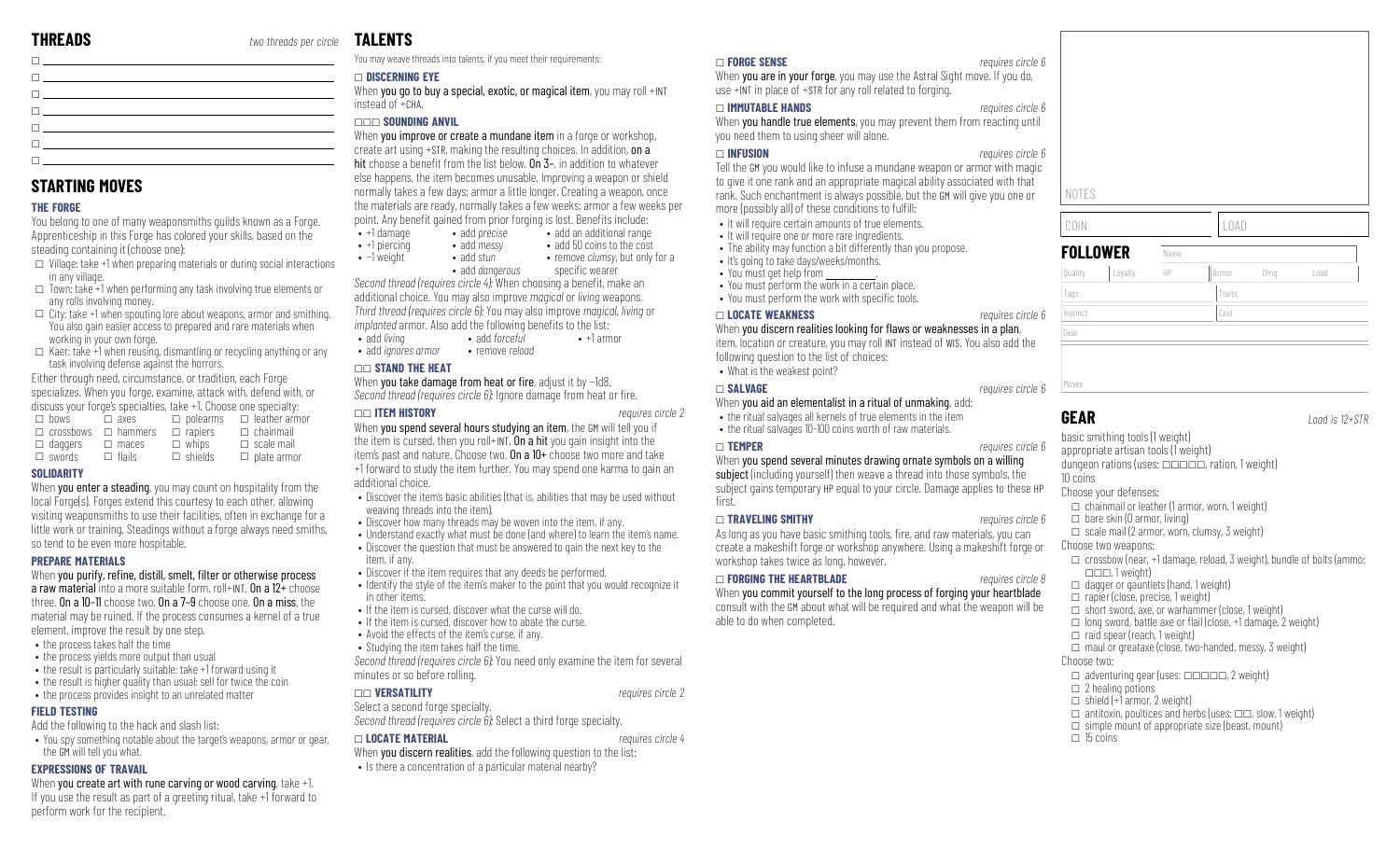### **HACK AND SLASH**

When you attack an enemy in mêlée, roll+STR. On a hit you deal your damage to the enemy and the enemy makes an attack against you. On a 10+ you also select one of the following choices:

- avoid their attack
- deal +1d6 damage
- a starting move of your discipline adds one or more choices
- other moves may offer you additional choices

### **VOLLEY**

When you take aim and shoot at an enemy at range, roll+DEX. On a 10+ you have a clear shot—deal your damage. On a 7–9 deal your damage and choose one:

- You have to move to get the shot placing you in danger as described by the GM
- You have to take what you can get: -1d6 damage
- You have to take several shots, reducing your ammo by one

### **DEFY DANGER**

When you act despite an imminent threat or suffer a calamity, say how you deal with it and roll. If you do it…

- …by powering through, +STR
- …by getting out of the way or acting fast, +DEX
- …by enduring, +CON
- …with quick thinking, +INT
- ...through mental fortitude, +WIS
- …using charm and social grace, +CHA

On a 10+, you do what you set out to, the threat doesn't come to bear. **On a 7–9**, you stumble, hesitate, or flinch: the GM will offer you a worse outcome, hard bargain, or ugly choice.

### **DEFEND**

When you take up a defensive stance or jump in to protect others, roll +CON. On a 10+, hold 3 readiness. On a 7–9, hold 1 readiness. You can

spend readiness one-for-one to:

- Suffer an attack's damage/effects instead of your ward
- Halve an attack's damage/effects
- Draw all attention from your ward to yourself
- Strike back at an attacker (roll your damage twice and take the lower result)

When you go on the offense, cease to focus on defense, or the danger passes, lose any readiness that you hold.

### **AID OR INTERFERE**

When you help or hinder someone, say how, before they make their roll. If you do it…

- …using brute force, +STR
- $\bullet$  ... with speed, agility, or physical finesse,  $+$ DEX
- …with vitality, toughness, or vigor, +CON
- …through emotional manipulation, +CHA • ...through analysis, logic, or book-learning, +INT
- …some other way, +WIS

On a 7–9, they take +1 or −2 to their roll, your choice. On a 10+, improve or reduce their result by one step, your choice, and choose one:

- you do not expose yourself to danger, retribution, or cost
- you help someone else: they take +1 forward
- you help yourself: you take +1 forward
- you gain a karma point

### **DISCERN REALITIES**

When closely study a situation or person, roll+WIS. On a 10+, ask the GM three questions from the list below. On a 7–9, ask one. Either way, take +1 forward when acting on the answers.

- What happened here recently?
	- What is about to happen?
- What should I be on the lookout for?
- What here is useful or valuable to me?
- Who's really in control here?
- What here is not what it appears to be?

### **SPOUT LORE**

### When consult your accumulated knowledge about something roll+INT.

On a 10+, the GM will tell you something interesting and useful about the subject relevant to your situation. On a 7-9, the GM will only tell you something interesting—it's on you to make it useful. The GM might ask you "How do you know this?" Tell them the truth, now.

### **PARLEY**

When **you press or entice an NPC**, say what you want them to do (or not do). If they have reason to resist, roll +CHA,  $0n a 10+$ , they either do as you want or reveal the easiest way to convince them. On a 7–9, they reveal something you can do to convince them, though it'll likely be costly, tricky, or distasteful.

# **SPECIAL MOVES**

### **PERFORM KARMA RITUAL**

When you perform a focusing ritual particular to your discipline, say what the half-hour ritual involves, then gain 3 karma. If you begin this ritual with unspent karma, lose it. Spend karma, 1 for 1, to choose an option:

- After you make a roll for a move, roll an additional die and, if desired, replace one of the original dice with the result.
- Immediately heal yourself 1d4 damage.
- Freeze a horror construct in its tracks, briefly. • Some moves, talents, or spells may let you spend karma.
- 

### **ORDER FOLLOWER**

When you order or expect a follower to do something dangerous, degrading, or contrary to their instinct, roll+Loyalty. On a 10+ they do

- it, now. On a 7–9, the GM chooses one from the list below: • Decrease the follower's Loyalty by 1.
- 
- They complain loudly, now or later, and demand something in return. • Caution, laziness, or fear makes them take a long time to get it done.

### **DO THEIR THING**

When a follower does something chancy within the scope of their tags or moves, roll+Quality. On a 10+ they do it, as well as one could reasonably hope. On a 7–9, they do it, but there's an unforeseen cost, consequence, or limitation (ask the GM what). You cannot usually spend karma on this roll. The GM will tell you what happens when a follower does anything on their own, or beyond the scope of their tags or moves.

| NAME  |       | <b>WIZARD</b>                 |
|-------|-------|-------------------------------|
| CIRCI |       |                               |
|       | . UUK | choses or invent and for each |

**PASSIONS** *mark three* \_\_\_ Aastendar *art, music, love*

\_\_\_ Floranuus *energy, victory, motion* \_\_\_ Garlen *hearth, healing*

\_\_\_ Mynbruje *justice, empathy, truth* \_\_\_ Thystonius *valor, physicality*

SKETCH

**BLOOD**

DAMAGE **d4** ARMOR

HP KARMA

Gaze: haunted, sharp, crazy Appearance: unkempt, slick, ancient Accoutrement: worn, stylish, strange Body: pudgy, creepy, thin

When casting a spell at a *huge* creature, improve the result by a step.

Magic is as natural as breath to you. You may cast Detect Magic as a cantrip.

Choose one spell from another discipline's list. You can cast it as if it was a wizard spell.

You have an intimate connection to the spirits of the rock. You may cast the nethermancy spell Contact Spirits as a cantrip, but only for earth spirits.

### $\Box$  ORK

When dealing damage with a spell, deal +2 damage.

### \_ **TROLL**

When casting a spell at a target with the *horde* tag, the spell may also effect 1d4 additional *horde* targets.

### \_ **T'SKRANG**

You know a cantrip you can cast only on yourself allowing you to breathe and talk underwater for nearly an hour.

### \_\_\_ Lochost *rebellion, freedom* \_ **WINDLING** *astral sight*

You may cast the illusionist spell Charm Person as a wizard spell.

# **FLAGS** *select or invent two*

\_\_\_ Upandal *crafts, engineering* \_\_\_ Dis *slavery, bureaucracy* \_\_\_ Raggok *vengeance, jealousy* \_\_\_ Vestrial *deceit, trickery* \_ *Aspiring*: make me an offer that threatens my social standing. \_ *Bumptious*: challenge my knowledge and prove that I have more to learn. \_ *Curious*: convince me to try something I probably shouldn't.  $\Box$  *Graceless*: include me in a beneficial social interaction I must spoil with blunt observation or crass behavior. \_ *Peculiar*: refuse my aid because I'm different. \_ *Portentous*: seek my divinations in a moment of uncertainty and trust them implicitly. □ *Selfish:* suggest I sacrifice something (tangible or intangible) to improve the lot of others.  $\Box$  *Visionary:* offer me an easier solution that interferes with my dream of  $\Box$  $\Box$ 

| 1 \ / \ 1 \ 1 \ 1 / \ |                  |                        |                      |                                                                                                                            |
|-----------------------|------------------|------------------------|----------------------|----------------------------------------------------------------------------------------------------------------------------|
|                       |                  |                        |                      |                                                                                                                            |
|                       |                  |                        |                      | CHA                                                                                                                        |
| Dexteritv             | Constitution     | Intelligence           | Wisdom               | Charisma                                                                                                                   |
| $\Box$ Shaky $(-2)$   | $\Box$ Sick (-2) | Stunned (–2)<br>$\Box$ | $\Box$ Confused (-2) | $\Box$ Scarred $(-2)$                                                                                                      |
|                       | DEX              | CON                    | INT                  | <b>WIS</b><br>Analog Henry Golden Harvey at the 1.0 1.0 15 (1.1 17 (11 10 (10 0 0 0 0 0 1 1 Macdonia UD to 1. Constitution |

Assian these values to vour stats: 16 (+2), 15 (+1), 13 (+1), 12 (+0), 9 (+0), 8 (-1), Maximum HP is 4+Constitutio



**LOOK** *choose or invent one for each*

**SPECIES** *choose one* \_ **DWARF** \_ **ELF** \_ **HUMAN**

\_\_\_ Chorrolis *trade, wealth, desire*

\_\_\_ Jaspree *growth, wilderness*

\_ **OBSIDIMEN** *+1 armor; only wear living armor*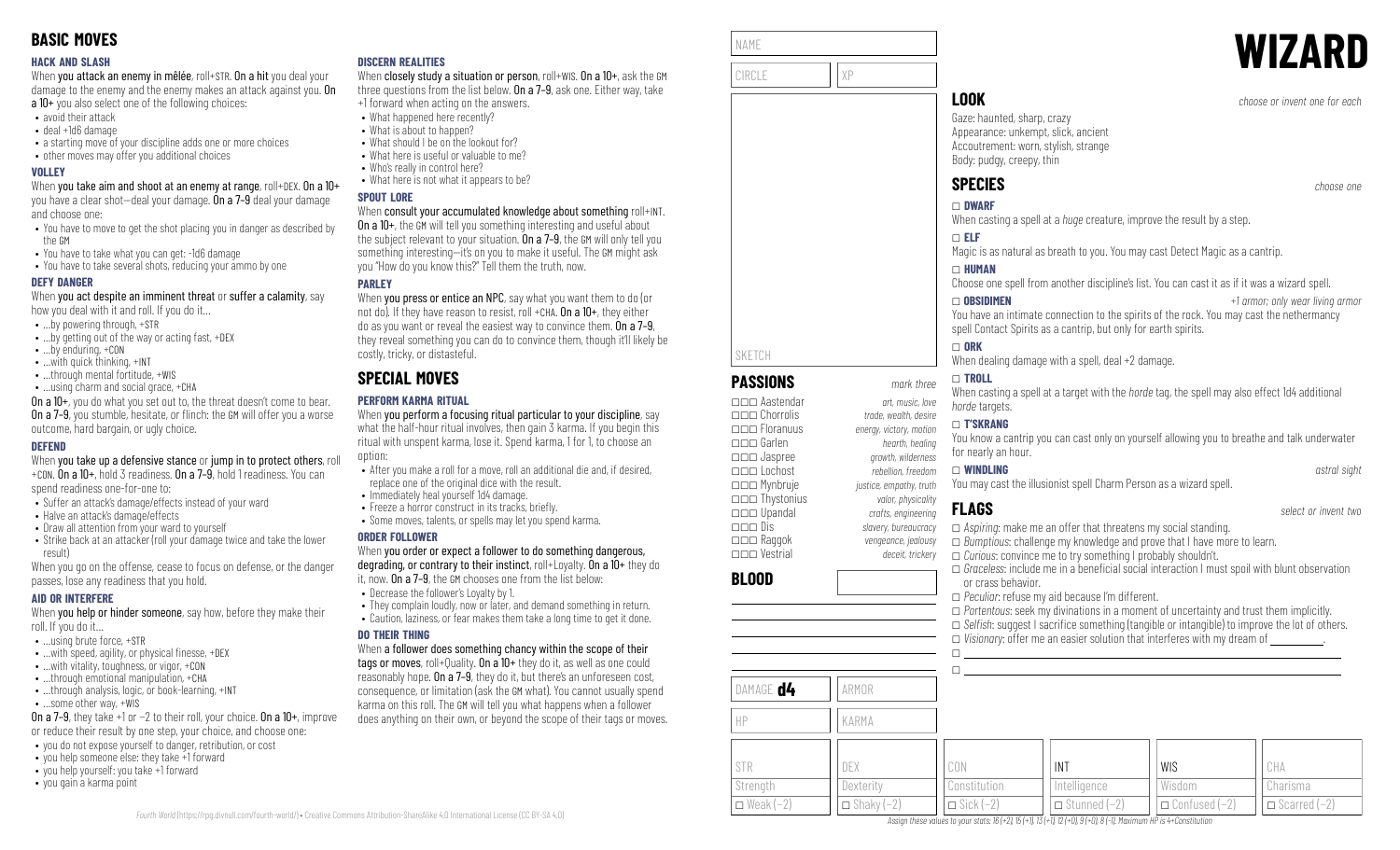| <b>n</b> and the state of the state of the state of the state of the state of the state of the state of the state of                                                                                                                |  |
|-------------------------------------------------------------------------------------------------------------------------------------------------------------------------------------------------------------------------------------|--|
| <b>n</b> and the contract of the contract of the contract of the contract of the contract of the contract of the contract of the contract of the contract of the contract of the contract of the contract of the contract of the co |  |
| $\Box$ . The contract of the contract of the contract of the contract of the contract of the contract of the contract of the contract of the contract of the contract of the contract of the contract of the contract of the co     |  |
| The contract of the contract of the contract of the contract of the contract of                                                                                                                                                     |  |
| n <u>dia any kaominina mpikambana amin'ny fivondronan-kaominin'i A</u>                                                                                                                                                              |  |

### **STARTING MOVES**

### **WIZARDRY**

Through mastery of arcane formulæ and study, you can weave threads into spells. You gain access to a number of abilities related to spell casting:

• You may use the astral sight move.

- You have mastered several spells and inscribed them in your grimoire. You start out with three first circle wizard spells in your grimoire as well as the cantrips. Whenever you gain a circle, you add a new wizard spell of your circle or lower to your grimoire.
- You know how to form and stabilize an astral construct that makes casting spells safer, called a spell matrix. You may fashion as many spell matrices as you like; however, the combined circles of all spells attuned into them may not exceed twice your own circle.
- Through patience, perception and symbology, you can weave threads to cast spells (from a spell matrix, grimoire or with raw magic). You may weave spells with +WIS.
- Through training, knowledge and improvisation, you channel energy through your spell weaving to cast a spell. You may cast spells with  $+INT$ .

### **JUST KEEPS WALKING** \_\_\_\_\_\_\_\_\_\_

When you finish casting a spell, retain up to WIS unspent focus.

### **RITUAL**

When you draw on a place of power to create a magical effect, tell the GM what you're trying to achieve. Ritual effects are always possible, but the GM will give you one to four of the following conditions:

- It's going to take days/weeks/months.
- First you must
- You'll need help from
- It will require a lot of money or resources.
- The best you can do is a lesser version, unreliable and limited.
- You and your allies will risk danger from
- You'll have to disenchant to do it.
- You must perform the ritual in a certain place.

### **UNRAVELING TOUCH**

Add the following to the hack and slash list:

• Forgo all damage to unravel a spell being woven by the target.

### **EXPRESSIONS OF MAGIC**

When you create art with manuscript illumination, calligraphy or embroidery, take +1. If the result is used in a greeting ritual, the recipient will seriously consider coming to you for advice.

# **TALENTS**

You may weave threads into talents, if you meet their requirements:

### \_\_ **CORRESPONDENCES AND ANTIPATHIES**

When vou discern realities ask one additional question, even on a miss. On a hit, you may also spend one karma to ask an additional question. *Second thread (requires circle 6):* When you discern realities on a 12+, ask any three questions, not limited by the list.

### \_ **FOUNT OF KNOWLEDGE**

When you spout lore about something no one else has any clue about, the GM will tell you an additional interesting thing.

### \_ **MISTY MORNING, CLOUDS IN THE SKY**

When you enter a steading, the GM will tell you something useful about its mystical energies or astral ambiance.

### \_ **QUICK STUDY**

When you see the effects of a spell, ask the GM the name of the spell and its effects. You take +1 when acting on the answers.

### \_ **SHOW ME THE WAY**

When you give a receptive NPC advice about what they should do, roll +WIS. On a 10+, they follow your advice in whatever way they think is most beneficial for them. On a  $7-9$ , they only follow your advice if you back them up and help them do it. On a  $12+$ , they do exactly what you tell them.

### \_\_ **SPELL DEFENSE**

You may end any of your *ongoing* spells immediately and use the energy of its dissipation to deflect an oncoming attack. The spell ends and you subtract its circle from the damage done to you.

*Second thread (requires circle 6):* You may empty a spell matrix to nullify any one attack that you can see, after its result is known.

### \_\_ **EXPANDED GRIMOIRE** *requires circle 2*

Select a spell from the spell list of any discipline. You may cast this as a wizard spell.

*Second thread (requires circle 6):* Select a second such spell.

### \_\_ **PSYCHOMETRY** *requires circle 2*

When you spend several hours studying an item, roll+INT. On a 10+ you gain insight into the item's past and nature. Choose three and take +2 forward to study the item further. On a 7-9 choose one and take +1 forward to study the item further. You may spend karma to make one additional choice, even on a miss.

- Discover the item's basic abilities (that is, abilities that may be used without weaving threads into the item).
- Discover how many threads may be woven into the item, if any.
- Understand exactly what must be done (and where) to learn the item's name.
- Discover the question that must be answered to gain the next key to the item, if any.
- Discover if the item requires that any deeds be performed.
- Discover the general nature of the item's magic (e.g. enchantment, transformation, investigation, protection, etc.).
- What are the most recent words spoken near it?
- What has been done to or with it recently?
- What strong emotions has it been close to?

• Studying the item takes half the time. *Second thread (requires circle 6):* You need only examine the item for several

minutes or so before rolling.

### \_\_ **ARCANE WARD** *requires circle 2*

As long as you wear nothing *clumsy* and one of your spell matrices is not *damaged*, you have +1 armor. If none of your spell matrices are damaged, you have an additional +1 armor. *Second thread (requires circle 6):* You instead gain +1 armor for each

un-*damaged* spell matrix you have (max +4).

### \_\_ **PRODIGY** *requires circle 2*

Choose a spell. You prepare that spell as if it were one circle lower. *Second thread (requires circle 6):* Choose another spell. You prepare that spell as if it were one circle lower.

### \_ **SCRYING POOL** *requires circle 2*

When you perform a ritual to investigate the doings of someone, and you have a piece of their body or an item that is important to them, roll+INT. On a 10+, ask the GM two questions from the list. On a 7–9, ask one. On a miss, they ask two questions about you:

- How could I get to them, physically or emotionally?
- What are they really up to?
- What is their weakness? • Who are their allies?
- Who are their enemies?

### \_ **COUNTERSPELL** *requires circle 4*

When you interfere with a spell being woven within *far* range but not yet cast, roll+WIS. On a hit, the spell is prevented. On a 7–9, you also take 1d6 damage that ignores armor, from feedback.

### \_\_ **EMPOWERED MAGIC** *requires circle 4*

When you cast a spell on a 10+, you have the option of choosing from the 7-9 list. If you do, you may choose one of these as well:

- The spell's effects are doubled
- The spell's targets are doubled

*Second thread (requires circle 6):* On a 12+, you need not choose from the 7– 9 list to gain the benefit.

### \_ **HIDDEN PUPPET STRINGS** *requires circle 6*

When you use spells to control a person's actions they have no memory of what you had them do and bear you no ill will.

### \_ **SPELL AUGMENTATION** *requires circle 6*

When you deal damage to a creature, you can shunt a spell's energy into them—end one of your *ongoing* spells and add the spell's circle to the damage dealt.

### \_ **SELF-POWERED** *requires circle 8*

When you have time, arcane materials, and a safe space, you can create your own place of power as a work of art. Describe to the GM what kind of power it is and how you're binding it to this place, the GM will tell you one kind of creature that will have an interest in your workings.

NOTES

**GEAR** *Load is 7+STR* your grimoire (1 weight) appropriate artisan tools (1 weight) dungeon rations (uses:  $\Box$  $\Box$  $\Box$ , ration, 1 weight) pet such as a cat, raven, or spider (beast) 5 coins Choose your defenses:  $\Box$  leather armor (1 armor, worn, 1 weight)  $\Box$  bare skin (0 armor, living)  $\Box$  impressive robes (worn) Choose your armament:  $\Box$  dagger (hand, 1 weight)  $\Box$  staff (close, two-handed, 1 weight)  $\Box$  blowgun (near, -2 damage), blowgun needles (ammo:  $\Box$ Choose two:  $\Box$  bag of books (uses:  $\Box \Box \Box \Box \Box$ , 2 weight)  $\Box$  3 healing potions  $\Box$  3 antitoxins  $\Box$  firefly chalk (uses:  $\Box \Box \Box \Box \Box \Box \Box \Box \Box$ )  $\Box$  simple mount of appropriate size (beast, mount)

| <b>FOLLOWER</b> |         | Name |        |     |      |  |
|-----------------|---------|------|--------|-----|------|--|
| Quality         | Loyalty | HP   | Armor  | Dmg | Load |  |
| Tags            |         |      | Traits |     |      |  |
| Instinct        |         |      | Cost   |     |      |  |
| Gear            |         |      |        |     |      |  |
|                 |         |      |        |     |      |  |
| Moves           |         |      |        |     |      |  |

COIN LOAD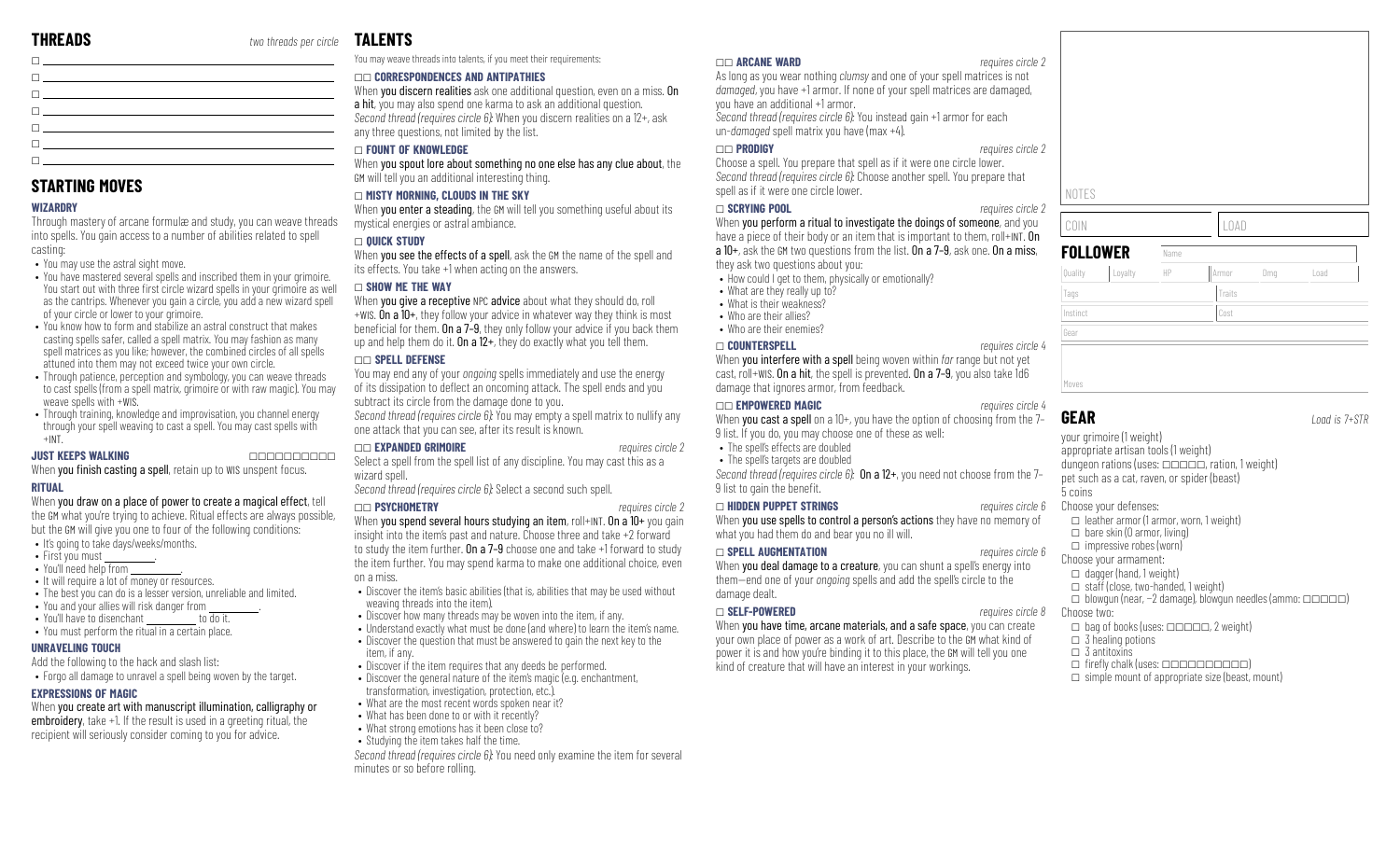## **SPELLCASTING MOVES**

### **ATTUNE A SPELL MATRIX**

When you spend uninterrupted time (a half hour or so) in quiet contemplation of a spell matrix, you:

- Remove any spell pattern in the matrix (also removing *attuned*).
- Repair any damage done to the matrix, removing the *damaged* tag.
- Place into the matrix the pattern of any spell in your grimoire of your own discipline and with a circle equal to or less than your own. The matrix gains the *attuned* tag.

You may fashion as many spell matrices as you like; however, the combined circles of all spells attuned into your spell matrices may not exceed twice your own circle (e.g. a third circle wizard can only attune up to six circles worth of spells into her matrices). Spells from other disciplines may not be attuned to matrices.

### **WEAVE THROUGH A MATRIX**

### When you weave a thread into a spell matrix the thread always

becomes woven into the matrix. If weaving while under time pressure (e.g. combat, urgent necessity, etc.), also roll+the ability indicated by your discipline. On a 7-9, hold 1 focus. On a  $10+$ , hold 3 focus. On a  $12+$ , you may choose to weave an additional thread into the spell. If you do, you gain no focus and lose any you are holding. Focus may be spent, one-for-one as often as desired, to:

- Add +1 to your own weaving roll after it is made.
- Take +1 to casting a spell.
- Take +1 to defy danger.

### **WEAVE THROUGH A GRIMOIRE**

When you weave a thread into a spell in a grimoire the weaving attracts attention in astral space, and you roll+the ability indicated by your discipline. Take −1 for each of the following:

- The spell is of a higher circle than you have in your discipline.
- The grimoire is not yours.
- The spell is from a discipline you do not follow. On a hit, the thread is woven into the spell. On a 10+, hold 2 focus,

spent just as in weaving through a matrix. On a 12+, you may choose to weave an additional thread into the spell. If you do, you gain no focus and lose any you are holding.

### **WEAVE RAW MAGIC**

When you weave a thread into raw spell energy, the flare in astral space attracts attention, and you roll+the ability indicated by your discipline. Take −1 for each of the following:

- The spell is of a higher circle than you have in your discipline. • The spell is from a discipline you do not follow.
- On a hit, the thread is woven into the spell. On a 10+, hold 1 focus,

spent just as in weaving through a matrix. **On a**  $12+$ , hold 3 focus.

### **ABORT A SPELL**

When you abandon an attempt to cast a spell, or more than a minute passes between weaving a thread into a spell and the spell being cast, the energy stored in the spell dissipates, dealing 1 damage for each thread already woven into the casting to you and everyone nearby, friend and foe alike. Any threads woven to cast it become available immediately.

### **CAST A SPELL**

When you unleash a spell you've fully woven, roll+the ability indicated by your discipline On a hit, the spell is successfully cast. On a 7–9, also choose one:

- You draw unwelcome attention or put yourself in a spot. The GM will tell you how.
- The spell also creates an unintended side effect. The GM will tell you what.
- The spell disturbs the fabric of reality as it is cast—take −1 ongoing to cast spells until the next time you make camp.
- You take 1d3 damage.
- The spell matrix used to cast the spell (if one was used) becomes *damaged*.

Regardless of the result of the spell, any threads woven to cast it become available immediately, no longer woven into the casting. You also lose all held focus.

### **ADD A SPELL TO YOUR GRIMOIRE**

When you add a spell to your own grimoire, you truly learn the spell. The spell remains in your memory, so may be rewritten if a grimoire gets stolen or destroyed. You may add spells of any circle into your grimoire. You may add spells from other disciplines into your grimoire, if the fiction supports it.

### **ASTRAL SIGHT**

If you have the ability to view the astral plane, when you spend a moment to activate it take +1 ongoing on any roll using INT, WIS, or CHA. Take −2 ongoing on any roll using STR, DEX, or CON. Take an additional +1 ongoing to discern realities. These bonuses and penalties last until you spend a moment to deactivate astral sight. While astral sight is active, you may interact with (and injure) astral creatures, and they you.

## **SPELL MATRICES**

| attuned                      | spell                                                                                                                                                                                                                                | armored<br>damaged<br>efficient<br>enhanced |
|------------------------------|--------------------------------------------------------------------------------------------------------------------------------------------------------------------------------------------------------------------------------------|---------------------------------------------|
| П                            | the control of the control of the control of the control of the control of                                                                                                                                                           | П<br>п<br>п                                 |
| П                            | <u>and the control of the control of the control of the control of the control of the control of the control of</u>                                                                                                                  | П                                           |
|                              | <u> 1989 - Andrea Stadt Britain, amerikansk politiker (</u>                                                                                                                                                                          |                                             |
|                              | $\blacksquare$ . The contract of the contract of the contract of the contract of the contract of the contract of the contract of the contract of the contract of the contract of the contract of the contract of the contract of the |                                             |
|                              | $\Box$ and the contract of the contract of the contract of the contract of the contract of the contract of the contract of the contract of the contract of the contract of the contract of the contract of the contract of the       |                                             |
|                              | <u>n en som som som som som som som som som s</u>                                                                                                                                                                                    |                                             |
| п                            | the control of the control of the control of the control of the control of the control of                                                                                                                                            |                                             |
| П                            | <u> 1989 - Johann Barn, amerikansk politiker (d. 1989)</u>                                                                                                                                                                           | П<br>п                                      |
| п                            | <u> 1989 - Andrea Station Barbara, politik eta politikaria (h. 1982).</u>                                                                                                                                                            | П                                           |
|                              | <u> 1989 - Andrea Stadt Britain, amerikansk politiker (</u>                                                                                                                                                                          |                                             |
|                              |                                                                                                                                                                                                                                      |                                             |
| $\Box$ and the set of $\Box$ |                                                                                                                                                                                                                                      | □<br>П                                      |

# **FOCUS**

\_\_\_\_\_\_\_\_\_\_\_\_\_\_\_\_\_\_\_\_\_\_\_\_\_\_\_

# **WIZARD SPELLS**

### **CANTRIPS**

All known cantrips may be cast without performing any type of weaving.

### x **FOIBLE**

A single person you can see suffers a brief, moderate, involuntary action: momentary blinking, quick cough, short giggle, a nod, unthinking scratch, a twitch, a wink, a yawn. This spell can be cast with some subtlety.

### x **LIGHT** *ongoing*

An item you touch glows with arcane light, about as bright as a torch. It gives off no heat or sound and requires no fuel, but it is otherwise like a mundane torch. You have complete control over the color of the glow. The spell lasts as long as the item is in your presence.

### x **SPEED READ** *ongoing*

So long as you remain seated, you may read at incredible speed, with perfect recall. While ongoing, you cannot take other actions. When the spell ends, you must consume a ration or suffer the stunned debility.

### x **WRENCH**

You make a sudden violent twist, push, or pull, as if with a sweep of your arm, on any one object you can see. For example, you might open or close an unlocked door or window, pull a lever, upend a table, break something fragile, etc.

# **FIRST CIRCLE SPELLS**

First circle spells require one thread to be woven into them to be cast.

### \_ **ALARM** *ongoing*

Walk a wide circle as you cast this spell. Until you make camp again your magic will alert you if a creature crosses that circle. Even if you are asleep, the spell will shake you from your slumber.

### \_ **ASTRAL ARMOR** *ongoing*

You select a target you can see (or yourself). When that target uses astral sight, he or she gains +3 armor against astral attackers.

### \_ **DECIPHER** *divination, ongoing*

The symbols, patterns and sounds of any written or spoken language become understandable to you while this spell is active, though you may not speak or write them yourself. While the spell is ongoing you take −1 to cast a spell.

### \_ **DETECT MAGIC** *divination*

One of your senses is briefly attuned to magic. The GM will tell you what here is magical.

### \_ **MIND DAGGER** *evocation*

Projectiles of pure will spring from your fingers. Deal 2d4 damage to one target within *far* range.

### \_ **SEAL**

Select a door or chest you can see. That object slams shut and its latch, hinges, and lock (if any) become immobile until a keyword you silently select when casting the spell is spoken in front of the door. Until the mechanism is released, the only way to open the door or chest is to break it.

### \_ **TELEPATHY** *divination, ongoing*

You form a telepathic bond with a single person you touch, enabling you to converse with that person through your thoughts. You can only have one telepathic bond at a time. Improve any attempts to aid or interfere with the target while this spell is ongoing by one step.

### **THIRD CIRCLE SPELLS**

Third circle spells require one thread be woven into them to be cast. Some allow the weaving of an additional thread to give the spell more potency.

### \_ **BINDING STRANDS** *conjuration, ongoing*

Brightly-colored magical strands materialize around a creature you can see, quickly constricting around it. Until you cast a spell or leave their presence, a *large* or smaller target cannot act except to speak. This effect ends immediately if the target takes. If you weave an additional thread, you may apply the spell's effects to two additional targets, or one *huge* target.

### \_ **DISPEL MAGIC**

Choose a spell or magic effect in your presence: this spell rips it apart. Lesser spells are ended, powerful magic is just reduced or dampened so long as you are nearby. This spell cannot affect summonings.

### \_ **DISRUPT PATTERN** *evocation*

You channel energy into the weak points of a visible target's personal pattern, dealing 2d8 damage which inflicts the Scarred debility and ignores armor. If you weave an additional thread, you may apply the spell's effects to two additional targets you can see.

\_ **LEVITATE** *ongoing* You are held aloft by magical forces, and can move at walking pace in any direction, including up and down. While the spell is ongoing you take −1 to cast a spell, unless you weave an additional thread into it before casting.

### \_ **MEMORY READING** *divination*

You touch someone and experience one of their memories, as if it were your own. \_ **SLEEP** *enchantment*

1d4 enemies you can see of the GM's choice fall asleep. Only creatures capable of sleeping are affected. They awake as normal: loud noises, jolts, pain. If you weave an additional thread, it affects 2d6 enemies you can see instead.

### \_ **TRAP WARD**

You trace a ward on an object with your finger, an an imprint remains behind (invisible, glowing, or like silver ink, your choice). The next time someone that isn't you goes out of their way to touch this object, the ward vanishes, dealing 1d12 damage to them. You immediately know this has occurred, regardless of how far away you are from the object.

### \_ **TRUST** *enchantment, ongoing*

A creature you touch is prevented from saying anything they know to be a deliberate lie. While this spell is ongoing, take −1 to cast a spell. If you weave an additional thread, you may apply the spell's effects to two additional targets.